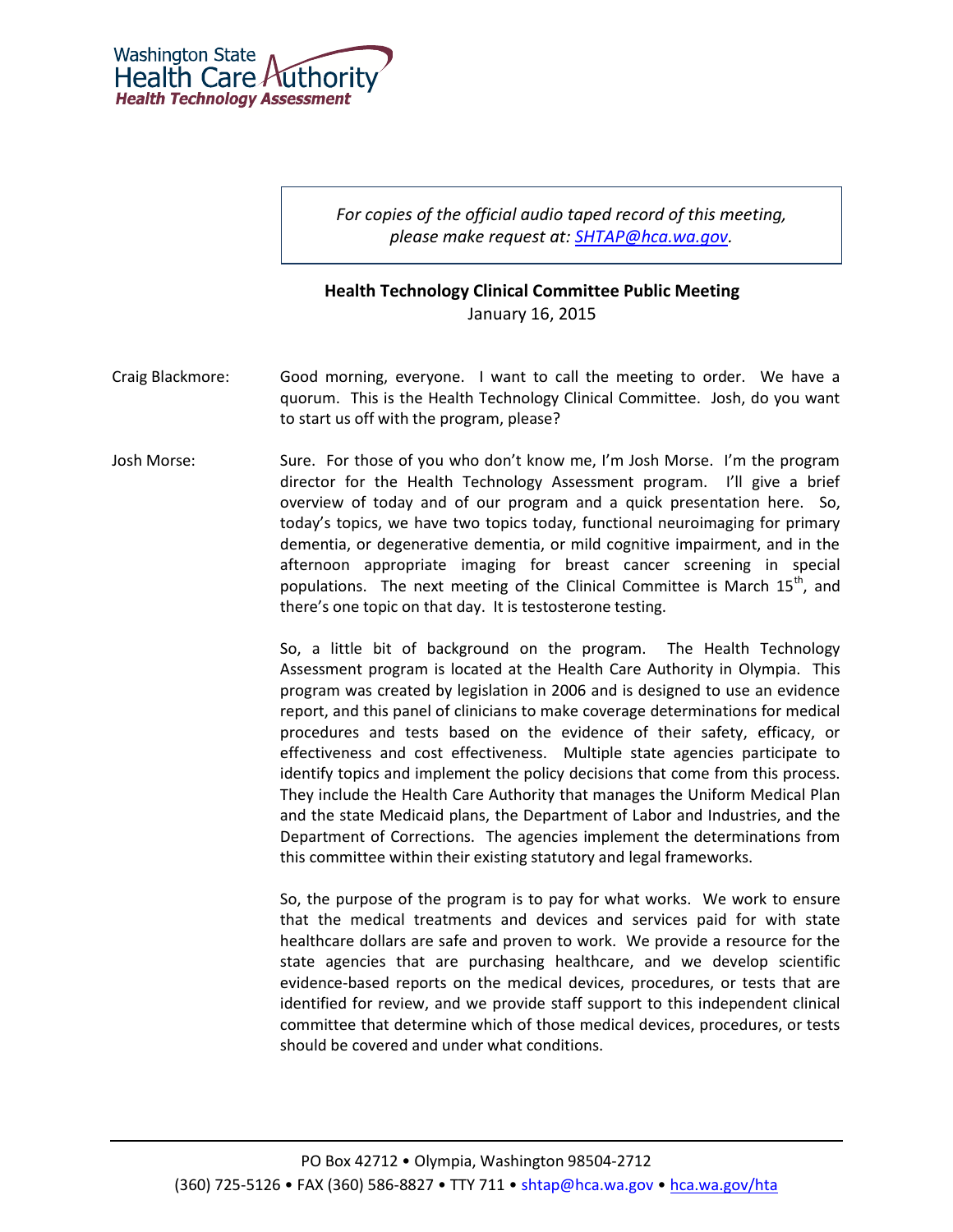Our overall objective is better health for the citizens of Washington by using health technologies that are proven to work. We strive for transparency and to minimize bias, to be consistent in our processes, and to be aware of any new evidence that becomes available on the technologies we review in order to rereview those technologies.

A very high level view of the process, the Health Care Authority's director selects technologies for review based on nominations from the public or from the state agencies. We then develop the evidence reports working with contracted vendors. Once those reports have been through public comment processes, we bring them to this committee and open public meetings for draft determinations. At a follow-up meeting, the committee will consider any comments that have been received and make a final determination. At that point, the agencies are then charged with implementing the determinations in their programs.

So, the primary questions that we work from are, is it safe, is it effective, and does it provide value, and these inform the evidence reviews. Again, we value transparency. We publish all topics, the criteria developed to identify topics, the draft reports and the final reports, and we conduct open public meetings. We strive to seek the best available evidence. We use a formal systematic process for the review of the selected technologies and again, we have an independent committee here that makes the determinations for the state programs.

The clinical committee decisions must give greatest weight to the most valid and reliable evidence. The charge is to consider the objective factors in the evidence for consideration, including the source of the evidence, the characteristics of the studies and trials on which the evidence is based, and the consistency of the outcomes. Additional factors might include the recency of the information, how relevant it is to the questions being asked in the populations in Washington, and biased that may be apparent in the evidence. Topics that we're reviewing in this cycle this year, 2015, include the two for today followed by testosterone testing in March. There are two topics scheduled for May, imaging for rhinosinusitis and bariatric surgery for overweight and obese. The next meeting following the May 2015 is scheduled for November 15 and includes tympanostomy tubes. That is one topic and we are about to kick off the re-review for lumbar fusion for November 15.

There are multiple ways for people to participate with our program, including visiting our website where we put all deliverables from the program and announcements. Joining our stakeholder distribution list is the way to stay best apprised of what's going on and the most recent publications. Anyone may comment on proposed topics, key questions, draft, and final reports and draft decisions. Anyone may attend the public meetings of this committee or present comments to the clinical committee at these meetings and nominate topics for review.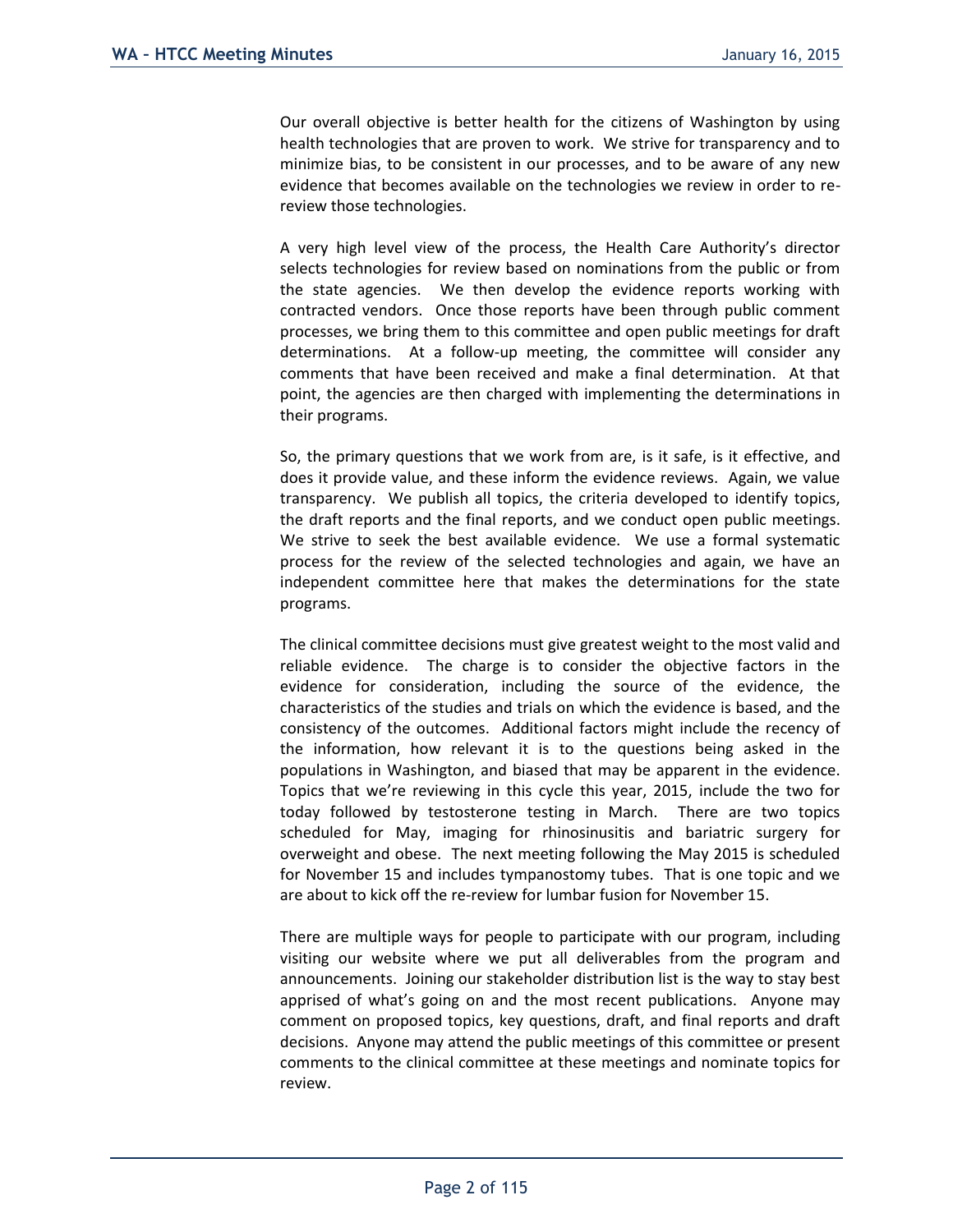Some meeting reminders. This meeting is being recorded. We ask that you please use a microphone and state your name. A transcript of the proceedings of these meetings is made available following the meeting on our websites. When participating in discussions, please state your name and use the microphone, as I said, and to provide comment during today's meeting if you are interested in signing up, there is a clipboard posted outside of the room and we do have conflict of interest disclosure forms, and there's some contact information.

One additional piece of information for the committee today, Margaret Dennis is moving on from the Health Care Authority. Today is her last day for those of you who did not know. So, thanks for being here today, Margaret.

Margaret Dennis: Thank you.

Craig Blackmore: Thank you, Josh. This is Craig Blackmore. The next item on the agenda is to finalize our previous meeting's business. That has two components. First is approval of the minutes and second is approval of the draft findings and decisions document from the previous meeting. So, first starting with the minutes, are there any corrections or concerns about the minutes, or else I will entertain a motion to approve.

Marie Brown: So move.

Craig Blackmore: Thank you, and second.

Keven Walsh: Second.

Craig Blackmore: Alright, all in favor of approval of the previous meeting's minutes just raise your hand.

Josh Morse: Eight approve.

Craig Blackmore: Abstain? Alright, next up is the findings and decisions on screening and monitoring tests for osteopenia or osteoporosis. The draft findings and decisions document has been distributed to the committee members and it's in your handout and I will entertain any… oh and we had open public comment period and comments were received and have also been distributed to the committee. Any discussion or I would entertain a motion to approve.

Carson Odegard: Move to approve.

Kevin Walsh: Second.

Craig Blackmore: I guess before we go there, I think there is one area of question about… and thank you for feedback we got on this. In the limitations of coverage we specified long-term glucocorticoids and a 5 mg daily prednisolone dose, and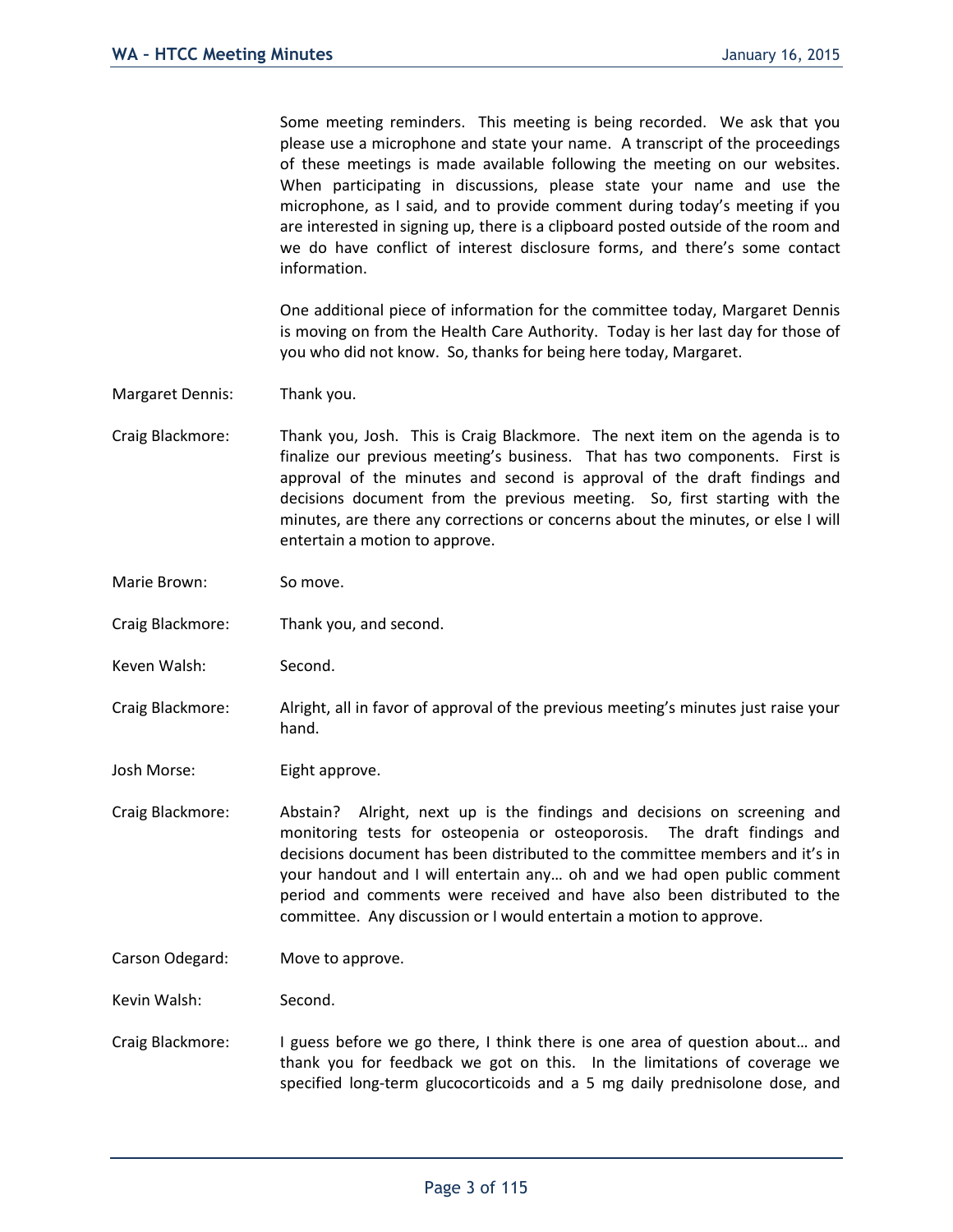there was some question whether that was intended to be prednisone or prednisolone. Comments on that?

Kevin Walsh: It's probably prednisone.

Craig Blackmore: Yeah, I think so. So, I'm going to ask the staff to change that from prednisolone to prednisone.

- Chris Standaert: Do we have a reason for picking 5 mg? I mean somebody is 4 [inaudible] did that come from somewhere because our original thing said to incorporate some definition. But I haven't seen it, but I mean is there a reason for 5? I mean people on 4 they are also at risk.
- David McCulloch: [inaudible]
- Craig Blackmore: Yeah.
- David McCulloch: The risks of milligram per kilogram.
- Chris Standaert: Yeah.
- Craig Blackmore: I mean, we could… I… I don't…
- Chris Standaert: I mean, we could… I don't… I don't know where the 5 came from. If there's evidence for it, I'm fine. Otherwise, we should just put the… close the three months issue.
- Craig Blackmore: Glucocorticoids not otherwise specified.
- Chris Standaert: Yeah for more than three months and just leave it there so we don't have to worry about 5 or 4 or 6 [inaudible].
- Craig Blackmore: And we, we did not have a discussion of what…
- David McCulloch: No.
- Craig Blackmore: …specific dose. We were just considering it [inaudible]. OK. So, long-term glucocorticoids, do we want to keep the three months or just leave it at longterm glucocorticoids?
- David McCulloch: I think most… most guidelines do say three months but [inaudible]. So, you know, significantly glucocorticoids for three months or more then it's not unreasonable. I think that's consistent.

Craig Blackmore: OK.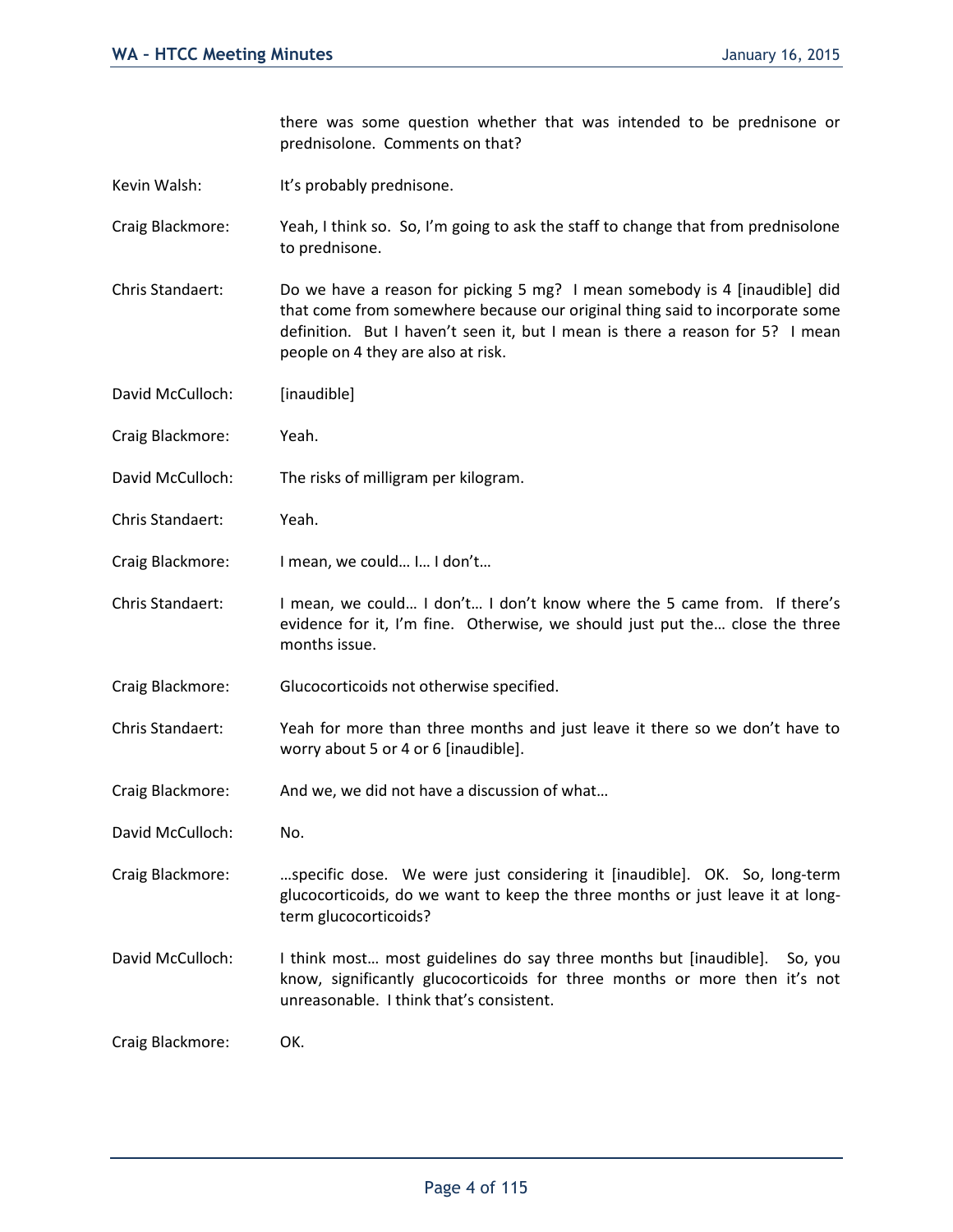- Josh Morse: So, I believe in the preparation of this, you asked us to incorporate the information from FRAX, and the 5 mg comes directly from their definition of glucocorticoid use. That's where we arrived at that.
- Craig Blackmore: Well, I… it sounds like the committee is most comfortable with just long-term glucocorticoids, i.e. current or past exposure to glucocorticoids for more than three months, and… and the statement. Does that resonate with the group?
- Group: Yes.

Craig Blackmore: OK, any other concerns, any other discussion?

- Marie Brown: Just the issue that was brought up in the letters about monitoring repeat testing after therapy not… in people with fractures.
- Craig Blackmore: And so, what are your thoughts on that? Or what are anybody's thoughts on that? Richard?
- Richard Phillips: I think Dr. Shuhart's letter is basically saying that it's the kind of test that you use… we… we almost need this test in order to adequately follow patients. To me, it's a little bit along the same lines as if you had… like people with coronary disease get stress testing and that sort of thing. It's whatever test you have to monitor may be essential. I mean, I think he had a valid point. That was my… what I was getting at, and even though there's a... a lack of evidence, it's in... inconclusive. It was clearly not our evidence that said that we should not do it. I also tried to wade through the… the report from the society. I think it was, I can't remember, yeah… from the… the American Association of Pulmonary Endocrinologists and… and I think they made some valid points, too. I'm not sure if that warrants us changing our… our… or reconsidering our decision, but I do think the issue of monitoring is maybe worth spending some time talking about it, because I think… I… I think he… he makes some very valid points about that for doctors who are, you know, if you're going to give a treatment, I think you have to be able to have some endpoints, and you have to be able to say yes, we are going to do this and we're going to use this as our endpoint. If you don't have that, then why have the treatment?
- David McCulloch: Well, Richard, I... I am sorry. I would argue just the opposite. First, the American Academy of Clinical Endocrinologists is about the least evidencebased organization I know, and I'm an endocrinologist. The idea that you need to pick a surrogate marker and then track everything towards that I just think is… it suits endocrinology. It suits specialists. It makes us all feel better. I mean, an argument could be made that, take another field, management of coronary artery disease. If you identify somebody has having high risk based on total cholesterol over HDL rate that are high risk, start them on a statin. Traditionally, when… when we recheck the lipids every three months, every six months, every… every year the evidence actually says that's probably a complete waste of time. It's great for bringing people in and billing and doing all this medical stuff, but once you've started somebody on a statin, you've probably done, you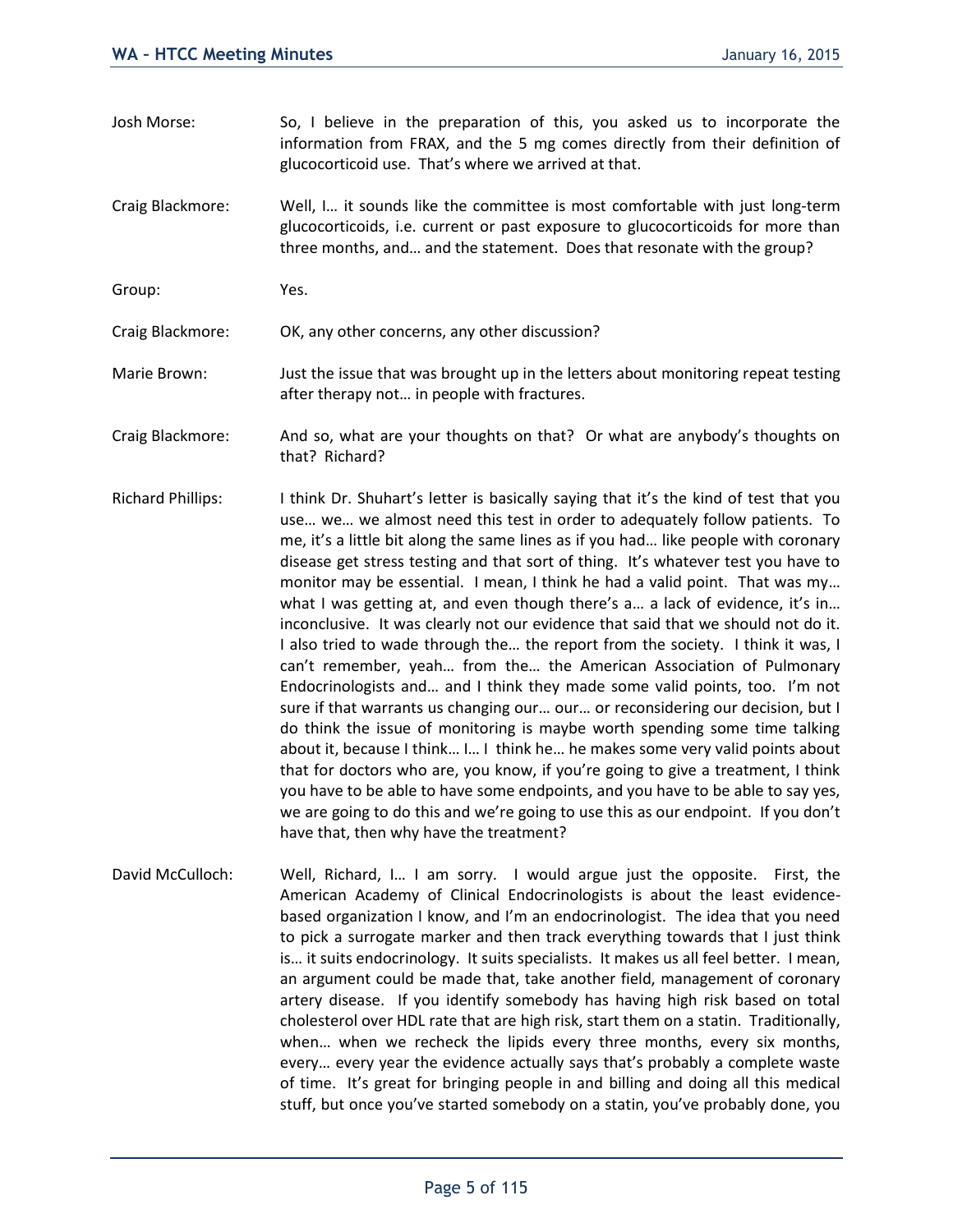know, you've identified whether they need a high, low, or medium dose and then that's the treatment, and the whole issue here is yeah, you… you can follow up until the cows come home, changes in the DEXA scan and this and that, but until there's evidence that… that doing that is going to significantly change your treatment in ways that reduce future [inaudible] outcomes like fractures and we didn't see any of that and yes you're right. We didn't see any evidence that it… that it didn't help but, I mean, we… we have to make a, to me, the… we saw no evidence to say repeated follow-up monitoring after you've started treatment is actually going to change your treatment or change outcome. So, I would think… I would just conservatively it would be not unreasonable to leave our decision here the way it was and then revisit it if new evidence arises that says actually it's worthwhile doing a repeat DEXA at one year, three years, five years because in 60% of patients it makes you change your treatment, etc. So, I would argue for a conservative, reasonable approach from last time. I didn't see anything that Dr. Shuhart said that would make me say we should change that.

- Kevin Walsh: I'd like to share a study that was in JAMA in 2013 that looked at women on medication and on bisphosphonates for osteoporosis. What they showed was that most of the time people did retesting because they went back and looked at the chart notes actually of 200 people and the repeat tests, the rationale for the repeat test was that they were due, and what they found was, of the people that had repeat tests 84% resulted in no treatment change and among the scans that were abnormal of the people that were tested, 76 had no treatment change. So, the notion… I understand the rationale, but I think that the reality is much less impressive than that, and I don't think that this… I don't think that the tests, either in the evidence of Gourlay that we looked at or this study reinforces the notion that it really doesn't change management that much. It's not a tool that… that does what we would like it to do.
- Craig Blackmore: So, before we get too far up field, thank you. We… the process here is… we go through… we evaluate the evidence, we have our public comments. We have an evidence vendor who helps us to collate and understand the evidence. We have a clinical expert, and we go through this lengthy process to come to a decision, and we're now at kind of a quality check on that before we finalize it, and there's two components to the quality check, and the first is, does what's written on the document actually reflect our intent, and I think we've had some discussion around that and made some little tweaks, and then the second component to that is, is there evidence that we've overlooked or is there some piece of this that was not brought to us in the past meeting that might cause us to make an incorrect decision and… and the public comment period is helpful to inform that and a lot of information was provided to us by our commenters and our job is to figure out if… if there's information here that we didn't have before that we might have overlooked, and then we have choices. We can approve what we decided last time or we can sort of send it back for further, you know, for another meeting to… to repeat the process around this part of the decision or to not approve that portion of the decision, but we're not here now equipped to try to go through the… the evidence because we don't have those resources.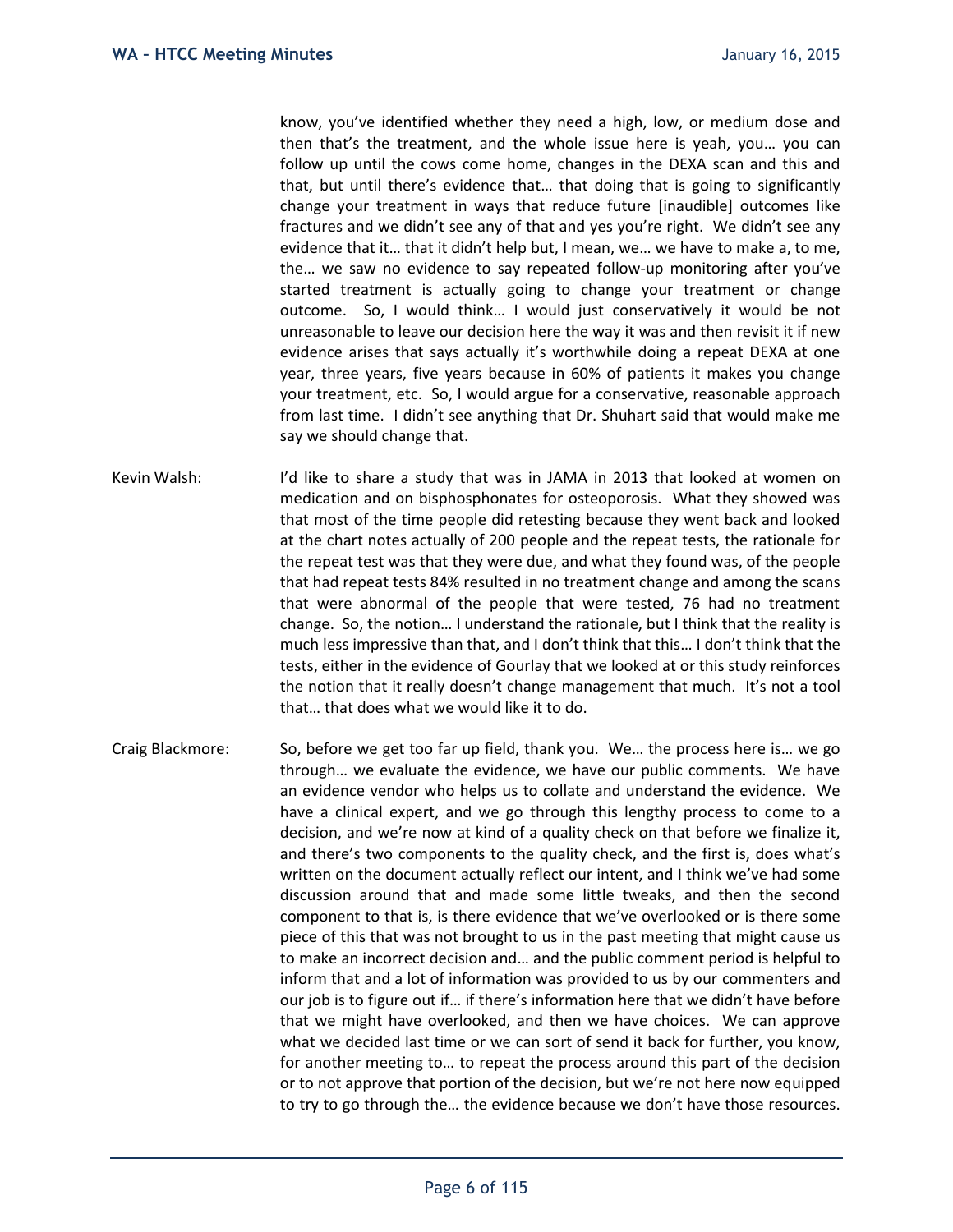So, we could push this back to sort of starting over on a piece of our decision or we could conclude that we had the information when we made the decision and we can approve the decision. So, that's up to us to decide now.

Kevin Walsh: So, we made a proposal to vote.

Craig Blackmore: So, there's a proposal to vote, and then I just want to make sure that there's no, you know, everybody's had a chance if they have concern about whether or not we had the information. So, we had a proposal to vote and we had a second.

Richard Phillips: Mm-hmm.

Craig Blackmore: I believe you second and so favor… in favor of approving the draft coverage decision with the small amendment we discussed, please could I have a show of hands?

Josh Morse: Eight approve, one abstention and…

Richard Phillips: What we discussed, please could I have a show of hands?

Josh Morse: Eight approve, one abstention and…

Richard Phillips: Yeah, I, I have a different point of view.

Craig Blackmore: So, you're not approve is… is your vote or you approve?

Richard Phillips: No, I do not approve.

Craig Blackmore: Not approve, OK, thank you.

Josh Morse: One disapprove, OK.

Craig Blackmore: Alright, next item on the agenda, we move to the new topic, which is functional neuroimaging for primary degenerative dementia or mild cognitive impairment. We'll start with Gary Franklin, Washington State Agency Utilization and Outcomes.

Gary Franklin: Does the presentation come up on this computer?

Woman: [inaudible]

Josh Morse: Would you like a paper copy?

Gary Franklin: I have a paper. OK, we're talking about neuroimaging for dementia and only functional neuroimaging, not structural neuroimaging. So, we're not talking about regular MRIs or regular CT scans. These are tests that give you wonderful pictures of metabolic patterns or blood flow patterns in the brain and the question is really are they useful in diagnosing… either diagnosing or differential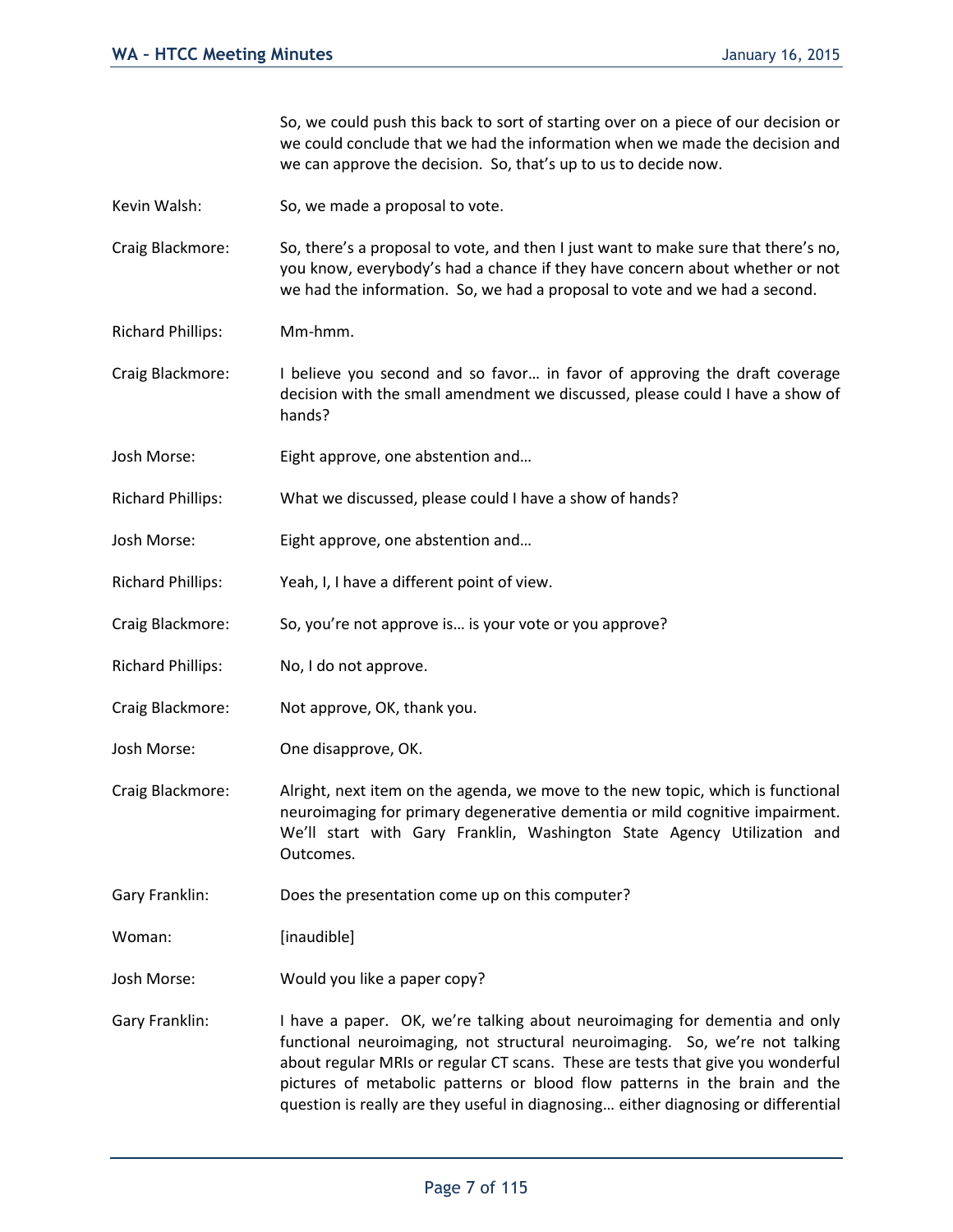diagnosis of dementia, the various kinds of dementia, and are they useful for, in people with mild cognitive impairment, in predicting whether you were going to go on to develop dementia or not.

The agency medical directors group, from looking at the evidence, with concerns felt that the… our concerns were medium across the board for safety, efficacy, and cost.

Background, I think we don't need to spend much time on this. Alzheimer's is the most common type of dementia accounting for 60-80% of cases. Dementia with Lewy body and frontotemporal dementia are much less common but two other major types of dementia. Mild cognitive impairment is also very common, 10-20% of people over the age of 65 have MCI. About 12% of MCI patients develop Alzheimer's each year. So, these tests have, you know, potential huge use in terms of the amount of testing that could be done in these patients because everything is so prevalent.

Dementia prevalence, of course, increases dramatically with age and it's… here this slide shows the differences and accumulative prevalence with age for men and women.

There are three main kinds of functional neuroimaging, which are the topic, topics assessed in the vendor's report. Positron emission tomography, especially with FDG-PET, single photon emission and computer tomography or SPECT, and functional magnetic resonance imaging. Most of the evidence is in the first two. There's not much evidence, at all, as you saw in the report on FMRI.

I'm not going to repeat the questions, but again, the main issues are diagnostic accuracy and prediction, predictive capacity for people with mild cognitive impairment. The state agency policy is a little bit all over the place. UMP does prior authorization. DOC does prior authorization but Medicaid and L&I don't cover FMRI. There is some coverage of SPECT and prior authorization for PET.

Not many of these things are being done. I think it's mostly an issue of potential for him, and it might be done, as opposed to how many are actually done. So you can see here, this is a Public Employees Benefits Uniform Medical Plan. There were 91 tests, 80 were PET and 11 were SPECT over a four-year period. So, you know, these things are not being ordered a lot, and Medicaid same thing, about 43.

These things are a lot more expensive than MRI scans. MRI scans, you know, Craig, maybe you can correct me here but I think, you know, kind of around \$1200 or so. These things are more, like, between \$2000 and \$3000.

Just some data that we had breaking stuff down by males and females, PEBB and Medicaid. Not a lot of insight, I don't think, from this data, except not many are being done.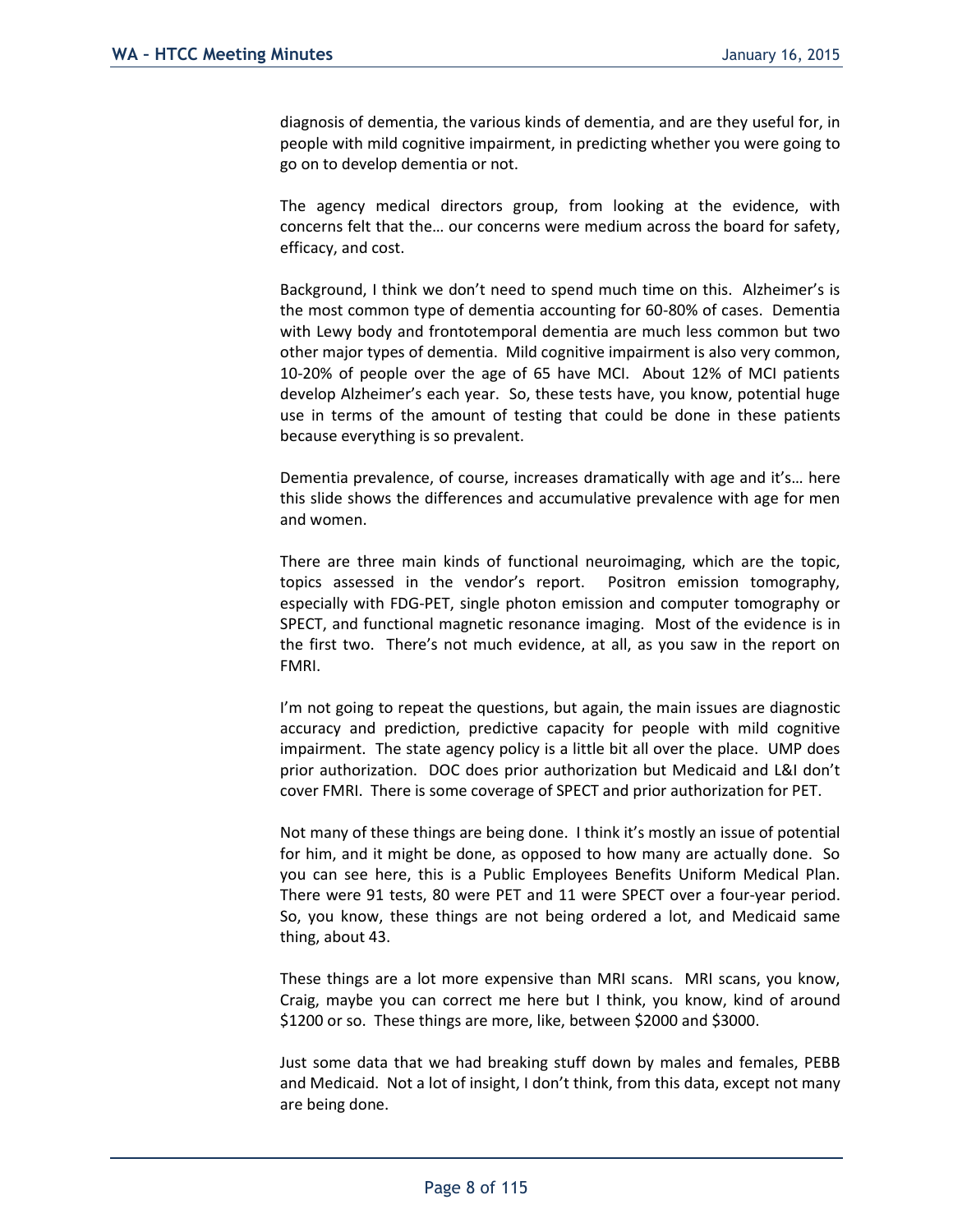So, on the diagnostic accuracy piece, I think you'll hear that FDG-PET, which is the most common type of PET, may not be superior to clinical diagnosis based on the limited evidence. In other words, if you compare the accuracy of just clinical diagnose… clinical criteria versus clinical criteria plus PET, it's not a lot different if you add PET than just doing the clinical criteria, NIH criteria.

The same thing for SPECT. SPECT may not be superior to clinical diagnosis alone, and that's comparing Alzheimer's disease versus frontotemporal dementia, and the same thing for AD versus dementia with Lewy body. I'm just going to zip right through these things here, and then there's almost no data on other kinds of SPECT or FMRI. I do want to point out that there is a rapidly emerging… and we still can't quite figure out why we didn't include this in this report, specific PET testing for amyloid and tau protein, you know, specific markers for those kinds of things and there's a lot of interest in those things. I think that one thing to keep in mind here is, you know, are we really… are we really talking here about a kind of older technology that really hasn't caught on and maybe we need to see much better data on newer things that are coming out, and I know a close friend of mine was just diagnosed with early Alzheimer's. It was based on an amyloid PET, and he was put in a clinical trial in San Francisco based on case definition and amyloid PET.

I think one of the main issues that will come out today is the data is possibly a little bit better, as to whether patient progression can be… you can help determine whether somebody might convert to dementia. There have been a number of studies and the report concludes that there is moderate evidence that a PET might be useful to predict conversion to Alzheimer's disease, but in my own read of these studies, I just pulled out the two highest level studies that were cited in the report, the Level One Study by Zerega and, actually two Level One studies that were cited in the report, and the thing about this is, these were extremely narrow populations that were studied who were pretty much close to being demented at the time this thing was… at the time these tests were done at baseline. The mini mental state exam on average at baseline was 25. If you've got a 24 on a scale of 1-30, you're pretty bad, you know? People that have an MMSE of 24 are left out of all manner of, you know, surveys and stuff because, you know, they have pretty bad memory loss. So, to me, this is not a… this was not… these were not studies done in a broad population of people that walk into the office with, you know, MCI of all varieties. It was a very... these were very narrow populations, and I don't know what you can make of studies reporting to show reasonable accuracy or predict… or reasonable prediction when you're already, I think, pretty close to being demented and also in the [inaudible] Study 25% had abnormal baseline FDG and the… abnormal PET and they did not progress to dementia. So, you know, you got this problem of, you know, giving somebody a lot of concern and worry when, in fact, it doesn't really happen.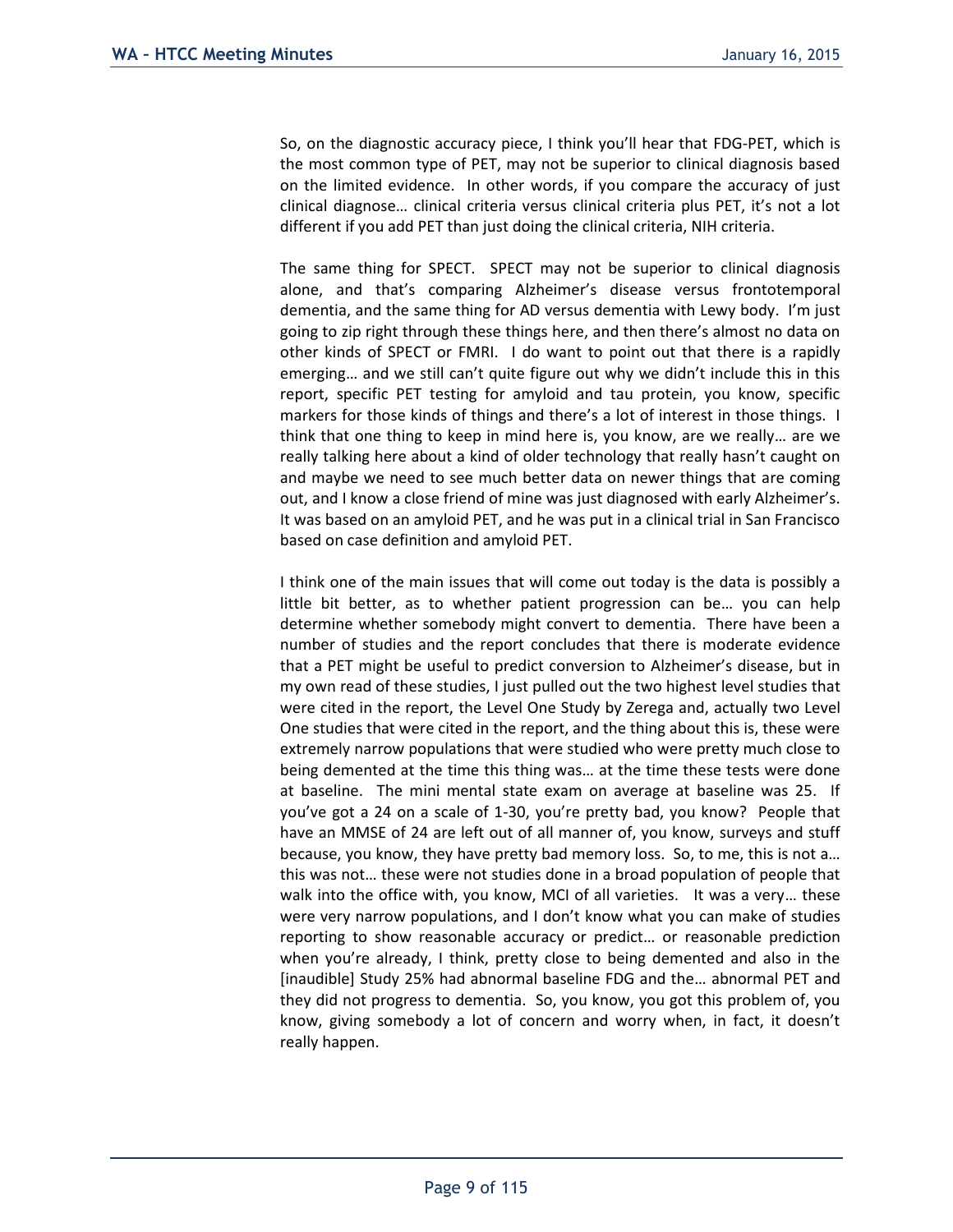Harms of these tests are related primarily to a, you know, a moderate amount of radiation. I'm not an expert in this area and cannot really comment any more than that. People in the room know a lot more about this than I do.

Cost effectiveness, insufficient evidence. These were all simulated cohort studies. I think this evidence is really extremely weak. Almost no one is paying for this… these tests. Almost none of the private payers, CIGNA has limited coverage.

The Oregon Health Evidence Review Commission didn't feel like these were really worth covering, either for diagnosis or for prediction of progression.

So, the Medicare policy is very interesting, I think, and this just summarizes kind of the… what's happened with the Medicare policy over the decade. In April of 2003, they determined that this was, the FDG-PET should be noncovered. In April of 2009, they made a slightly more permissive decision in saying in very limited circumstances when somebody meets the clinical case definition of having both Alzheimer's and frontotemporal dementia, you have to meet the case definition of having both. That's when you can get an FDG-PET or they will pay for it in a CMS-approved practical clinical trial. So, you know, a very, very limited… so over a period of, you know, half a decade Medicare didn't really move much off of its noncoverage. It has very, very limited coverage. On the other hand in 2013, they determined that one of the beta amyloid PET scans should be covered with evidence development. So… and this is very early in the evolution of these tests. So, it seems to me that Medicare sees a lot more promise in these sort of newer tests than they do in the older tests. That's just my impression.

I think one of the main things here is that, of course, since there's no strong treatments for any of these diseases right now, there's no, of course, no evidence that doing these tests leads to any difference in treatment.

So, we're basically recommending from the evidence, which is weak, that these tests either be not covered at all or go with the Medicare extremely limited coverage policy for the FDG… for the patients with both AD and frontotemporal dementia and then we wouldn't recommend coverage for SPECT or FMRI for either diagnostic or risk factor progression. So, this is not, in my view, all that complicated of a subject. Great pictures. Not many people ordering them, and they don't seem to work very well, so, any questions?

- Kevin Walsh: If there's not high utilization, I'm not clear why we're doing this?
- Gary Franklin: Well, as you know, people buy machines and do tests. We… you know, SPECT scanning was much more common 10 years ago. People bought machines. They fell out of favor after a while. So, with the population, you know, people with mild cognitive impairment are anxious. They want to know stuff and, you know, it's not that hard to think of this thing on, you know, I don't think this… these technologies… that's going to happen to, really, at this point because of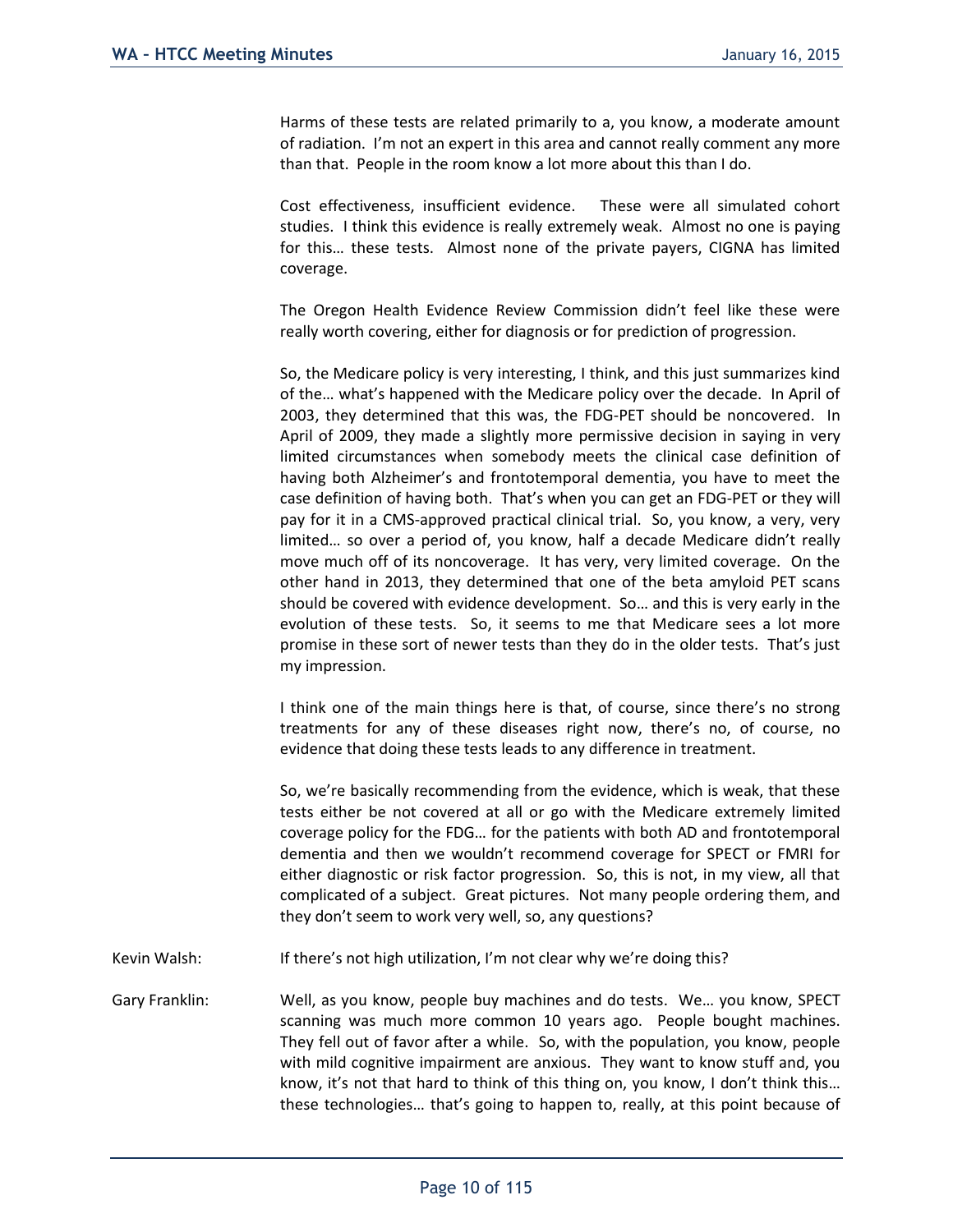these other emerging technologies, which look more promising, honestly. We were just worried about the diffusion of it given the size of the population with these problems.

- David McCulloch: Yeah, Gary, is there a certain group pushing this that would make you suspect to future usage because there's…?
- Gary Franklin: No, it was just our brilliant idea. Go ahead, Richard.
- Richard Phillips: Another thing is, is it fair to assume that we are not considering amyloid in this based on this?
- Gary Franklin: We're not. It's not part of the scope of this.
- Richard Phillips: OK.
- Gary Franklin: And you can ask why was that and I... actually we can't figure it out. It should have been part of the scope of this, honestly.
- Craig Blackmore: OK, any other questions from the committee for Dr. Franklin? OK, well, we'll move on. The next thing I want to do is, I actually want to introduce our clinical expert, Dr. Silbert, hi. Welcome, thank you for coming. The way this works is that the committee, we're clinicians. We're experts in evidence-based medicine, but we're not necessarily experts in mild cognitive impairment and dementia, and so you are here to help provide some clinical context, and we will have questions for you, no doubt, throughout the course of the morning here. We're not asking for a specific presentation but there's always a lot of content that will… we'll ask of you, and I wonder if I could just have you take one minute and sort of tell us who you are and also if you have any conflicts of interest that might be relevant to the discussion.
- Lisa Silbert: So, my name is Lisa Silbert, and I'm an associate professor in the Department of Neurology at Oregon Health and Science University, and I specialize in dementia. I have worked in the Oregon Aging Alzheimer's disease Center for 14 years and involved in various research, clinical trials, special interest in imaging, mostly MRI but with amyloid of course. Everyone's interested more in PET. So, and I have no conflicts of interest for this discussion.
- Craig Blackmore: Thank you. Thank you for coming. Alright, next is, this is an open public meeting and we have… always have an opportunity for the public to provide comments to the committee and we're a little earlier than what's scheduled, but we'll make sure that we keep the public comments open so that if anybody comes in that window they'll have the opportunity. So, I believe we have three scheduled.
- Josh Morse: So, we have one person signed up in advance, but we did receive a message that he may not make it, and we'll see if he's here, David Jang? So, it doesn't appear that Dr. Jang is here.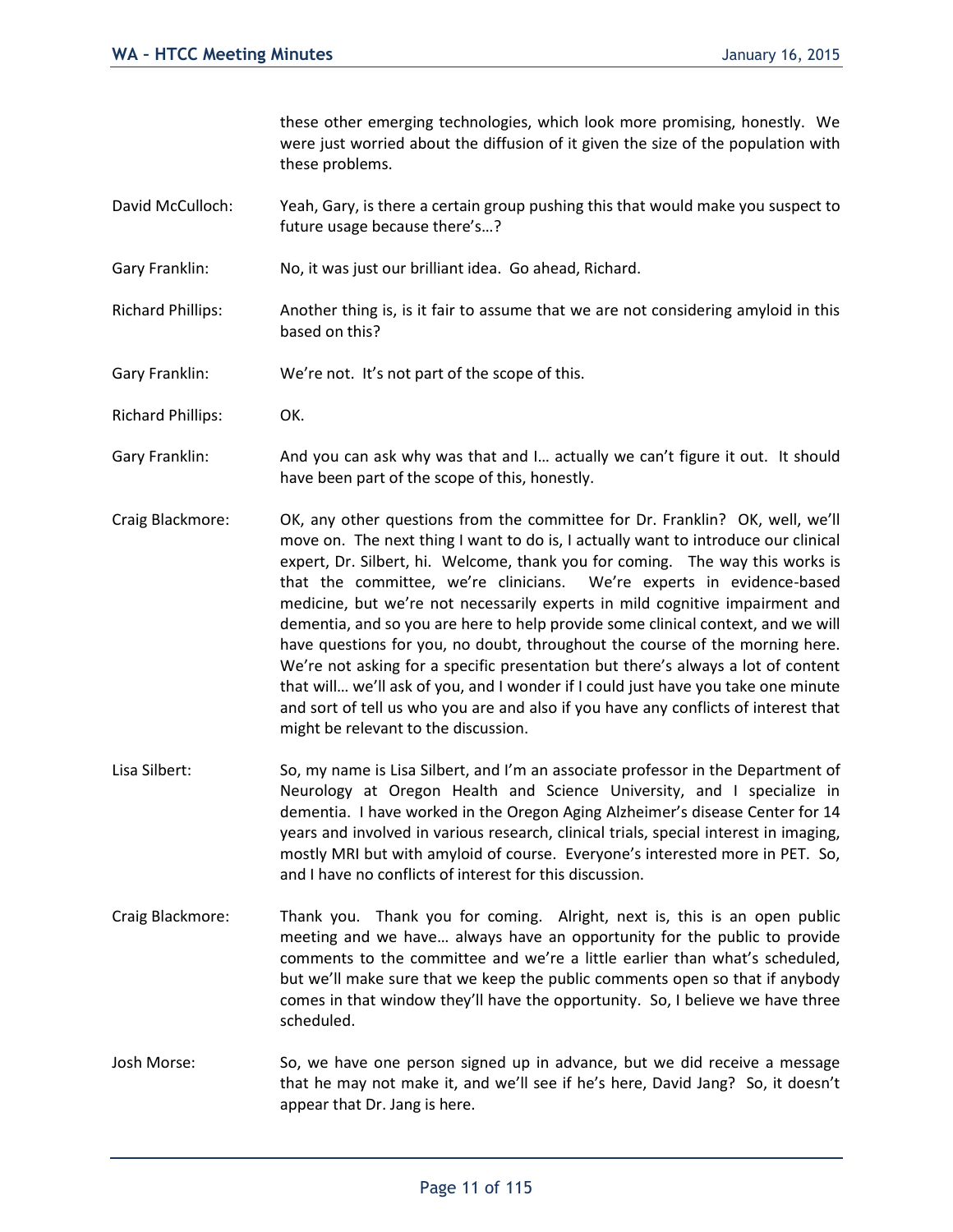| Male:               | Is the phone on?                                                                                                                                                                                                                                                                                                                                      |
|---------------------|-------------------------------------------------------------------------------------------------------------------------------------------------------------------------------------------------------------------------------------------------------------------------------------------------------------------------------------------------------|
| Craig Blackmore:    | We'll check that. Well, did anybody sign up?                                                                                                                                                                                                                                                                                                          |
| Josh Morse:         | It looks like two.                                                                                                                                                                                                                                                                                                                                    |
| Craig Blackmore:    | OK, so                                                                                                                                                                                                                                                                                                                                                |
| Josh Morse:         | it's not clear, but                                                                                                                                                                                                                                                                                                                                   |
| Craig Blackmore:    | Is there anybody here who would like to address the committee, you are<br>welcome to do so, and if you could come up to the microphone, and if I could<br>have you tell us who you are, who you represent, if anyone, and whether you<br>have any financial conflicts or if anybody has provided funding for you to come,<br>anything of that nature. |
| <b>Bruce Smith:</b> | Sure, and I did sign one of the clipboards, but maybe, are you?                                                                                                                                                                                                                                                                                       |
| Josh Morse:         | Yes.                                                                                                                                                                                                                                                                                                                                                  |
| <b>Bruce Smith:</b> | OK very good.                                                                                                                                                                                                                                                                                                                                         |
| Josh Morse:         | Thank you.                                                                                                                                                                                                                                                                                                                                            |
|                     |                                                                                                                                                                                                                                                                                                                                                       |

Bruce Smith: Hi, I'm Dr. Bruce Smith. I'm the executive medical director for Regence Blue Shield, which is the third party administrator for the UMP and PEBB program, so at least the majority of them. So, and I'm here representing Regence who, because we will be implementing recommendations that come to this committee. I also speak as a practicing geriatrician for 25 years with a long history of taking care of dementia patients and learning about it and teaching about it and I just wanted to support Dr. Franklin's recommendations that there's relatively little, from my clinical background, separate from my administrative work currently with Regence, but there's relatively little utility in functional neuroimaging for mild cognitive impairment, in particular, and the challenge there is defining mild cognitive impairment, as well. As Dr. Franklin mentioned, one of the studies there looked at patients who are fairly well along in the loss of cognitive function with an MMSE of 25. The mini mental status exam, that is copyrighted by Dr. Folstein we need to point out is a very gross measure of… of cognitive function but at 25 it's measurable that something's going on. The true definition of mild cognitive impairment is somebody who thinks things aren't quite going right but all of their studies are normal or at least within the bounds of normal. So, the challenge… so I've explained it to somebody on the soccer game sidelines, mild cognitive impairment is when you forget where you put your car keys. Dementia is when you forget what they're for, and the trouble is deciding that there's going to be some sort of an imaging study that will be appropriate or eligible for people with mild cognitive impairment, essentially says we're going to allow it for everybody, because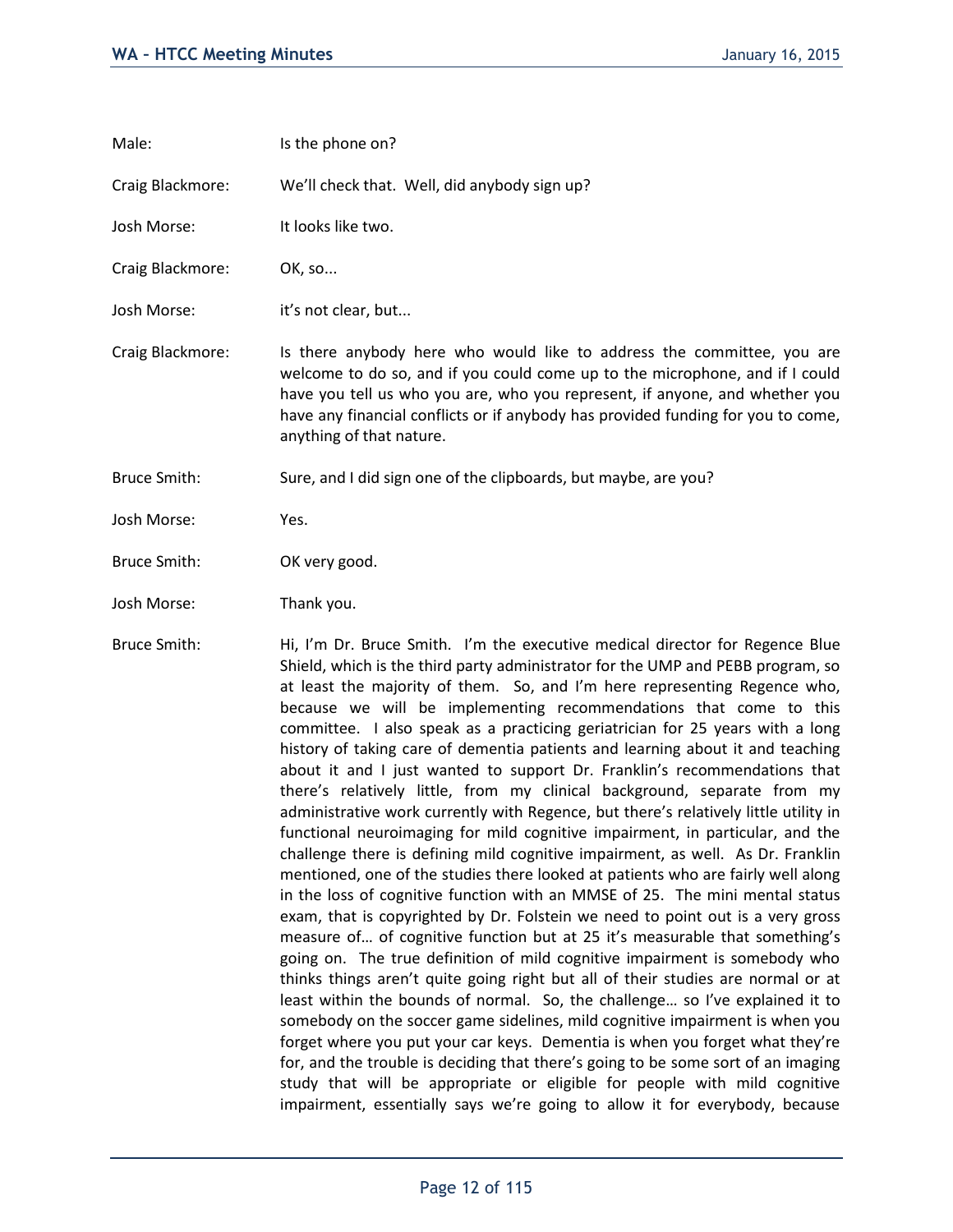there's no way to determine mild cognitive impairment other than somebody thinks I'm a little more forgetful than I used to be, but when we do all of the screening studies, they all show up normal. So, if we approve studies for mild cognitive impairment, we're effectively approving studies for anybody who wants one. So, that's one concern. The other reality is that these tests just don't help us in our management of somebody who's even a little bit forgetful. Yes, over time certainly many of those folks who are a little forgetful this year become more forgetful enough that we officially diagnose them as dementia later, but as you all know, there's not much we can do in the meantime to change that trajectory one way or the other. So, I rise in support of the… Dr. Franklin's recommendation that this… this technology doesn't seem to have much utility and much value, so thanks.

- Craig Blackmore: Thank you.
- Josh Morse: So, Dr. Silbert is listed. Did you wish to comment?
- Lisa Silbert: Well, I'll say... I agree with a lot of what was just said, although I'd just like to clarify that MCI is definable, and you do have to have objective cognitive impairment to meet criteria for MCI. So, there is such a thing as worried well versus MCI and people with MCI are at increased risk for getting Alzheimer's disease. So, it is a distinct population that can be systematically diagnosed. I do agree, though, at this time point, we don't have treatment for MCI. So, to diagnose someone with pre-Alzheimer's disease who has, we have no treatment for, I think, is not very productive. So, in the endpoint, I agree, but it wouldn't necessarily be something everyone would be included for if it were to pass.
- Josh Morse: Thank you.
- Lisa Silbert: And actually I'm... I'll make one more comment just about the recommendation. I very much agree that it's not useful… they… for the majority of the population and, but I… I just wanted to add that this can be very useful in specific circumstances. So, I don't know if you want to go into that particularly, but it was discussed that Alzheimer's versus frontotemporal dementia is a… the CMSapproved use of it, but in atypical cases it is also extremely helpful for us to get these studies, and we don't get them very often but when we have a very atypical case, a younger onset rapid progression unclear diagnosis, these tests can be very helpful.
- Josh Morse: Thank you. We have one other person listed, Nadia Salama with Group Health. Did you wish to comment? No, OK, thank you. So, we should check the phones?

Good morning, this is the Health Technology Clinical Committee meeting. We have open public comment right now on neuroimaging for dementia. Is there anybody on the call who would like to make a comment?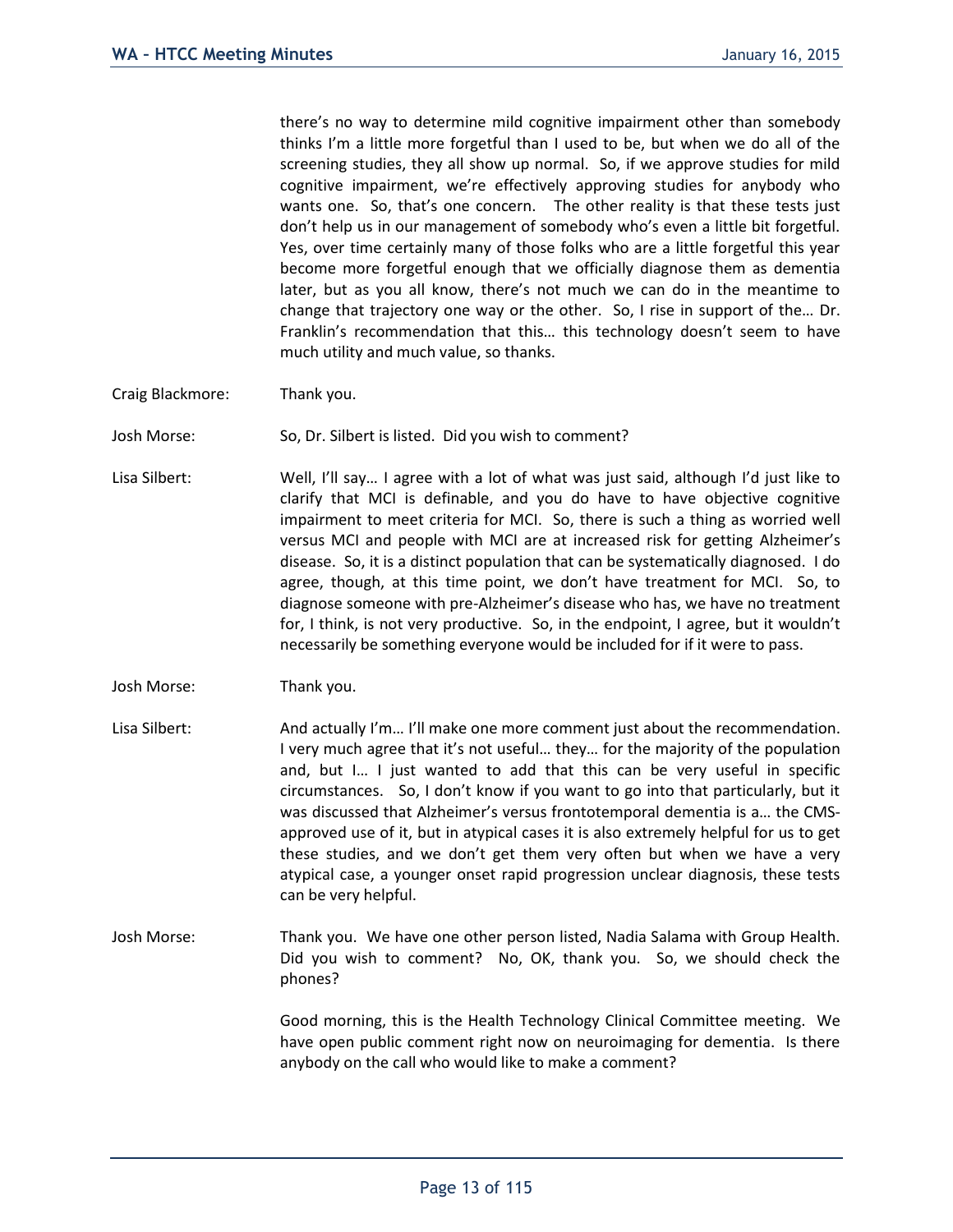OK, we're hearing no comments now. We are a little early for the comment period so we will check back in a little while but thank you.

Craig Blackmore: OK. Next on the agenda is our evidence report.

Robin Hashimoto: Good morning. I am Robin Hashimoto. I'm from Spectrum Research. So, I'm going to start with just an overview of the Health Technology Assessment objectives, and then I'm going to talk a little bit about dementia, but we'll try to go through that pretty quickly. So, this Health Technology Assessment asks about the diagnostic ability of functional neuroimaging in patients with primary neurodegenerative dementia or mild cognitive impairment. So, we placed the focus of the report on how functional neuroimaging impacts patient health outcomes and disease progression, the harms associated with it, including those of a wrong diagnosis, as well as the cost effectiveness. We also looked at the… placed less focus on the evidence regarding diagnostic accuracy and reliability of functional neuroimaging and how it impacts different populations, as well as how it affects treatment decisions and clinical management.

> OK, so dementia is a condition in which a patient's mental abilities have declined to the point that their ability to function on a daily basis has been impacted, and although it most commonly effects the elderly, it's prevalence increases with age. Of course, it's not a normal part of the aging process. It can range in severity. It tends to progress from a milder to a more severe form, and symptoms vary with a specific etiology but can include impaired reasoning, judgment, visio-spatial abilities, language capabilities, and ability to handle the complex tasks and behavioral personality changes.

> So, because the causes of dementia vary and treatments vary with etiology and early and accurate diagnosis is important, this will allow a patient to receive the property medication and therapy, and it can really also be helpful in terms of providing the patient, family, and caregiver information regarding disease progression and how to plan. So, in an ideal situation, patients will get diagnosed following a comprehensive workup, and this would consist of history, neurological exam, detailed cognitive testing, as well as structural neuroimaging; however, most patients that just present to their primary care physicians for evaluation aren't likely to undergo this level of testing.

> This comprehensive workup will allow a physician to rule out potentially reversible causes of dementia, such as tumor or hydrocephalus and neurodegenerative dementia can occur as a result of primary or secondary processes, and this report is focused on primary neurodegenerative dementia, Alzheimer's disease, which is the most prevalent, as well as frontotemporal dementia and dementia with Lewy bodies.

> OK, so this slide just gives an overview of the symptoms, pathology, diagnostic criteria, and some treatment options for the three… these three main types of dementia. Symptoms vary between the different etiologies, but there are overlapping or common symptoms between them, and depending on patient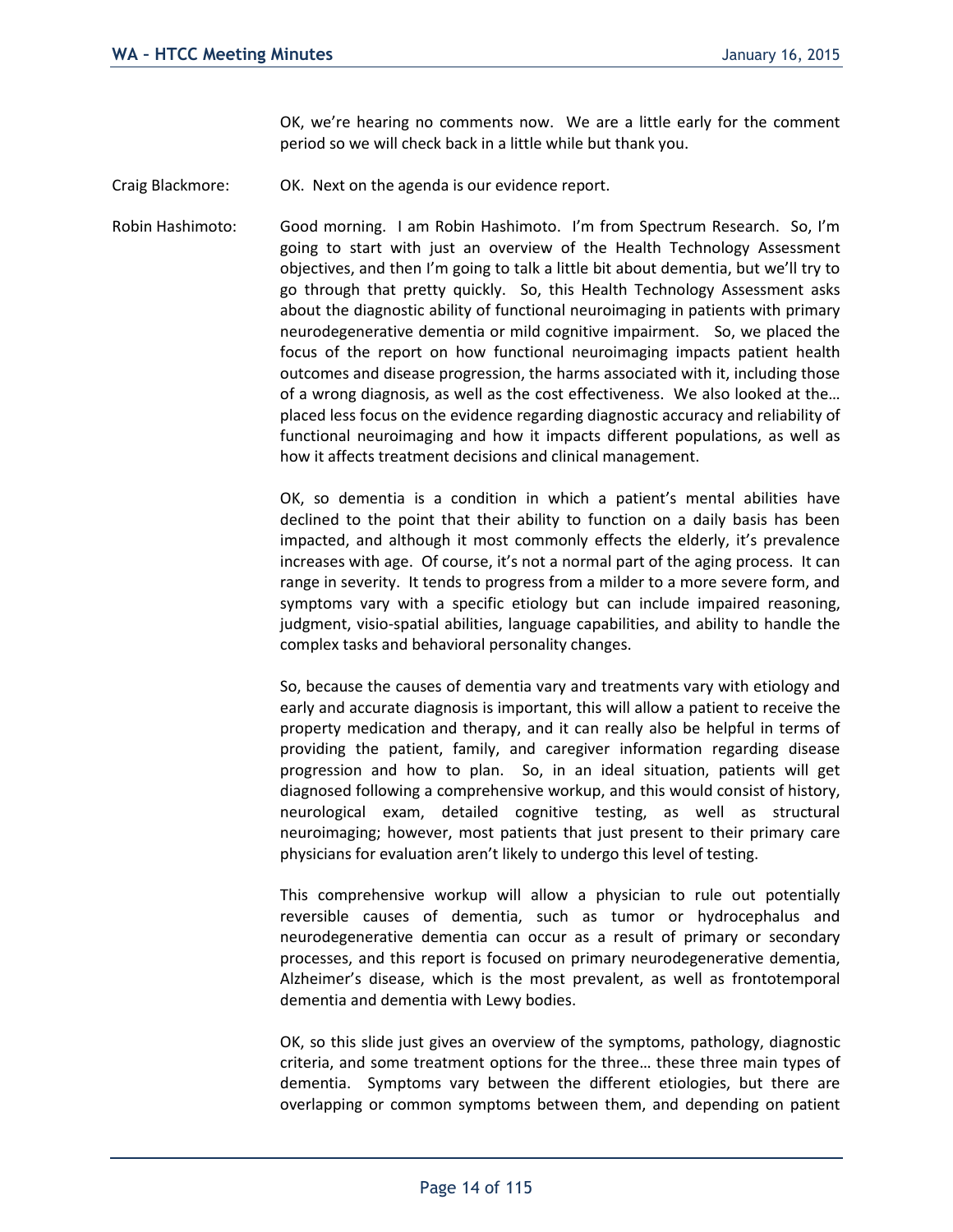presentation, it can make them difficult to differentiate, especially if the patient presentation is atypical.

All three of these diseases are associated with abnormal protein deposits and these affect the overall pathology of the brain. Alzheimer's disease patients tend to have early neuronal loss in the hippocampal and mesiotemporal lobe. Frontotemporal dementia, on the other hand, is typically associated with atrophy and neuronal loss in the frontal and temporal lobes, and then Lewy body dementia tends to be more varied.

So, as I'm sure you're aware, each disease has a specific set of well-accepted clinical diagnostic criteria, and those are listed here, and then finally each disease has specific treatment options, and there's no cure for any of these diseases at this time, but patients can receive medicine to help with their symptoms. Alzheimer's and Lewy body dementia patients can benefit from cholinesterase inhibitors to help with cognitive decline, but these medications are not indicated for FTD, as they can make patients worse.

OK, so the scope of the Health Technology Assessment also covers mild cognitive impairment, and this affects a person's memory and/or cognition. It does differ from dementia in that the person maintains their functional independence. It affects 10 to 20% of people over the age of 65, and it is associated with an increased risk of developing Alzheimer's disease or other dementia, and this is because, it's basically, it can be an early form of these diseases, but not all people with MCI get worse. Some don't progress. Some end up getting better.

OK, so functional neuroimaging can be used to help confirm a diagnosis of a specific type of dementia, particularly in cases where the diagnosis isn't clear or the patient presentation is atypical. It's an add-on diagnostic test. So, it's done in addition to the initial comprehensive diagnostic workup and structural neuroimaging, and the main imaging modality of interest for this Health Technology Assessment are listed here, and I've also listed the recommendations from the European Federation of the Neurological Sciences, and they were the ones that provided the most thorough functional neuroimaging specific guidelines that we were able to find. So, both PET and SPECT involve the injection of radiolabeled ligands. FDG-PET allows for the imaging of glucose metabolism. So, Alzheimer's disease and frontotemporal dementia have distinct metabolic patterns. In Alzheimer's disease hypometabolism is seen in the temporoparietal cortices and then in frontotemporal dementia, the hypometabolism is seen in the frontotemporal lobe. As you've heard, CMS does have a national coverage decision, and this allows coverage for FDG-PET scans in order to differentiate between FTD and AD when the diagnosis isn't clear and other specific conditions have been met.

For patients with mild cognitive impairment, hypometabolism in the Alzheimer's pattern may be predictive of conversion to Alzheimer's disease, and FDG-PET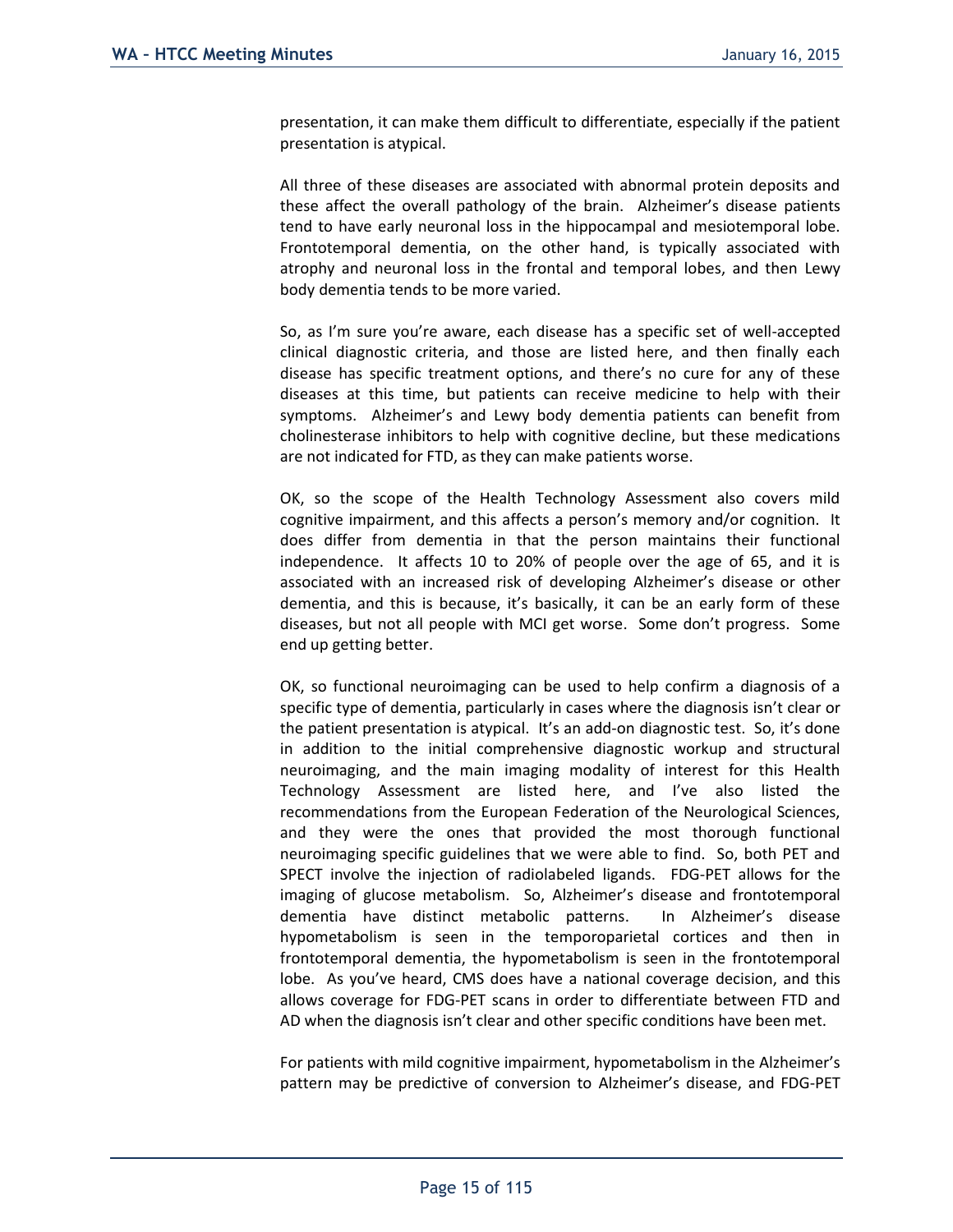isn't recommended to differentiate between Alzheimer's disease and Lewy body dementia.

HMPAO-SPECT shows cerebral blood flow and because blood flow is tightly coupled with metabolism, glucose metabolism, patterns of hypoperfusion are similar to patterns of hypometabolism that you see with FDG-PET in differentiating the dementia types, but it does have a lower spatial resolution than PET.

CIT-SPECT is also known as fat scan and imagines the dopamine transporter. It can help distinguish Lewy body dementia from Alzheimer's disease, as Lewy body dementia often results in denervation of dopaminergic nigrostriatal neurons.

The last modality of interest was functional MRI, and this provides real-time imaging of cerebral blood flow, either during rest or during a task. It does not use radiation, and some research has suggested that it can be used to distinguish patients with Alzheimer's disease or mild cognitive impairment from healthy controls and the EFNS Guidelines viewed this as a tool still under development.

OK, so the biggest potential harm with functional neuroimaging is really radiation exposure. The effective radiation doses for the different types of neuroimaging are listed here, and I've also listed the doses for head and chest CT for comparison. Other reported harms are also listed here, and they tend to be minor. The FDA has estimated an effective dose of 10 mSV increases the risk of death from cancer by 1 in 2000, and they have stated that an imaging procedure should be considered when it's medically necessary and is believed to do more good than harm.

This is the analytic framework used and briefly it shows that patients with symptoms of dementia, or mild cognitive impairment, undergo an initial comprehensive workup followed by the add-on test, which is functional neuroimaging. So, first we have context questions, as well as one key question that asked how functional neuroimaging performs in terms of diagnostic accuracy and reliability. Once patients are diagnosed, treatment decisions are made or changed, and how these are impacted by functional neuroimaging compared to the comprehensive workup alone are addressed in key question three.

The meat of the report is really in key question two, and this asks how functional neuroimaging impacts patient health outcomes and disease progression. Harms of functional neuroimaging, including harms of misdiagnosis or of a false positive diagnosis are addressed in key question four. Key question five asks about whether functional neuroimaging performs differently in different populations and cost effectiveness is addressed in key question six.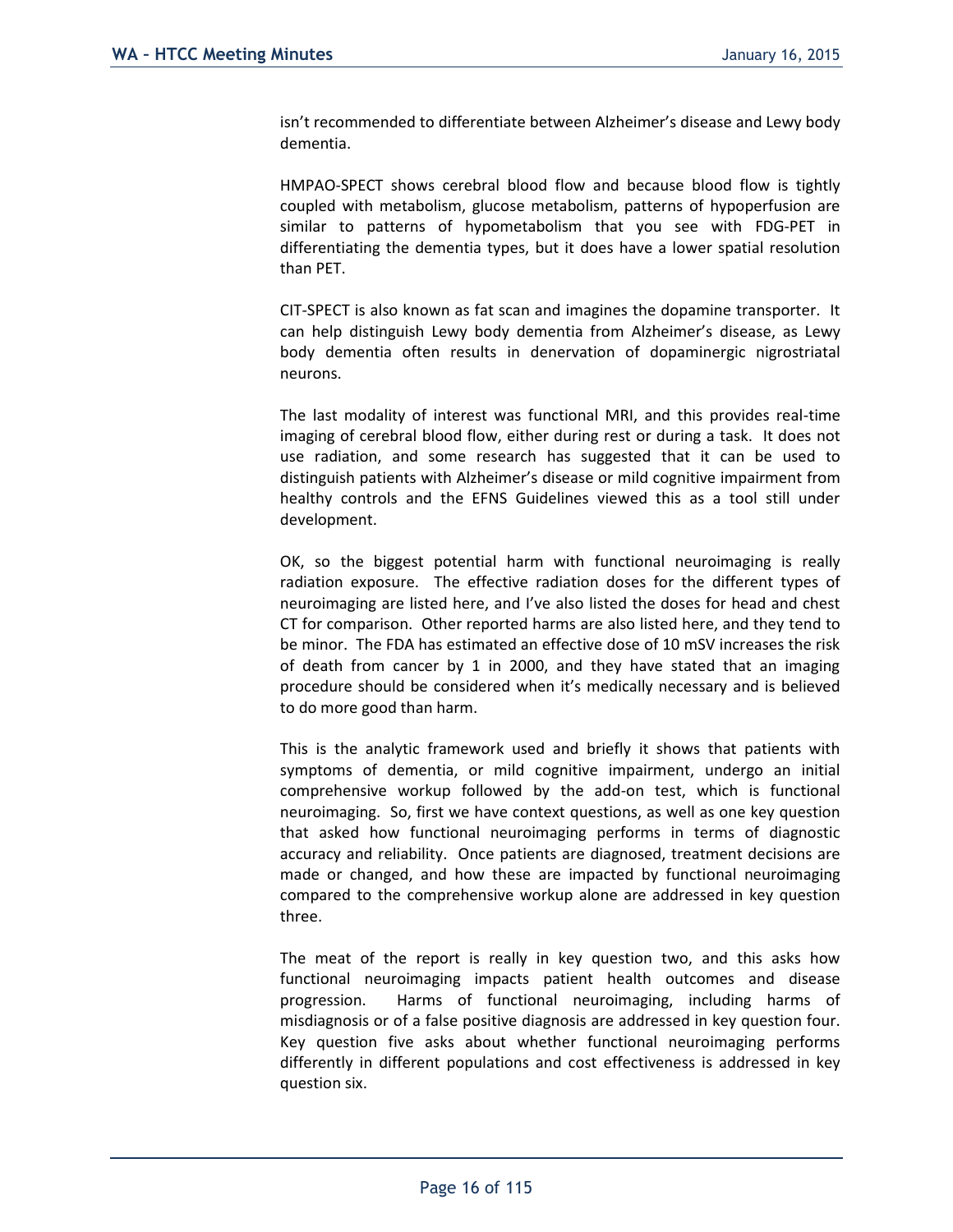So, for inclusion, we required that studies use functional neuroimaging to make a diagnosis. This ended up being an important distinction and again, the primary outcomes of interest were those that were directly related to patient health outcomes and to disease progression. Diagnostic accuracy and reliability were considered to be intermediate outcomes.

OK, this is an overview of the literature search and as you can see, a total of 34 studies met our inclusion criteria and were included in this report, and I do have printouts of all the studies available today.

So, I'm going to present the results in terms of the overall quality of evidence, and I'm going to focus on the highest quality evidence available for the primary outcomes of interest, and the way in which we do this is based on our application of grade and ARCS recommendations. The four levels of evidence are shown here, and I wanted to point out that grade was developed for systematic reviews of therapy. We did adapt it to the diagnostic systematic review based on recommendations from ARCS method… methods guide for systematic review of medical tests. The way at which we arrived at the overall strength of evidence, first we start by grading the class or quality of evidence for each individual study, and this largely gets at the risk of bias for those studies, and then we move on to the overall grade of evidence for each primary conclusion. We start with a baseline quality of evidence. If the majority of studies were quality grades one or two, we started a baseline quality of evidence as high, and if there were three or four, we started at low, and then that baseline quality of evidence can then be downgraded due to risk of bias, inconsistency, indirectness, imprecision, and publication bias across that study… across those studies for that particular outcome.

So, after taking all these factors into consideration, we arrived at a final strength of evidence rating. For this report, the most common reason for downgrading the quality of evidence was for risk of bias resulting from methodological flaws in the studies included, as well as further risk of imprecision that results from small sample sizes and details on the reasons for each outcome for downgrading for each outcome are provided in the strength of evidence tables in section five.

OK, so the first context question asked about the inter- and intra-rater diagnostic reliability or reproducibility. So, for inclusion we required that the same method must have been used between each rater or test, and this slide just gives an overview of the evidence base. In total, there were 12 studies that met our inclusion criteria. Seven of these were considered to be at low risk of bias, and as you can see, the bulk of evidence was available for FDG-PET.

When possible, we reported the reliability in terms of the Kappa statistic, and this indicates the percent agreement beyond chance alone. So, for FDG-PET, Alzheimer's disease was… this is up here, generally distinguished from other types of dementia based on the presence of bilateral temporal parietal hypometabolism, and as you can see, the inter-rater reliability was substantial for FDG-PET for discriminating Alzheimer's from frontotemporal dementia and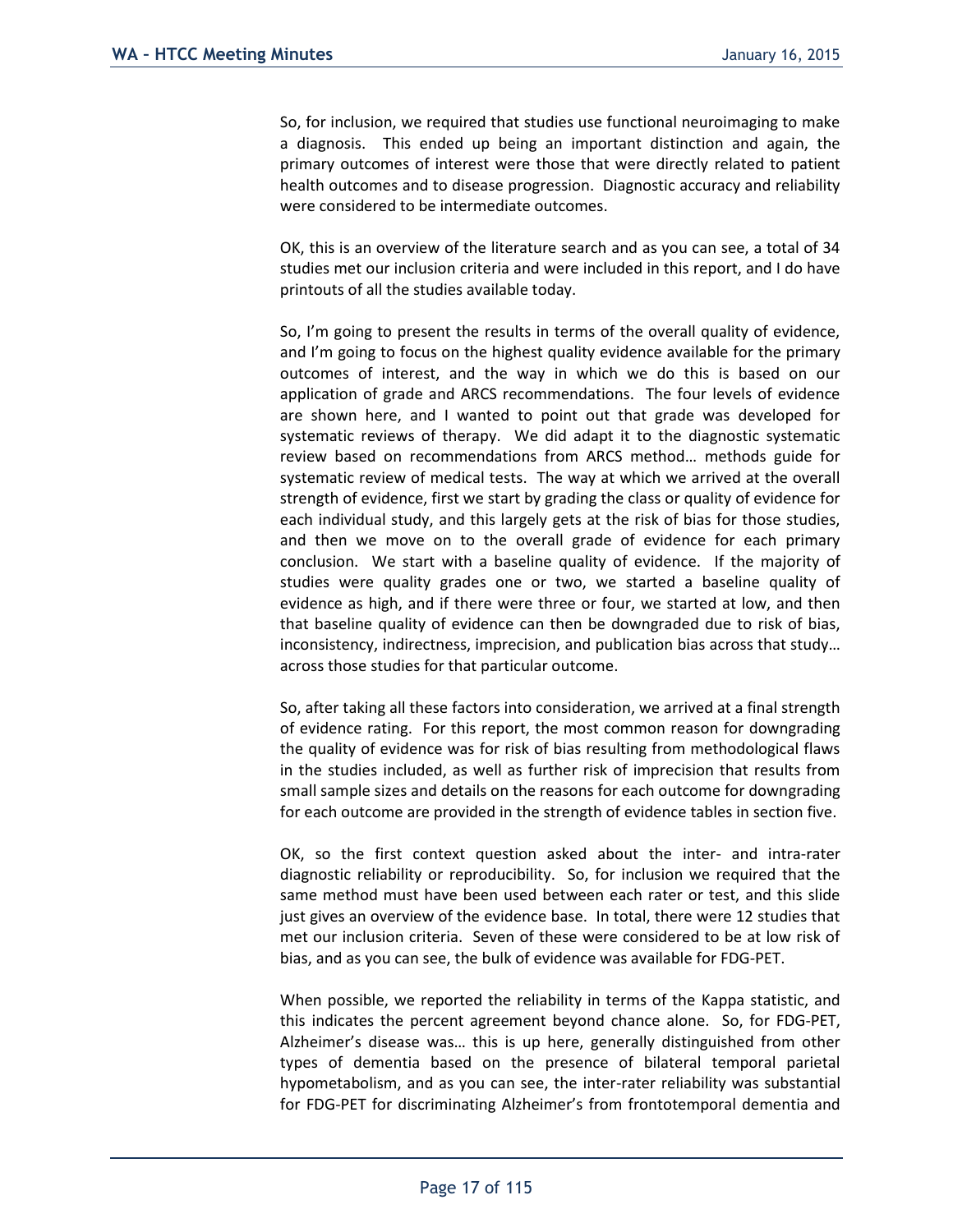moderate to substantial when discriminating Alzheimer's from other dementias. We only identified one study that looked at intra-rater reliability. It reported a Kappa. There was a mean Kappa across three raters of 0.52, which suggests moderate agreement for differentiating Alzheimer's from other dementias.

Two studies used HMPAO SPECT to differentiate Alzheimer's from frontotemporal dementia. The inter-rater reliability was much lower for this than it was for FDG-PET, and neither of these studies adequately described the specific regions of interest that were used to differentiate between those diseases.

Next, looking at DTBZ-PET, this allows visualization of the nigrostriatal dopamine terminal and it correlates with regional blood flow and it was… there was almost perfect reliability or agreement for distinguishing between Alzheimer's, frontotemporal dementia, and dementia with Lewy bodies in one study.

Two studies reported inter-rater reliability of CIT SPECT or DaTSCAN to differentiate between Lewy body dementia and other dementias with the larger of the two studies showing almost perfect agreement and the other study reported good inter-rater agreement.

Strength of evidence, the context questions asked about the diagnostic accuracy of functional neuroimaging. For diagnostic accuracy, we limited studies to those that use the gold standard of autopsy and this allowed us to provide the most accurate information available. This is an overview of the evidence base, and only four studies met our inclusion criteria. So, starting at the top again with FDG-PET two studies compared the diagnostic accuracy of FDG-PET to autopsy results. A diagnosis of Alzheimer's was made based on the presence of temporoparietal hypometabolism on FDG-PET, and as you can see, the sensitivity for diagnosing Alzheimer's was high, and it was higher with FDG-PET alone than with the clinical diagnosis alone. In contrast, the specificity of FDG-PET alone was lower than that of the clinical diagnosis alone, and neither of the studies, or actually none of the studies here reported the diagnostic accuracy of imaging plus clinical diagnosis use together.

OK, next looking at HMPAO SPECT, one poor quality study evaluated the diagnostic accuracy of this technology for diagnosing Alzheimer's, and this was based on the presence of regional hypoperfusion in the temporoparietal lobes. The study found that HMPAO SPECT had good sensitivity and specificity for diagnosing Alzheimer's.

OK, lastly, looking at CIT SPECT or DaTSCAN, the results suggested that DaTSCAN had better sensitivity and specificity for diagnosing dementia with Lewy bodies than the clinical diagnosis alone.

OK, so key question one asks about the diagnostic accuracy of functional neuroimaging for the differential diagnosis of Alzheimer's, frontotemporal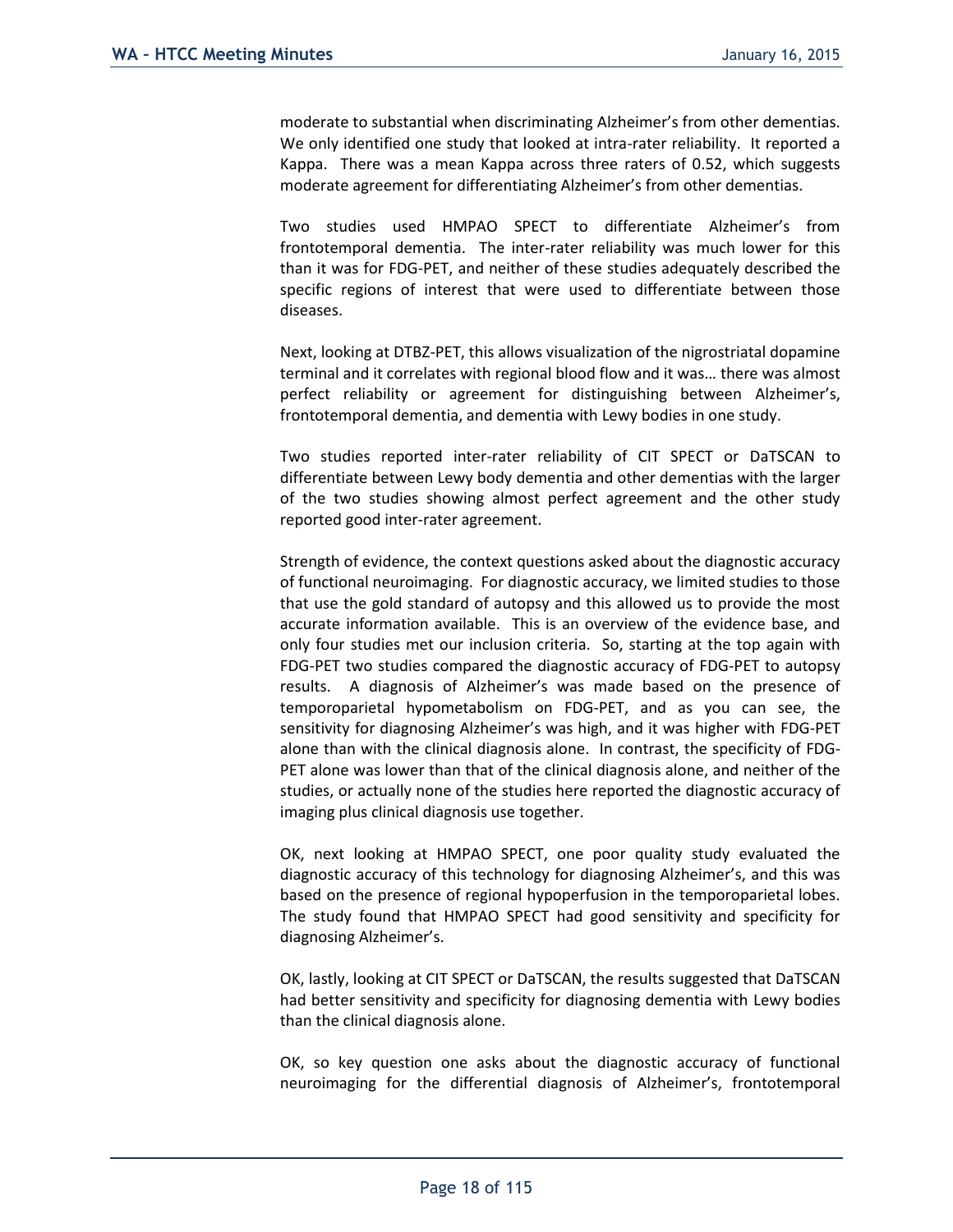dementia, and Lewy body dementia, again based on the gold standard of autopsy.

OK, so for this key question, we specifically looked for studies that were trying to distinguish between patients with two different possible types of dementia or patients that, you know, they couldn't distinguish clinically, and overall six studies met our inclusion criteria. All of them were conducted retrospectively. Two studies were considered to be at moderately-low risk of bias, and three at moderately-high risk of bias. One was considered to be at high risk of bias. There were no studies identified for DTBZ-PET, DaTSCAN, or FMRI.

OK, so three studies were found that used FDG-PET to discriminate between Alzheimer's disease and frontotemporal dementia. So, note that the sensitivity of an Alzheimer's diagnosis here is equivalent to the specificity of a frontotemporal disease diagnosis. These are all presented in terms of the sensitivity and specificity for diagnosing Alzheimer's.

So, overall, we concluded that there was low strength of evidence. The FDG-PET scans interpreted visually had high sensitivity and moderate specificity for discriminating between these diseases, and you can see here how imaging compares to clinical diagnosis alone or imaging plus the clinical diagnosis.

- Craig Blackmore: Sorry, I just want to interrupt for one minute.
- Robin Hashimoto: Yeah.
- Craig Blackmore: And then we're going to get into some trouble with terminology. When you say clinical diagnosis here, you mean clinical plus structural imaging.
- Robin Hashimoto: Yes.
- Craig Blackmore: When you say...
- Robin Hashimoto: Yes.
- Craig Blackmore: …imaging, you really mean functional?
- Robin Hashimoto: Functional, yeah.
- Craig Blackmore: Yeah, I just wanted...
- Robin Hashimoto: Sorry.
- Craig Blackmore: …to verify, thank you.
- Robin Hashimoto: Good distinction. OK, and then there was insufficient strength of evidence on FDG-PET scans that were interpreted using automated software, which is a newer technology, and this was based on one very small study.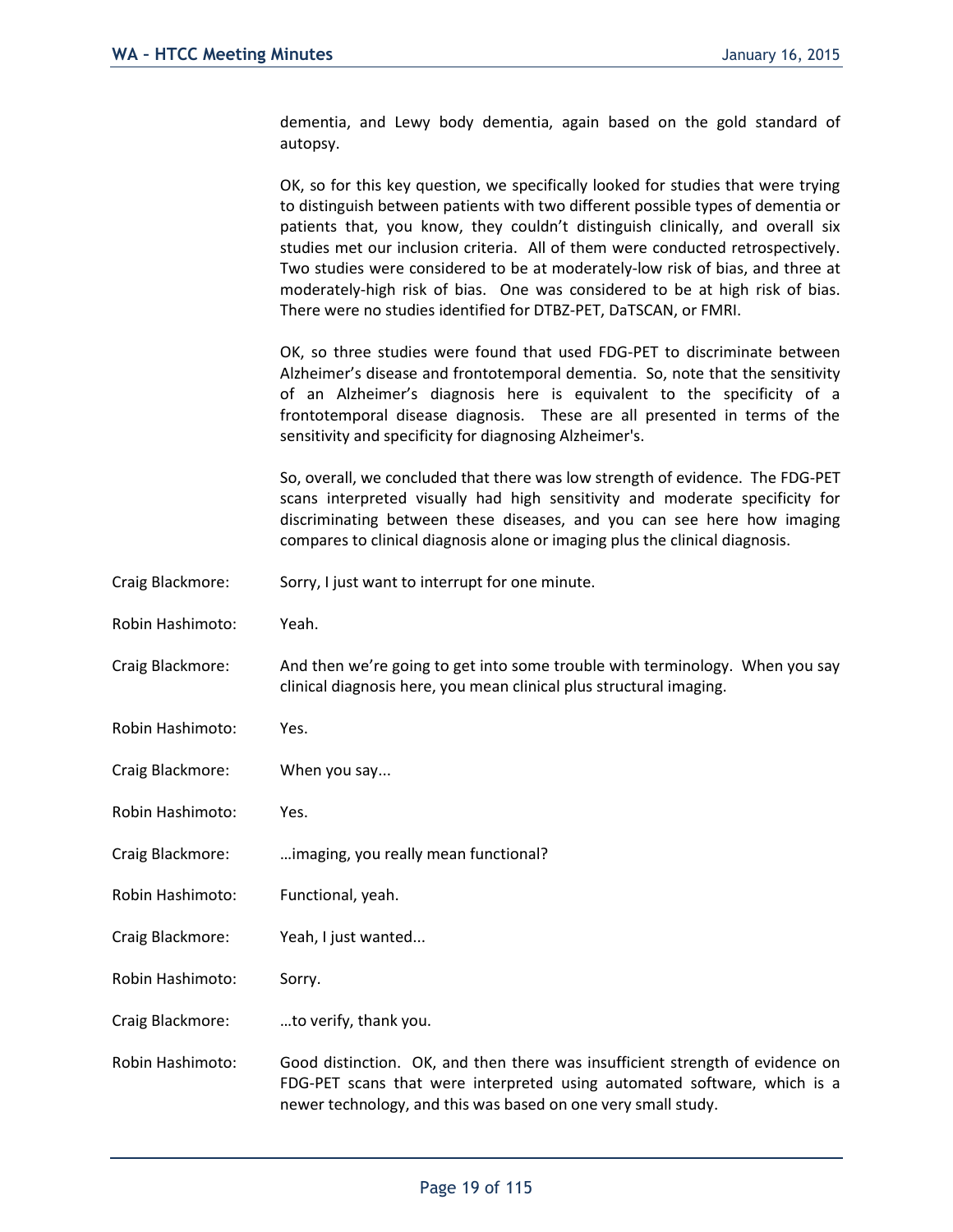OK, regarding HMPAO SPECT, one low quality study reported insufficient strength of evidence on the ability of HMPAO SPECT to distinguish Alzheimer's disease from frontotemporal dementia.

Going back to FDG-PET, looking at patients with… who are believed to have either Alzheimer's disease or dementia with Lewy bodies, there were two studies at moderately high risk of bias, and they reported insufficient… there was insufficient strength of evidence on the ability of FDG-PET to differentiating… to differentiating between these diseases.

OK, so key question two asks about the ability of functional neuroimaging to predict disease to progression and clinical outcomes. It also asked about whether one type of functional neuroimaging is better at doing this than another, but there were no studies identified to address the second question.

So, for this key question, we sought studies that evaluated disease progression, or clinical outcomes in patients who had been diagnosed using functional neuroimaging. For inclusion, we were looking for longitudinal studies and studies that were designed specifically to look at disease progression. We required the studies use criteria developed a priority to diagnose patients with functional neuroimaging. So, overall we found 13 studies that met our inclusion criteria and nearly all of them evaluated the ability of functional neuroimaging to predict progression for mild cognitive impairment to Alzheimer's disease or dementia. No studies were identified that looked at the ability of functional neuroimaging to predict progression or patient outcomes in patients who were presenting with dementia rather than mild cognitive impairment.

OK, so starting with FDG-PET regarding its ability to predict progression from mild cognitive impairment to Alzheimer's or dementia. So, just briefly for this key question, nearly all of the outcomes were reported in terms of specificity and sensitivity. So, to do this, a prediction or diagnosis was made using FDG-PET and then the reference standard used was the presence of disease at follow-up.

So, we found moderate strength of evidence based on two small studies that were at low risk of bias that… those should actually be CoE-1, I apologize. That visual assessment of FDG-PET scans could predict progression from MCI to Alzheimer's disease or dementia with high specificity and moderate sensitivity… high sensitivity and moderate specificity. Sorry.

Patients who presented with mild cognitive impairment were followed for about one and a half years, and 25 to 50% of patients progressed. Scans were interpreted in a manner that was blinded to clinical diagnosis and clinical outcome, and then the clinical outcomes were evaluated, blinded to FDG-PET results. For these studies, clinical outcomes were based on diagnosis of Alzheimer's disease using the NIN CDS ADR DA criteria or on a diagnosis of dementia based on the global clinical dementia rating scale with a score of one or higher.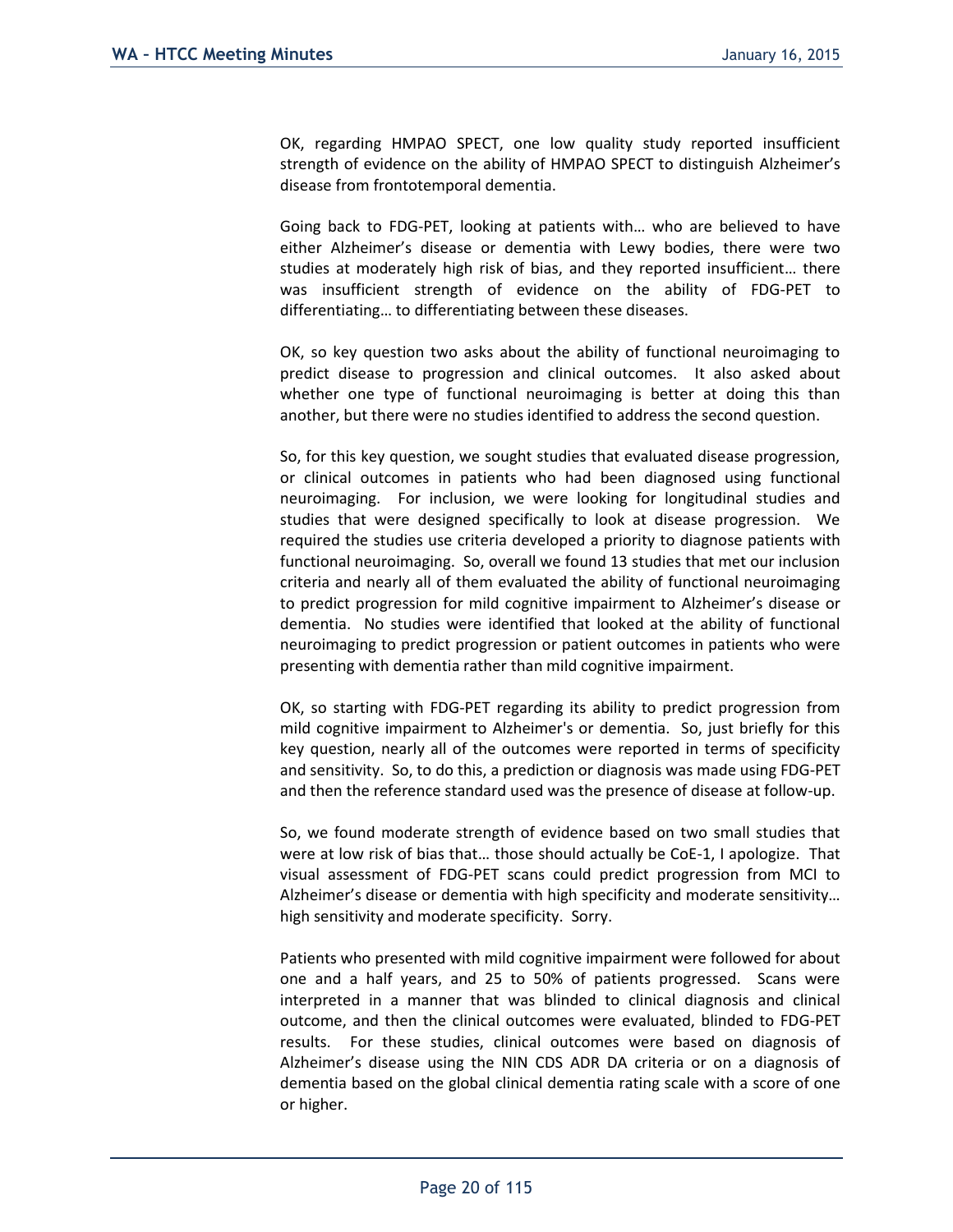We found low strength of evidence based on one small study, that visual assessments of FDG-PET scans could predict progression from mild cognitive impairment to further cognitive decline with moderately high sensitivity and specificity. For this outcome, or for this study, progressive cognitive decline was defined as a reduction in mini mental exam scores by two or more points along with clinical deterioration from a clinician's perspective, and patients were followed for about one and a half years.

OK, so we found insufficient strength of evidence based on one study that was found to be at moderately high risk of bias that used FDG-PET scans and interpreted them visually to predict cognitive decline.

In this study, FDG-PET was used to predict whether patients with mild cognitive impairment were likely to progress, and they found that at three and a half years follow-up, mini mental state exam scores were significantly lower in patients who had FDG-PET positive scans versus those who had normal scans, and this is all the evidence we have regarding the ability of FDG-PET to predict patient progression or health outcomes.

OK, so now looking at SPECT, we found insufficient strength of evidence based on three studies at moderately high risk of bias on the use of SPECT to predict progression from MCI to Alzheimer's disease or dementia, and for these studies in generally, progression to Alzheimer's was diagnosed using the NIN CDS, AD, RDA criteria. No other evidence was found regarding the ability of SPECT to predict progression or health outcomes.

So, across the whole evidence report, we found only one study on functional MRI that met our inclusion criteria, and it provided insufficient strength of evidence from a high, moderately high risk of bias study that functional MRI could predict progression for mild cognitive impairment to dementia or Alzheimer's.

- Craig Blackmore: So, I'm sorry. I want to interrupt just for one...
- Robin Hashimoto: No, go ahead.
- Craig Blackmore: …minute. This is procedural. We… we post an agenda and in the agenda it says that we would accept public comments from 9:00 to 9:20, and we were ahead of that schedule. So, I want to make sure if anybody called in and they called in during the window, they were expecting to be able to address the committee that we give them the opportunity to do that, so we'll just check the phones real quick.

So, this is the Washington State Health Technology Clinical Committee meeting. Is there anybody on the phone who wanted to address the committee, this would be your opportunity to do so? So, hearing no comments, we will move on. Thank you.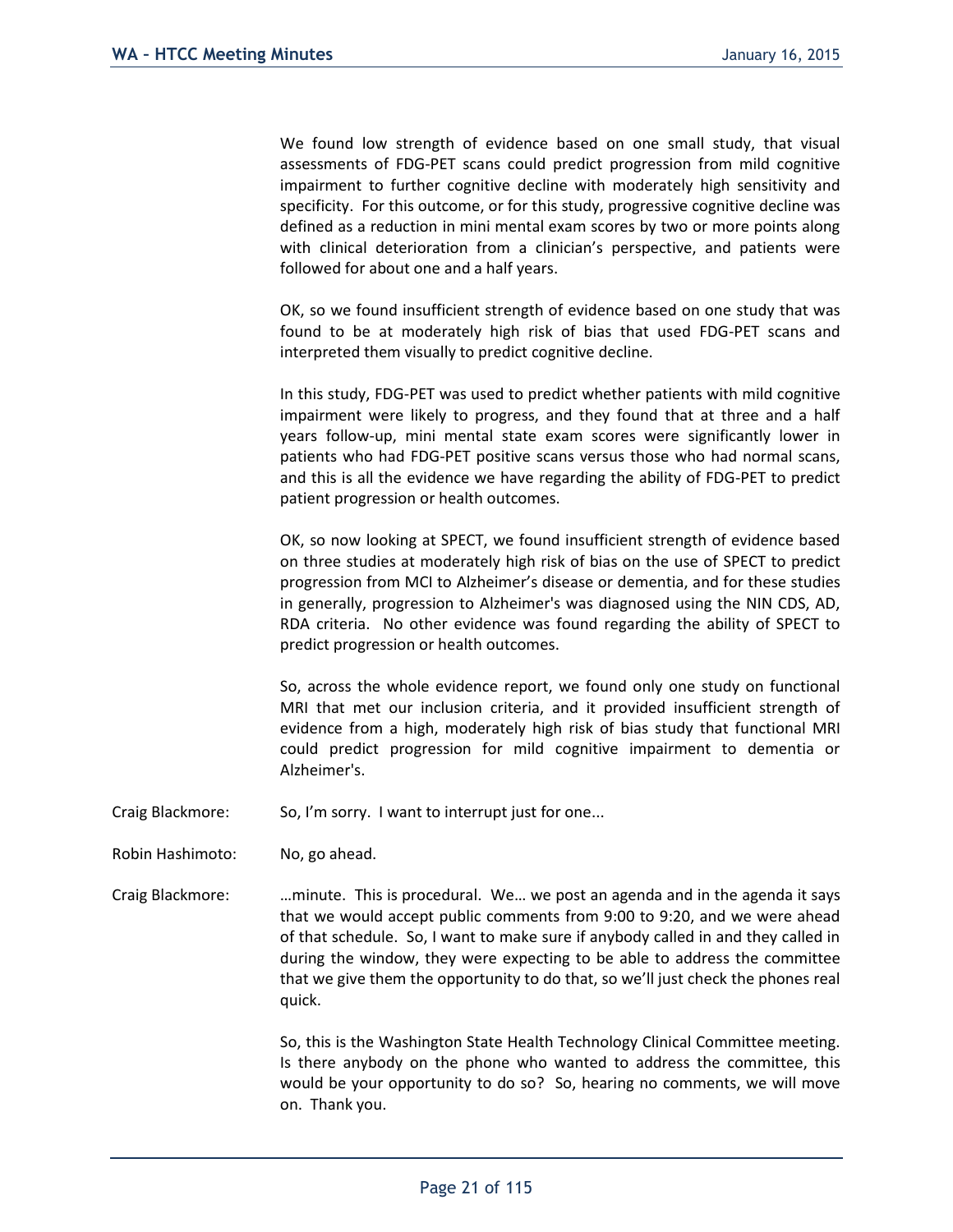Robin Hashimoto: OK, so moving on to key question three. Key question three asks whether the results of functional neuroimaging impact therapeutic decisions or clinical management compared to those that were made for patients who were diagnosed in the absence of functional neuroimaging, and no evidence was found to address this key question.

> Key question four asks about the short and long term harms of diagnostic functional neuroimaging, including the harms that could result from a missed diagnosis or from a false-positive diagnosis and very little information was found.

> Overall, there was insufficient evidence that short term or procedural harms were relatively uncommon. No studies were identified that reported on long term harms or harms from an incorrect diagnosis, and no studies were found that evaluated any harms in HMPAO SPECT or functional MRI.

> Key question five asked about whether functional neuroimaging can perform differently in subpopulations, but no evidence was found.

> The last key question is key question six and it asks about the cost-effectiveness of incorporating diagnostic functional neuroimaging into the comprehensive diagnostic workup.

> So, we found evidence on FDG-PET as well as on SPECT. We'll start with FDG-PET. Overall, three studies met our inclusion criteria. One study was a cost utility study and this reports cost per quality adjusted life year and then two studies were cost-effectiveness studies, and they report cost per improved outcome. Across all studies, population evaluated was a simulated cohort of hypothetical mild to moderate dementia patients. The diagnostic tests compared were the comprehensive diagnostic workup in the presence or absence of FDG-PET and the diagnosis being made for all of these studies was Alzheimer's disease.

> So, one cost utility study was included. It was conducted from a U.S. perspective and used an 18-month time horizon. The cost included the cost of patient care, which could be either home care or nursing home care, as well as medication and the study found that the addition of FDG-PET to the diagnostic workup was more costly and did not improve quality adjusted life years.

> Two cost-effectiveness studies were included. One was conducted from a U.S. perspective and used a six-month time horizon, so it's pretty short. The other was conducted from a European perspective. The time horizon wasn't reported, but the study in general seemed to be using the same methodology as the first study. For these studies, the cost of care was generally not included, unless there was a false-negative diagnosis. In that case, the cost of ninemonth's care was included based on the assumption that during the time… during that time the patient would decline any additional care. Otherwise, the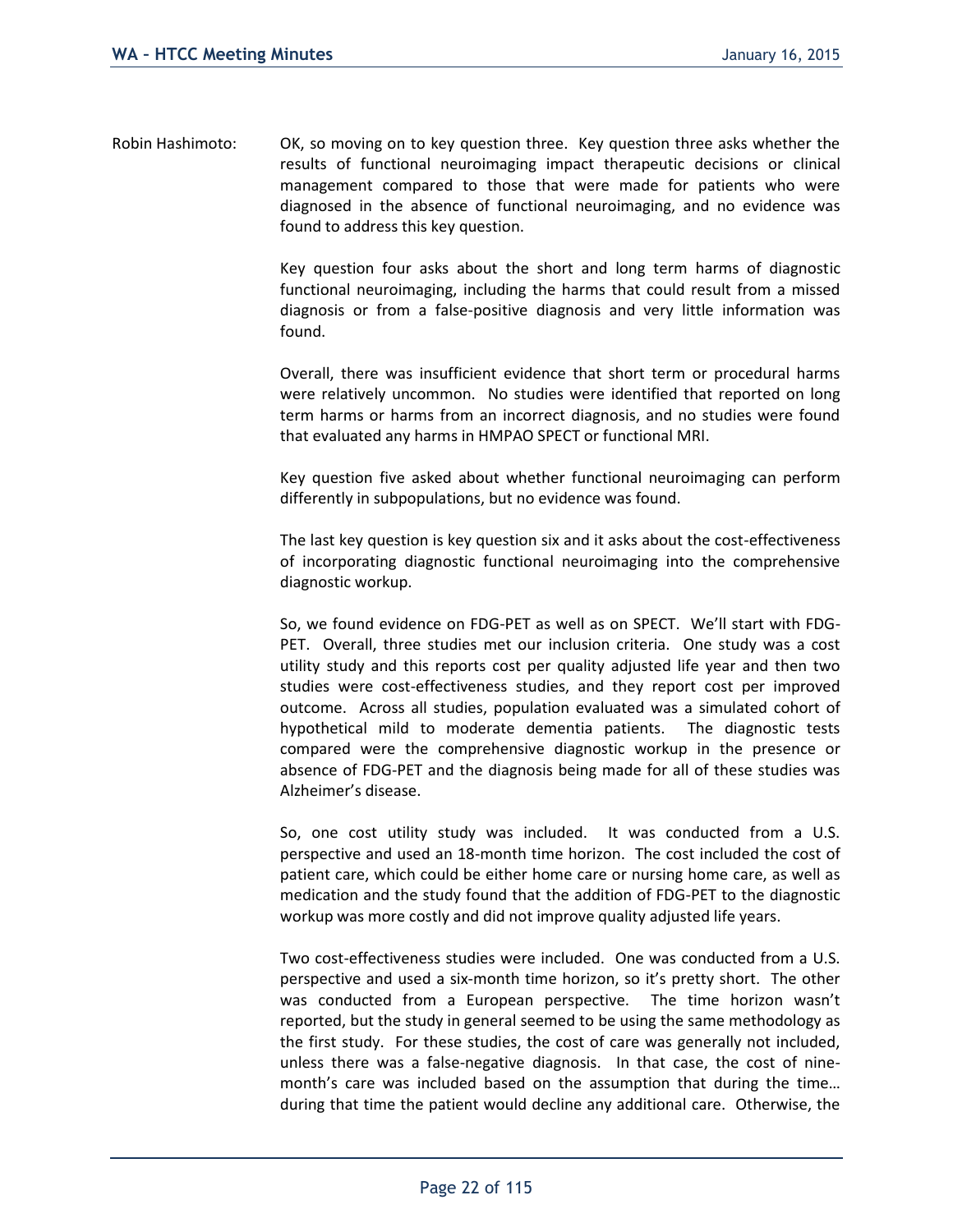cost of care wasn't included, presumably because patients wouldn't be receiving… or would otherwise be receiving treatment and presumably wouldn't decline significantly during the six-month time horizon. Overall, both studies found that the addition of FDG-PET to the diagnostic workup was cost effective. It resulted in a diagnosis that was less costly overall and resulted in increased accuracy versus a conventional workup alone.

David McCulloch: Sorry. Can I... can I challenge you in that? I mean, that... that is ludicrous if... if you're saying that cost-effectiveness study… reports on cost have improved outcome. You're giving us no data that having improved accuracy improves clinical outcome. These studies didn't include the cost of care? Well, I mean, that's certainly going to reduce your overall costs. I mean… I mean… there are no… you've showed no evidence to suggest using this improves clinical outcome.

Robin Hashimoto: Mm-hmm.

David McCulloch: So, I… I… so they are not cost effective by any… any sensible definition, no?

Robin Hashimoto: I'm just reporting what the studies reported.

- David McCulloch: Well, but you're also giving us a spectrum, you're hired and paid to give us some [inaudible]. Is that a reasonable conclusion? Do you think it's reasonable for those studies to include that the addition of FDG-PET is cost effective per improved outcome?
- Robin Hashimoto: I think that the... for these studies, not including the cost of care is problematic.
- David McCulloch: Yep.
- Robin Hashimoto: I think that using a six-month time horizon is problematic.

David McCulloch: Agreed.

Robin Hashimoto: I think that using a hypothetical cohort of patients is problematic.

David McCulloch: Agreed.

Robin Hashimoto: And, I mean… from that they basically did a literature review and looked at what's reported in terms of the diagnostic accuracy. So, it's all... it's all hypothetical, so yes.

David McCulloch: Right, so that… that's… thank you.

Robin Hashimoto: Yes. OK, and then the last slide for SPECT. Two cost utility studies were included. Again, the population was a simulated cohort of patients with mild or moderate dementia referred to a specialty clinic. The tests compared where diagnostic workup in the presence or absence of SPECT, and the diagnosis of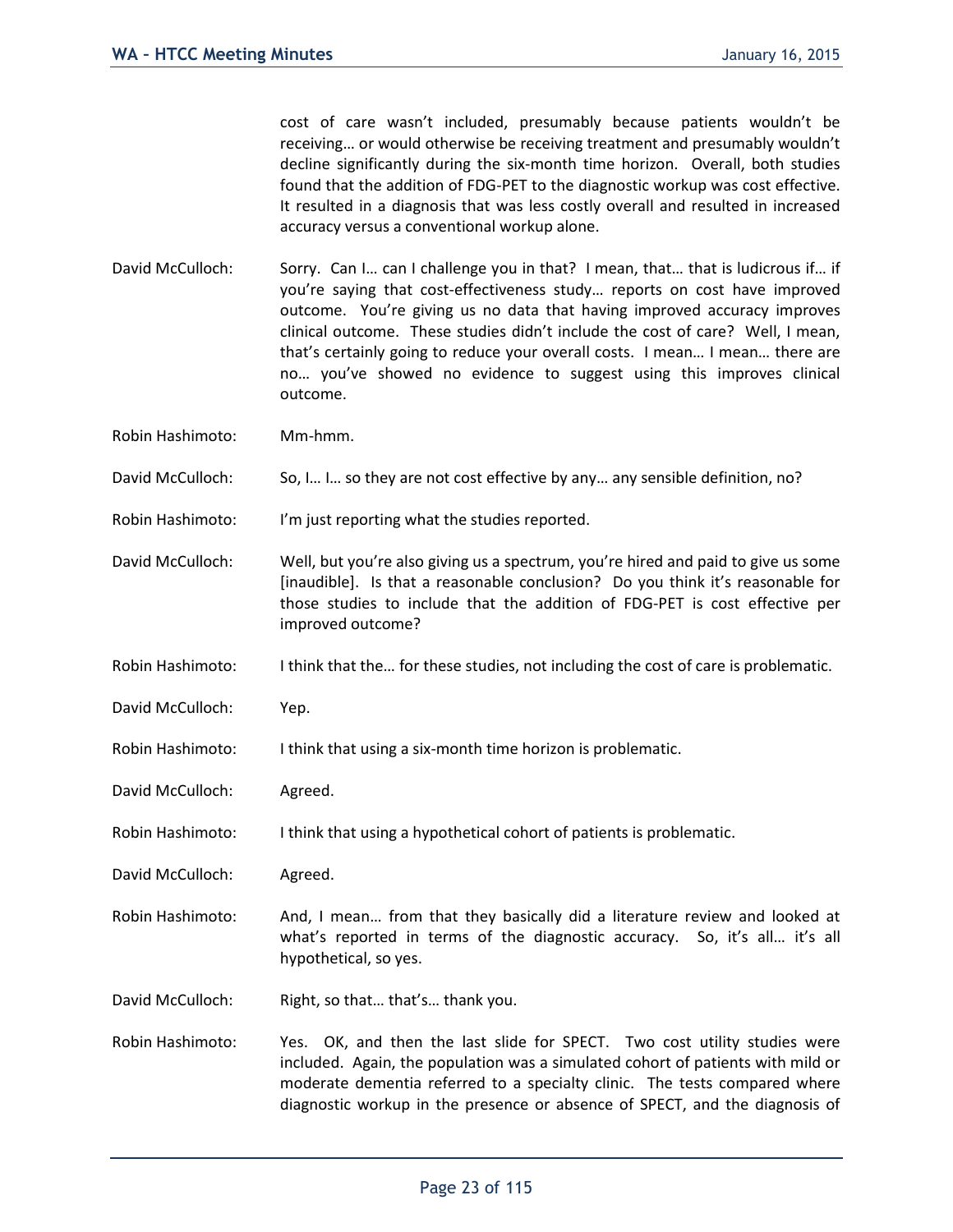interest was Alzheimer's disease. Both of these studies were conducted from a U.S. perspective using an 18-month time horizon. The cost did include patient care, which was either home care or nursing home care, as well as medication and SPECT was associated with slightly higher costs overall. The addition of SPECT did not result in increased quality adjusted life years, and the studies concluded that SPECT was not cost effective as an add-on to the conventional clinical workup and the diagnosis of Alzheimer's disease.

So, as you can see, there are a number of gaps in the evidence. Pretty much, for all imaging modalities looked at, all functional neuroimaging modalities, there is a lack of evidence in terms of prediction of outcomes related to many of the health outcomes of interest, such as cognition, function, behavior, psychological status, depression, caregiver burden, and global health. There is also an absence of evidence in terms of how well any of the imaging modalities of interest could predict progression for patients who are presenting with dementia rather than mild cognitive impairment. There was no evidence on how one type of functional neuroimaging compares to another in terms of prediction or patient outcomes. No evidence on the impact of therapeutic decisions and clinical management compared with diagnostic workup without functional neuroimaging. There was no evidence on the impact of a misdiagnosis or a false positive diagnosis, and that was largely in the absence of any evidence, really, for a functional MRI, and as you can see, there was an absence of data on real patient populations to address the cost-effectiveness. Thanks. I can take questions.

Craig Blackmore: Questions from the committee? I'll ask one question which is, I guess it's kind of related to key question five, but we've heard that sometimes these tests were used not sort of routinely but as a problem-solving tool in patients that are, you know, that are confusing, you know, that are atypical on some level, and so did you encounter or did you look for evidence about the use of the test in specific subgroups, like, I'm particularly thinking of the… in the Medicare definition?

Robin Hashimoto: Mm-hmm.

Craig Blackmore: Patients that meet the diagnosis… diagnostic criteria for both whether it's frontotemporal or Lewy body dementia and AD.

Robin Hashimoto: Right. We did. We looked for pretty much any subpopulation and we looked specifically for studies that reported how the test could perform in terms of disease progression, clinical outcomes and harms. So, we didn't find anything. We did look at the differential diagnosis in terms of accuracy in key question one, but, I mean, otherwise we didn't find any evidence for key question five.

Craig Blackmore: Thank you.

Chris Standaert: I had a question. I mean, I don't treat these patients directly but are… when you get to progression in key question two, you talk about clinical outcomes and that sort of…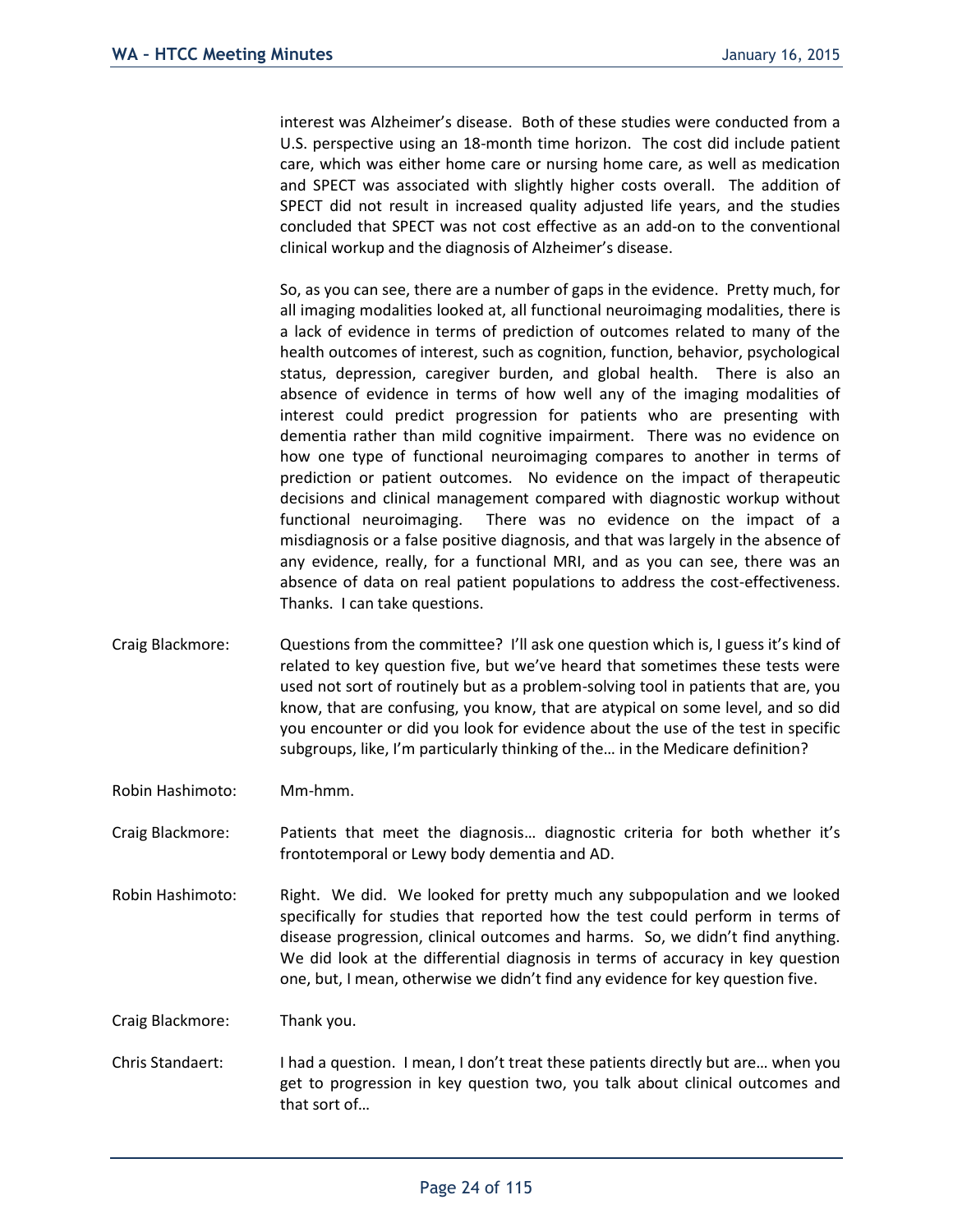| Robin Hashimoto: | Mm-hmm.                                                                                                                                                                                                                                                                                                                    |
|------------------|----------------------------------------------------------------------------------------------------------------------------------------------------------------------------------------------------------------------------------------------------------------------------------------------------------------------------|
| Chris Standaert: | thing, and we don't have any treatments that really impact that significantly is<br>my understanding.                                                                                                                                                                                                                      |
| Robin Hashimoto: | Mm-hmm.                                                                                                                                                                                                                                                                                                                    |
| Chris Standaert: | But, the idea of progression is not necessarily a clinical question. It's sort of a<br>social question for state planning and all sorts of other things going on if you can<br>predict who would decline rapidly versus who wouldn't, it would dramatically<br>change the behavior of affected family, as I would imagine. |
| Robin Hashimoto: | Mm-hmm.                                                                                                                                                                                                                                                                                                                    |
| Chris Standaert: | And so we don't nothing here talks about that and how this                                                                                                                                                                                                                                                                 |
| Robin Hashimoto: | Right.                                                                                                                                                                                                                                                                                                                     |
| Chris Standaert: | could be used not just                                                                                                                                                                                                                                                                                                     |
| Robin Hashimoto: | Right, and those were things                                                                                                                                                                                                                                                                                               |
| Chris Standaert: | theoretically speaking but that's a very                                                                                                                                                                                                                                                                                   |
| Robin Hashimoto: | Yeah.                                                                                                                                                                                                                                                                                                                      |
| Chris Standaert: | important variable, I think                                                                                                                                                                                                                                                                                                |
| Robin Hashimoto: | Yeah.                                                                                                                                                                                                                                                                                                                      |
| Chris Standaert: | for patients who are affected.                                                                                                                                                                                                                                                                                             |
| Robin Hashimoto: | In terms of general planning, no, I mean, we didn't look specifically for that. It<br>didn't fall out of any of the studies. We were specifically looking for outcomes<br>related to caregiver burden. We didn't find anything, so.                                                                                        |
| Craig Blackmore: | OK.                                                                                                                                                                                                                                                                                                                        |
| Robin Hashimoto: | In terms of pay in terms of how use of functional neuroimaging impacts<br>disease progression and any sort of outcomes, I've presented everything that<br>we that we were able to find. We didn't exclude studies based on specific<br>outcomes that were reported.                                                        |
| Chris Standaert: | So, the one so I'm look I guess I'm looking to see if these are useful in sort of<br>doing that for people.                                                                                                                                                                                                                |
| Robin Hashimoto: | Right.                                                                                                                                                                                                                                                                                                                     |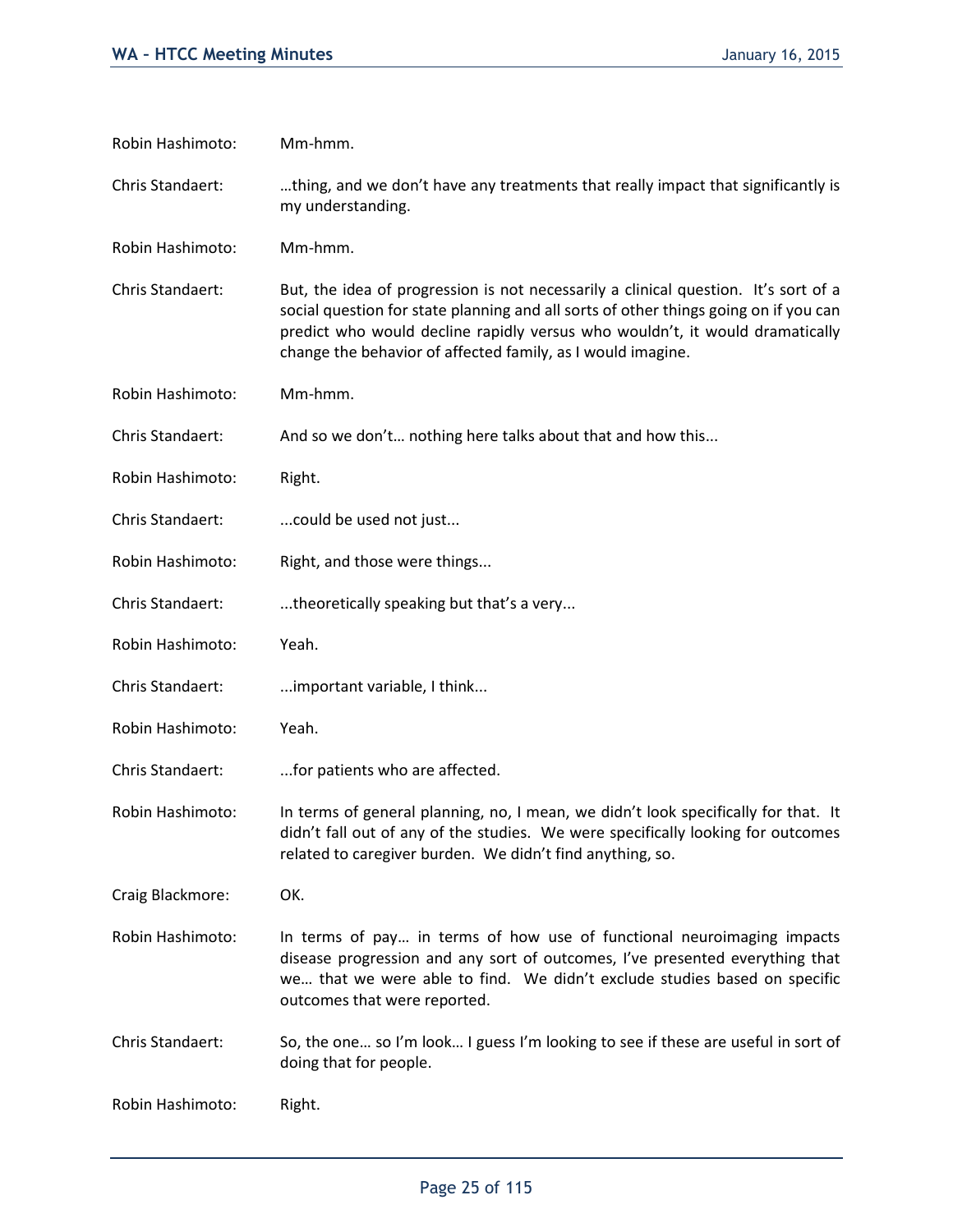| Chris Standaert: | Not so much from a medical standpoint                                                                                             |
|------------------|-----------------------------------------------------------------------------------------------------------------------------------|
| Robin Hashimoto: | Right.                                                                                                                            |
| Chris Standaert: | from what the doctor                                                                                                              |
| Robin Hashimoto: | Right.                                                                                                                            |
| Chris Standaert: | but changing what the families do.                                                                                                |
| Robin Hashimoto: | Uh-huh.                                                                                                                           |
| Chris Standaert: | And so you the only thing you point that's remotely promising is that one<br>study of 47 people on FDG-PET as a progression tool? |
| Robin Hashimoto: | Mm-hmm.                                                                                                                           |
| Chris Standaert: | But that's not a lot of people and that's not a lot of time.                                                                      |
| Kevin Walsh:     | In a population where 50% progress, 25-50% progress in one year.                                                                  |
| Chris Standaert: | Yeah.                                                                                                                             |
| Kevin Walsh:     | So                                                                                                                                |
| Chris Standaert: | This, this is what I'm after                                                                                                      |
| Kevin Walsh:     | I, I know, but I'm                                                                                                                |
| Chris Standaert: | the details of the study.                                                                                                         |
| Kevin Walsh:     | I'm asking you to ask yourself, what is it you're giving families?                                                                |
| Chris Standaert: | No, that's what I'm asking. I'm trying to, yeah.                                                                                  |
| Kevin Walsh:     | Right.                                                                                                                            |
| Chris Standaert: | Right.                                                                                                                            |
| Kevin Walsh:     | So, you're giving them maybe a year, maybe two, maybe three.                                                                      |
| Chris Standaert: | Of?                                                                                                                               |
| Kevin Walsh:     | Of certainty.                                                                                                                     |
| Chris Standaert: | Right.                                                                                                                            |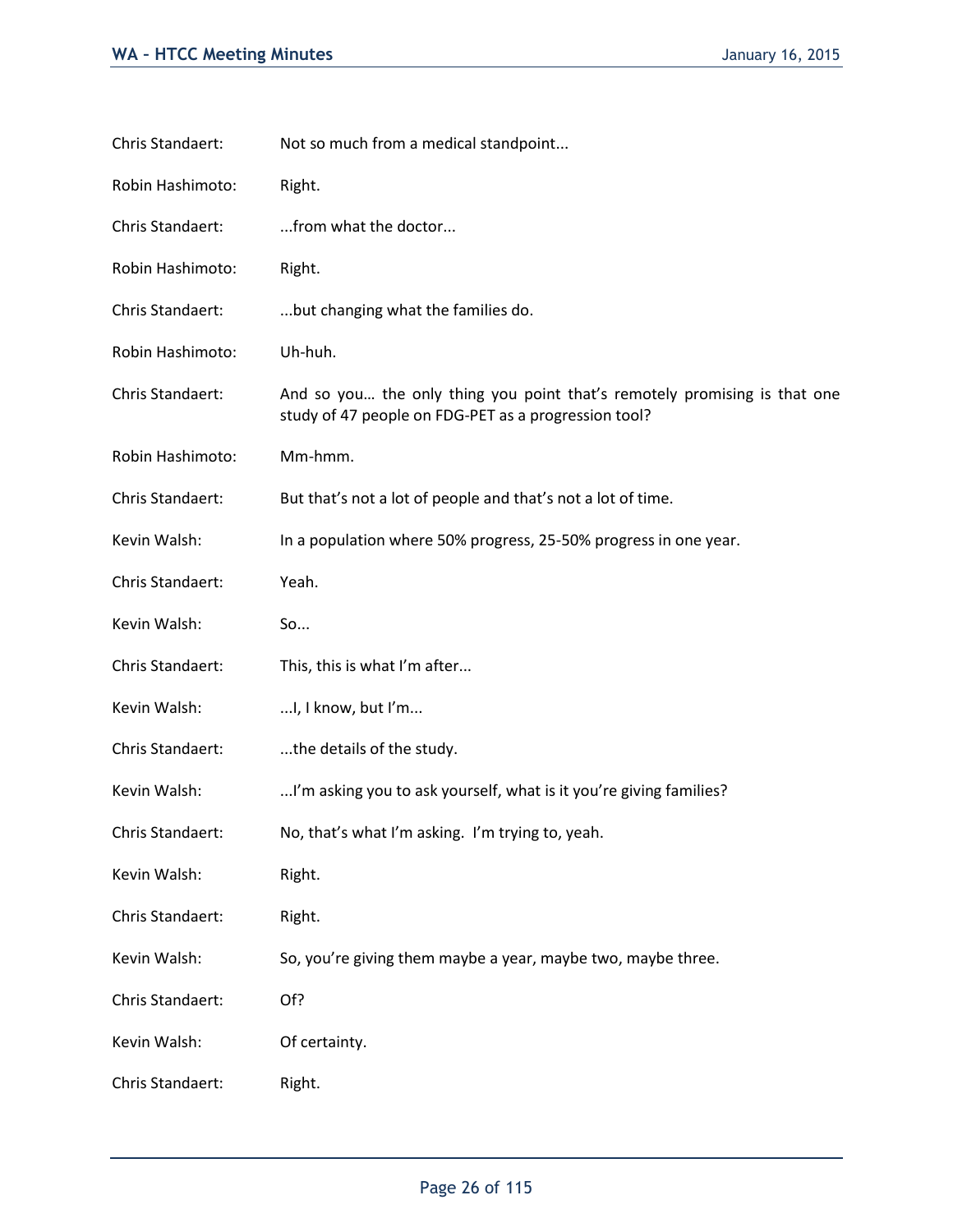| Kevin Walsh:     | Because 50, 25-50% of these people progress.                                                                                                                                                                                                                                             |
|------------------|------------------------------------------------------------------------------------------------------------------------------------------------------------------------------------------------------------------------------------------------------------------------------------------|
| Robin Hashimoto: | Mm-hmm.                                                                                                                                                                                                                                                                                  |
| Kevin Walsh:     | Per year.                                                                                                                                                                                                                                                                                |
| Chris Standaert: | Yeah, and the follow-up is only 1.3 years to 1.6 years so it doesn't really help<br>you all that much.                                                                                                                                                                                   |
| Kevin Walsh:     | Correct.                                                                                                                                                                                                                                                                                 |
| Chris Standaert: | I'm just pointing out that's our data.                                                                                                                                                                                                                                                   |
| Robin Hashimoto: | Yeah, yeah.                                                                                                                                                                                                                                                                              |
| Craig Blackmore: | And there's potential harm. I mean, there's, there's what level of certainty                                                                                                                                                                                                             |
| Chris Standaert: | Right.                                                                                                                                                                                                                                                                                   |
| Craig Blackmore: | do you need                                                                                                                                                                                                                                                                              |
| Chris Standaert: | No, I'm just                                                                                                                                                                                                                                                                             |
| Craig Blackmore: | to go through that exercise.                                                                                                                                                                                                                                                             |
| Chris Standaert: | I don't, I mean                                                                                                                                                                                                                                                                          |
| Craig Blackmore: | It's, it's a related question. What, if you're 80% sure does that                                                                                                                                                                                                                        |
| Chris Standaert: | Does that really help you? Does that really help you to give somebody a false<br>sense of they're not going to progress if it's not so good. Yeah.                                                                                                                                       |
| Marie Brown:     | It seems like that study to do would be looking at what families do with the<br>information from imaging once a diagnosis is made. What impact does that<br>additional information have on their decision-making or their care plans or<br>anything like that, that's not the providers. |
| Chris Standaert: | Right.                                                                                                                                                                                                                                                                                   |
| Marie Brown:     | It's not provider initiated but family initiated.                                                                                                                                                                                                                                        |
| Chris Standaert: | And like Craig says, that infor how, if that information is not terribly reliable<br>then it can become more unhelpful than helpful for many families.                                                                                                                                   |
| Marie Brown:     | Right.                                                                                                                                                                                                                                                                                   |
| Chris Standaert: | Yeah.                                                                                                                                                                                                                                                                                    |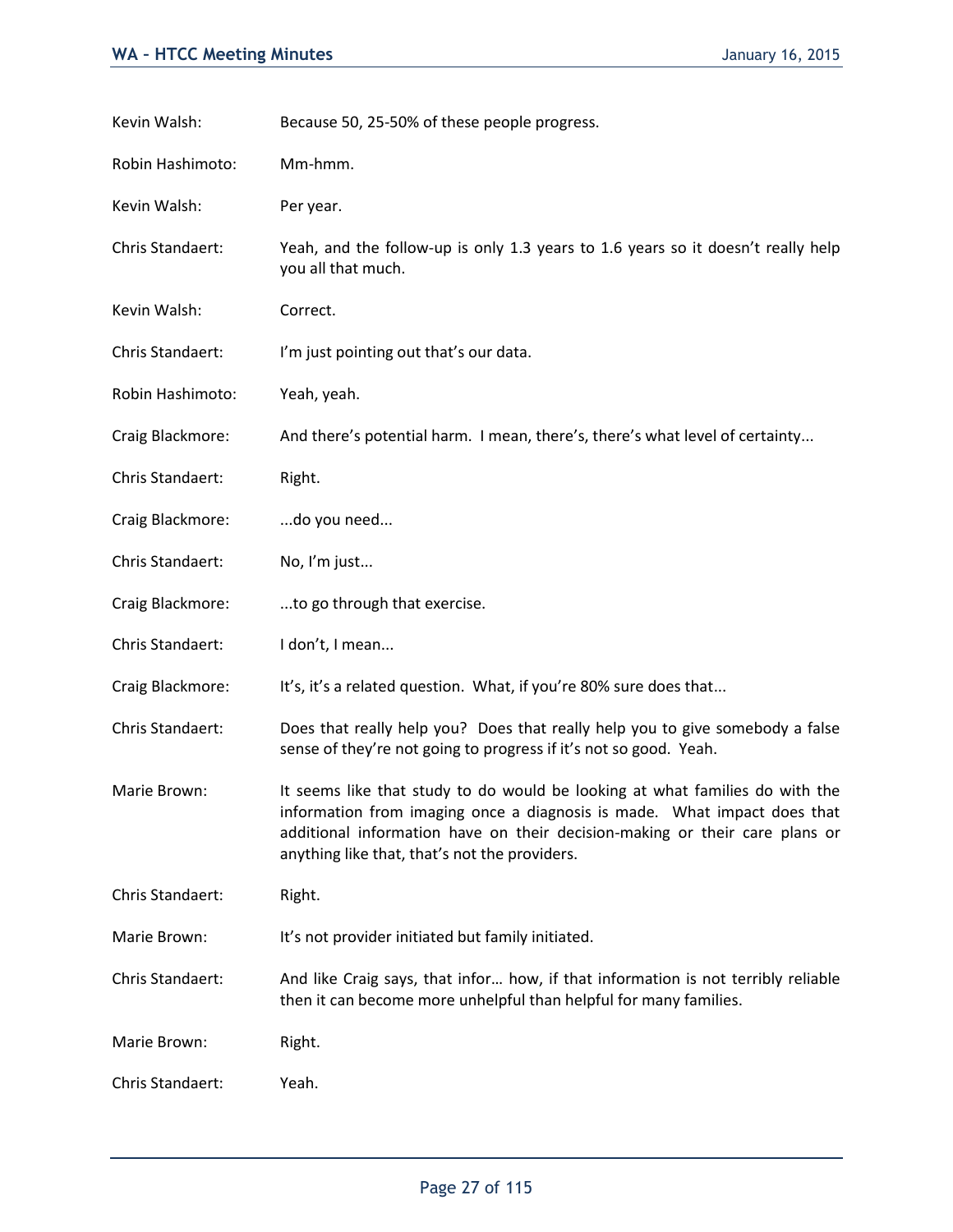Craig Blackmore: Other questions for Dr. Hashimoto?

Michelle Simon: It's in regard to key question two and the… the progression of this is, am I right in this that none of the studies went beyond 1.5 years follow-up?

Robin Hashimoto: I think, let's see, yeah there was one study that looked at just further cognitive decline, as measured by mini mental state exam scores, and that one was for a mean of three and a half years plus or minus a year. I think that was the longest. Yeah, some of the SPECT ones were longer ranging from a… about a year and a half to four years.

- Michelle Simon: And that's on slide 27, is that right? You're referring to?
- Robin Hashimoto: Yeah, 27 is the MMSE one and 28 is the SPECT, yes.
- Richard Phillips: Craig?
- Craig Blackmore: Alright, go ahead.
- Richard Phillips: Thank you, yes on slide 25...
- Robin Hashimoto: Mm-hmm.
- Richard Phillips: ...what is... is there some kind of characteristic difference between the automated and visual PETs that would make the sensitivities and specificities change that much, or is it just because of the follow-up years doubling in the automated?
- Robin Hashimoto: Yeah, and we also have high quality versus lower quality studies. You know, I'm surprised to see that they… they would change that much and...
- Richard Phillips: Right.
- Robin Hashimoto: ...in a perfect world, I mean, you would think that the automated could potentially be better and...
- Richard Phillips: Right.
- Robin Hashimoto: ...and more reliable.
- Richard Phillips: Yeah.
- Craig Blackmore: I certainly wouldn't think that, come on.
- Chris Standaert: You're going to be outsourced by software.
- Craig Blackmore: I believe this data entirely.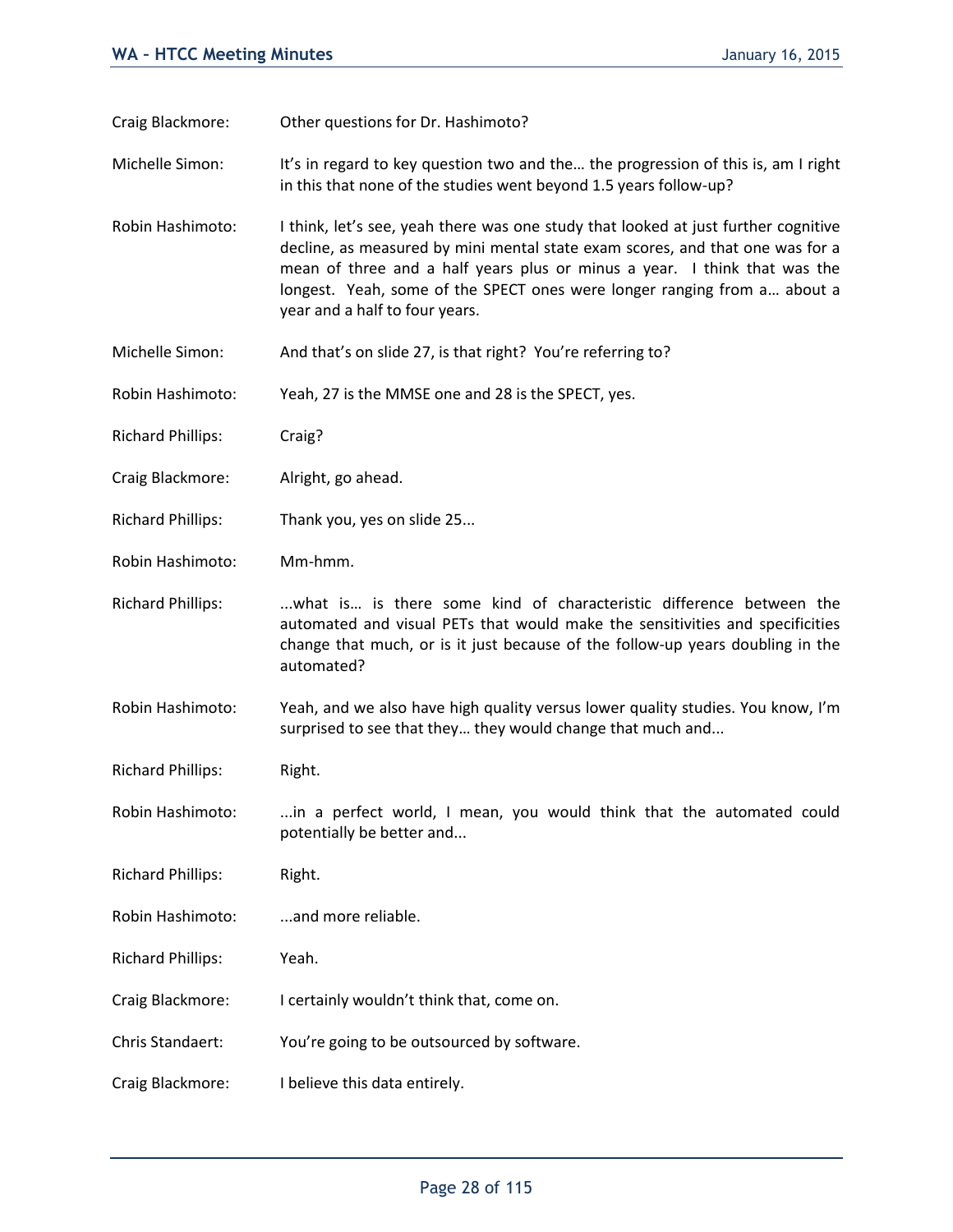Robin Hashimoto: Or at least there's somebody that wants me to believe that.

Craig Blackmore: Yeah, Richard.

Richard Phillips: I had a question, too, actually I would probably point this question to our clinical expert, too, but actually maybe Robin can answer this and that is, is there any evidence that you found that the use of these neuroimaging functional studies influences treatment in any way?

Robin Hashimoto: We did not find any evidence.

Michelle Simon: I was hoping the clinical expert could weigh in on that.

Marie Brown: The clinical expert could respond to that, too.

Craig Blackmore: Yes, please. Dr. Silbert.

- Lisa Silbert: Sure, so in certain specific circumstances, it is helpful in guiding treatment. The AD, FTD example is one, but also in an atypical patient where you're not sure if they have a neurodegenerative disease, this is very helpful in terms of whether to start them on a cholinesterase inhibitor that would be likely for the rest of their life and also in terms of prognosis and counseling. But again, in the… in the routine patient, no. It wouldn't change anything.
- Marie Brown: Are those patients with mild cognitive impairment or with more significant?

Lisa Silbert: These are people with dementia, clinical dementia. In patients with mild cognitive impairment, there is no cure for preclinical Alzheimer's disease at this point. So, I wouldn't advocate the use of making that diagnosis in that population right now. So, I think it probably is helpful in predicting who will get it in the future, but I'm not sure what we would do with that information currently.

Craig Blackmore: So, I think procedurally we're kind of moving on from presentation, thank you.

Robin Hashimoto: Thank you.

Craig Blackmore: And we won't make you stand up there any longer.

Robin Hashimoto: Thank you.

Craig Blackmore: So we… procedurally, we hear the presentations and we move to a little more free form discussion among the committee members as we try to head towards… towards a decision and we, as committee members, have the opportunity to ask further questions of any of our presenters here today. So, any… any comments or thoughts or further questions from the committee members? I don't want to cut anything off here.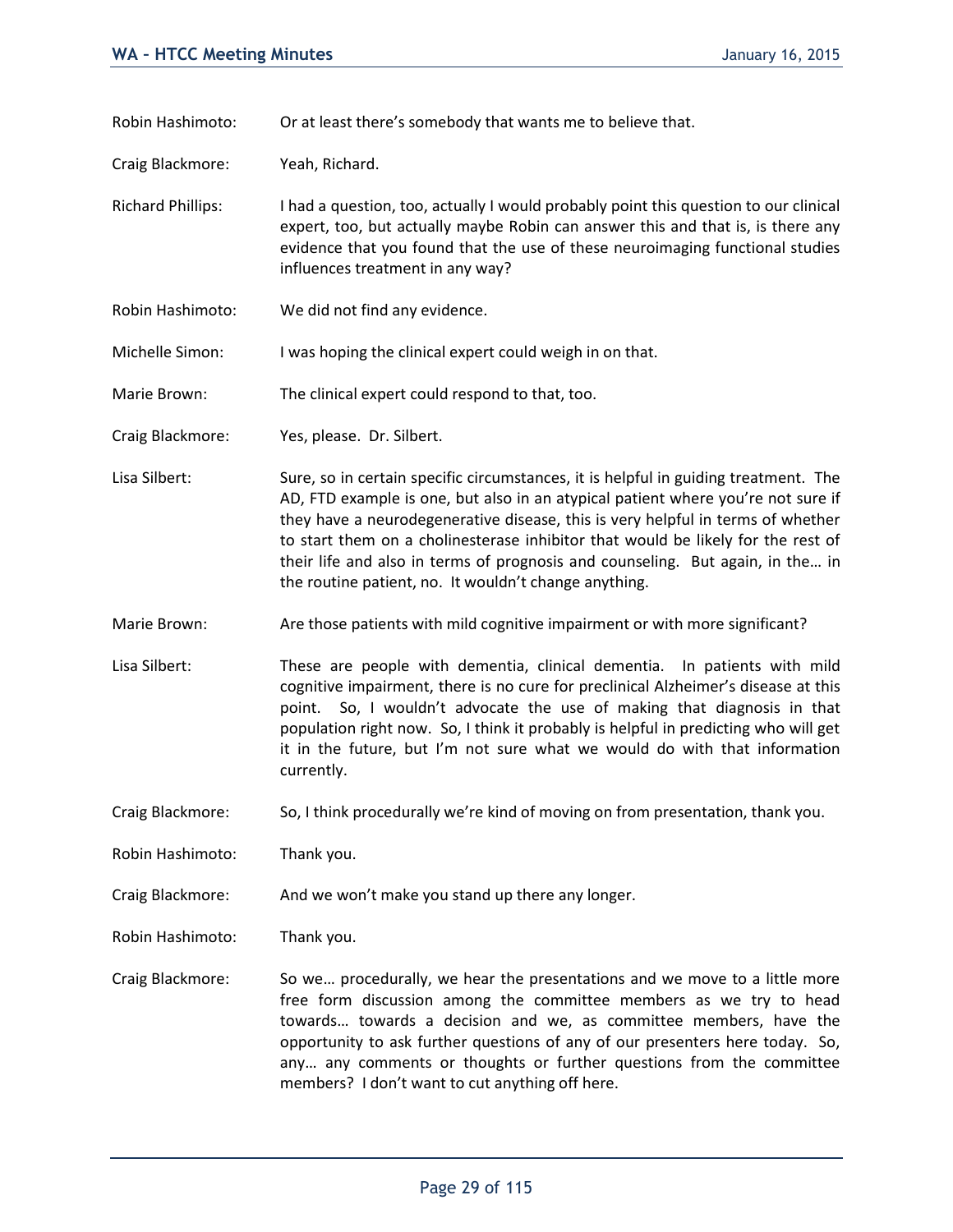- Marie Brown: What information would Medicare have used to make their exception that it was paid for if you were trying to differentiate two types? I think it's Lewy body and AD. What, what evidence would they have used to… to make that particular stipulation? I mean, I know… I mean, we realize we don't know.
- Seth Schwartz: Yeah, how do you… why do you suppose they used evidence?
- Craig Blackmore: The CMS says FDG-PET scan is considered reasonable and necessary in patients with a recent diagnosis of dementia, documented with cognitive decline of at least six months, who meet diagnostic criteria for both Alzheimer's and frontotemporal dementia. So, we don't know how they came to that.
- Marie Brown: No, no, I realize we won't ever know that but, do... do we have any evidence, the clinical expert I guess is my question too.
- Craig Blackmore: Do you want to comment on that?
- Lisa Silbert: I don't know [inaudible].
- Marie Brown: Yeah, right. I realize none of us can guess that. That was more of a... what might they have been thinking?
- Lisa Silbert: Well, I can speak...
- Marie Brown: I mean, there's a rationale. I just don't think that was the question I did have.
- Lisa Silbert: From a clinical perspective, it's... it's an important diagnosis for counseling and for prognosis, because those two dementia diagnoses are very different and they progress differently and treatment is somewhat different, as well. So, from a clinical perspective, when I am in that dilemma, I do… I have a lot more clarity in my future management of that patient and in guiding them in their future planning when I have a diagnosis that's clear of Alzheimer's versus frontotemporal dementia. So, I can only say from a clinical perspective, it's helpful in those areas, and I don't know what CMS used to make that decision, but I… I appreciate that decision from a specialty perspective.
- Chris Standaert: From our evidence vendor, so the… the slide 21, the one that addresses that, that one study, AD versus frontotemporal dementia.
- Craig Blackmore: Well, I… I mean, I think we heard from Robin that there was no evidence on use of the tools in that context.
- Chris Standaert: Distinguishing the different entities.
- Craig Blackmore: I guess affecting outcome. Maybe there is…
- Chris Standaert: Or no, I'm not looking at outcome.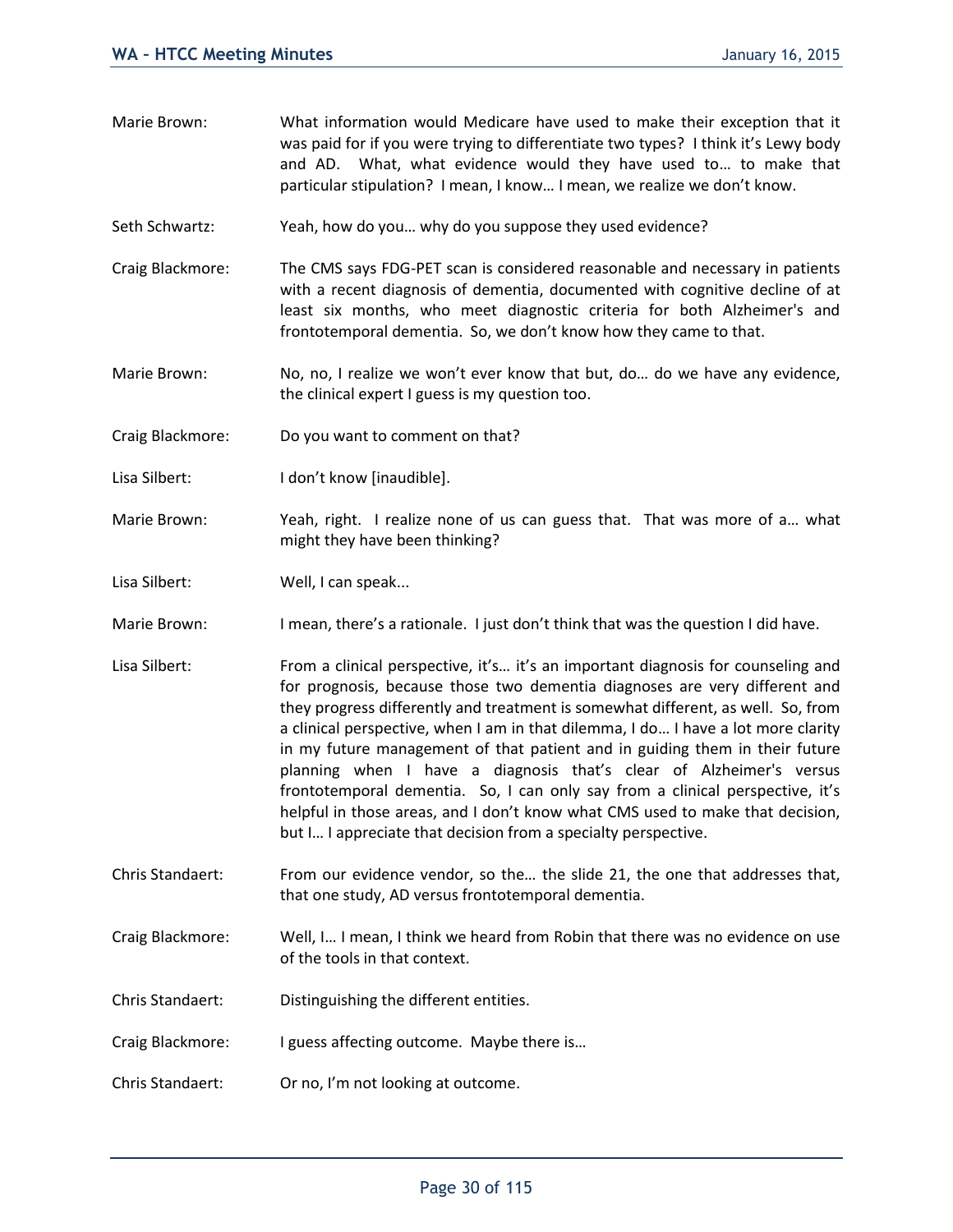Kevin Walsh: Or just look at ... or just look at the sensitivity and specificity...

Marie Brown: That's all we have.

Chris Standaert: Right.

Kevin Walsh: ...versus clinical diagnosis alone.

Chris Standaert: Right.

Kevin Walsh: How much difference is there?

Chris Standaert: So that's why… I'm… I'm saying. If, so… if that's a significant issue, but this is all we get, you know, it'd be great to be able to distinguish that, but the...

Kevin Walsh: We don't...

- Chris Standaert: ...test doesn't...
- Kevin Walsh: ...we don't get...
- Chris Standaert: ...really do that.

Kevin Walsh: ...this bang for the buck.

- Chris Standaert: Right. If the test doesn't really do… if the evidence that the test actually does that, it's great to think that you can do that, but if you sensitivity and specificity really aren't that great, you still may be thinking you accomplished some distinction that you haven't actually accomplished very well, if that's… if this is really what the data says.
- Robin Hashimoto: This is the data, yeah.

Craig Blackmore: Any other comments or questions right now? That's a powerful silence.

Chris Standaert: I guess I have a question for our clinical expert. So, the… you mentioned a couple times if you have an atypical presentation, but I don't see anybody talking, I don't see anybody defining atypical presentation, but how do you… what is that… do you define an atypical presentation in some way that we… that someone could distinguish?

Lisa Silbert: Well, atypical from my perspective, I mean, there are clear typical presentations of Alzheimer's disease. Alzheimer's disease is very common...

Chris Standaert: Mm-hmm.

Lisa Silbert: ...it presents in a very typical fashion for the majority of patients. So, atypical would be those who deviate from that in… in my mind. Those would be people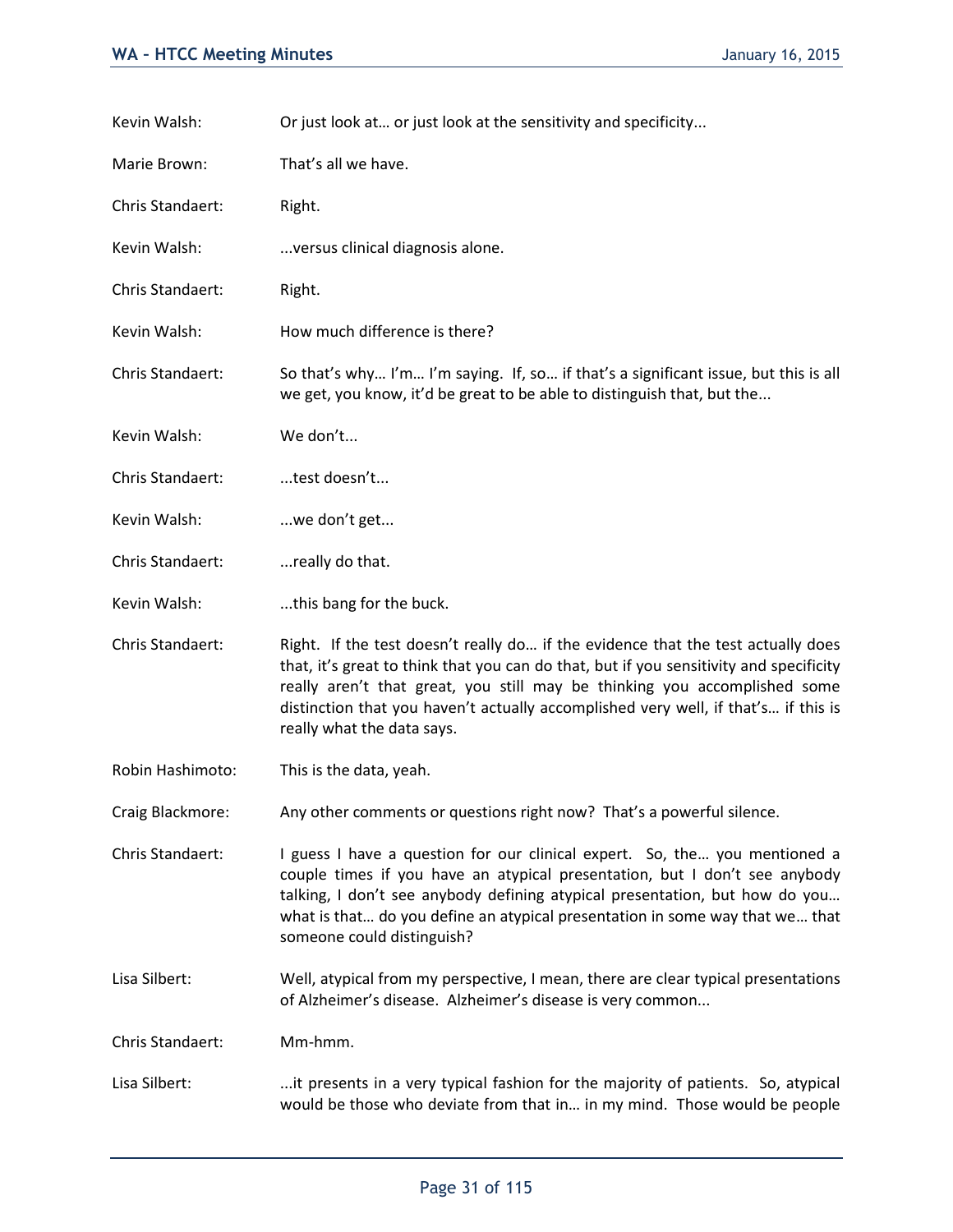who are younger than age 65 who have a more rapid course or have features that are overlapping for… for other diseases. So, it's unclear what the diagnosis is.

Chris Standaert: OK.

Lisa Silbert: In, in the majority of... of dementia workup diagnoses, it's fairly straightforward. Most cases are typical Alzheimer's disease, and that's why this test is rarely needed to make that diagnosis.

- Chris Standaert: Mm-hmm.
- Lisa Silbert: But when the clinical course deviates from that, it can be helpful, from my perspective, to say that there is a neurodegenerative disease. Sometimes it's not. Sometimes, it's a psychiatric disease or a metabolic or infectious process.
- Chris Standaert: Mm-hmm.
- Lisa Silbert: And then also to delineate, if it is a neurodegenerative process, which process it is. So, those are for the atypical patients.
- Craig Blackmore: The first part of that wouldn't be related to the functional neuroimaging?
- Richard Phillips: No.
- Craig Blackmore: Right? I mean you're going to do other… other tests, other evaluations to make sure this isn't an infectious process or etc.
- Lisa Silbert: Oh, sure. However, in some patients, you... you're not going to get around those chronic diseases that could also be playing a role in their cognitive status. So, it's particularly psychiatric disease.
- Marie Brown: Right.
- Lisa Silbert: That is often a confounder when making these kind of diagnoses.
- Richard Phillips: A question. You… you'd mentioned this… the special cases. Do elderly patients with a psychiatric components of their, as part of their dementia, are they considered, in your opinion, to be one of the more deviant groups of… or people that are different atypical, or is that…?
- Lisa Silbert: Really, more often talking about younger onset patients.
- Richard Phillips: OK.
- Lisa Silbert: That's the only time I've ever ordered that test.
- Richard Phillips: OK.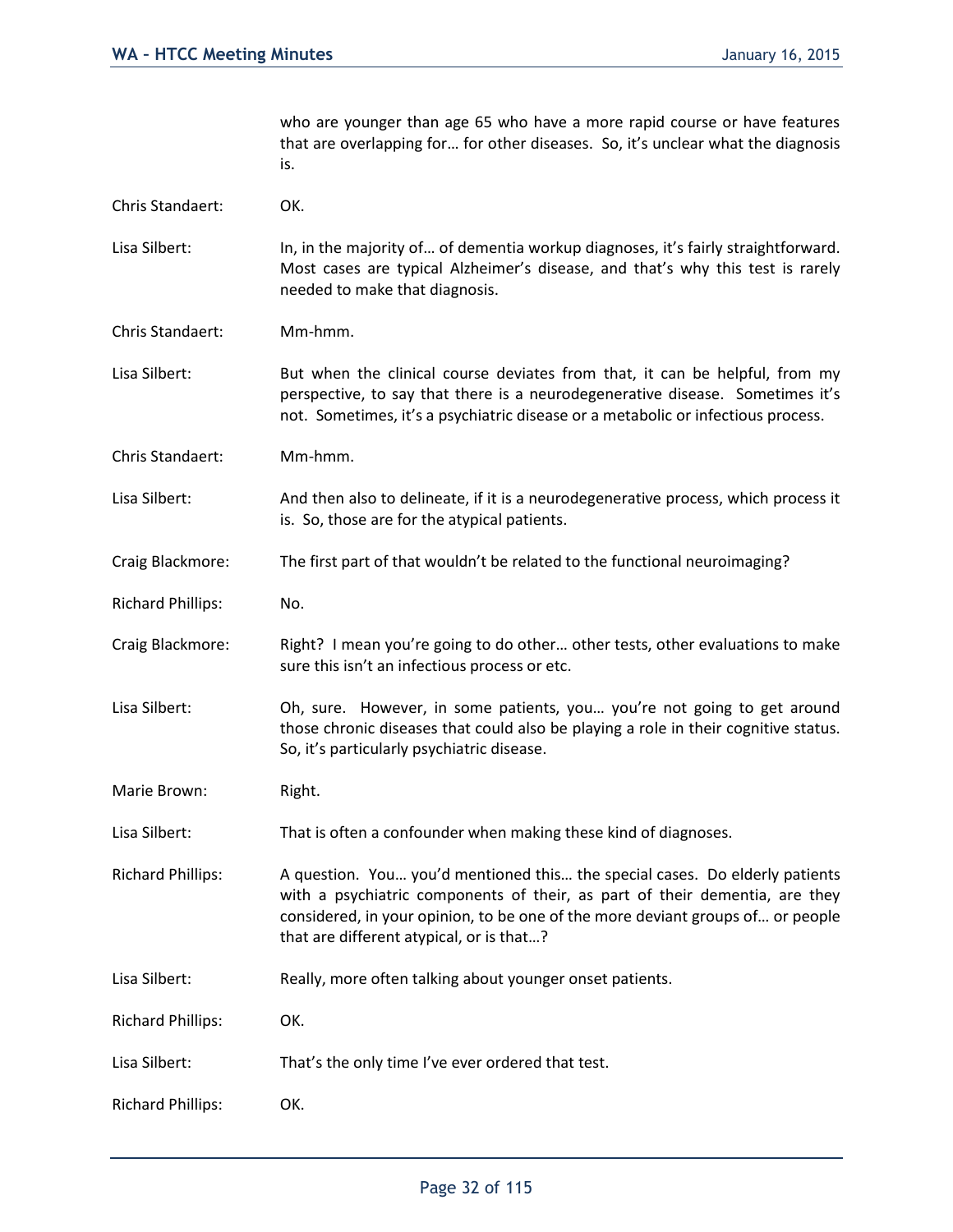Craig Blackmore: OK, any… Marie-Annette, do you want?

Marie Brown: How much then workup would you do for other kinds of etiologies, I mean, in your differential, you would either go to imaging or other kinds of exploration for other… other diseases in your differential.

Lisa Silbert: Yeah, standard workup does include some structural imaging. That's recommendations by the American Academy of Neurology, and that could just be a head CT or an MRI to rule out other processes that could be contributing and then a standard kind of metabolic infectious workup. That's all done routinely.

Marie Brown: On everyone?

Lisa Silbert: Yeah, B12, thyroid, vitamin D, that kind…

Marie Brown: So, it sounds like the psychiatric history is where it's most... or questionable psychiatric history or?

Lisa Silbert: Psychiatric history is a major confounder, yeah. That's, that's probably... for young and old patients that is… makes it difficult to tease out the history as to whether there's an actual neurodegenerative process. So, functional...

Marie Brown: OK.

Lisa Silbert: ...imaging can be helpful.

Marie Brown: OK.

Chris Standaert: For our vendor, do any of… you only have two studies on diagnostic accuracy of FDG-PET. Did they draw distinctions by age and psychiatric illness in their inclusion criteria? Did they include patients with those? Did they even mention that?

Robin Hashimoto: [inaudible]

Chris Standaert: OK.

Lisa Silbert: I'll say, I'll just add, I'm sorry to interrupt, but these PET studies, even if they aren't distinguishing Alzheimer's from FDG, I mean, from F… from frontotemporal dementia, they can at least indicate neuronal degeneration, in general. So, in that case it points to a neurodegenerative process regardless of the actual diagnosis, as opposed to some other non-neurodegenerative disease that's contributing to their cognitive decline. So, it may not just be distinguishing one from the other but identifying areas of neuronal loss or neuronal degeneration or neuronal dysfunction in someone who is declining in their cognitive status.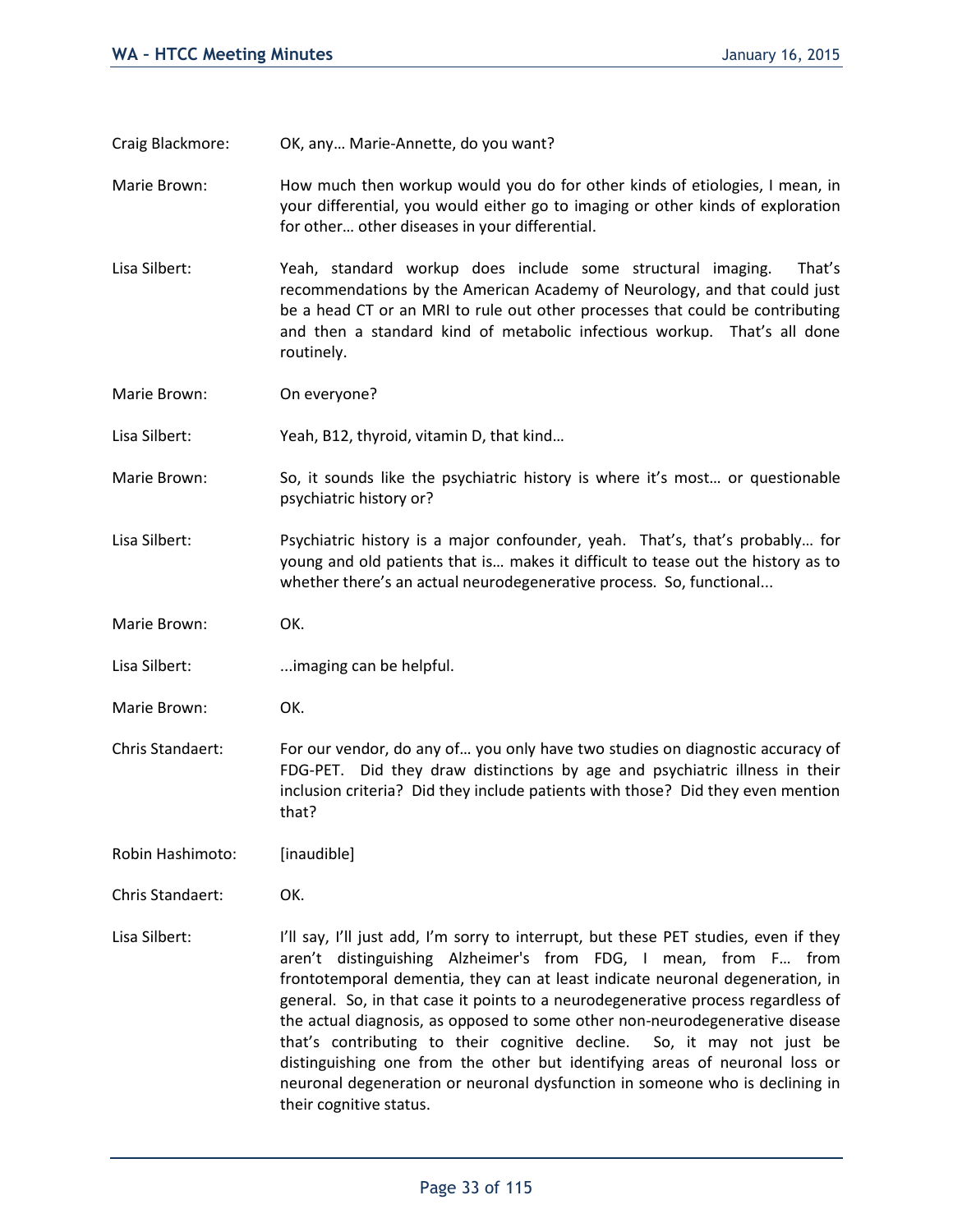| Chris Standaert: | No, I hear what you're saying because I'm looking to see if there's some<br>evidence that came forth that sort of says that they that they looked to see<br>that they that they can do that, that it in the data set that they would look<br>through did they look at that question? Did they not look at that question? Do<br>the studies include those patients who are not, do they draw a line and define<br>them as such from our standpoint? |
|------------------|----------------------------------------------------------------------------------------------------------------------------------------------------------------------------------------------------------------------------------------------------------------------------------------------------------------------------------------------------------------------------------------------------------------------------------------------------|
| Michelle Simon:  | And that's something that you wouldn't pick up on a structural exam of any sort,<br>correct?                                                                                                                                                                                                                                                                                                                                                       |
| Lisa Silbert:    | There's soft signs on structural exam. We do look for atrophy and atrophy is a<br>sign of neuronal loss, and that's why most of the time we don't need functional<br>imaging, because if we see that specifically, that gives us the answer, and then<br>sometimes it, this is visual inspection, and sometimes it's not clear, particularly<br>with older individuals. You do have atrophy.                                                       |
| Michelle Simon:  | OK.                                                                                                                                                                                                                                                                                                                                                                                                                                                |
| Chris Standaert: | So, I guess my question then would be, do we have data on the differentiation<br>of neuronal degeneration from non, from not distinguishing people that have<br>some sort of disease on the spectrum from those who don't at all, not just<br>distinguishing within them?                                                                                                                                                                          |
| Robin Hashimoto: | Right, and that, that's the [inaudible].                                                                                                                                                                                                                                                                                                                                                                                                           |
| Chris Standaert: | OK.                                                                                                                                                                                                                                                                                                                                                                                                                                                |
| Robin Hashimoto: | Slide 18.                                                                                                                                                                                                                                                                                                                                                                                                                                          |
| Marie Brown:     | Could you talk a little louder?                                                                                                                                                                                                                                                                                                                                                                                                                    |
| Robin Hashimoto: | That's the diagnostic accuracy question for the the context question, and<br>that's slide 18.                                                                                                                                                                                                                                                                                                                                                      |
| Craig Blackmore: | I'm hearing, I'm not hearing anything. Are there any other questions, or else I'm<br>going to have us move on. Why don't we take a five minute, well, ten-minute<br>break. I think Robin's looking up some things for us. So, we'll come back at<br>come back at 10:00 and proceed with our decision making.                                                                                                                                       |
|                  | I want to call the meeting back to order, if I could just get the committee<br>members to take their seats, please. Alright, we'll call the meeting back to<br>session here back to order. Any other questions from the committee<br>members that have come up in the break that they'd like to bring up at this<br>point? Michelle, do you have a question?                                                                                       |
| Michelle Simon:  | Yeah, I had a question on slide 18, this is about the context question, and if we<br>look at the clinical diagnosis alone, that third column in the FDG-PET versus the                                                                                                                                                                                                                                                                             |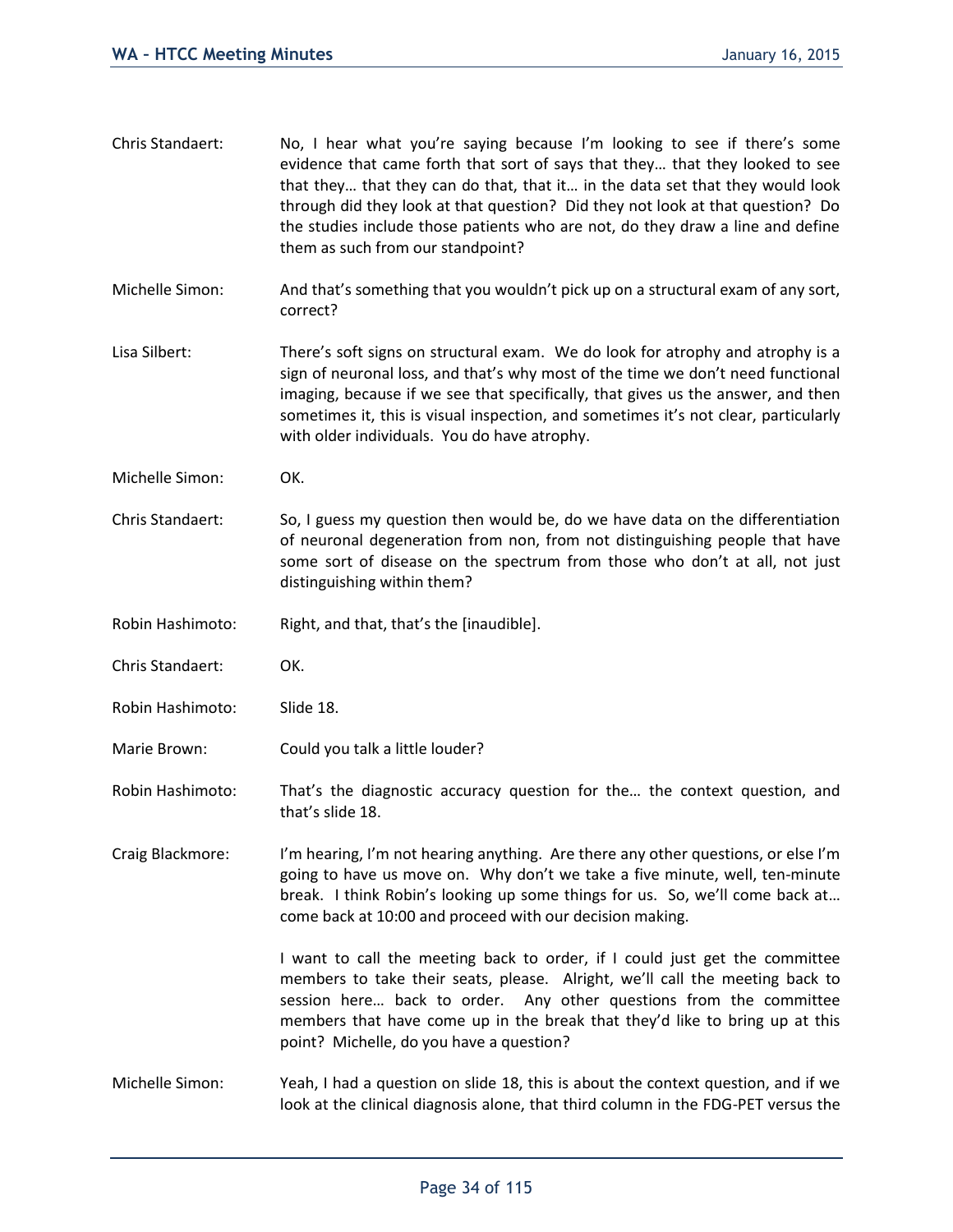third one down, which also has a comparison to clinical diagnosis, the sensitivity and specificity on those, shouldn't they be the same, I mean, for each other? Because we're still looking at dementia in the patient population is the same, and the only difference there is the size of the sample study and the specificity on the second one is 42% versus 88%. That just doesn't really make a lot of sense.

- Kevin Walsh: The third row is looking at Lewy bodies.
- Michelle Simon: But it's still dementia, right?
- Kevin Walsh: They're two different...
- Michelle Simon: They're different...
- Kevin Walsh: ...that's the whole...
- Robin Hashimoto: It's different studies and different...
- Kevin Walsh: They're not just making a dementia diagnosis. They are trying to make it [inaudible] diagnosis.
- Robin Hashimoto: Yeah, it's Lewy body.

Michelle Simon: OK, so with Lewy bodies we are not able to do any kind of... the specificity is a lot worse clinically than for that? So, is that we're assuming from this?

- Robin Hashimoto: According to that study, yes.
- Michelle Simon: OK. That helps, thank you.
- Craig Blackmore: And then, Robin, were you working on some stuff for us?
- Robin Hashimoto: Yeah, I'm reviewing the inclusion and exclusion criteria for some of the major studies.
- Craig Blackmore: Any other questions? OK, well at this point we sort of transition to the decisionmaking process, and it has been useful to have one or more members of the committee sort of ground us, get us started, summarize where we are. Is there anybody who's willing to take a stab at that right now?
- David McCulloch: Oh, I can say a few things, Craig. I mean, I... these are fascinating technologies, absolutely fascinating, and I'm an optimist. I can imagine sometime in the future when we have some specific treatments, biologics, or some new monoclonal antibody that can actually attack and change the process, at which time these may well come out to be... these are derivatives of the amyloid spectrum. I mean, it's a very fascinating field. That having been said, at this point to me, it seems absolutely clear that other than adding cost and adding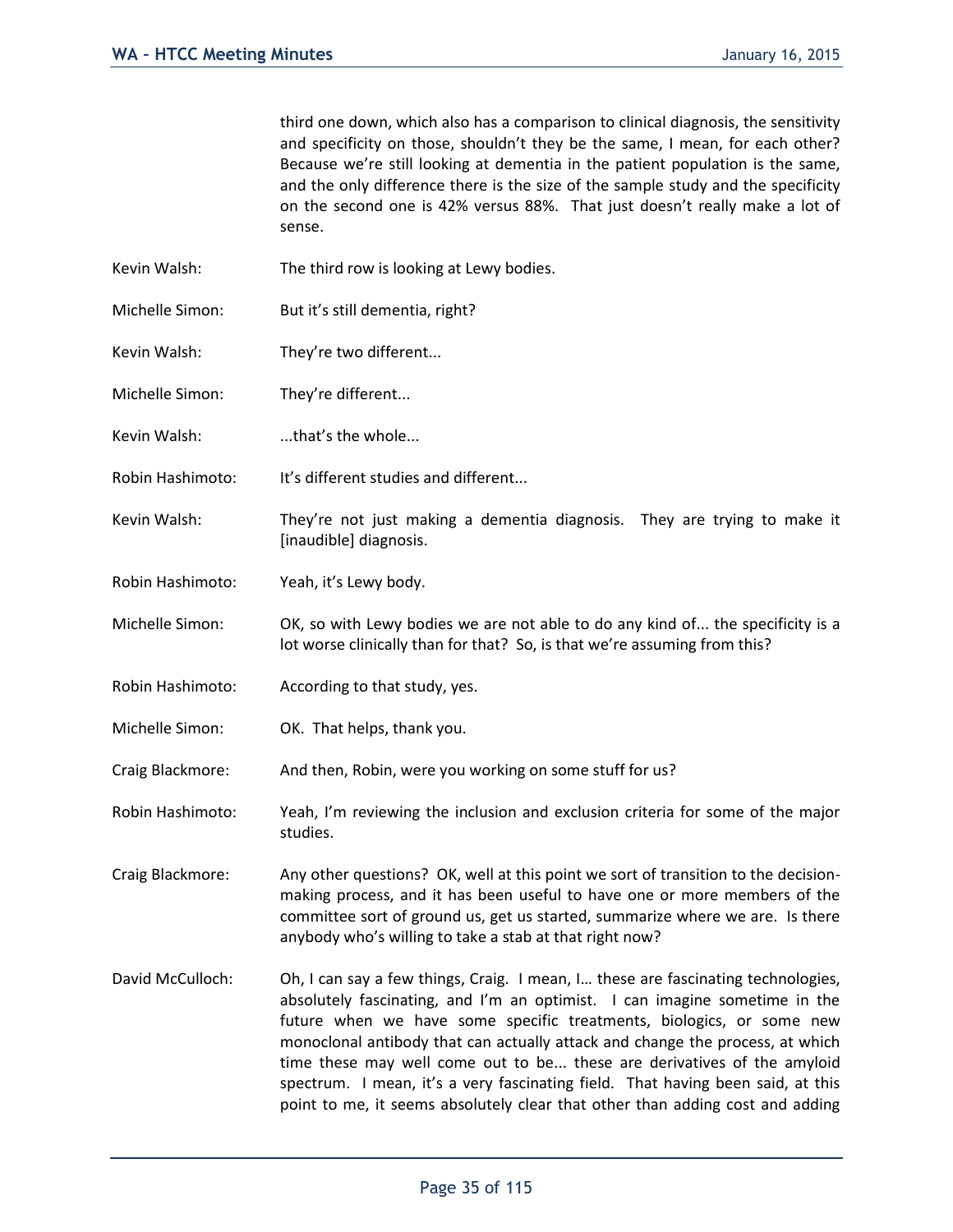fascinating new data for researchers and people who work in this field, they don't add anything. I mean, I'm baffled by CMS's criteria and I suspect that it's influenced much more by politics and lobbying than by evidence, but I mean, I think the NIH should be sponsoring lots of studies, including these things. I assume they are. So, as a research tool I think they're incredibly valuable, but as a tool to help with management of patients, I don't… I haven't seen any evidence to…

- Craig Blackmore: Does anybody want to respond, expand, contrast with that? Richard?
- Richard Phillips: Yeah, I came here thinking I can't find any reason to cover this for any reason, except… and I've sort of been maybe alerted to the fact that maybe there are some cases where maybe permissions would be granted, or maybe we should be thinking of coverage under conditions but frankly, at this point, it doesn't seem to influence any of the treatments that are given to patients and therefore it seems to me it's very difficult to justify any coverage as a regular basis. At least that's where I come from.
- Craig Blackmore: Carson, you had your hand up?
- Carson Odegard: Yeah, I just think that, well… one of the things that I noticed in reading the report was that... one of the things that kind of gleaned and stuck out was one sentence that just summed it up that this was probably most appropriate for the… for that appropriate use, or for the most appropriate use. So, whatever… whatever that means, I don't know, but it... there was a sentence in there that... that stated that there are circumstances where this test would be appropriate, appropriately used, but it's kind of in conflict with what Medicare states because the… when you look at the Medicare coverage, it goes through a lot of… a lot of different requirements that really don't really address the population that it's used for. So, it's my understanding that it's used for mostly a younger population, and it doesn't address the Medicare population, as much. So, it's just interesting how they come up with all these requirements, three pages worth, that isn't used in their particular population.

Female: [inaudible]

Josh Morse: Can you make sure that microphone's on. Thank you.

Marie Brown: It doesn't sound like it.

Chris Standaert: Yeah, I mean, I'm struggling… I'm sort of where Richard was. I'm struggling with... how we could define this as applicable? I mean, I think the sensitivity and specificity stuff is interesting, and I think there are lots of diagnoses and medicine for which our tests are not 100% on either end by any means, and we certainly have sort of gestalt diagnoses where you sort of, you know, you kind of line your ducks up. You get a bunch of things, and I could see this being thought of in that spectrum. I thought of something like ankylosing spondylitis, you try to line your ducks up and then you do have a treatment. You have drugs you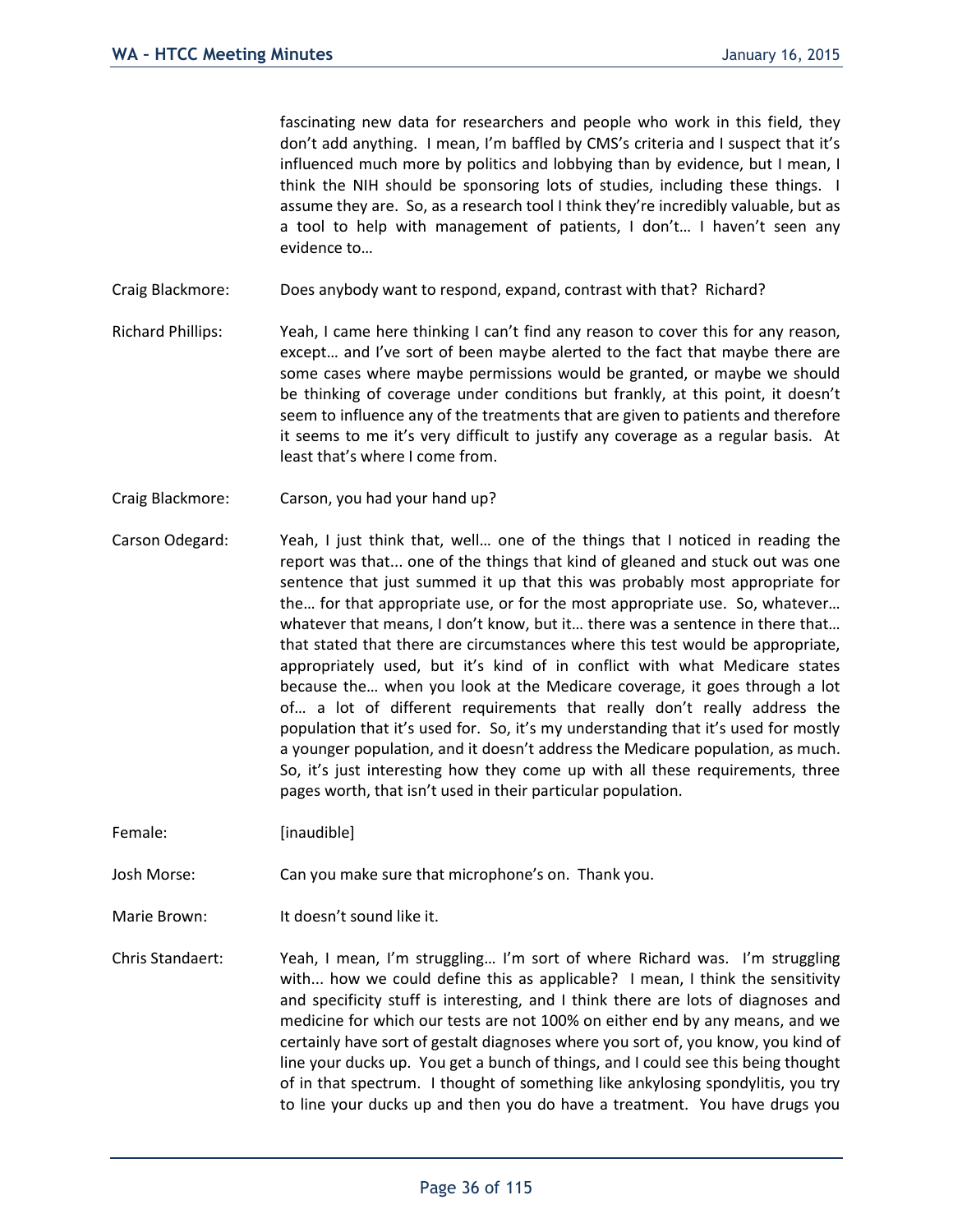can use that are... could be relatively toxic, even for people that don't have the disease, but they actually do modify the disease in the right person. So, there is some value to using tests that aren't perfect and using overlapping ranges of sensitivity and specificity to get to some relative certainty, but in the end game is either you don't have a treatment anyway that really would work that way or you really can't predict reliably enough to tell people how to plan their lives in one way or the other. You have to tell them... one way or the other, they have to live with the uncertainty that we don't really know, and if the tests don't really help you give them better certainty, as to whether they should know or not, I don't know that it really helps in the end, and it's still... that degree of uncertainty still lingers, and it doesn't really clarify it enough to any point that there is tremendous utility on it. I ask... when they... when they're looking for inclusions and exclusions stuff, I was just asking if there was some population that was excluded from the studies that was distinctive that clinicians had identified as we don't quite know what to do with these. They are different and then maybe our discussion wouldn't apply to them and that would leave you some out for the outliers, but if they're not even drawn out anywhere then I don't know how to do that.

- Robin Hashimoto: Yeah, so there are a handful of studies that excluded patients with major psychiatric disorders or with major depression in terms of looking at the diagnostic accuracy. The majority of studies did not exclude on that basis. However, for key question two, those two studies that contribute to the moderate strength of evidence, that FDG-PET can predict progression from MCI to Alzheimer's or dementia. Those two studies did exclude patients with major psychiatric problems. Otherwise, I would say there weren't major exclusions in special populations.
- Craig Blackmore: Other thoughts? OK, well I'm not hearing a lot of enthusiasm for cover without conditions. I see some nods of heads. We try to head down so that we have more of a binary choice, because it's hard to vote when you have three choices, and then this one, it seems like we're not heading towards a cover unconditionally. I'm looking for an opportunity for people to disagree with me. I'm not seeing it. So, then the… the two choices then become cover with conditions or not cover at all. So, what we've done in the past is talk about what conditions would look like if we wanted to cover with conditions, what would those look like and I think it's worth going through that exercise a little bit and it may be that that exercise informs our decision on its own. So, the question for the group then is, if we were to cover under some specific condition, what might that look like and let's see if there's some coalescence around something… if at all. So is there a committee member who would like to put forth kind of a straw dog hypothesis of this is what a condition might look like if we were to have one? Richard?
- Richard Phillips: I have a question, more of an operational question, but is it… if you're only doing… if you're only 20 cases per year that are coming to the state, is it possible that just prior approval is an adequate way to drill this? Say noncoverage with prior approval only? Is that an option or should we... I guess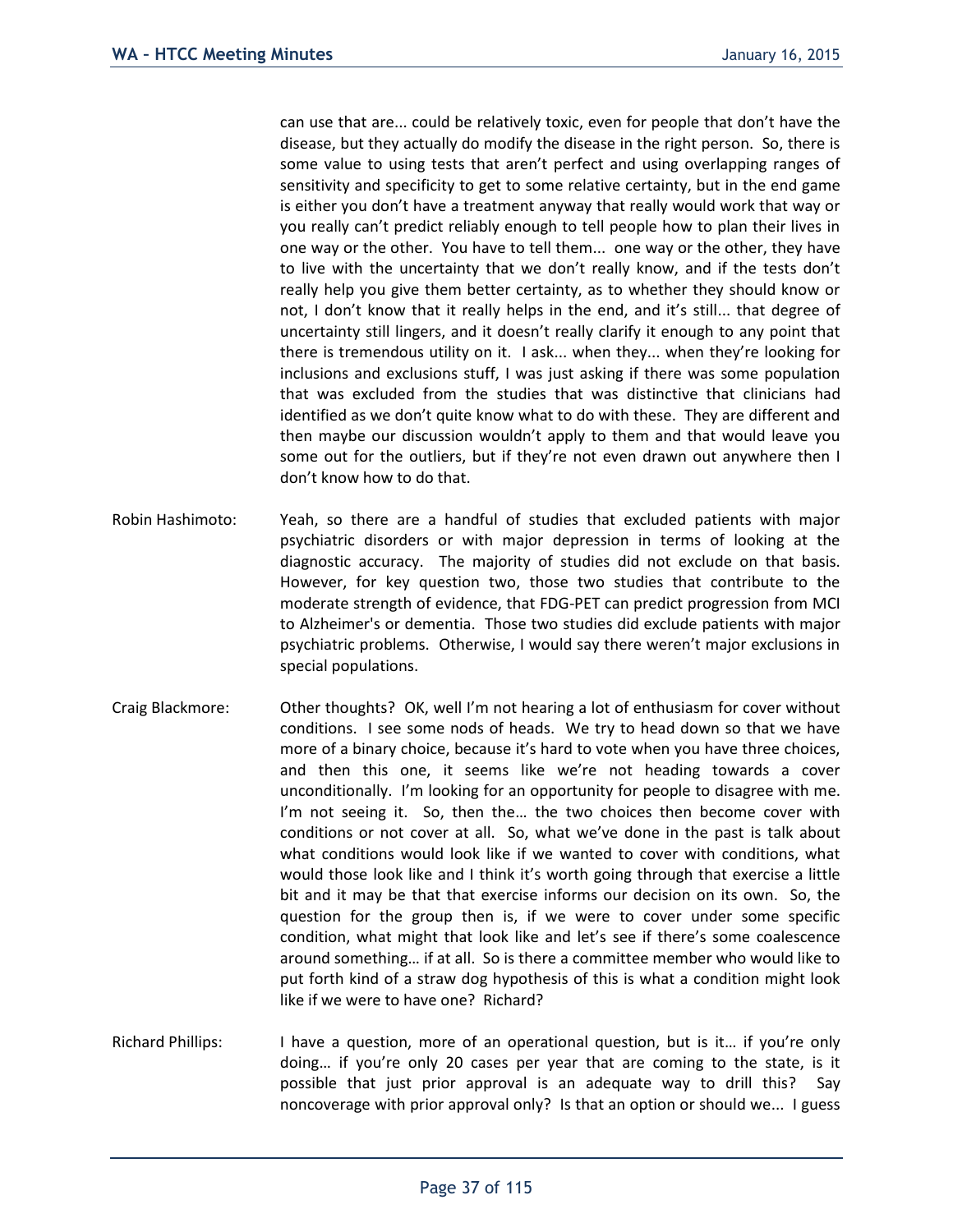I was wondering if that's not a reasonable way to go versus just say covered with conditions. Is 20 too much... 20 cases per year too much for them to operationalize? I guess that's my question.

- Craig Blackmore: I mean, I think it's a fair question because it's... obviously we're not doing this on most of the people and the system may not be broken in that sense. I think, you know, our job is not to just say do what you want to the agency directors but to provide them some guidance. So, I think it would be fine if we said there's a condition for coverage and had the expectation that they use preapproval or some process to determine eligibility under that condition, but I still think it's our responsibility to say what that might look like, but I agree with you. It not being used much so it may not be used inappropriately. I don't know. Joann?
- Joann Elmore: I see no evidence from our review to justify coverage with any conditions. I see data showing the reliability is fair. I see data on 'accuracy' that these studies are biased and small. There is no data that has been presented to us that has been published showing that functional neuroimaging improves anything for the patient, to help the patient have a better life, to help the patient do better planning. These are important things. My father, at a very advanced stage, was demented. I wish that these were better, but I see no evidence that we have been presented with this morning in a very detailed evidence review that shows that there are any conditions in which it is justified, based upon the evidence. Theoretically, I can see why potentially CMS felt well, maybe with unusual case presentations a young person, you can't differentiate Alzheimer's disease from frontotemporal problems, but CMS may have made that decision, obviously, without any evidence, and I think we are supposed to weigh our decisions based upon scientific evidence, and I don't see... I wish that there was data showing it was helpful, but even the data trying to distinguish between Alzheimer's disease and frontotemporal dementia and I pulled a couple of the articles. They are small. They are biased, and they do not show it helps the patients. So, I'm not certain that there are any conditions in which we should consider.
- Craig Blackmore: So, just procedurally, what... in the past we've gone through this exercise. It's come up a lot of times where we've... it's been clear we weren't going to do a complete coverage. It was going to be between no coverage and coverage with conditions, and we had a lot of discussion around what conditions might look like, and then we had an eventual vote and I'm trying to be consistent in that process. I'm not saying... I'm not pushing for coverage with conditions. I just want to make sure we discuss what the potential sort of options are for our decision making and then we can make a decision and then maybe there isn't that we need to talk about here, but I want to make sure we have a sort of parallel process to what we've done in the past, and then we have the opportunity to talk about these different scenarios. So, that's where I am, Richard.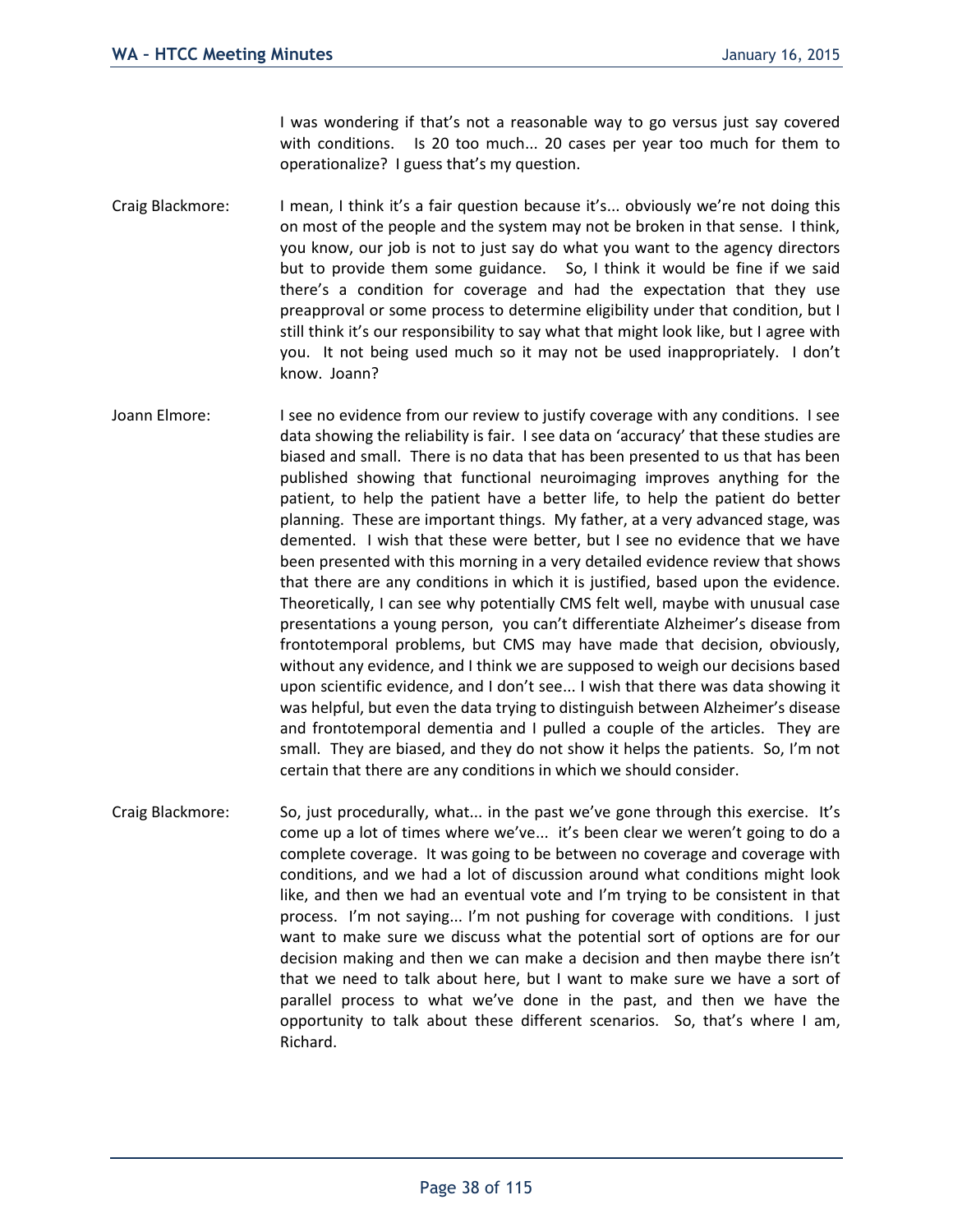- Richard Phillips: The question about the... if we go to a noncoverage, do we not have to provide some kind of evidence, specific evidence to address the national coverage determination from Medicare... their decision to cover certain things?
- Craig Blackmore: We have to state why we disagree and our disagreement might be that we looked at the evidence and there wasn't any and our charge is to make decisions based on evidence, or it might be we've identified some specific piece of evidence that contradicts. In this case, it would probably be that we simply looked at the evidence and there was nothing there to support, in our opinion, the current evidence. The best evidence didn't support that and so that's why we did what we did. We have to say why and it should be based on evidence, but it can be based on the absence of evidence, as well as sort of positive evidence.
- Marie Brown: I mean, I think what we're talking about is diagnostic flexibility and the studies that we eliminated might have included more about differential diagnosis, about how it might assist with diagnostic accuracy.
- Craig Blackmore: Well, I'm not… I mean, what studies did we eliminate that might have contributed to that?
- Marie Brown: All studies who didn't have a postmortem component of diagnosis. I mean, I think the reason to build in cover with conditions is for clinical diagnostic flexibility but we don't have any studies that address that.
- Craig Blackmore: Yeah. I mean, I think, you know, the one issue is there are these small number of unusual cases in which there is a perception that this tool might be useful, and I'm not pushing that. I just think we need to explicitly discuss it.
- Michelle Simon: We have heard that, but we actually haven't seen any evidence in those populations that shows its efficacy. We heard from the clinical expert, though. So, that carries weight, for sure, but there isn't evidence, per se.
- Chris Standaert: So, I guess my issue there is sort of, I don't… I have trouble finding someone to give me a condition to define, but at the same time, that question of if... there are other times where we've said, well, our coverage determination only applies within this scope. We say we don't cover, but we're not really addressing this particular question. So, if patients with severe psychiatric comorbidity are excluded from our studies, then that may be the subpopulation where the clinicians find it helpful. We could say, it's not covered but our decision doesn't apply to that group and they could then decide whether they want to do preauthorization for those... but that's not the population we looked at. If our external validity isn't such that we can say we looked at that population, we have trouble… we may have trouble, that'd be the only way I could see it.

Craig Blackmore: So I...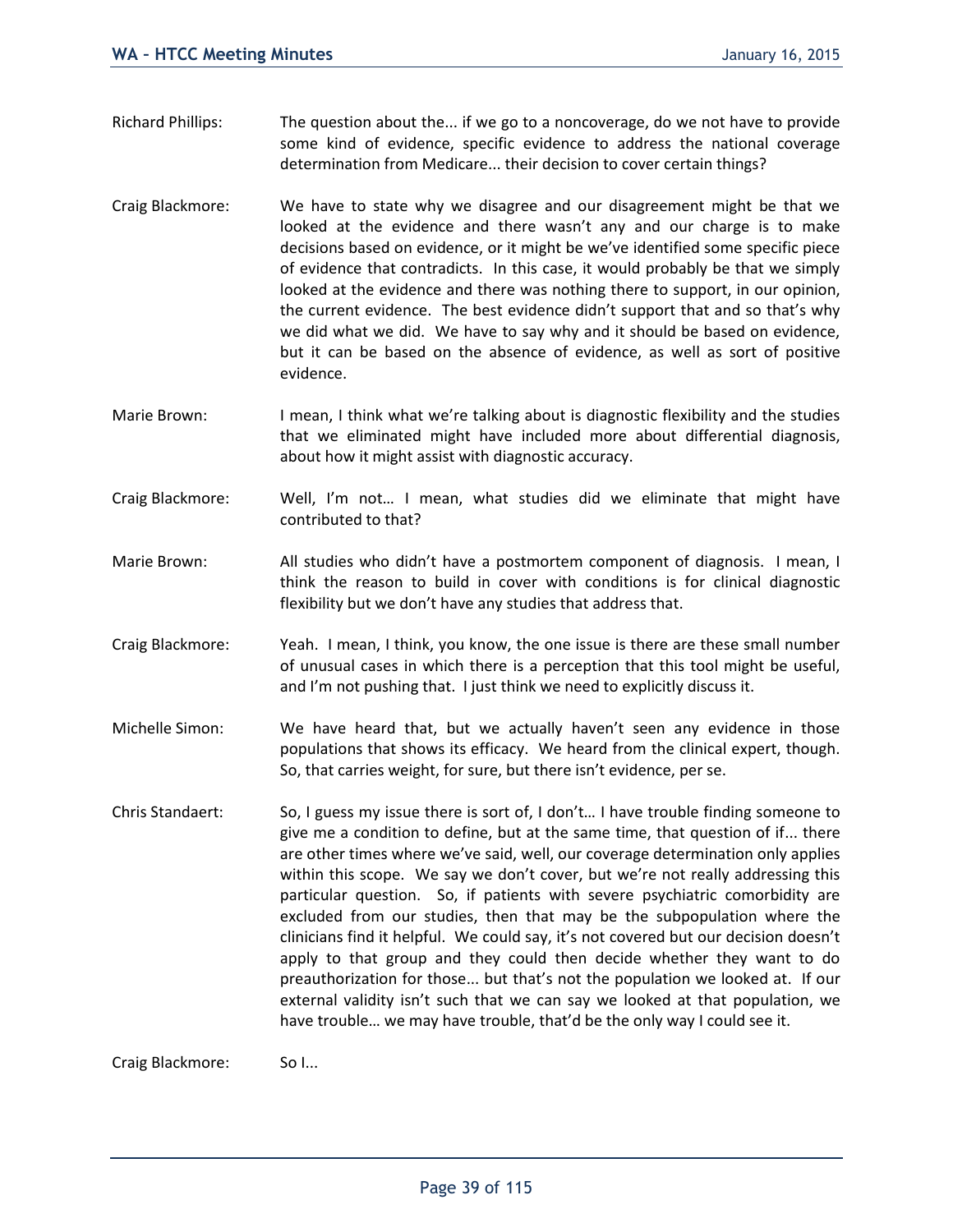|                  | define. It's just [inaudible].                                                                                                                                                                                                                                                                                                                 |  |
|------------------|------------------------------------------------------------------------------------------------------------------------------------------------------------------------------------------------------------------------------------------------------------------------------------------------------------------------------------------------|--|
| Kevin Walsh:     | Help me if I'm not understanding this correctly, but logically, if you've excluded<br>people with other variables, and you're still not showing evidence that this<br>helps, how is it going to help when you throw in more variables?                                                                                                         |  |
| Chris Standaert: | What do you mean, throw in more variables?                                                                                                                                                                                                                                                                                                     |  |
| Kevin Walsh:     | Well, you've excluded the people with major psychiatric disease. So                                                                                                                                                                                                                                                                            |  |
| Chris Standaert: | Mm-hmm.                                                                                                                                                                                                                                                                                                                                        |  |
| Kevin Walsh:     | you don't have to try to distinguish them, you know, you don't have to make<br>two diagnoses or try to tease this out of another diagnosis, right?                                                                                                                                                                                             |  |
| Chris Standaert: | No, all I'm saying I'm not even getting there. I'm just saying from an<br>operational standpoint of coverages determination. So, if we                                                                                                                                                                                                         |  |
| Kevin Walsh:     | But I'm, I'm talking about the evidence. I'm still back at the evidence.                                                                                                                                                                                                                                                                       |  |
| Chris Standaert: | Right, but we don't have it yet.                                                                                                                                                                                                                                                                                                               |  |
| Kevin Walsh:     | But logically to me, if you can't prove that this stuff helps when you don't have<br>confounding variables, how could it possibly help when you do have<br>confounding variables?                                                                                                                                                              |  |
| Marie Brown:     | It seems like if, though if you had a population of just psychiatric patients and<br>studied that, that would give you some                                                                                                                                                                                                                    |  |
| Kevin Walsh:     | But these populations are cleaner than that.                                                                                                                                                                                                                                                                                                   |  |
| Marie Brown:     | Well, some of them were                                                                                                                                                                                                                                                                                                                        |  |
| Kevin Walsh:     | And they still can't show benefit.                                                                                                                                                                                                                                                                                                             |  |
| Marie Brown:     | and some of them weren't.                                                                                                                                                                                                                                                                                                                      |  |
| Chris Standaert: | Well, so that goes back to so if you have a population that's relatively clean<br>and you can establish a decent clinical diagnosis, this doesn't help much at all,<br>but what about populations where you can't establish a clinical diagnosis<br>because there are too many confounding factors to help you sort through it well<br>enough. |  |
| Kevin Walsh:     | But it's not, but in those situations, in my experience, it's not either or, it's both<br>and. It's not like they don't have psychiatric disease. It's do they have<br>psychiatric disease and dementia?                                                                                                                                       |  |

Chris Standaert: But I have trouble with any of the people studied. I don't see a condition to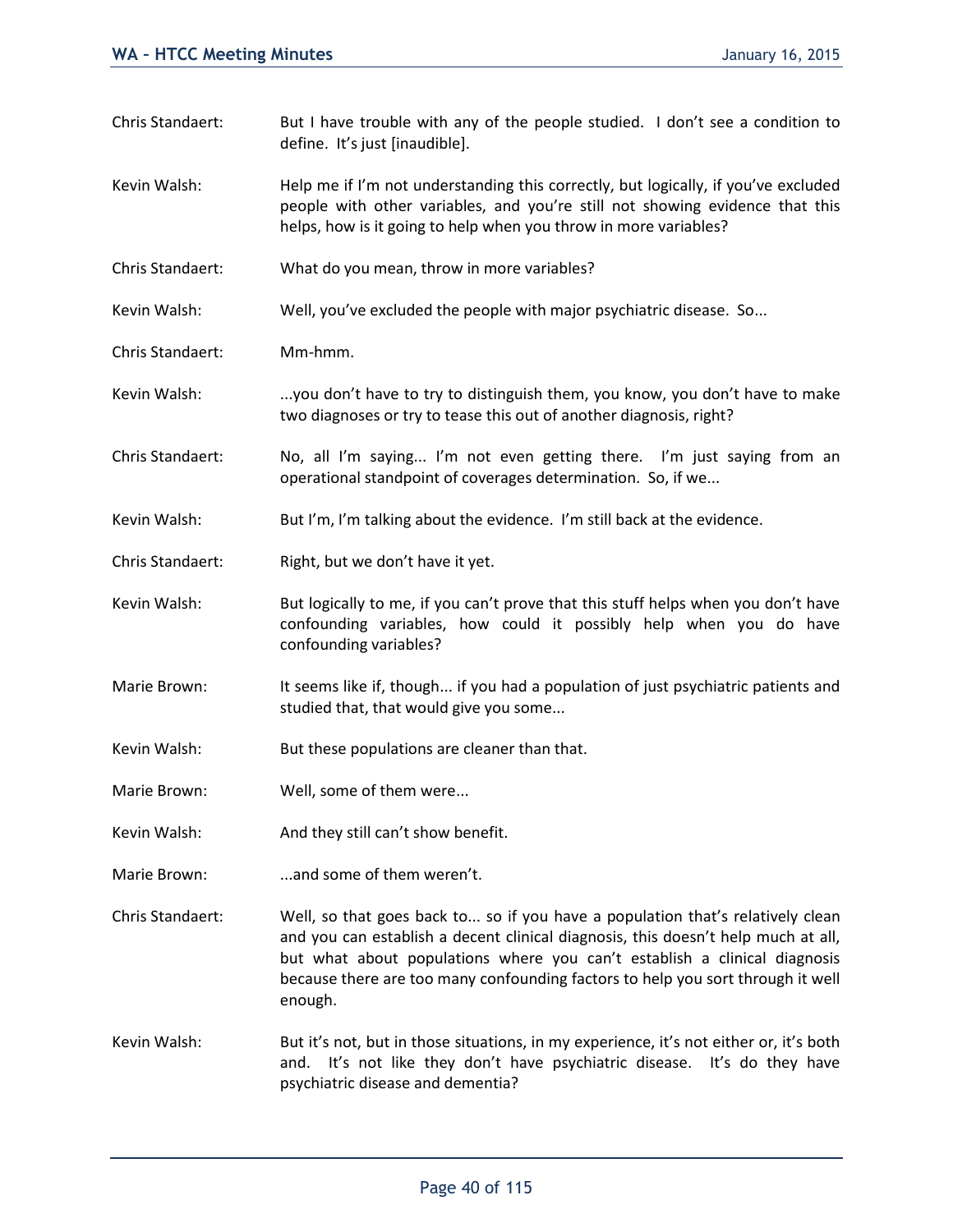Chris Standaert: That's the question.

- Craig Blackmore: So, I'm looking for committee member or members to put forth what a potential condition might look like if there were to be one, and if I can't get anybody to vocalize one and get some coalescence around it then I'm going to go to a vote, but is there a member or members of the committee who think, yes this would be a condition under which coverage should be allowed, and there's a lot of potential things and there's a lot of limitations in the evidence but is there anybody who thinks… or are we all... if not, then we're going to go a vote and we know where it's going to end up, but again, I want to make sure we have an opportunity to discuss any proposed conditions, because that's the way we've done it in the past.
- Marie Brown: Significant diagnostic uncertainty for something really general.

Craig Blackmore: Margaret, fire it up there. Significant whatever that was, significant...

- Marie Brown: Diagnostic uncertainty.
- Craig Blackmore: ...diagnostic uncertainty.
- Marie Brown: I'm thinking about what our clinical expert said. I realize that's a long shot.
- David McCulloch: Yeah, it's a really big bucket.
- Craig Blackmore: Any other… any other besides significant diagnostic uncertainty? Any other conditions where committee members believe there might be evidence that would support the use of this?
- Michelle Simon: I think frankly I'm leaning towards no cover, but if we're having this exercise...
- Craig Blackmore: I think we have to have this exercise.
- Michelle Simon: I would say someone with atypical features, either young onset age, early onset, rapid progression, and possible mixed diagnoses.
- Craig Blackmore: OK.
- Michelle Simon: Overlapping diagnoses.
- Craig Blackmore: So, similar to what is in the Medicare criteria.
- Chris Standaert: Mm-hmm.
- Craig Blackmore: OK, so I think we've already had discussion around this. Is there any more discussion around these in terms of what the evidence tells us about leads...
- Michelle Simon: Rapid progression?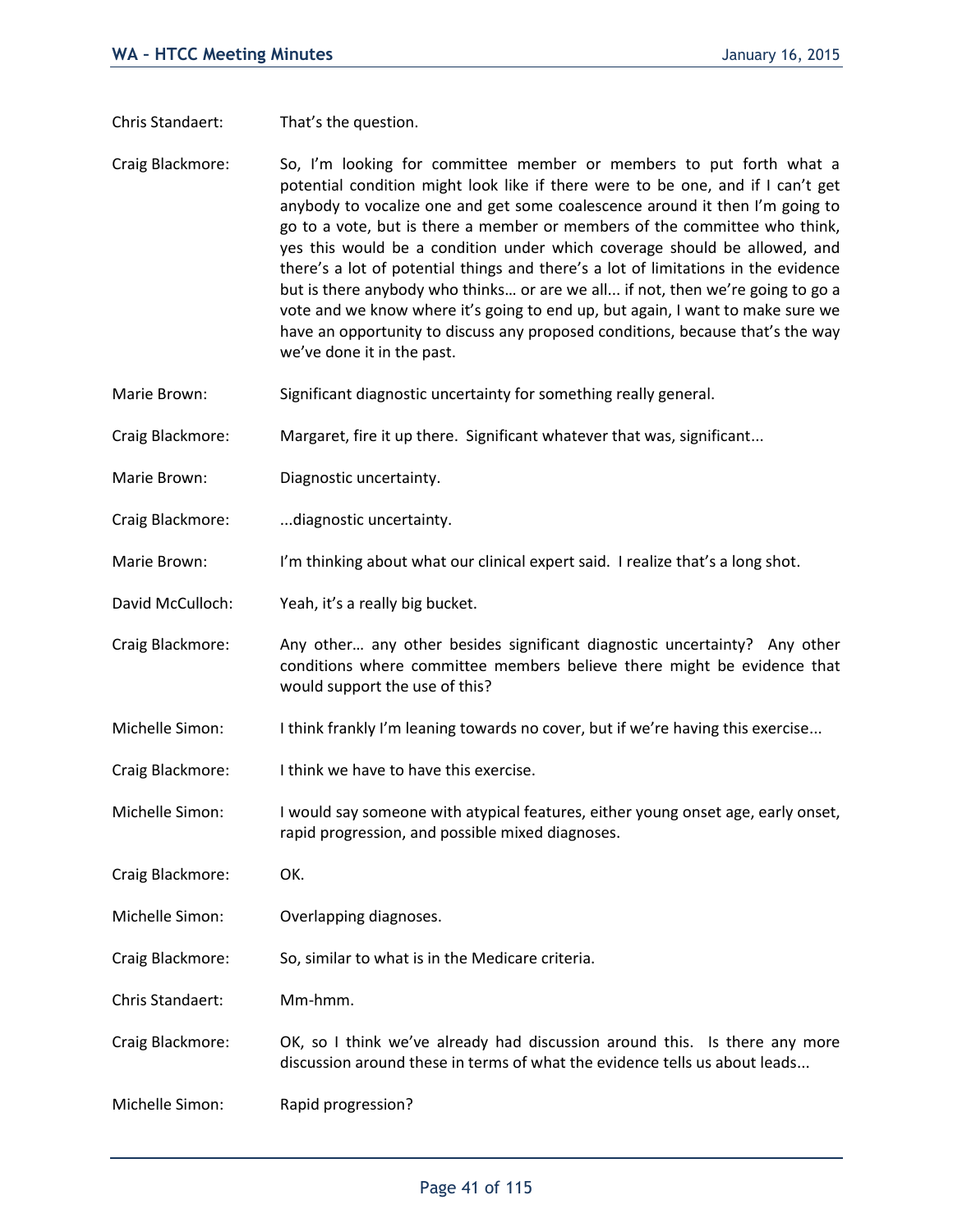- Craig Blackmore: ...and research? I mean, we've heard from Joanna who doesn't think there's evidence at all, and I think there's a lot of…
- Richard Phillips: It seems to me the only thing that... I don't know how you would define this in there but the only thing that would make a difference to me is if it's going to change the treatment. In other words, is it going to put somebody into a different kind of rehab facility or something like that? Does it make a difference?
- Craig Blackmore: So, how are we going to operationalize that?
- Richard Phillips: Yeah, that's... that's my problem. I don't know that... it's almost as if... it has to be a clinical decision by the doc, and I don't know... that's a dangerous thing to leave into a guideline.
- Michelle Simon: Well, I think it would, perhaps, change treatment if you put somebody on, say, a cholinesterase inhibitor earlier than they might have otherwise been diagnosed.
- Chris Standaert: I mean, I would think… I would think if you could distinguish significant psychiatric illness only from concurrent dementia, you might approach those people differently, because you know you'd be treating a more isolated psychiatric illness, but I don't... I don't have any data to say that at all. I'm just saying that may be excluded from the scope of what we looked at. You're shaking your head. I mean, you can explain why that wouldn't make a difference.
- Seth Schwartz: Because there's no data to support it.
- Chris Standaert: I know, I know, but the thing is, we didn't look at that. That's what I'm saying, it's...
- Seth Schwartz: Well, but all... but all we can vote on...
- Chris Standaert: ...it's limited.
- Seth Schwartz: ...is what we look at.
- Chris Standaert: Right, I know.
- Seth Schwartz: All we can vote on is what we're given.

Craig Blackmore: Yeah, and I mean, that was included in the literature review. It wasn't that Spectrum excluded it. It was excluded from the studies that Spectrum found. It was excluded by the researchers. So, if that literature existed, we would have had it. It's just that it doesn't exist.

Michelle Simon: Good point.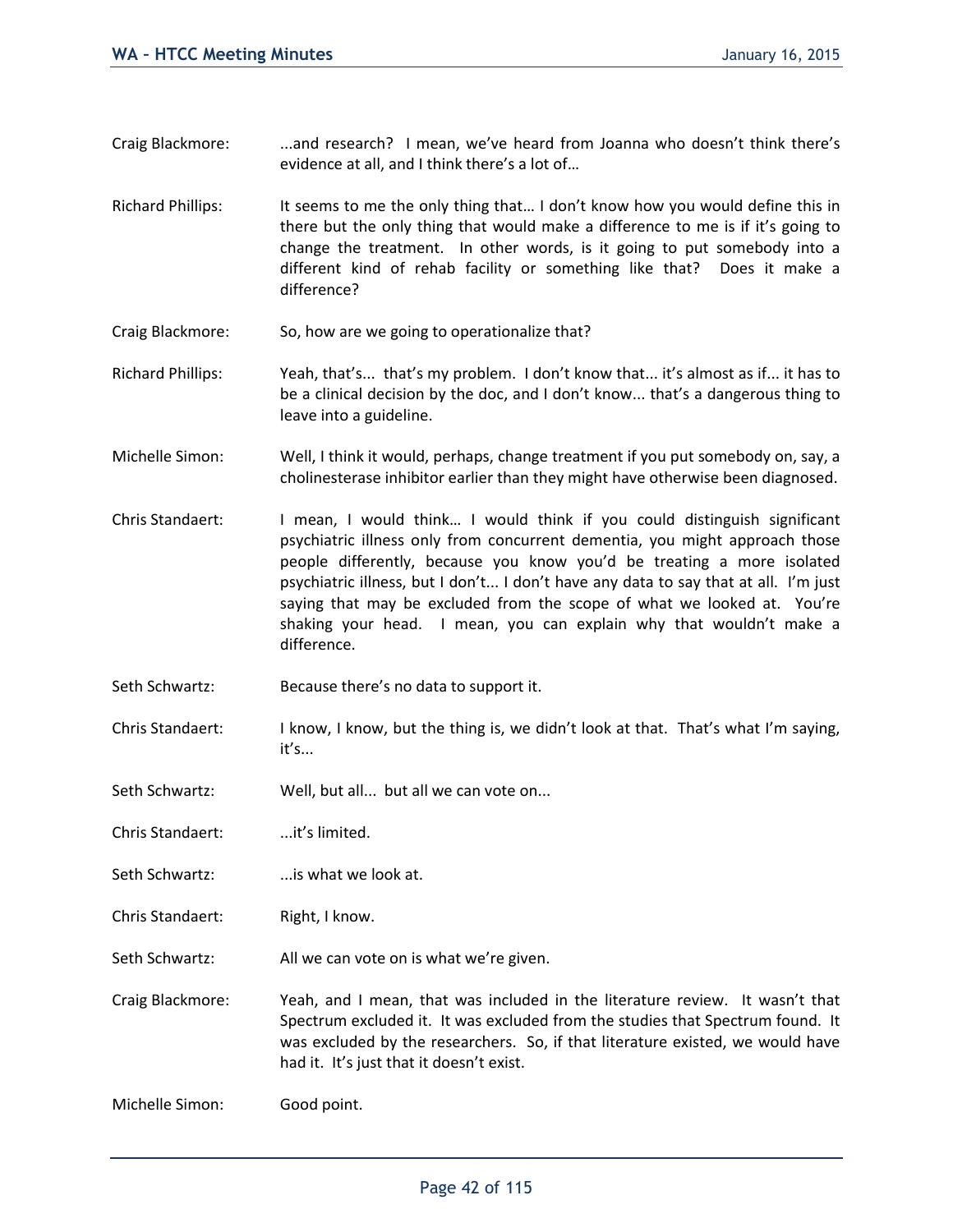Marie Brown: Well, I thought you said it was excluded from several of the studies but several of the studies it was not excluded. Robin Hashimoto: The psychiatric disorders? That's correct. Right, we did not exclude it. So, it was the specific studies. Craig Blackmore: So, we have that literature. It's just, you know. Kevin Walsh: And the ... and in the studies that were done that included psychiatric diagnoses, you can safely assume that if they'd been able to tease out a difference, we would have seen it, because studies are always looking for stuff you can publish, so they have to show a difference. So, there was probably no difference. Robin Hashimoto: The studies were also small, so you'd be less likely to see something real. Craig Blackmore: OK. Would you say that significant diagnostic uncertainty was captured under the atypical features? Marie Brown: Yes. Craig Blackmore: So, let's get rid of significant diagnostic uncertainty. Richard Phillips: Let me ask a question, because I... I'm trying to get myself around the... would a patient with amyloid features, which we're not really making a decision on, would they present with something like this? Could they... Lisa Silbert: Someone who has amyloid deposition, for the most part, is going to present, typically like Alzheimer's but there are a subset of Alzheimer's patients who are atypical. So, it wouldn't help distinguish. Let me rephrase that. It would help identify Alzheimer's disease as the etiology, yes, in an atypical patient if the scan was positive. Craig Blackmore: But the tests we're talking about aren't able to identify the presence of... Richard Phillips: Exactly. Craig Blackmore: ...amyloid. Richard Phillips: Well, I'm trying to figure out... Craig Blackmore: That's a different type of test. Richard Phillips: ...what our denominator pool is, and I... that's the problem I'm having. I really tend to agree with your point of view. David McCulloch: At this point, we don't have a specific treatment to reverse amyloid deposition. I mean, the same parallel happened… type 2 diabetes. You can show amyloid...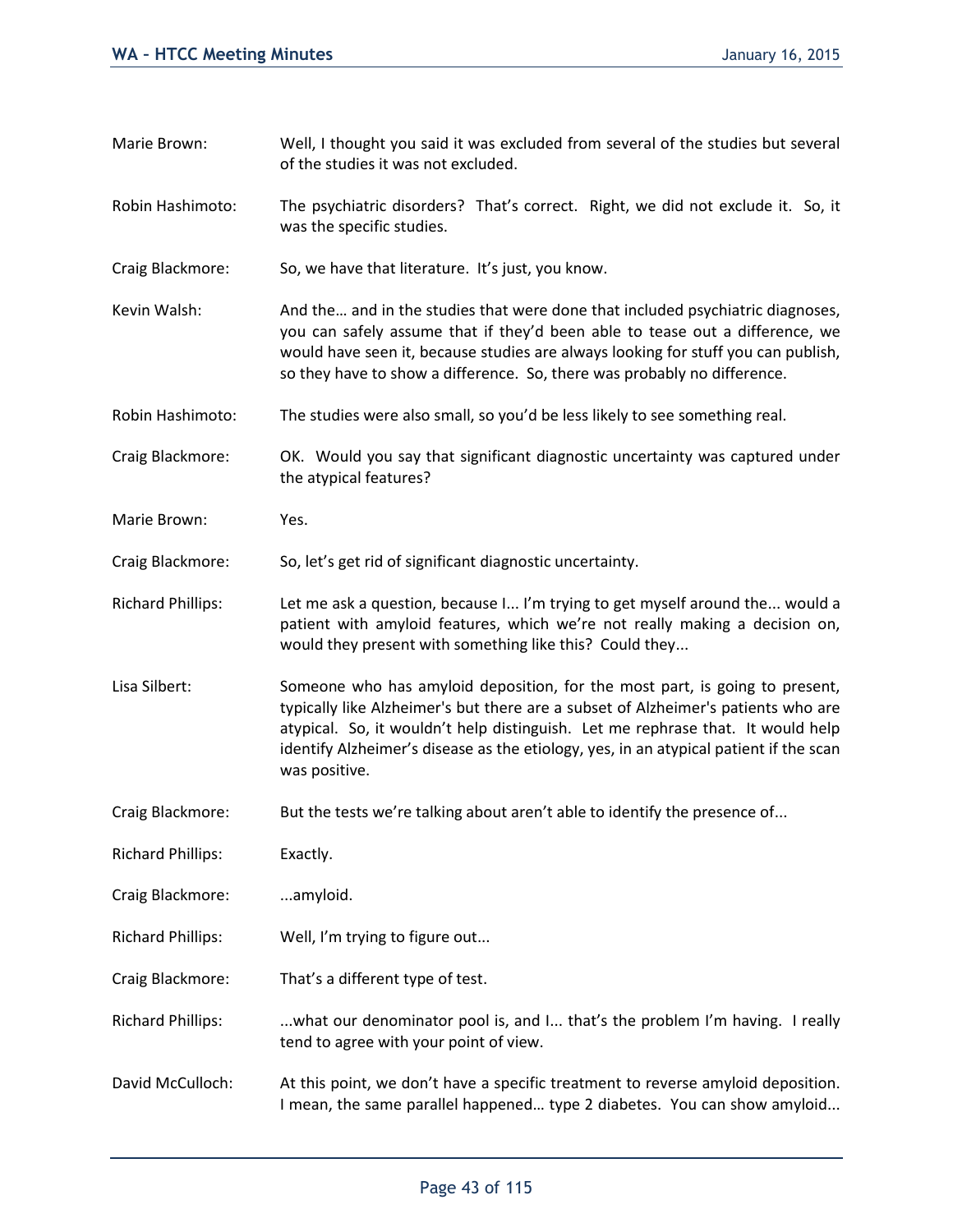progressive amyloid deposition in the beta cells of the pancreas. I'm damn sure we can do an amyloid SPECT scan or some other scan and actually document that and quantify it and follow it annually over time. It doesn't change, at this point, it doesn't change anything we do. So, as I say, I think these are fascinating technologies, but I don't think it should be how we spend... how the state should be spending its dollars. Sort of thinking, well, you know what, it'd be kind of interesting to know more information in diagnostic uncertainty and being tested. It'd be really cool. Well, we should just cover them. I mean, that...

- Richard Phillips: Well, I agree with what you're saying.
- Richard Phillips: If it doesn't influence treatment, then it's hard to justify doing it, and I guess that's where I'm coming from. I'm trying to dissect that out in the denominator that we have there. How do we define the groups that might be of concern?
- Chris Standaert: In our statement it doesn't only apply to the tests they looked at that were set up in the key questions. So, I don't know if, like Dr. Franklin said, the newer test looking for amyloid wasn't part of the scope of what they were looking for. So, our statement does not apply to that. It applies to the five tests they specified in the key questions.
- Kevin Walsh: And in terms of this condition, I don't remember seeing any studies that tried to look at people who presented with atypical features to support the notion that doing these tests makes any difference. So this, in my mind, this condition is total supposition.
- Craig Blackmore: OK. Any other comments before we move on? OK, so we'll turn to our decision-making tool. It is in your packets, and you've seen this all before and this tool has a lot of text about how we make our decisions and also contains some information for discussion and one of the things it talks about is the outcomes that the committee considered in their decision-making process in the Health Technology Assessment staff have prepopulated this with outcomes we considered. I ask you all to turn to page three of your document and safety outcomes listed, injection-related harms, missed false diagnoses, are there other safety outcomes that we're concerned about? I guess radiation would have to be included as a safety outcome that we would consider, since most of these tests involve radiation. Efficacy, effectiveness outcomes, sensitivity, specificity, disease progression are the things we talked about. Are there other clinical outcomes that we were concerned about? We talked about potentially providing counseling, prognostic information for families, caregivers, as well as patients themselves, as something we considered as important to outcomes. Special populations, we talked about, and then cost. We are also charged with looking at how our decision-making corresponds specifically with Medicare national coverage decisions. We also look at local coverage decisions. We look at what other payers do. We have had a lot of discussion about that, particularly about the Medicare National Coverage Decision, which, I understand, was based on HRQ data review back in 2002, and that's one of the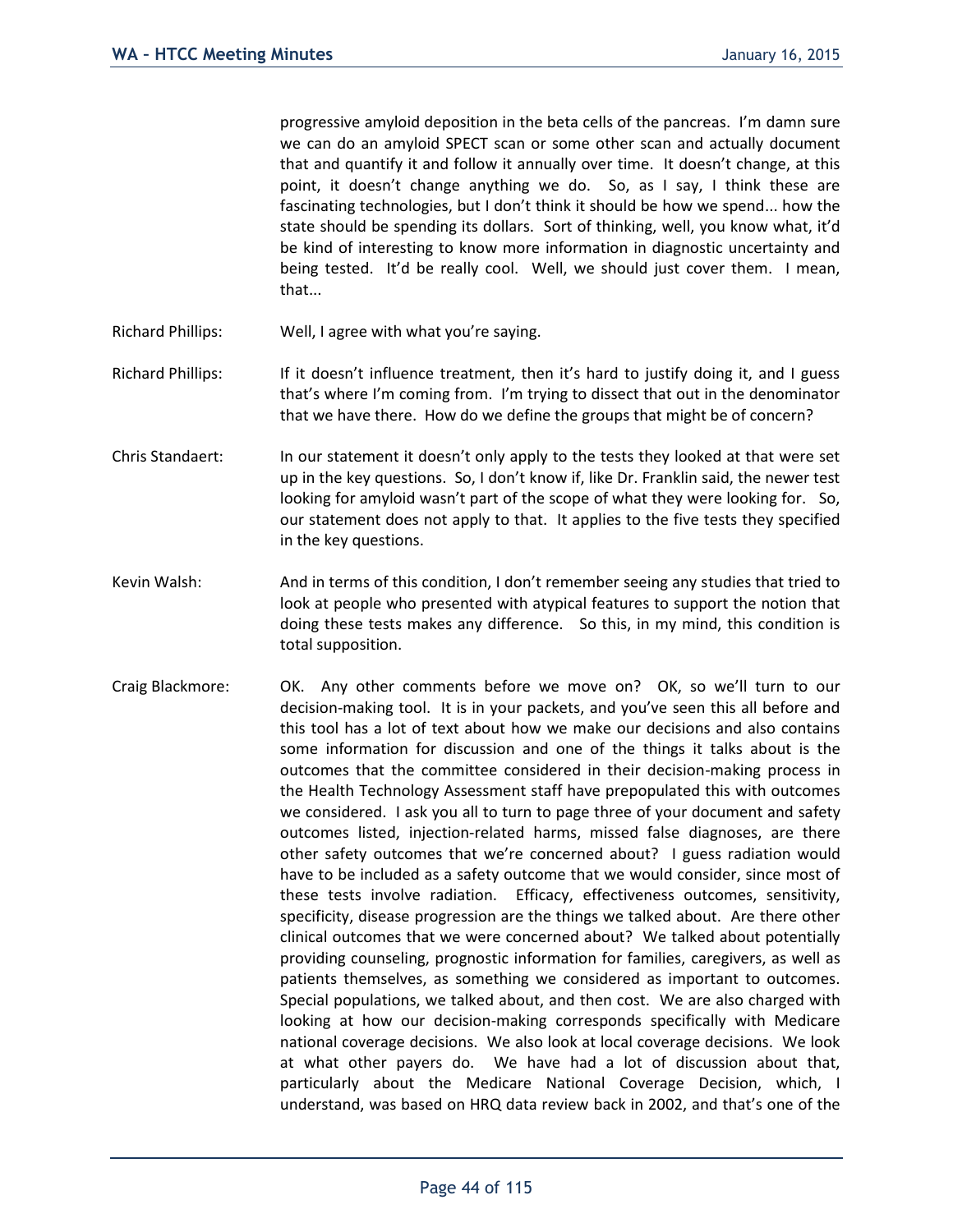considerations for our decision making. There are a bunch of clinical guidelines that we've heard summarized and eventually I will get to the actual decisionmaking part of this document. Here it is, and then we proceed with the decision-making process. It's a two-step process. First, we have our yellow cards, which are nonbinding votes, an opportunity for the committee members to give their perspective on where they are in terms of safety, effectiveness, and cost-effectiveness and that might guide us to our final decision or it might put us in a position to have more discussion.

So, I'd like to proceed now with the first voting question, nonbinding. Is there sufficient evidence under some or all situations that the technology is, and we'll start with effective. So, this would be... well, I guess I need to back up. I need to say, are we going to discuss them each individually, each of these technologies, or are we going to lump them, and I think our discussion has been pretty lumped, and I'm going to go with sort of considering them all as a group, unless I see us nodding otherwise. OK, so we'll keep it all together. So, you'll be voting whether you believe that any or all of these technologies are more… if the evidence tells you that they are more effective than clinical exam and standard structural imaging, less effective, equivalent, or unproven. So, that's the first vote.

- Josh Morse: Ten unproven.
- Craig Blackmore: Well, that was easy. Are they safe?
- Josh Morse: Six unproven, three less, one equivalent.
- Craig Blackmore: And then cost-effective?
- Josh Morse: Nine unproven, one less.
- Craig Blackmore: So, based on those votes if you will, is there… is there other discussion, any further points anybody wants to raise? OK, then we'll proceed with our second vote, which is whether we are covered, not covered, or covered under certain conditions, and the condition that we have specified, should we vote that way, would be atypical features, early onset overlapping diagnosis and rapid progression are listed, and I'll say that we can wordsmith that a little more if we need to after the vote, but let's see how the vote goes first. Is that OK with everybody, or do we need to see a final? OK. So, cover, no cover, or cover with conditions?

Josh Morse: Ten no cover.

Craig Blackmore: So, how does that compare with the Medicare decision and… well we are mostly in agreement with the Medicare, but the piece that we didn't agree with them was around their limitation of coverage for patients who met the diagnostic criteria for both Alzheimer's and I think it was Lewy body dementia, and the committee had a lot of discussion about the evidence just simply not being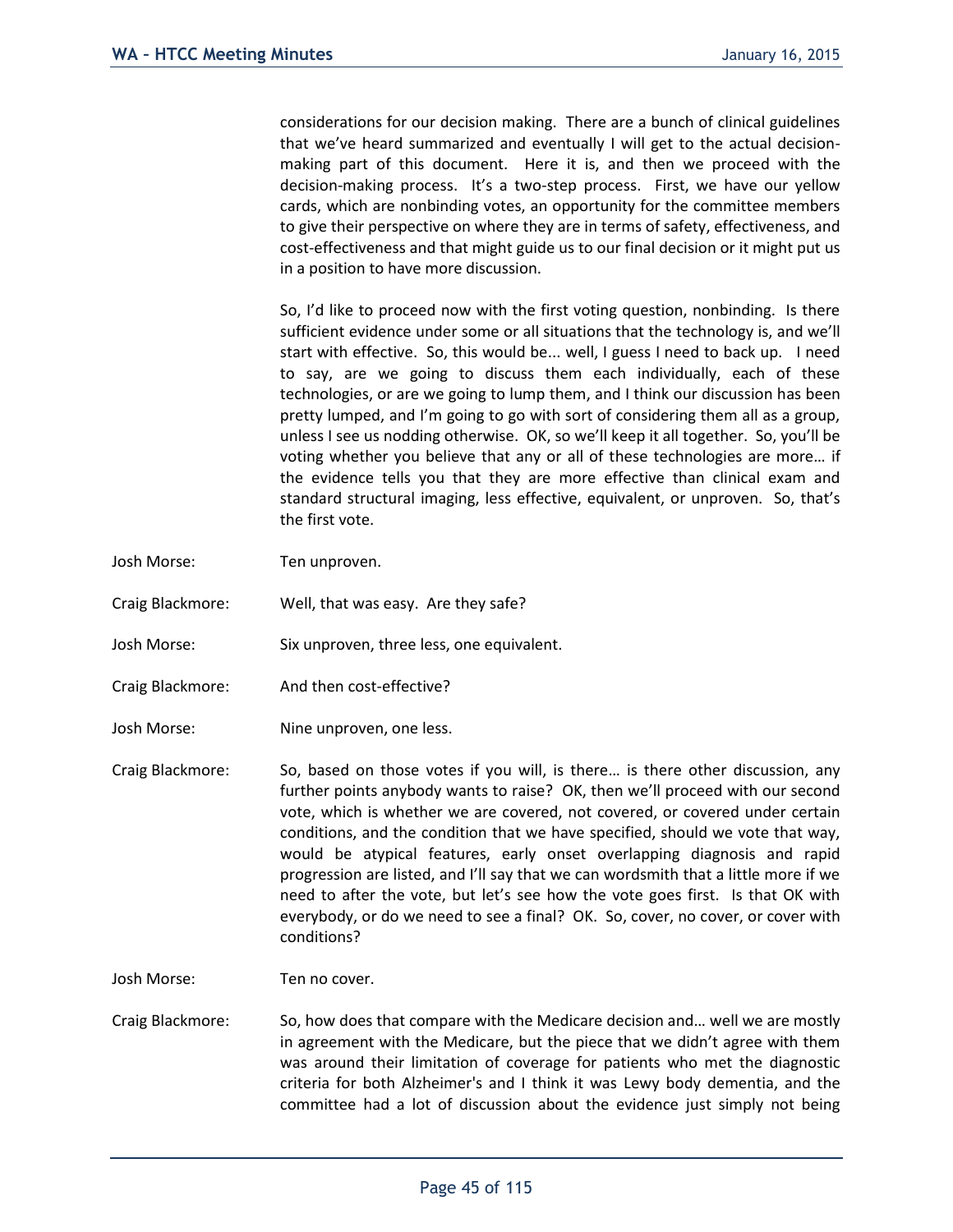there to show us that there would be some improvement in outcome or even really good diagnostic efficacy information in that circumstance, and I think that barring somebody else giving other input that that is why the committee went in that direction, and do I need anything else?

- Josh Morse: If you could comment on the professional society guidelines, the differences.
- Craig Blackmore: So, again there were a lot of professional society guidelines, and there's a lot of professional society guidelines, and I think the same... the same issue held as we went through the discussion, and that's really... there's a lot of ways you can hypothesize how this might be useful, but the committee is charged with acting on the best evidence and we, as a committee, did not see any real data that showed us that there was an improvement in the things that we thought were important, which were clinical outcome, even changes in treatment or some other family caregiver-related improvement. So, we recognized potential for use of it under some of the conditions that were specified in these guidelines, but we didn't see evidence to show that that was really demonstrated at this point. Is that a fair summary?
- Josh Morse: Thank you.
- Craig Blackmore: Alright, we move on, and we're a little bit ahead of schedule, which is good. So, do we... so because we're ahead of schedule, I think we need to think a little bit about the agenda. We have an open public comment period scheduled for 1:15. It is always good to try to keep that as close as possible so that when people have an expectation of being able to address the committee in that timeframe, and we don't want to... we don't want them to lose that opportunity. However, we also have a lot of time before lunch. So, I think we should get started. So, why don't we start with the agency utilizations and outcomes. Do you have your team here to do that? Yeah, OK. So, let's move on with appropriate imaging for breast cancer in special populations.
- Daniel Lessler: Good morning. For the record, I'm Dan Lessler. I'm the chief medical officer at the Health Care Authority and I was going to talk with you today about the agency medical director's recommendations around appropriate imaging for breast cancer screening in special populations.

First, just by way of background, so breast cancer… I think as people know, is the most common form of cancer in women and really mammography is the mainstay of screening for breast cancer. Since 1990, the overall rate of mortality from breast cancer has declined by 28% and while there is some controversy, I think the general statement that somewhat less than half of the decline is due to early diagnosis with screening mammography. I would also mention that the recommended age and frequency of screening for mammography varies across differing organizations. So, as it turns out, women who have increased breast density both have an increased risk of breast cancer and the sensitivity of mammography, screening mammography, in those women is less in terms of its ability to detect small lesions, and it's estimated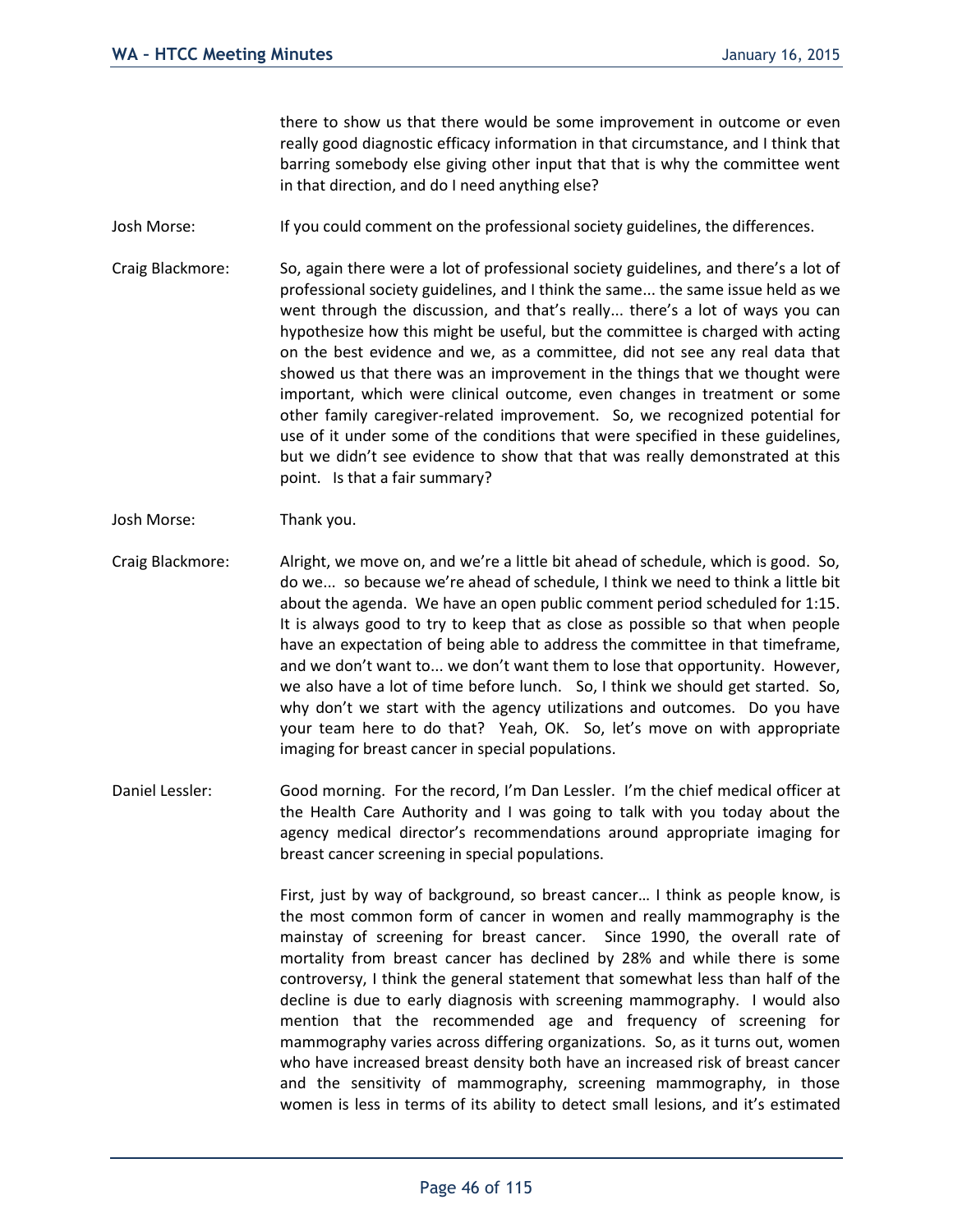that about 50% of women have dense breasts. Digital mammography, at this point, really is the standard across the United States for screening mammography and is more sensitive than film for imaging of dense breasts. Finally, the most important harms of mammography, in terms of mammography screening, are false-positive results and the potential for over diagnosis.

So, as I thought about this and, you know, as a clinician in terms of attributes, desirable attributes of new approaches to screening mammography, what I thought about were really these three key points that ideally one would like to decrease false positives, since that is one of the potential harms, increase cancer detection; however, with the caveat that it's hard to know if you're over diagnosing in terms of whether or not you're finding cancers at a point in time that it really... anything you do wouldn't really affect ultimately the outcome, and that you want to find approaches that area reasonably cost-effective.

So, with that in mind, what we're going to look at are new approaches to breast cancer screening, and I do want to underscore here that we're talking about screening and not follow-up diagnostic studies of any sort. So, all the new approaches we're talking about are in the context of screening. I think that's… that's just very important to keep in mind.

So, first digital breast tomosynthesis or DBT is a relatively newer way of imaging that creates a 3D image of the breast and essentially allows, in some cases, a clearer picture, a better picture and definition, particularly of small lesions. It's approved by the FDA in the United States for screening and earlier, meaning... what I should say is, at this point, DBT does not, in fact, expose a woman to increased radiation because the way this is typically done now is there is a digital image that's created, and it can be reconstructed in... as 3D or as more traditional 2-dimensional imaging.

There are supplemental modalities. Again, this is in the context of screening that we're looking at today. MRI, magnetic resonance imaging, handheld ultrasound, and automated whole breast ultrasound.

With respect to the agency medical directors' concerns here, concerns for safety were low, but concerns for efficacy were high, as were concerns for cost.

The key questions that were asked to consider today, first has to do with the effectiveness of DBT as… versus digital mammography for screening, second is the comparative effectiveness of handheld ultrasonography, automated ultrasonography, and MRI imaging when used as a supplemental modality to screen women with dense breasts relative to standard digital mammography and then looking at potential harms of these tests and differential effectiveness and safety in special populations, and finally, cost and cost-effectiveness.

So, this shows current... sort of the current state agency policy, but there is one. I'm going to turn to Suzanne, one correction, I think, which was on breast ultrasound in the UMP population is... does not require prior authorization for...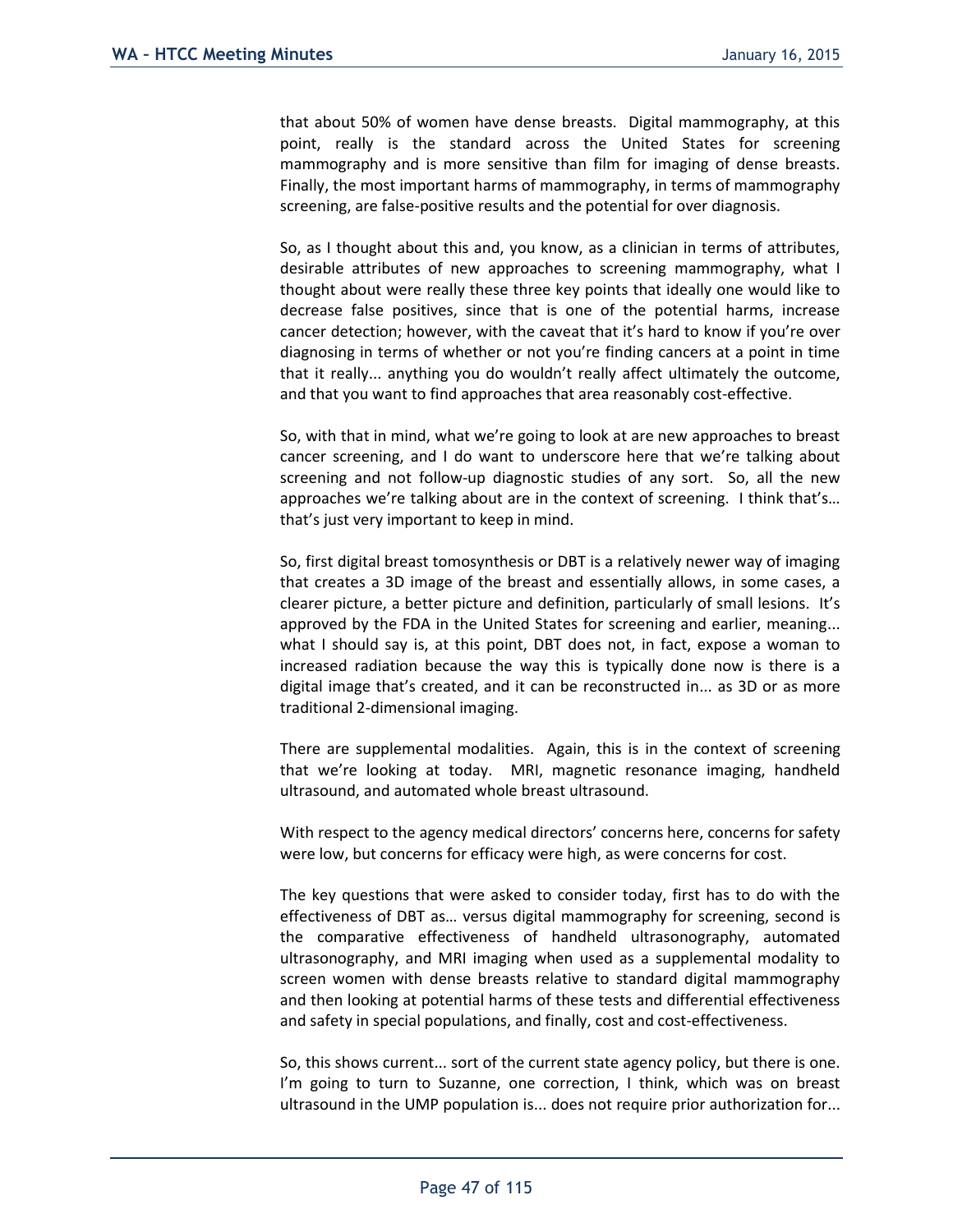in screening. OK. This is screening, not diagnostic. It's not... at this point, prior authorization is not required.

So, I'm going to walk through here, just sort of current utilization. This is all mammograms over the last few years. I would note that you see that change between 2010/2011. That is actually when there was a transition from UMP into Regence and to be quite frank, I don't have an explanation for the decrement except that they're differing data sources, etc., and this is all mammograms. This would be screening and diagnostic mammograms across Medicaid and the PEBB/UMP population. This actually is an interesting slide, which shows the use of DBT in these two populations and actually you can see that in relative terms it has increased quite a bit in both the PEBB/UMP population and the Medicaid population.

This is MRIs and again, this would be MRIs across the board for... so this would be high risk. This would be in all situations for screening and diagnostic for women across PEBB and Medicaid populations, just to give people a sense, you know, I think of... generally, of the volumes that we're looking at in these populations.

Then, finally this is breast ultrasound. Again, this would not just be screening. This would be screening and diagnostic and I think the data just gives people a sense of the order of magnitude with which these tests are done more generally.

So, the way I thought about this is really to begin with these supplemental strategies and DBT, their commonalities in terms of uncertainties and in terms of harms. So, I've... what I've done is presented these initially and then we'll take the… talk about the specific screening modalities. So, first is that for all technologies under consideration, sufficient follow-up data is lacking to estimate sensitivity and specificity, I think an important point, and there are no data on more definitive outcomes of morbidity and mortality. In the case of MRI and handheld ultrasound studies have been done in high-risk populations that happen to include women with dense breast tissue, but have not been done exclusively on women with dense breast tissue. So, the results are not specific to women with dense breast tissue only. There is very limited data on automated breast ultrasound and the study populations pretty much across the board are heterogeneous and so there is... there's no way to really pull together data and take a meta-analytic approach.

In terms of harms, obviously there's potential harm just in terms of false positive results affecting psychologic well-being and then there is the risk that a woman will go on... in a case of a false-positive will go on to further diagnostic workup and end up getting a biopsy that is a negative biopsy and is obviously subject to the risks thereof in terms of bleeding and infection and so forth. As I mentioned, at this point, my understanding is that the radiation exposure from DBT is now thought to be comparable to digital mammography. So, there really doesn't seem to be an incremental risk in that case.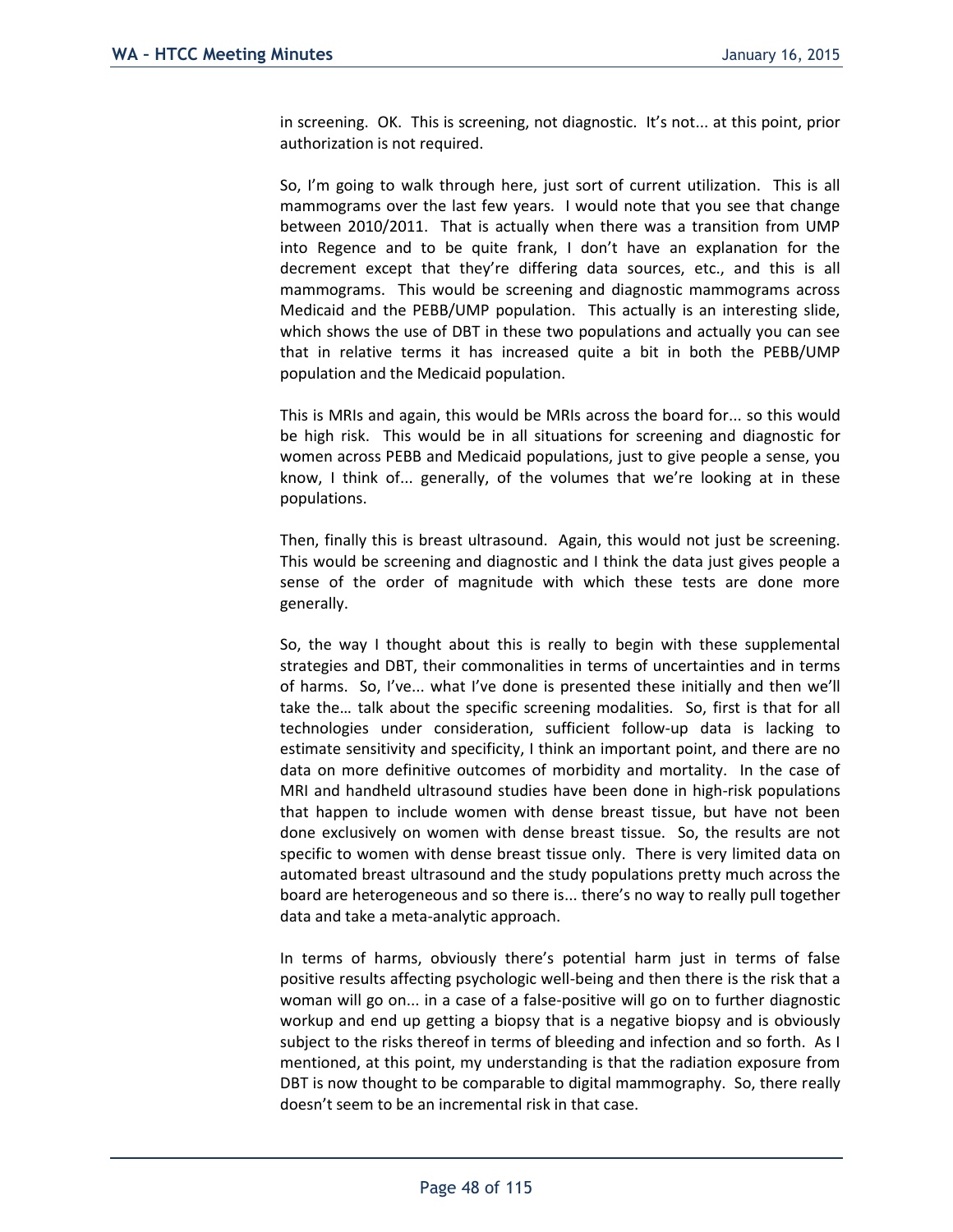What I want to do now is I'm going to actually summarize just in using tables such as this for DBT, as well as for automated breast ultrasound, handheld ultrasound and I think my... the recommendations of the MDG are... I'm going to reserve to the very end of the presentation. So, this is a summary slide on digital breast tomosynthesis, and this is comparing digital mammography to DBT plus digital mammography and then, as you can see, there's the level of certainty or uncertainty in terms of these estimates. In general, it looks like the recall rates are relatively similar per 1000. The biopsy rates, although there is moderate to high uncertainty around that, the biopsy rates look to be roughly similar. Cancer detection appears a bit higher in the DBT population. So, going from three to five per thousand to four to six, but again, there's a fair degree of uncertainty around those estimates and finally, on the other hand, there appears to be better evidence, or firmer evidence, that those women that do get biopsied have a higher chance of actually having a positive biopsy result, so called PPV3.

As we looked at this, we... and in summary, we think of DBT as a promising but really yet unproven approach to screening mammography and with available studies being generally of poor quality and questions remaining regarding rates of recall biopsy and cancer detection, as well as test sensitivity and specificity, the available economic modeling would suggest that there's a possibility of a small benefit, but this likely comes with substantial additional costs.

| David McCulloch: | Dan, not to?                                                                                                                                                                                                                                    |
|------------------|-------------------------------------------------------------------------------------------------------------------------------------------------------------------------------------------------------------------------------------------------|
| Daniel Lessler:  | Yeah.                                                                                                                                                                                                                                           |
| David McCulloch: | I mean, maybe we'll get some of that nothing you've shown me shows any<br>potential small benefit.                                                                                                                                              |
| Daniel Lessler:  | Well, yeah. I mean                                                                                                                                                                                                                              |
| Craig Blackmore: | His job is not to summarize the evidence. We'll get to that.                                                                                                                                                                                    |
| David McCulloch: | Well, but I mean, he's making a value judgment. He's saying that it suggests<br>small                                                                                                                                                           |
| Daniel Lessler:  | So, so                                                                                                                                                                                                                                          |
| David McCulloch: | benefit. I have yet to see it.                                                                                                                                                                                                                  |
| Daniel Lessler:  | yeah, well, I mean, you know, I think reasonable people might disagree on this<br>and you guys are going to have this conversation, but the reason we've made<br>that statement is really the last two lines in terms of the matrix. It doesn't |
| David McCulloch: | They completely overlap. They overlap more than 50%.                                                                                                                                                                                            |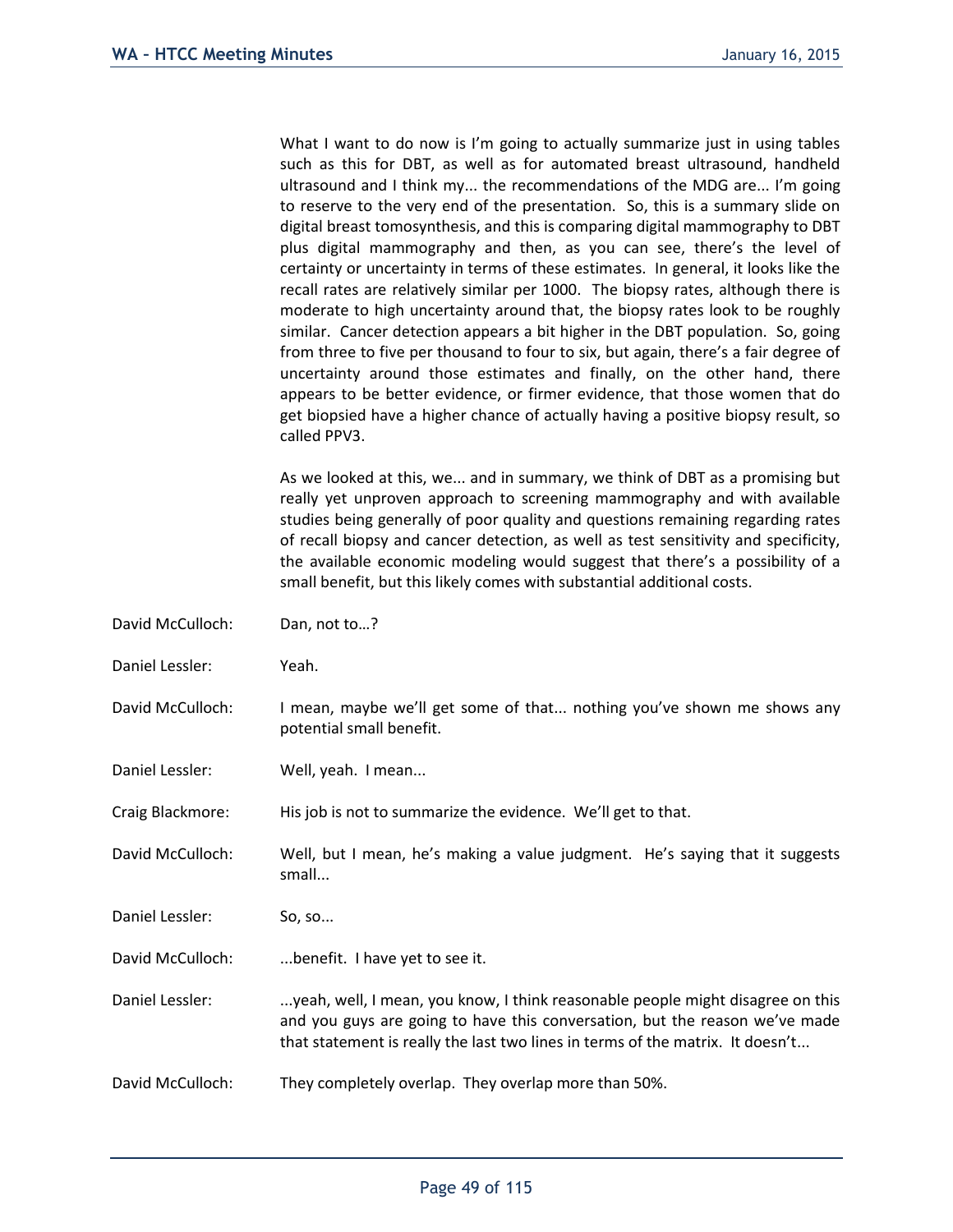Daniel Lessler: Right.

David McCulloch: Three to five, four to six, 20 to 25, I mean...

Daniel Lessler: OK, I said suggest possible.

David McCulloch: OK.

Daniel Lessler: So, with respect to reimbursement, I would say that in general both from the sampling that we have, you know, national payers, regional payers, do not typically cover DBT at this point. Now, we... actually, so this is an updated slide, and I want people to be aware of this, because since sort of preparing this presentation there have been… there have been some changes and I'm just going to lay this out exactly as it is stated here. It is… which is to say there are no published national or local coverage determinations with respect to Medicare for DBT; however, on December  $16<sup>th</sup>$ , CMS did establish a payment rate for a newly created CPT code, which is for DBT mammography and according to CMS, effective January  $1<sup>st</sup>$  of this year, so just two weeks ago, contractors shall allow payments for this code and it can only be billed when this is done in conjunction with digital mammography and Meridian, which is the regional carrier for Medicare, has published the same language and effective date.

- Chris Standaert: Dan, just to be clear, for those of us who are [inaudible] impaired, G0202 is digital mammography?
- Daniel Lessler: Yes.
- Chris Standaert: OK.
- Daniel Lessler: Yeah, that's my understanding.

Craig Blackmore: So, I'm a simple guy. What does this mean? It means that locally it's now covered, is that... but only with a digital mammogram?

Daniel Lessler: Right, so you... it needs to ... and the idea here is that...

Craig Blackmore: I'm [inaudible].

Daniel Lessler: ...you're a radiologist.

Craig Blackmore: Uh, I don't do breast imaging procedures, but I am a radiologist.

Daniel Lessler: And there are other people with great expertise in the room, but the assumption is that you're using a machine that both creates the 3D image and the 2D image and so it's... what they don't want, I would assume, is that somebody does a 2D image and then does a separate imaging to create the 3D image so the...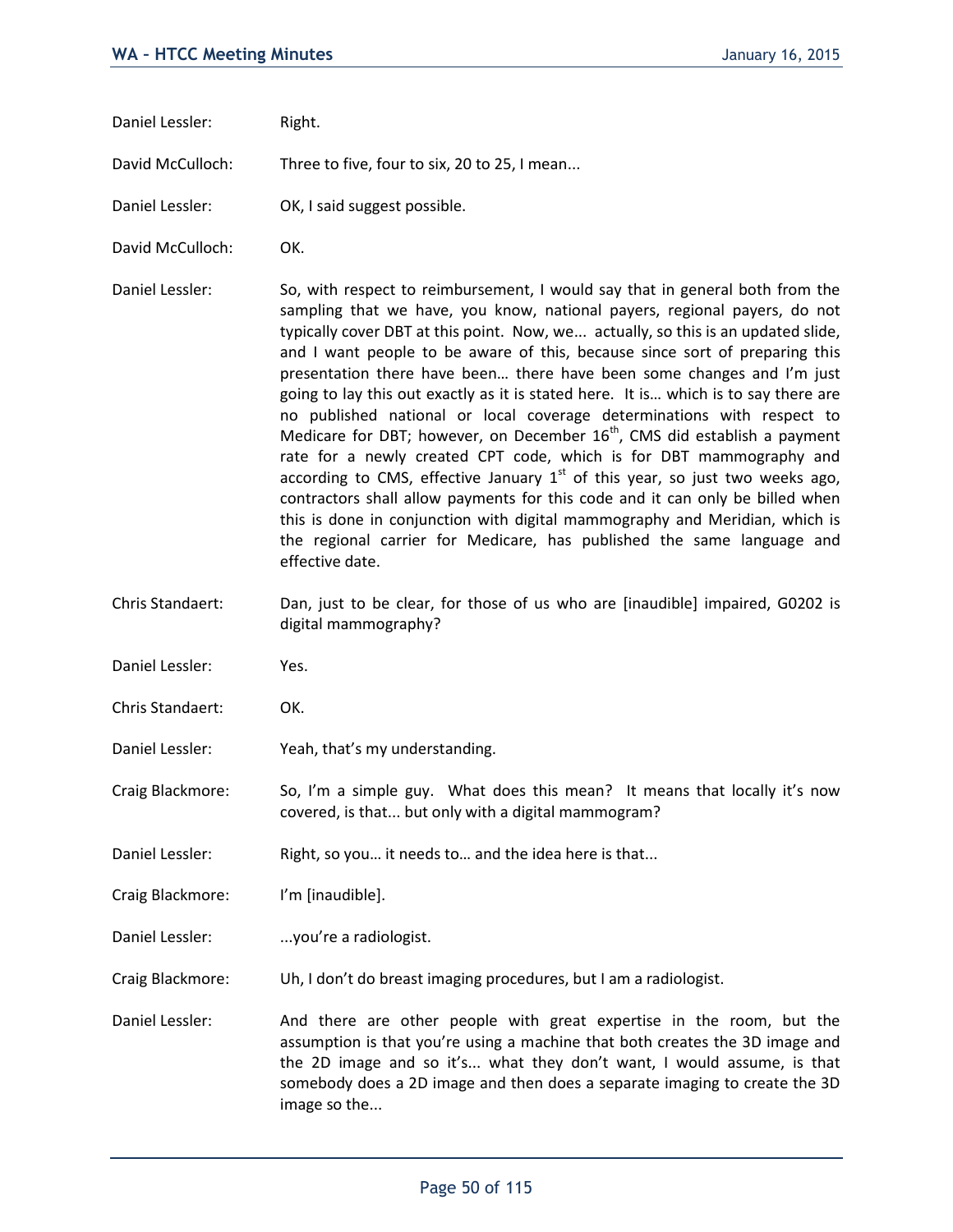| Craig Blackmore: | So, it's billed as one procedure?                                                                                            |  |
|------------------|------------------------------------------------------------------------------------------------------------------------------|--|
| Daniel Lessler:  | So, it's billed as one procedure, yeah.                                                                                      |  |
| Michael Souter:  | Just to follow on from what you were saying, Craig, just for making the point of<br>simplicity. There's a payment code.      |  |
| Daniel Lessler:  | Yeah.                                                                                                                        |  |
| Michael Souter:  | But that doesn't mean that there's actually a coverage determination.                                                        |  |
| Female:          | There is though.                                                                                                             |  |
| Daniel Lessler:  | So                                                                                                                           |  |
| Michael Souter:  | I mean, if you got a bill for this tomorrow, would you pay it?                                                               |  |
| Daniel Lessler:  | Well, Medicare would, yeah. Medicare would pay it.                                                                           |  |
| Joann Elmore:    | 57 extra dollars.                                                                                                            |  |
| Daniel Lessler:  | Right.                                                                                                                       |  |
| Joann Elmore:    | They pay for the baseline screening digital exam and then if you add on this<br>code they will pay an additional 57 dollars. |  |

Daniel Lessler: Right. That's right. So, I'm going to just move on with the supplemental... other supplemental screening modalities here, and note that the… this is a slightly different data element. We're talking about digital. In this case, we're looking at MRI, and we're talking about digital mammography and then we have... this is not a direct comparison. This is the incremental yield with MRI that we're looking at. So, it's a little bit different than the previous display of data and you can see here that, again, there is a high level of uncertainty across the board with respect to these. That said, with respect to the recall rate, there would be some increase in the recall rate and some increased incremental digital mammography in the biopsy rate but likewise a considerable increment in terms of detection rate of cancers and of biopsies being positive amongst those women who actually go to biopsy but again, there are very high levels of uncertainty and the... I think one of the core issues here is the heterogeneity in the populations that have been studied with MRI are not just women with dense breasts, but it's women with dense breasts and then also there are women with other risk factors to put them at higher risk for breast cancer. So, it's difficult to tease out the relative value in women with dense breasts alone. This data is presented similar to the MRI data. This is the supplemental... this is for supplemental screening with handheld ultrasound and again, you can see the recall rate. This would be incremental to digital mammography. So, there would be 30 to 100 estimated additional women recalled. The uncertainty of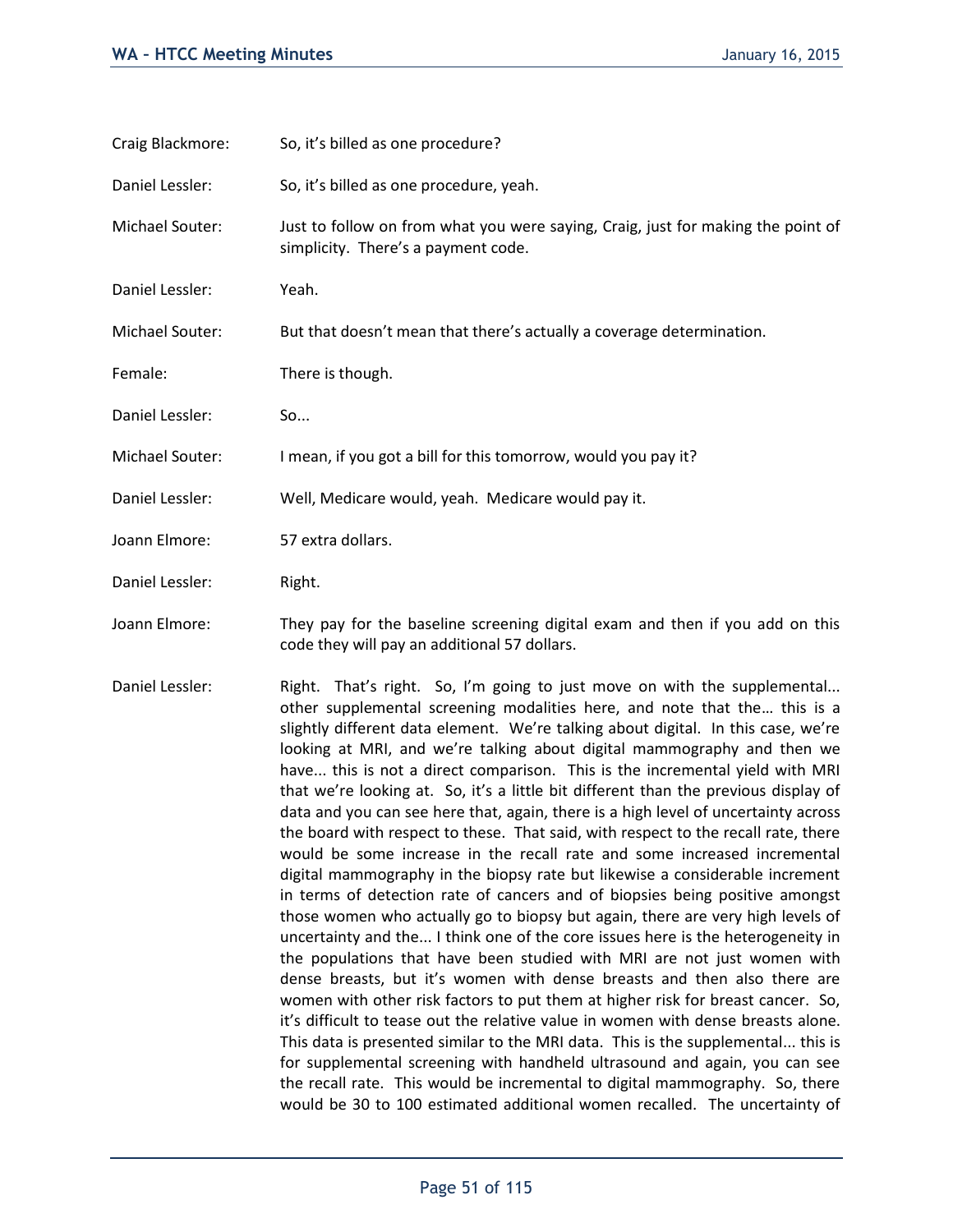this estimate is high. Biopsy rate would go up, but there would possibly be some increase in the cancer detection rate and I would note here actually there would be a decrease in the positive biopsy rate among total women biopsied, and obviously that begins to factor into when you start thinking about costeffectiveness here. That plays a big factor, because you're going to have a lot of additional cost for no real yield. I would say, and the AMDG concluded, that for automated whole breast ultrasound, there just... the same data is... or the data is presented in the same way as for the two previous modalities, but the uncertainty is very high and really difficult to reach any conclusion whatsoever, we would argue.

So, in summary with respect to supplemental screening, MRI has limited evidence in women with dense breasts... dense breast tissue but who are otherwise at low risk with a high relative cost. With respect to handheld ultrasound, there is inconclusive evidence across multiple studies, especially with respect to recall rates and cancer detection rates and handheld ultrasound as an adjunct to screening mammography in women with dense breasts made modestly increased cancer detection but it increases the risk of false positive findings leading to additional breast biopsies and we think there really is inadequate evidence with respect to automated ultrasound to really comment.

Available economic modeling is limited. Available modeling for MRI and handheld ultrasound suggests a possible small benefit with substantial additional cost and the benefit would likely be greatest in women with dense breast tissue who have additional risk factors, as well.

This is data on third-party coverage for supplemental studies for breast ultrasound and breast MRI and there is no information from Health Net, Premera, or Regence and in the case of Cigna, Humana, United Healthcare consider breast ultrasound experimental for any type of screening here. So, again, we're just talking about screening. With respect to breast MRI, Humana and United Healthcare cover breast MRIs and adjunct mammography when heterogeneous or extremely dense breast tissue is identified. Aetna, UniCare, WellPoint/Anthem cover it as an adjunct in women with dense breasts and a personal history of breast cancer. So, those would be people with other risk factors in addition to dense breasts.

There is no coverage decision with respect to the use of breast ultrasound for screening mammography and likewise for breast MRI as a screening modality in breast cancer screening. So, these are the state agency recommendations. Based on that would be for digital breast tomography noncoverage, MRI noncoverage, handheld ultrasound noncoverage, and automated breast ultrasound noncoverage.

Chris Standaert: So, I have some questions on semantics here. So, when I... first of all, the topic it said breast cancer screening for special populations, and I envisioned dense breast tissue. I envisioned genetic markers. I envisioned prior surgery. I envisioned other anatomic things. That isn't what we're talking about.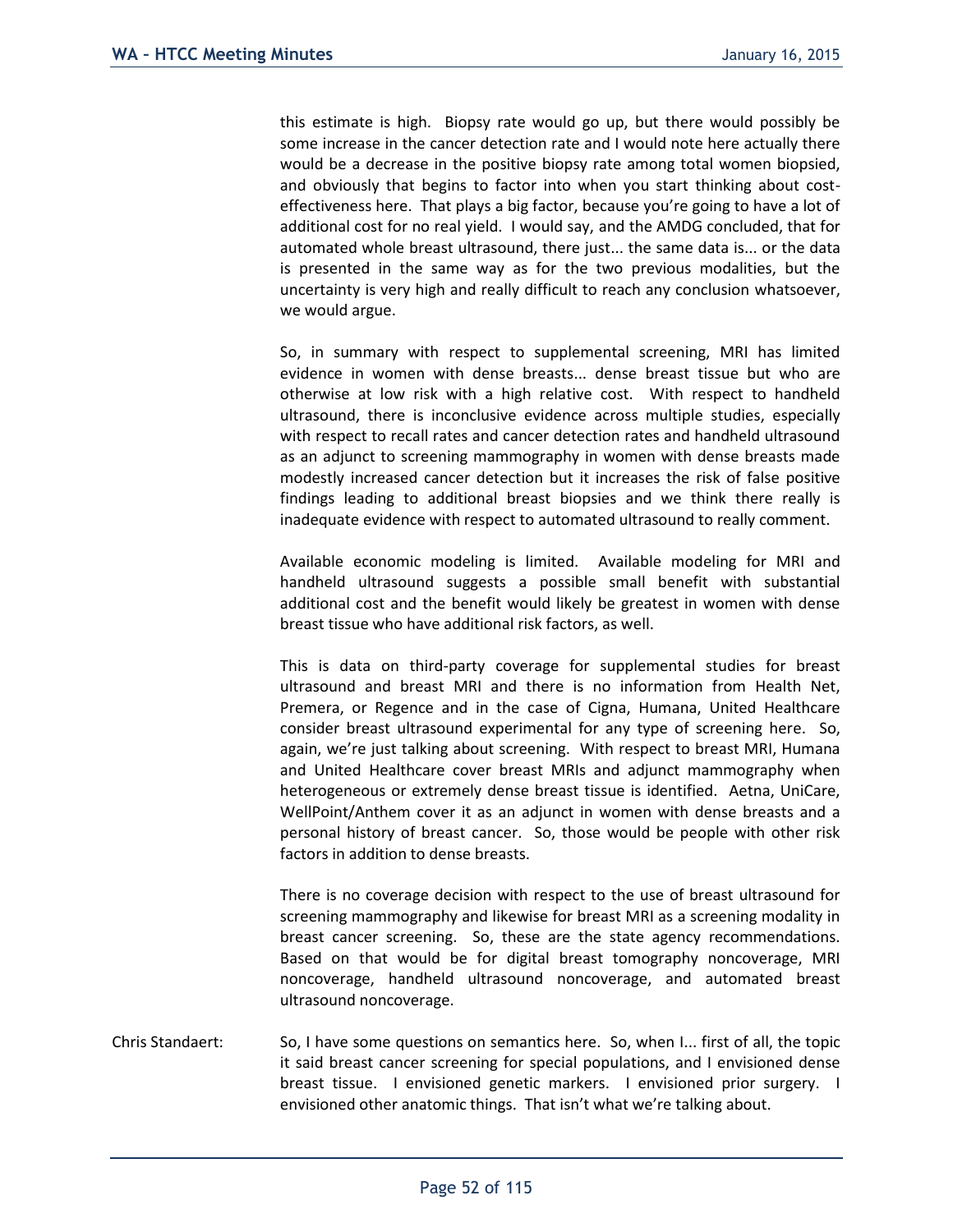| Daniel Lessler:  | We're talking about dense related                                                                                                                                                                                                                                                                                                                                   |  |
|------------------|---------------------------------------------------------------------------------------------------------------------------------------------------------------------------------------------------------------------------------------------------------------------------------------------------------------------------------------------------------------------|--|
| Chris Standaert: | No, I mean, you have two totally separate issues. You have DBT                                                                                                                                                                                                                                                                                                      |  |
| Daniel Lessler:  | Right.                                                                                                                                                                                                                                                                                                                                                              |  |
| Chris Standaert: | by itself.                                                                                                                                                                                                                                                                                                                                                          |  |
| Daniel Lessler:  | Right.                                                                                                                                                                                                                                                                                                                                                              |  |
| Chris Standaert: | Which has nothing to do with special populations.                                                                                                                                                                                                                                                                                                                   |  |
| Daniel Lessler:  | Right, right. That's                                                                                                                                                                                                                                                                                                                                                |  |
| Chris Standaert: | [inaudible].                                                                                                                                                                                                                                                                                                                                                        |  |
| Daniel Lessler:  | right. Yeah.                                                                                                                                                                                                                                                                                                                                                        |  |
| Chris Standaert: | That has nothing to do with the title of what you guys wanted.                                                                                                                                                                                                                                                                                                      |  |
| Daniel Lessler:  | Yeah.                                                                                                                                                                                                                                                                                                                                                               |  |
| Chris Standaert: | Which I'm just making sure that's what we're talking about, and then even for<br>special populations, it looks like we're talking about supplemental screening in<br>women with dense breast tissue.                                                                                                                                                                |  |
| Daniel Lessler:  | Right.                                                                                                                                                                                                                                                                                                                                                              |  |
| Chris Standaert: | That seems to be the focus of it, and then even within that, you talk about MRI,<br>but we made a decision on breast MRI before, and I don't know how you see<br>this interacting with that, I mean, I'd be very uncomfortable using this data set<br>to change our prior decision on coverage of breast MRI, because we had an<br>entire report on that one topic. |  |
| Daniel Lessler:  | Yes, so                                                                                                                                                                                                                                                                                                                                                             |  |
| Chris Standaert: | and so to use this as a supplemental, I mean, we're going to be in are we<br>going to be in conflict with ourselves, or we how, we can't I don't think we<br>can supplant                                                                                                                                                                                           |  |
| Craig Blackmore: | No, we're                                                                                                                                                                                                                                                                                                                                                           |  |
| Chris Standaert: | our prior decision on breast MRI.                                                                                                                                                                                                                                                                                                                                   |  |
| Craig Blackmore: | We're not                                                                                                                                                                                                                                                                                                                                                           |  |
| Chris Standaert: | So                                                                                                                                                                                                                                                                                                                                                                  |  |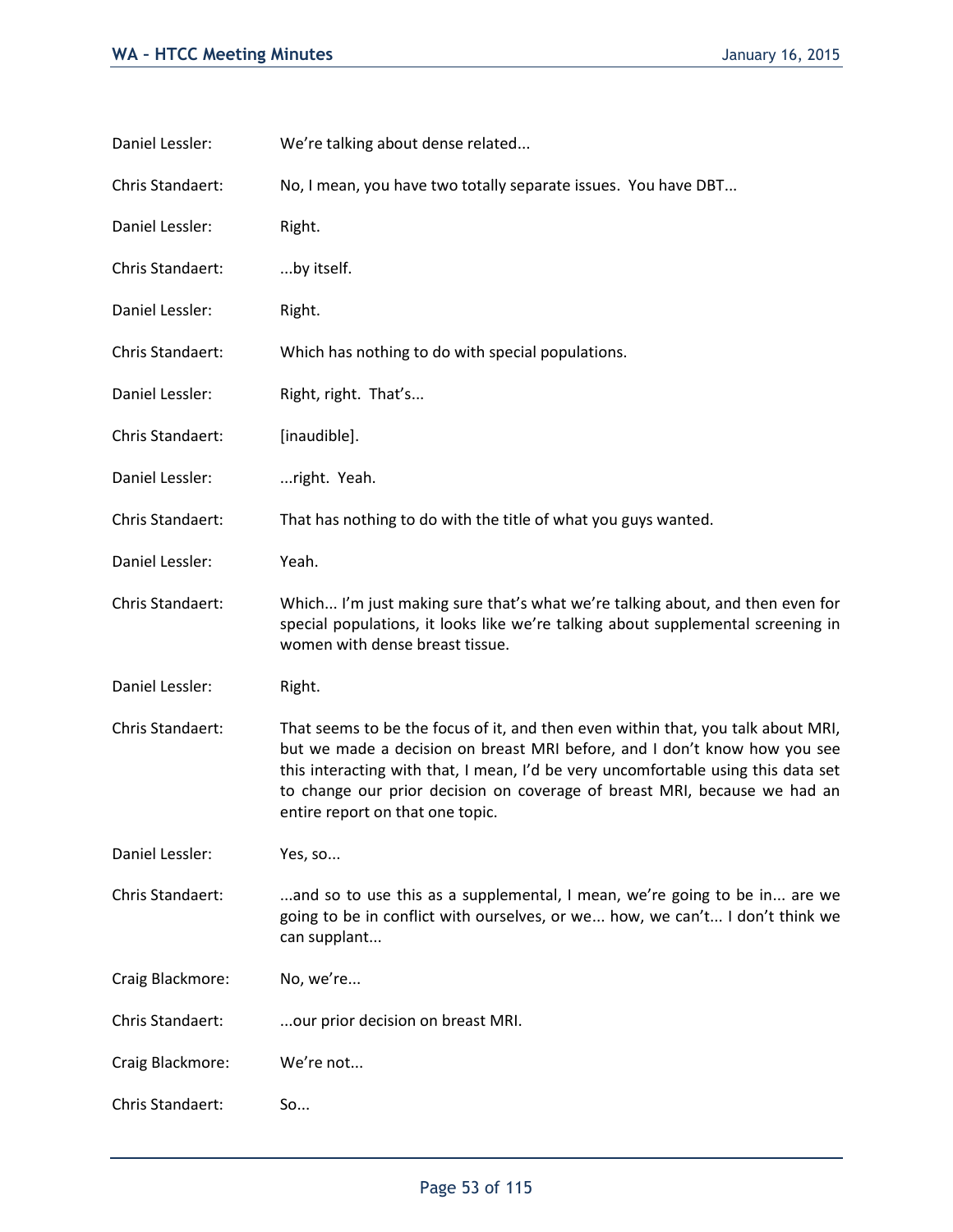- Craig Blackmore: ...we're not going to supplant our prior decision on breast MRI. So, this... the prior decision on breast MRI was that we would cover it in women who have… who are at high risk and we defined high risk explicitly in the decision. So, those women are not a part of our consideration for the discussion today. The discussion today is about women who, at least the MR discussion, is about women who don't qualify for MR because they are at high risk.
- Chris Standaert: OK.
- Craig Blackmore: So, they would be women who are… specifically have dense breasts, and we are excluding the women with dense breasts who are high risk for other reasons, because they are covered under the prior decision. So, when we talk about MR, it's the women who have dense breasts but are not at high risk by other groups.
- Chris Standaert: So, as we talk about it, so we're...
- Craig Blackmore: So, not the...
- Chris Standaert: ...talking about simply supplemental screening for women with dense breast tissue then application of these modalities absent consideration of other risk factors.
- Craig Blackmore: Well, we never talked about... we never looked at ultrasound...
- Chris Standaert: No, no, no...
- Craig Blackmore: ...in any form.
- Chris Standaert: ...no, I know.
- Craig Blackmore: So when we talk about ultrasound we would be including women with dense breast at high risk and women with dense breast not at high risk.
- Chris Standaert: Whatever the literature found.
- Craig Blackmore: We have never...
- Chris Standaert: OK.
- Craig Blackmore: ...explicitly looked at that, but really our purpose is to look at dense breasts as a sole indicator of high risk, or dense breasts who do not have these other factors that would put them at a greater than 20% risk on the Gail model. It's a little convoluted, but it's important, and that's why this idea of the literature that exists on MR might include high risk women so that's not exactly the population that we're deciding on. The population we're deciding on is high-risk, sorry, high breast density but not otherwise at high risk. So, we have to figure out how that evidence applies to our group, which is a little bit different.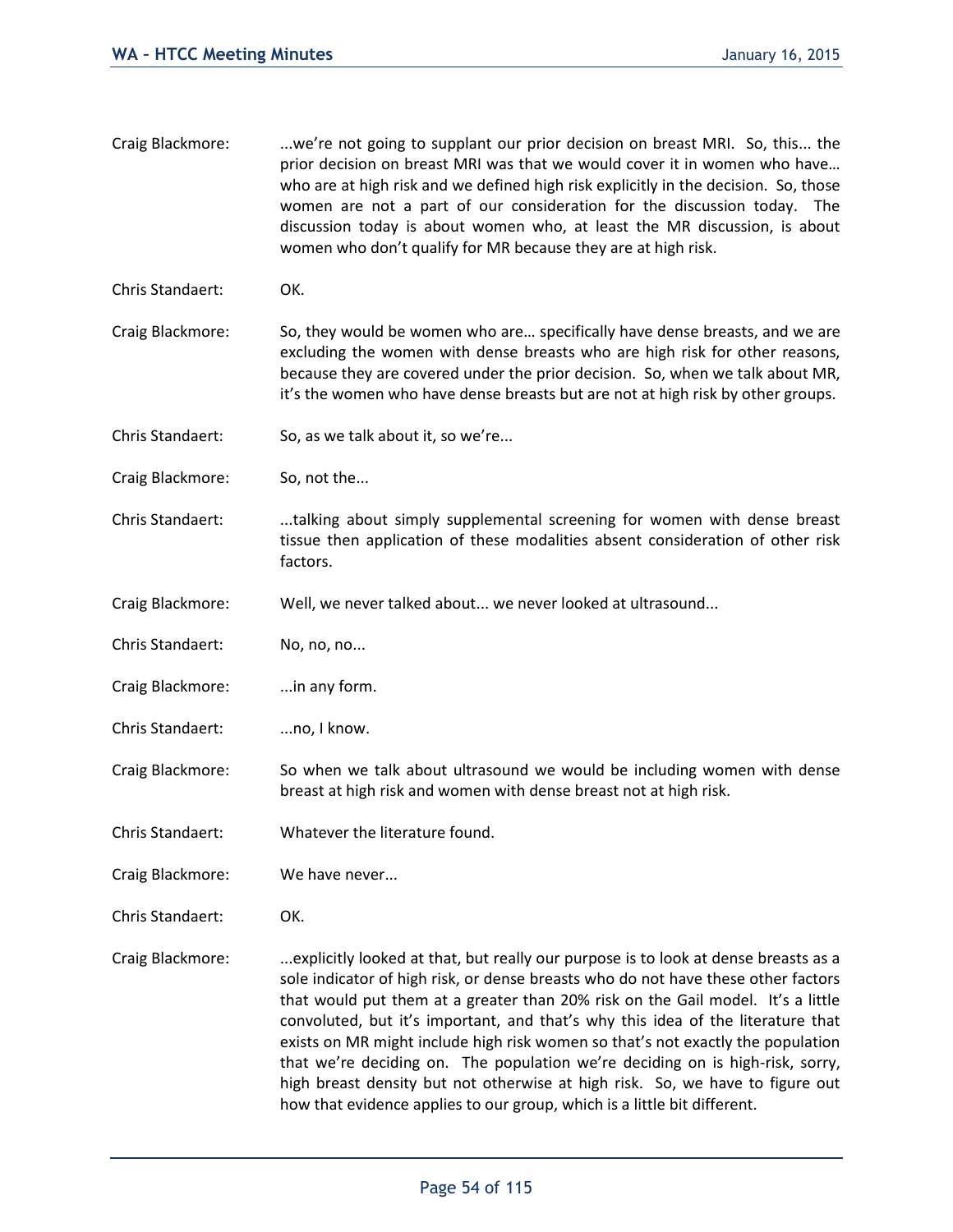Marie Brown: So, I assumed our special population was women with dense breasts.

Daniel Lessler: Right, that's...

Marie Brown: OK.

Daniel Lessler: ....that's...

Craig Blackmore: But that's... for the ultrasound MRI question, that's not for the DBT question, which is all women who are getting screened. Richard?

- Richard Phillips: I have a question about the definition of screening. An example is, if you get somebody to bring in, and they get recalled and they get attached another test because of their recall or something of that nature, at what point does the screening become a special, a nonscreening interest? And I'm having a little bit of trouble... you know, do they actually follow up in...
- Craig Blackmore: So...
- Richard Phillips: ...three months, is that a nonscreening?

Craig Blackmore: ...we are specifically asked to look at screening, I believe, effectiveness of screening. So, that would mean imaging that is done based on some time schedule rather than on some anatomic finding. So, if you see something on a screening test and you work it up with an MR or whatever, that's not a screening examination. A screening examination would be, I look at you. I don't look at your imaging, I look at you, and I say you're a woman of a certain age, we should do this test. It's not...

- Richard Phillips: I see.
- Craig Blackmore: ...you have a lump? It's not you have some other symptom. It's not you have a finding on another imaging study. It's, you are otherwise asymptomatic, not known to have disease, and we're going to do this test.
- Richard Phillips: But somewhere in the implementation, somebody's coming, it's going to be interpreted as a screening no matter what.
- Craig Blackmore: No, there's codes. There's different codes.

Chris Standaert: So, these are for...

- Craig Blackmore: That's are established. These guys do that now for everything, for MR and follow-up mammograms and everything else.
- Chris Standaert: So this population would be women with dense breasts on... who on standard mammogram… it's a relatively nondiagnostic study.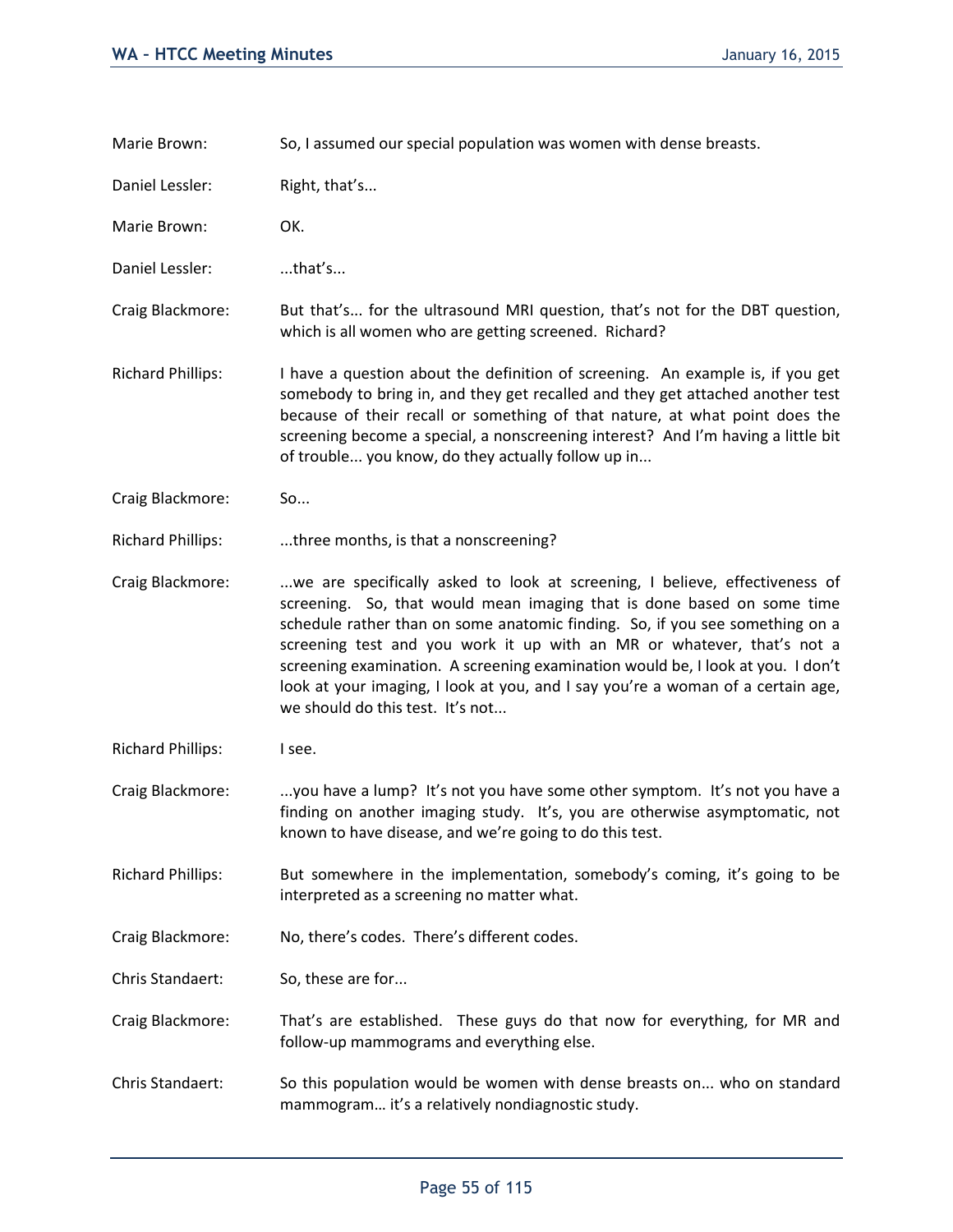| Craig Blackmore: | Well, it's not a nondiagnostic study.                                                                                                                                                                                                                                                                                                                                              |
|------------------|------------------------------------------------------------------------------------------------------------------------------------------------------------------------------------------------------------------------------------------------------------------------------------------------------------------------------------------------------------------------------------|
| Chris Standaert: | It's $a$                                                                                                                                                                                                                                                                                                                                                                           |
| Craig Blackmore: | It can be a perfectly valid diagnostic study, but the mammogram has the ability<br>to say your breasts are dense or not dense.                                                                                                                                                                                                                                                     |
| Chris Standaert: | right.                                                                                                                                                                                                                                                                                                                                                                             |
| Craig Blackmore: | And so, it's a mammogram finding that equates with high risk, which we'll hear<br>about how much high risk and how strong that evidence is, I think, and it<br>equates with some decrease in the performance of the mammogram, at least<br>that's                                                                                                                                  |
| Chris Standaert: | Right, it is then coupled to                                                                                                                                                                                                                                                                                                                                                       |
| Craig Blackmore: | we, again                                                                                                                                                                                                                                                                                                                                                                          |
| Chris Standaert: | some other tool to supplement the screening to make it a more [inaudible]                                                                                                                                                                                                                                                                                                          |
| Craig Blackmore: | so the question is, if you've got women who are at slightly higher risk and in<br>whom the mammogram may not perform as well, and again, I'm summarizing<br>the problem not summarizing the evidence, is there value to adding another<br>study as a screening tool, ultrasound, ABUS, MRI, whatever it is. So, it's a it's a<br>huge issue but our focus is actually very narrow. |
| David McCulloch: | That's very helpful Craig. So, just since this is not my field, clarify for me. So,<br>let's say a woman routine screening, gets a digital mammogram and it comes<br>back with an equivocal finding, not sure what I see in the upper left quadrant,<br>I'd like to bring her back and do a "fill in the blank".                                                                   |
| Craig Blackmore: | That is no longer screening.                                                                                                                                                                                                                                                                                                                                                       |
| David McCulloch: | OK.                                                                                                                                                                                                                                                                                                                                                                                |
| Craig Blackmore: | That is diagnosis. Are you our clinical expert?                                                                                                                                                                                                                                                                                                                                    |
| Christoph Lee:   | I'm Christoph from the University of Washington [inaudible]. Screening is for<br>asymptomatic patients. Once they have a lump, they go into the diagnostic<br>realm.                                                                                                                                                                                                               |
| Craig Blackmore: | OK. So, back up, welcome. If you could introduce yourself, which you just did,<br>which is great.                                                                                                                                                                                                                                                                                  |
| Josh Morse:      | Turn the microphone on.                                                                                                                                                                                                                                                                                                                                                            |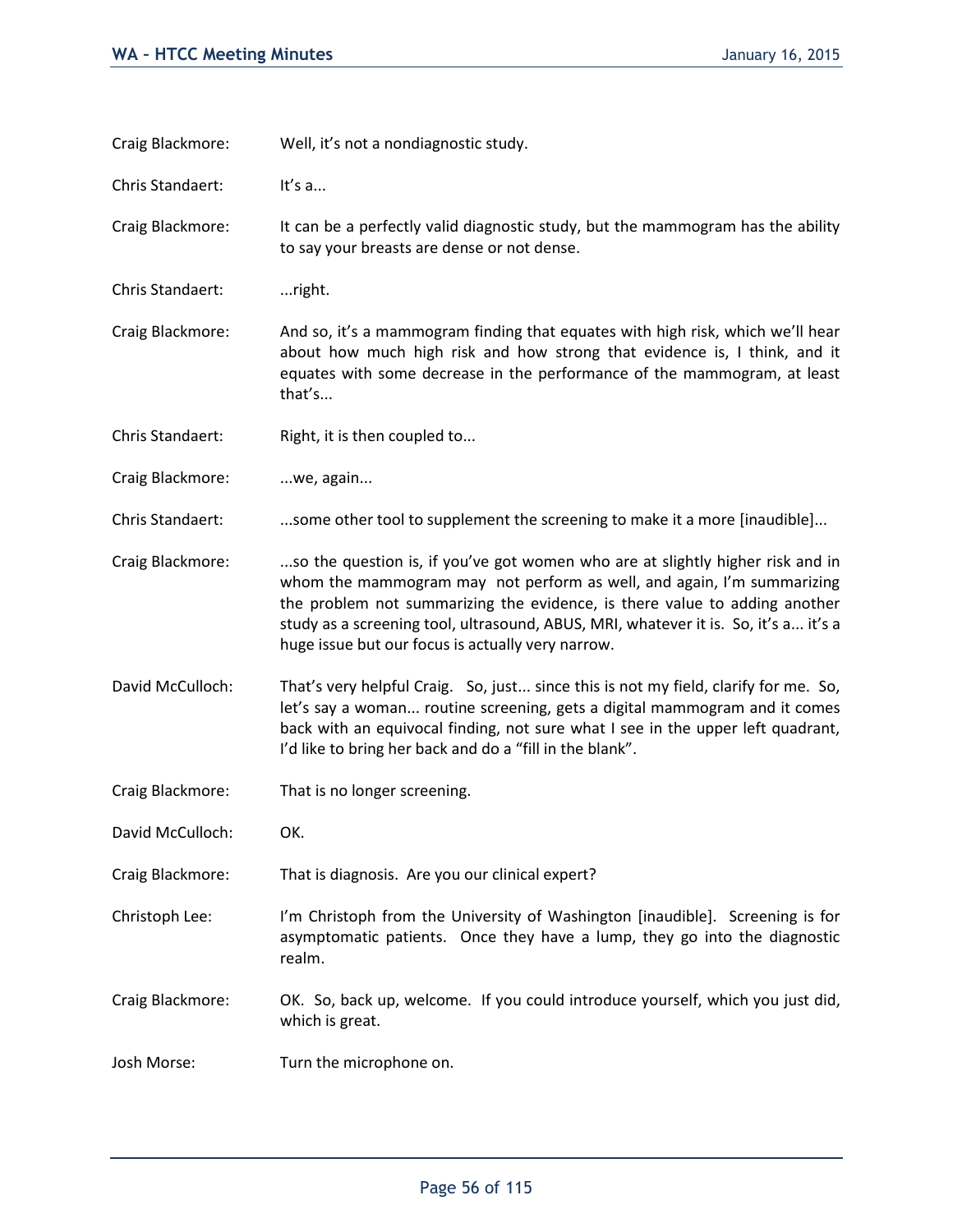| Craig Blackmore: | Turn your microphone on. The way this works is, we have a clinical expert here<br>because we're not breast imagers. We are clinicians, and we're evidence-based<br>medicine people, but we don't have specific expertise in this field. So, we're<br>very glad you're here. We will not ask you to make a specific presentation, but<br>we will have tons of questions, and we'll let you know. So, here we go. So,<br>anyway, that's kind of scope, and this one is a little tricky. So, that does make<br>sense to people, the question we're asking? OK. |  |
|------------------|-------------------------------------------------------------------------------------------------------------------------------------------------------------------------------------------------------------------------------------------------------------------------------------------------------------------------------------------------------------------------------------------------------------------------------------------------------------------------------------------------------------------------------------------------------------|--|
| David McCulloch: | Yes, but before I forget the train of thought, another question.                                                                                                                                                                                                                                                                                                                                                                                                                                                                                            |  |
| Craig Blackmore: | Yeah, go ahead.                                                                                                                                                                                                                                                                                                                                                                                                                                                                                                                                             |  |
| David McCulloch: | So, I like what you said, but you said, now as soon as the woman's got a lump,<br>then it becomes diagnostic. No, she doesn't have a lump, she has some vague<br>shadow on an image.                                                                                                                                                                                                                                                                                                                                                                        |  |
| Christoph Lee:   | So, either a symptom or a finding. So, once a symptom or a finding is present.                                                                                                                                                                                                                                                                                                                                                                                                                                                                              |  |
| David McCulloch: | Right, that's not a lump.                                                                                                                                                                                                                                                                                                                                                                                                                                                                                                                                   |  |
| Christoph Lee:   | Correct.                                                                                                                                                                                                                                                                                                                                                                                                                                                                                                                                                    |  |
| Craig Blackmore: | However, dense breast is a finding on a mammogram, but it might trigger more<br>screening. You wouldn't go get additional views just because you had clarify if<br>I'm wrong.                                                                                                                                                                                                                                                                                                                                                                               |  |
| Christoph Lee:   | An abnormal finding, an abnormal finding. So                                                                                                                                                                                                                                                                                                                                                                                                                                                                                                                |  |
| Craig Blackmore: | OK.                                                                                                                                                                                                                                                                                                                                                                                                                                                                                                                                                         |  |
| Christoph Lee:   | dense breast is a normal                                                                                                                                                                                                                                                                                                                                                                                                                                                                                                                                    |  |
| Craig Blackmore: | Normal.                                                                                                                                                                                                                                                                                                                                                                                                                                                                                                                                                     |  |
| Christoph Lee:   | finding.                                                                                                                                                                                                                                                                                                                                                                                                                                                                                                                                                    |  |
| Chris Standaert: | Normal. Alright, OK.                                                                                                                                                                                                                                                                                                                                                                                                                                                                                                                                        |  |
| Craig Blackmore: | Good point, OK. So, any specific questions for Dr. Lessler about the agency?                                                                                                                                                                                                                                                                                                                                                                                                                                                                                |  |
| Michelle Simon:  | Yeah, usually we see the utilization data, but there's no cost data here. I'm just<br>curious if you could maybe talk a little bit about that, incremental costs for DBT<br>or what things are running?                                                                                                                                                                                                                                                                                                                                                     |  |
| Daniel Lessler:  | So, do you know what the what we're paying for a screening mammogram<br>right now?                                                                                                                                                                                                                                                                                                                                                                                                                                                                          |  |
| Female:          | No, I don't know right off the top of my head.                                                                                                                                                                                                                                                                                                                                                                                                                                                                                                              |  |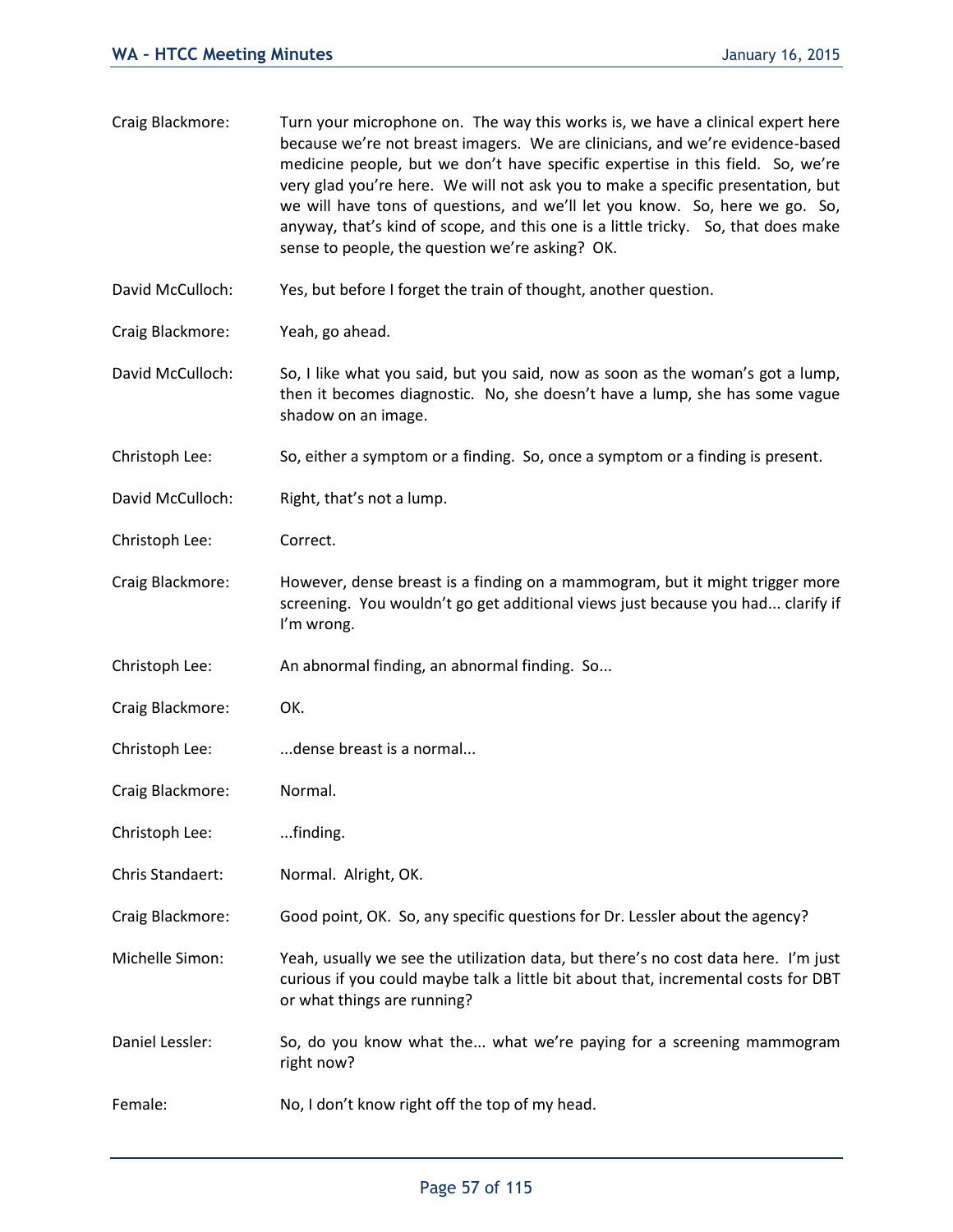Daniel Lessler: A screening mammogram is about \$135, digital mammogram.

Michelle Simon: And then the DBT would be... I hear it's being paid...

Christoph Lee: \$56.57.

Michelle Simon: ...at \$57.

- Daniel Lessler:  $$571$  think is what Medicare, yeah.
- Joann Elmore: And approximately how many screening mammograms are covered, about 100,000 per year? The reason why I'm sort of thinking of it at the population level, if it's \$57 a pop to add on an extra tomo, that would be \$5.7 million per year extra.
- Suzanne Swadener: I'm not sure that I can pop it off the top of my head, but what I could say is, we'd have to kind of separate it out, our Medicare population and our non-Medicare population.
- Suzanne Swadener: Exactly, yeah, because we were lumping them all together and I'm thinking, I think a little bit of [inaudible].
- Josh Morse: Suzanne, can you please use the microphone? Thank you.
- Suzanne Swadener: So, my name is Suzanne Swadener. I am the PEBB clinical program manager nurse consultant and I work with Dr. Lessler to assist in managing the UMP and the other PEBB programs. I don't have a specific number right off the top of my head to provide to you, I'm very sorry, regarding utilization annually. What I can... what we were discussing earlier is the need to kind of separate out our non-Medicare population from our Medicare population because of screening rules around age. When we looked at this data, I think we looked at this and saw that if we made a gross assumption that about 200,000 folks are in UMP. In any given year about a third of those are in retirement age, so pop that down to about say 70,000. Half of those are women. We don't see women coming exactly every year, so we're probably talking on the average of 30,000 to 50,000 women in any given year.
- Craig Blackmore: Thanks. OK, any other question for the agency? OK, we are... we're still well ahead of schedule, but I see Dan has arrived. Are you ready to go an hour early here or not?

Daniel Ollendorf: We're ready to go.

- Craig Blackmore: Alright.
- Daniel Ollendorf: My question for Josh is, does that mean I have more time to present now?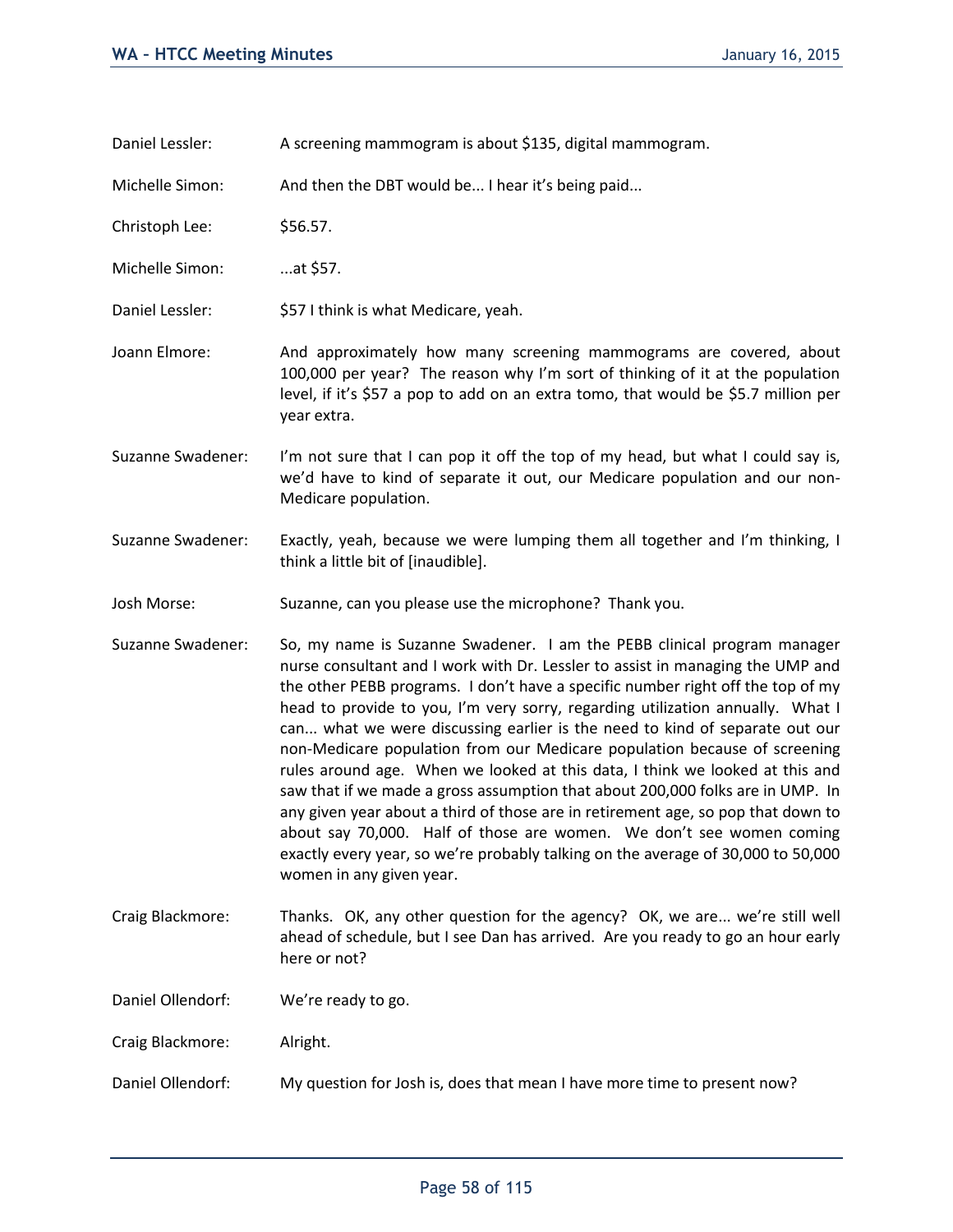- Craig Blackmore: You know, I think if you need more time to present it, that probably would be a good use of the committee's time. So, why don't... again, I'm going to... usually at this point we would have the public comment but I think we should try to push that back closer to where the window is on the agenda to be fair to the people that would wish to present to the committee. So, yeah, if we can go ahead with our vendor.
- Josh Morse: We did move lunch ahead.
- Craig Blackmore: OK, and when's lunch.
- Josh Morse: In about 20 minutes.
- Craig Blackmore: Lunch is in 20 minutes.
- Josh Morse: Yeah.
- Craig Blackmore: Can you give us part one for 20 minutes?
- Daniel Ollendorf: I can do that.
- Craig Blackmore: OK.

Daniel Ollendorf: OK, so thank you for having me today. I'm wondering if you're asking all presenters to start off by saying Go Hawks? I'm from Boston, so I have to say that with a little bit of trepidation. So, we're going to be talking about appropriate imaging for breast cancer screening in special populations today. We'll review the scope and, in all likelihood, we'll talk about the scope and the setup of the review before we break for lunch. We'll break for lunch, and then we'll get into the findings.

> I'll also talk about the status of breast density legislation, an important component of this review both here and nationwide, and we'll go over the systematic review of the evidence as well as our comparative value analysis and analyses done by others, including Dr. Lee, our clinical expert, and time permitting, we'll go over the evidence ratings that ICER produces as part of its reviews, summarize payer coverage policies and clinical guidelines.

> So, just a bit of background. I'm sure it's not news to all of you, breast cancer is the most common form of cancer found in women, so a very common cancer in general, as well. It results in about 40,000 deaths annually; however, mortality has been in decline for the past 25 years, and most analyses suggest that about half of this decline is due to early detection from mammography and about half from improvements in breast cancer therapy. There are certainly other opinions on both sides of the fence, however, as to what the relative contribution of each has been.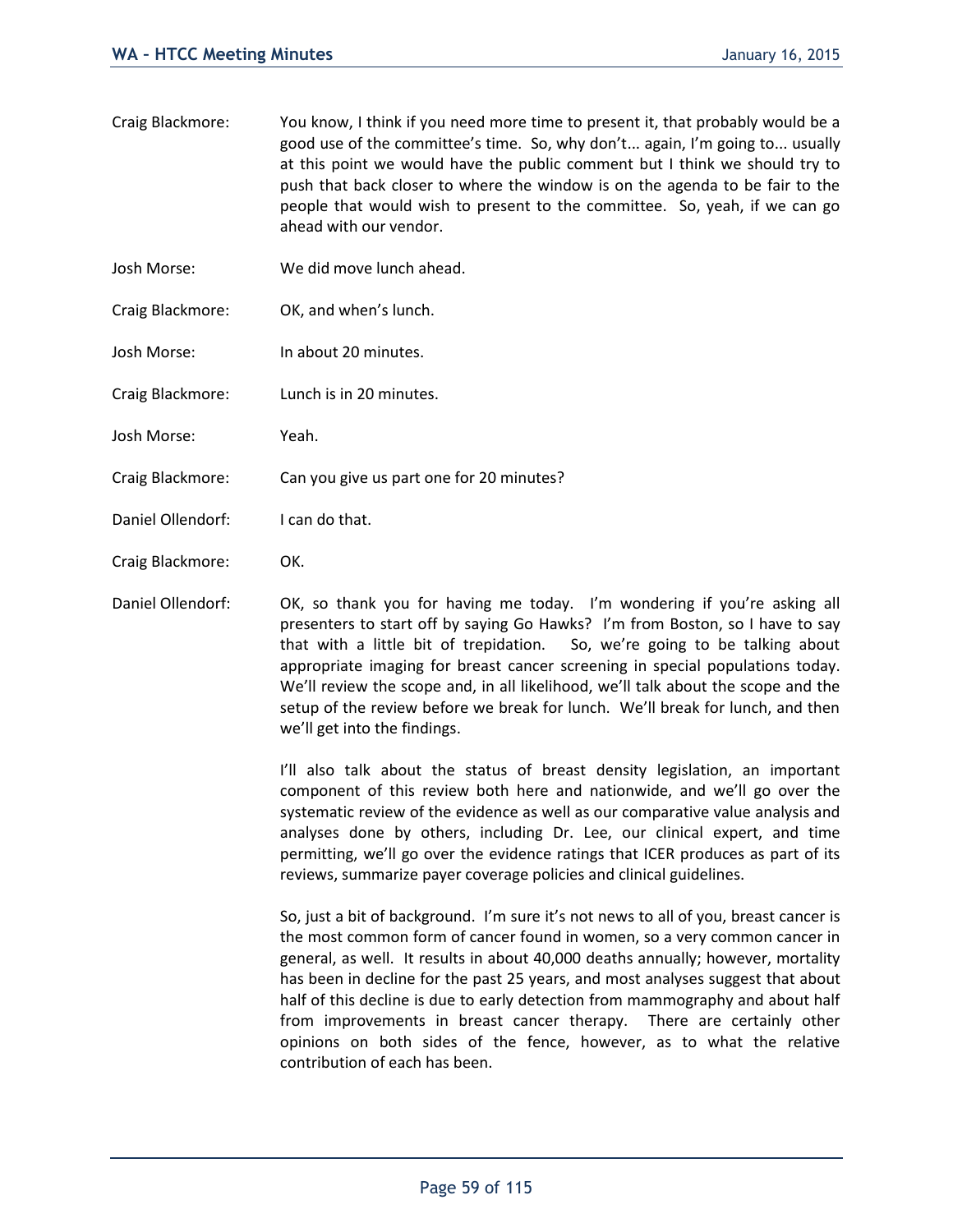So, those benefits of screening mammography were established in nine RCTs of over 600,000 women who were followed for 10 to 20 years and demonstrated 20-25% reductions in mortality after 15 years of follow-up in women aged 50 to 69. So, you've probably also heard about the controversy about screening women who are younger than 50, and that is, in part, because these women were not studied in these RCTs.

In terms of evolution of the technology itself, film mammography, film screening mammography, was replaced, essentially, by digital technology in the mid 2000s, and this was done to improve the precision of the image, as well as contrast resolution, in particular, in women with dense breast tissue. We're going to be talking a lot about women with dense breast tissue, as we move through this presentation.

The next evolution, after digital mammography, is a very recent one. It is digital breast tomosynthesis, which is also described by some as 3D mammography. So, this is an extension of digital mammography and the image is acquired through multiple images taken in an arc around the breast as opposed to a flat image taken with traditional mammography. There is software used to reconstruct individual slices or tomograms in addition to a standard 2D mammogram. So, you need to think about DBT as digital mammography plus, and this virtual 2D image can be created so that the radiation exposure, this is a relatively recent development. The virtual 2D image is created as part of the same process the tomosynthesis images are created and initially this was not the case, so there had to be two different exposures to radiation for the screened woman, but now because this virtual 2-dimensional image can be created, radiation exposure with DBT is approximately equal to that of digital mammography. The technology is being adopted very rapidly. I think there was a recent survey published suggesting that over a third of centers nationwide have already replaced their digital mammography units with DBT, and CMS has announced the creation of a CPT code specifically for DBT that was effective this month.

So, this is just an image that describes... that shows the difference between a digital mammography image and a DBT image. So, the images were taken and again, I won't be able to do justice to it clinically, so we'll... you can ask more detailed questions of Dr. Lee, but the tissue behind and in front of an abnormality is not as highlighted in DBT, so the breast cancer or abnormal mass is easier to visualize, and so that's what denoted by this circle.

The issue with breast density is that areas that absorb more x-ray energy and appear white on mammography have to do with denser breast tissue and so because abnormalities also appear white on mammography, there is the possibility that dense breast tissue can mask cancers... mask abnormalities. This is categorized using a four-category qualitative scale. The top two levels of that scale are heterogeneously dense and extremely dense. The two taken together are what most people described as dense breast tissue, and heterogeneously dense breasts are known to obscure small masses on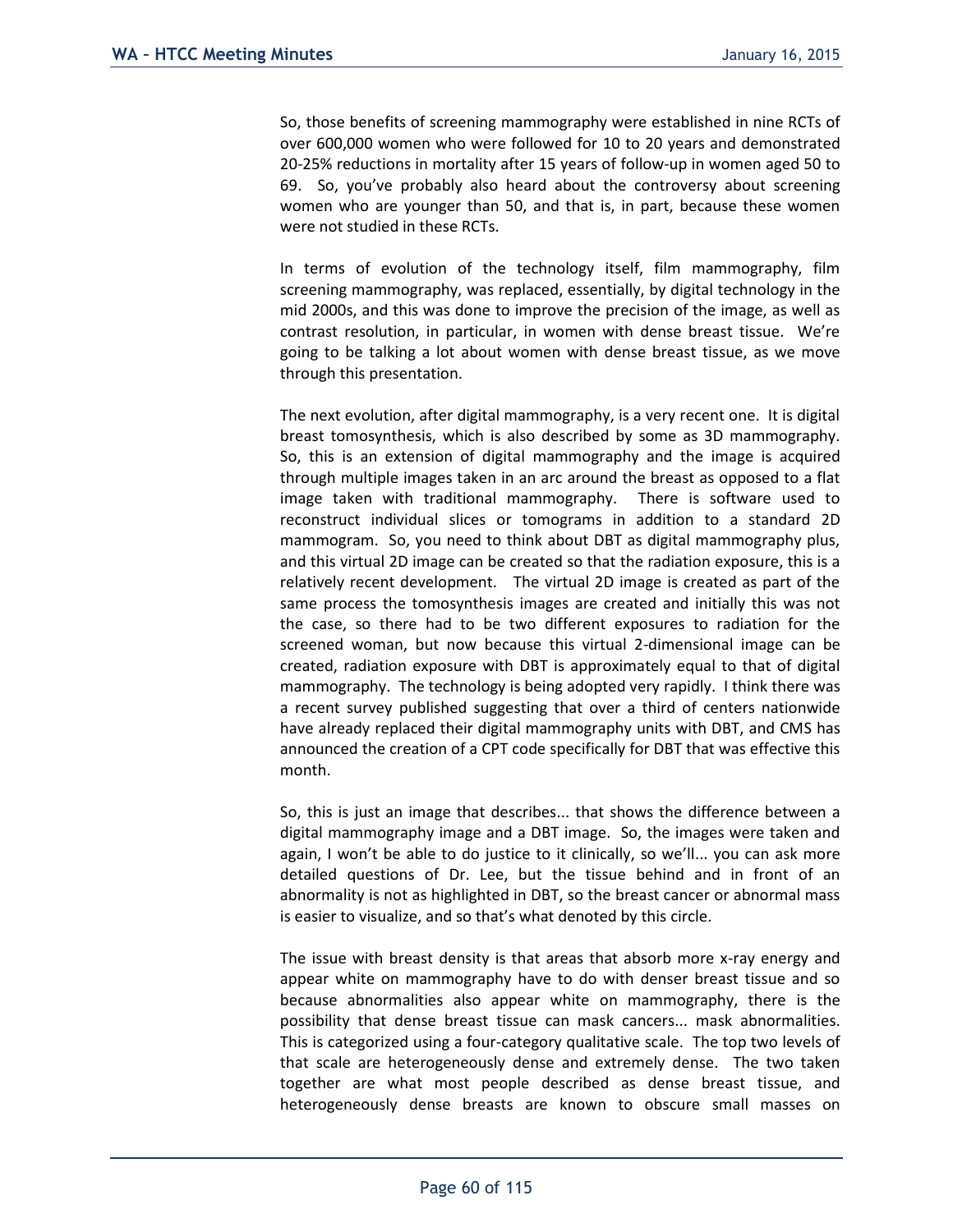mammography and extremely dense breasts may actually lower the sensitivity of mammography. This was a particularly strong issue when film mammography was the standard of care. That has been mitigated somewhat by the introduction of digital mammography, which has less of a masking effect, but there is still a masking effect present.

Breast density is also an independent risk factor for breast cancer. So, comparing these two top categories to scattered densities, which is the next less dense category. Relative risks of about 1.5-2.0 have been observed. So, there's controversy around this, as well, though because breast density taken alone doesn't necessarily provide the entire picture of risk for the patient and breast density is also correlated with age. So, breast density lessens as a woman ages but overall breast cancer risks also increases, as a woman ages.

So, in terms of visualizing breast density on mammography itself, the four categories are displayed here, and you see, as you go left to right, as the tissue becomes more dense, the areas that appear white become more prevalent, and so visualization is more difficult potentially.

In terms of breast density legislation, about five or six years ago there was a national advocacy effort that was sparked, primarily by the efforts of a breast cancer survivor who had a missed cancer on mammography. She created an organization called areyoudense.org. She had dense breast tissue and that was, in part, described as the reason why the cancer was missed. Through the efforts of this organization, and others, 19 states have now passed legislation requiring notification of dense breast tissue with a normal mammography result and two of those 19 states also require insurance coverage for supplemental screening. That's a topic we'll be talking about.

In terms of your own state, there was a bill introduced for notification in January of 2014. It actually never made it to the state house or senate floors for debate, and the major concern that is being described with these notification efforts are that these legislative mandates, this is not necessarily uncommon with legislative mandates. These mandates may, at times, outpace the accumulation of scientific evidence, and in addition there are concerns voiced by others that widespread notification of women with breast dense tissue without a full conversation about overall breast cancer risk may cause undue anxiety and unnecessary resource utilization.

So, supplemental modalities that will be part of our review that are commonly used to screen women with risk factors, including dense breast tissue include MRI, which technically uses a similar process to DVT but uses strong magnetic fields instead of x-ray energy but does reconstruct these detailed cross-sectional views and handheld and automated ultrasound, which are also commonly used. Handheld ultrasound has been used for a number of years, specifically in women with dense breast tissue, automated ultrasound is a much newer technology.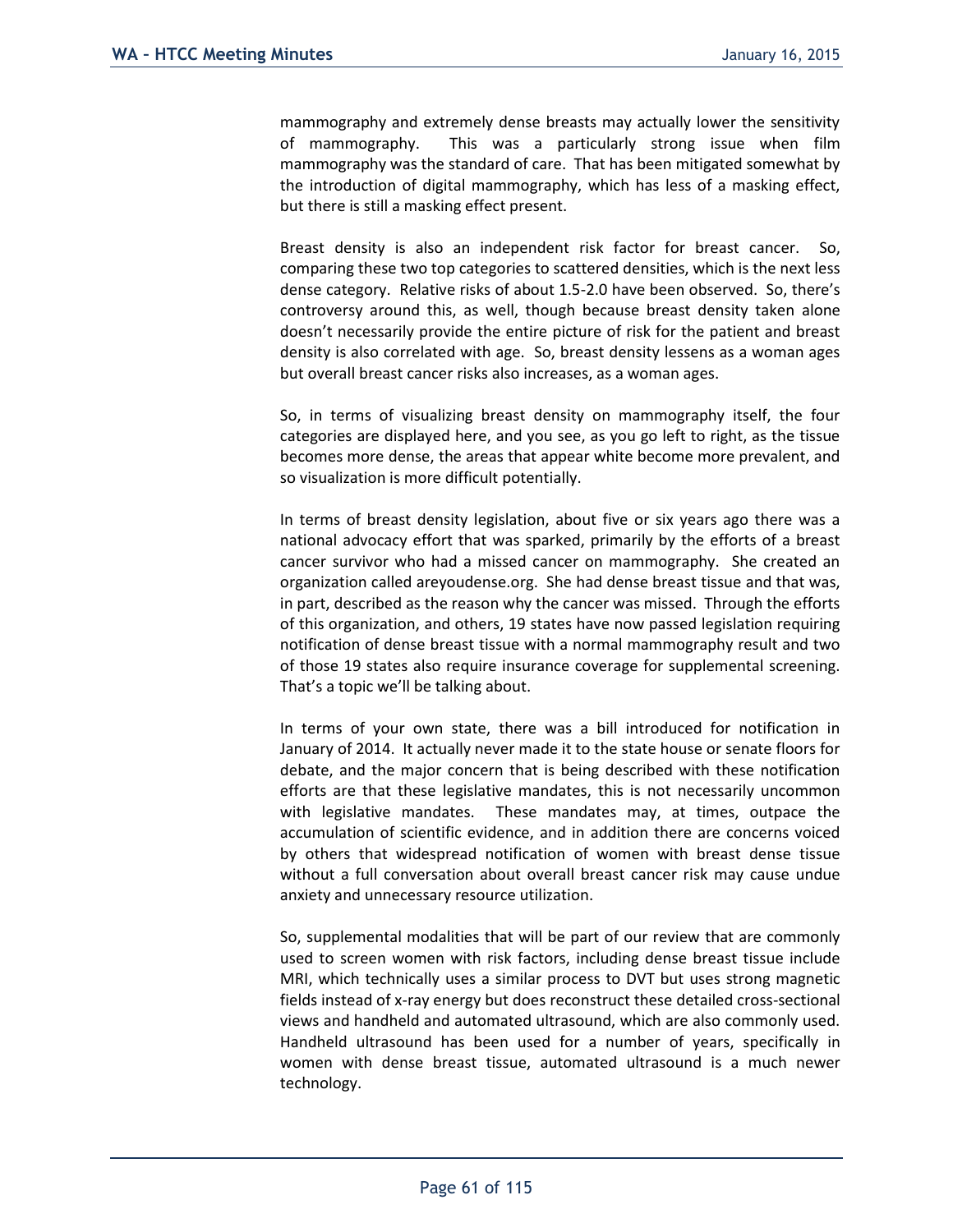So, how are we doing on time? We have a little bit more time, OK. So, the key questions were really around the comparative effectiveness of DBT as a frontline screening option relative to digital mammography, and we included in our scope those women in the younger age bracket, age 40 to 49 as well, and the second key question was around the effectiveness of the supplemental screening modalities, both handheld and automated ultrasonography and MRI. We also tried to obtain information on harms and harms of interest for this evaluation included over-diagnosis and/or overtreatment, unnecessary biopsies as a result of false-positive imaging, patient anxiety, and radiation exposure.

We also, as we normally do, look to see in our evidence base if there was any evidence of differential effectiveness according to specific subgroups of patients. They are listed here, and then we evaluated both the published literature on cost and cost-effectiveness and created our own... or modified our own population based model to try to ascertain what the potential impacts would be for screening eligible women in the state of Washington, and I should probably note... I should have noted this at the outset, my apologies, that this work, in part, was based on prior work that ICER did with the California Technology Assessment Forum. I also need to thank some external coauthors, so Dr. Jeff Tice at the University of California-San Francisco was the author of the original evidence review and consulted on this update and Dr. Jamie Lee who is now at the University of Washington when the entire process started was still at Mass General in Boston, also helped both ascertain the evidence and develop the model.

So, we kind of talked about the scope already. All asymptomatic women who are screening eligible in that age range were our target population. We did not broach the topic of annual versus biannual screening as part of our evidence review. Our focus was on the technologies themselves, so that's why we have one to two years listed, and we also looked at both DBT and the three supplemental screening tests of interest.

In terms of the comparators, we did allow film mammography as a comparator to DBT, because certainly in other geographies, film mammography is still widely used, and in terms of supplemental screening, we compared these modalities, if they were evaluated head to head, and we also compared... or our primary comparator was digital mammography alone, i.e. no supplemental screening.

Outcomes, as you might expect, breast cancer mortality and overall mortality, health-related quality of life, cancers detected and/or missed by these technologies, rates of recall and biopsy. So, those are two different measures in this type of evaluation because oftentimes women are recalled if there is lack of clarity in the image. Additional imaging is done, but in many of those cases, a biopsy is never ordered. So, these are not to be thought of as equivalent. Biopsy is a subset rate of the rate of recall. Other test characteristics, sensitivity and specificity, positive predictive value is defined multiple ways in breast cancer screening. We will focus most of our attention on what is known as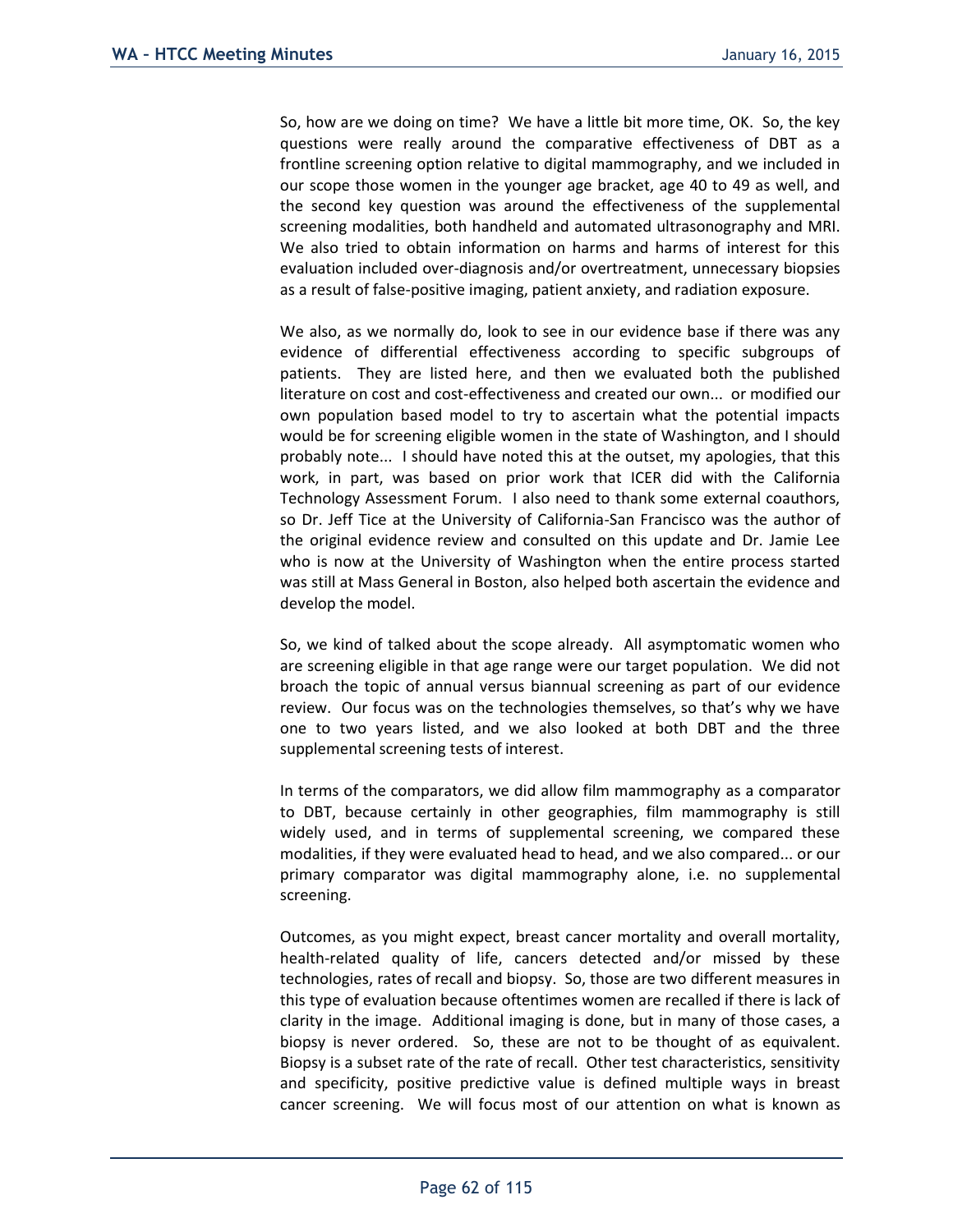PPV3, which is the percentage of biopsies conducted that yield a positive cancer diagnosis and the harms.

So, we evaluated literature from January 1990 through November of 2014. We did not put any limitations on duration of follow-up. That is an important consideration. Most screening studies are felt to be of good quality. A followup is at least as long as the interval between screening rounds, and that is a concern with some of these studies, and we excluded studies that focused only on technical performance, measures of image, fuzziness, or what have you. We wanted to focus on patient-oriented outcomes.

I don't think I'll go into a lot of detail on study quality ratings. For comparative studies, we used the USPSTF criteria that we have laid out previously in our reviews. For diagnostic accuracy measure, we used and accepted and validated measure of the QUADAS-2, but we made certain modifications to it. So, digital mammography was the preferred comparator, but again, we did allow film mammography, as well. Breast density can, even though there is an agreed upon approach to classifying breast density, this can be defined multiple ways, especially when you go outside of the U.S., and then there are other measures, as well, consecutive sample, low withdrawal rate, sufficient follow-up would be a good quality study, but we universally rated any study that did not have sufficient follow-up in that interval between screening rounds to be a poor quality study.

These are the domains that we typically use to assess overall strength of evidence, and our literature search yielded a total of 33 studies, 9 DBT studies, 18 ultrasound, 5 handheld ultrasound, 5 automated ultrasound. Only one MRI study in our target population. So, the target population for supplemental screening would be women with a negative mammogram and dense breast tissue. For context, we summarized data for the existing evidence base for MRI, which has typically been measured in women at very high risk of breast cancer. So, these are women who have genetic susceptibility who have had previous radiation to the chest or have a personal history or close family history of breast cancer and typically a 20-25% lifetime risk of breast cancer. So, should I pause there for lunch? Oh, I guess I won't pause then, or should I?

Josh Morse: No, let's proceed until a good stopping point and lunch is here.

Daniel Ollendorf: When I see the food arrive, I will stop, OK. So, in terms of overall quality of the evidence, there were no studies in our set directly measuring the impact of testing on breast cancer morbidity and/or mortality, not all that surprising given that these large RCTs had already been conducted and defined the benefits of mammography. We also identified no randomized control trials. They were comparative cohort studies to be sure, but no RCTs.

> Again, as I mentioned, we used insufficient follow-up as a measure of a poor quality study and for DBT we rated all nine studies to be of poor quality. There were a couple that did have sufficient follow-up, but those had other fatal flaws,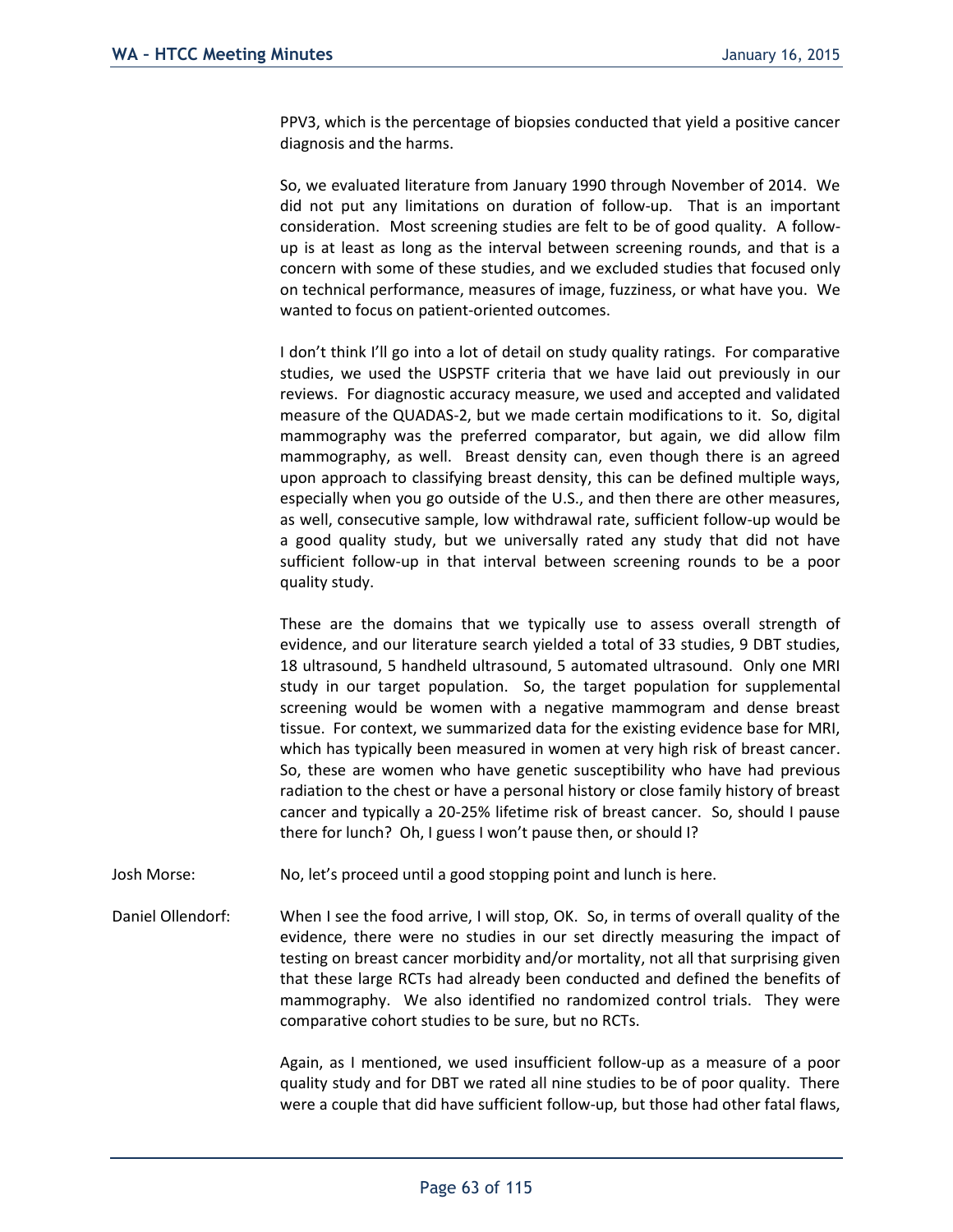including large imbalances in patient groups, here comes lunch, and/or other measures of selection bias, in particular because DBT had not been a covered service prior to very recently. There are concerns about volunteer bias. So, the… where the women who were willing to pay out of pocket for the extra fee for DBT is somehow different from the candidate population. We also found relatively few good quality studies of supplemental tests. There was one study of MRI, but again, it was not in our target population. Question?

- Marie Brown: Your decision... I went back to the epidemiology textbook to look at... to try to understand why or what would be the practical implication for requiring another year or two of follow-up in order to interpret the results of the screening at the time and that if you had a better idea. Why would you... why does that so profoundly affect your rating of quality?
- Daniel Ollendorf: Because if you, if you think about it, if you have a three or a six-month study and what you're trying to do to fully inform your measure of sensitivity is to understand how many cancers were missed, the typical clinical definition of a cancer missed would be a cancer that appears between screening rounds, and if your screening interval is one year but you're leaving six months of that year out of the mix, you are underestimating missed cancers, essentially. Does that make sense?
- Marie Brown: It does.
- Daniel Ollendorf: OK. So, in terms of our overall summary of strength of evidence, we summarized it as low because of the quality of studies issue, but we did find some consistencies in the results that were reported. So, it appears that DBT's test performance is incremental relative to that of digital mammography. There is an improved cancer detection rate of about 1 per 1000 women screened when additional cancer detected, and there is a reduction in recall rates. That was a variable measure, but in most of the large prospective and/or multicenter studies, the rate of reduction of recall was somewhere between 15 to 20%.
- Kevin Walsh: Is that the U.S. studies only?
- Daniel Ollendorf: I included the European studies as well. I know that they're... that is a different... European studies are a different animal because the adjudication of an abnormality on mammography is done differently in most European countries. Two independent reads by two different radiologists with a consensus, meeting if there is a disagreement, which does not happen here. At the same time, those are large multicenter comparative studies, and the issue we found with some of the studies reporting much larger reductions in recall rates were related to those other quality issues I mentioned. So, imbalanced treatment groups, small studies, etc.
- David McCulloch: So, this is very helpful. Can you just clarify what, what's the difference between how things are adjudicated in the U.S. than versus the... are the Europeans being more stringent, or?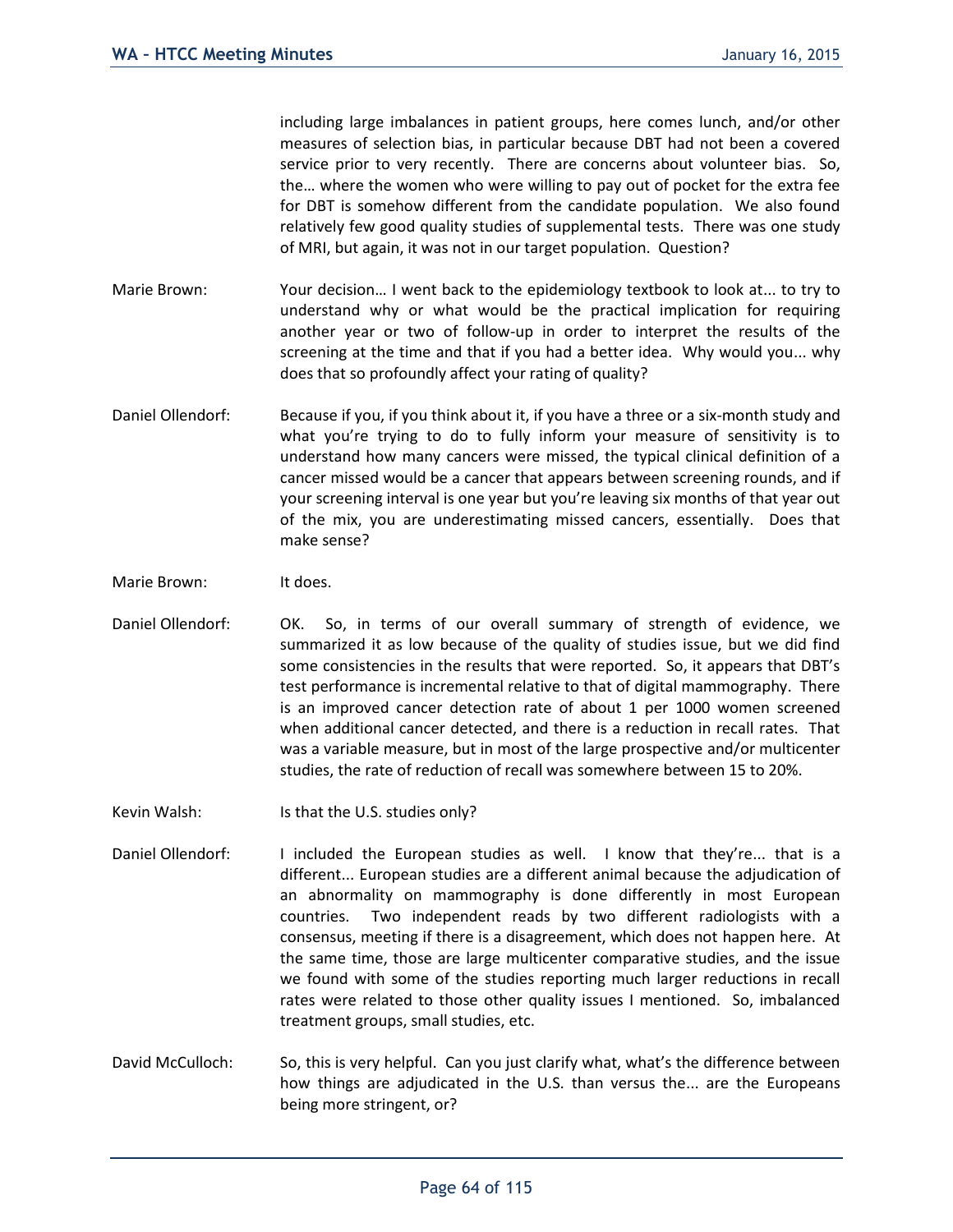| Daniel Ollendorf: | Yes. |
|-------------------|------|
|-------------------|------|

David McCulloch: So, what?

Daniel Ollendorf: Yeah.

David McCulloch: So, how is it done in this country?

Daniel Ollendorf: It's one read by one radiologist, typically.

David McCulloch: OK.

- Daniel Ollendorf: Without any need for... there may be... in specific institutions there may be some process to adjudicate, but typically it's one read by one radiologist. OK. So, just a little more color on these studies. Those earliest large studies did come from Europe and showed about a 10-15% reduction in recall, a 30-50% increase in the cancer detection rate. Recently, there was a large U.S. multicenter study, which has informed a lot of our thinking and our modeling, as well. Thirteen centers in the U.S., about 174,000 women received DBT in this study. In contrast to some of the earlier, smaller U.S. studies, this showed, again, a similar magnitude of reduction in recall to those early European studies, but a 7% increase in the overall rate of biopsy. So, the early U.S. studies had shown a reduction in the rate of biopsy, but here we are seeing a small increase in the biopsy rate. Question?
- Kevin Walsh: I need some explanation. It's described in the Friedewald study that the statistics were screen level but not patient level?
- Daniel Ollendorf: Right, so these were aggregated data reported by the centers. So, they... so this may... there may have been multiple screens included in the data set on the same patient.
- Kevin Walsh: So, it's really difficult to tease out... I mean, so what's the probable effect on the real rates of reduction or increase? That's the question I ask.

Daniel Ollendorf: That is probably a fair question. I know that it was mentioned as one of the limitations and...

Kevin Walsh: Because if you throw out the European studies, because they're really not comparable, the process is not comparable, we're left with this study and so if we have to… if we're going to make a decision and we're using this study as our focus, if we can't really understand what the percentages are because of that... because of the way it was quantified...

Daniel Ollendorf: Right.

Kevin Walsh: ...I'm left with, so what do we have?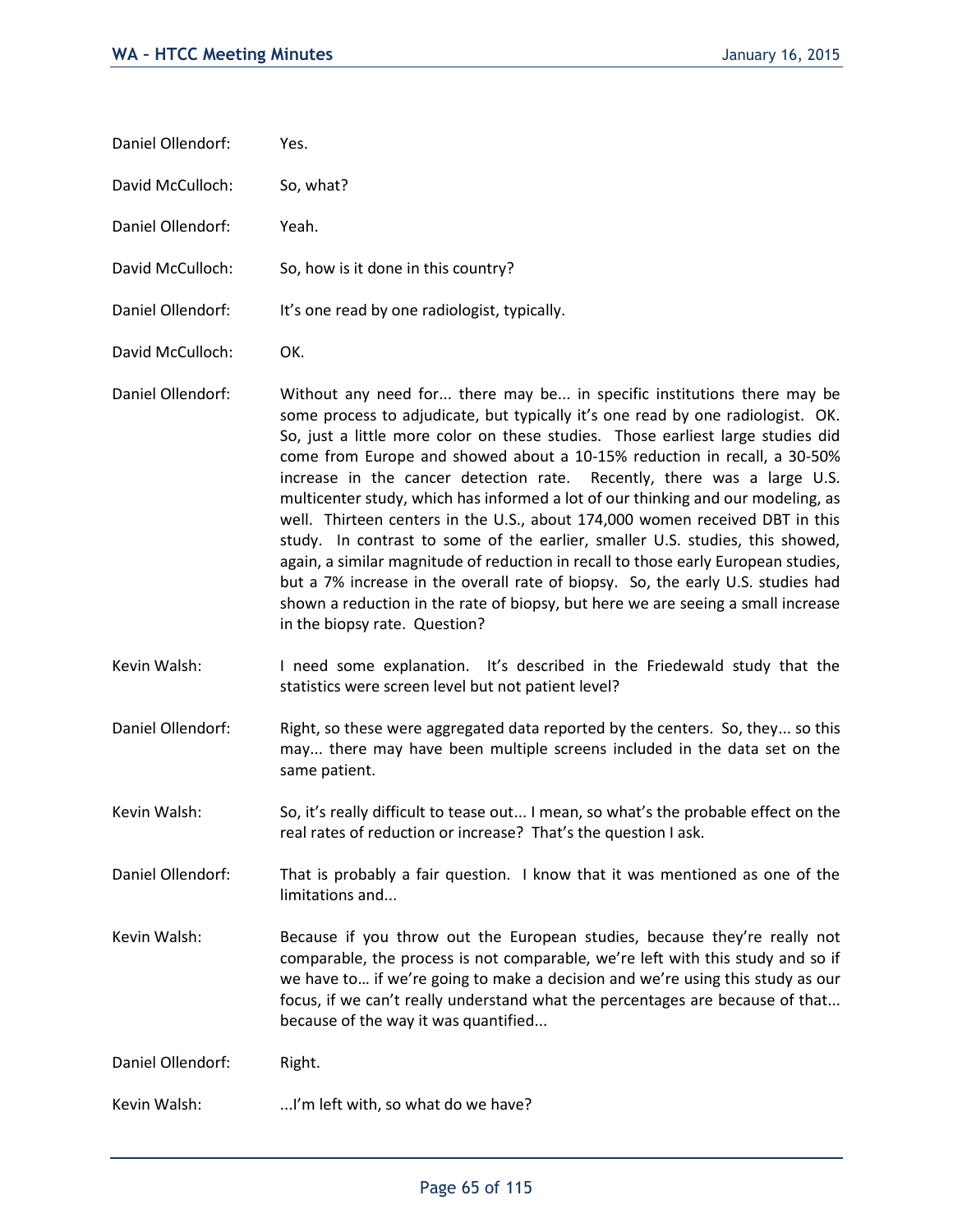- Daniel Ollendorf: But I think that... and I can go back to the study and double check the way the authors described this limitation, but because the... they did do some evaluation of their screening populations at these centers year over year. They have to report certain statistics to the federal government, and found that there wasn't much change in the characteristics of the women who would have made that base... created that base of screens. So, while not having exact patient level data is a concern, it did not appear to the authors, anyway, to be a major one. I'm not sure that all the European studies were patient level either. Some of them might have been screen level, as well.
- Marie Brown: So, this deals with women who... you may have a woman in this data set that comes... has come back for three different mammograms?
- Daniel Ollendorf: Right.
- Marie Brown: Over time, and for her...
- Daniel Ollendorf: Right.
- Marie Brown: ...routine screening. So, she...
- Daniel Ollendorf: Right.
- Marie Brown: ...counts three times.
- Daniel Ollendorf: Right, but I think the... that is a challenge, but because the demographics of the population presenting for either digital mammography or DBT are comparable, the effect of that would be less pronounced if the focus is on the incremental comparison. That's not... maybe it's not appropriate to ask Christoph if he has any thoughts to add here, or? I don't know.
- Craig Blackmore: Please.
- Christoph Lee: Yeah, I think Dan, you did a good job of explaining it, and we should mention that the Friedewald study was retrospective. So, it was looking at when before facilities adopted DBT and after, is that correct? Then sort of a pre/post.
- Daniel Ollendorf: Right, and since the publication of that study, there have been other studies published with larger sets of data from some of the participating centers in the Friedewald study that have shown very... results that are relatively consistent to the Friedewald overall results, and in terms of U.S. based studies with complete follow-up, there was one study we identified, it was a small study, had some major imbalances in terms of risk factors and other characteristics between treatment groups and I believe actually a slightly greater than 20% loss to follow-up. So that was a challenge, as well.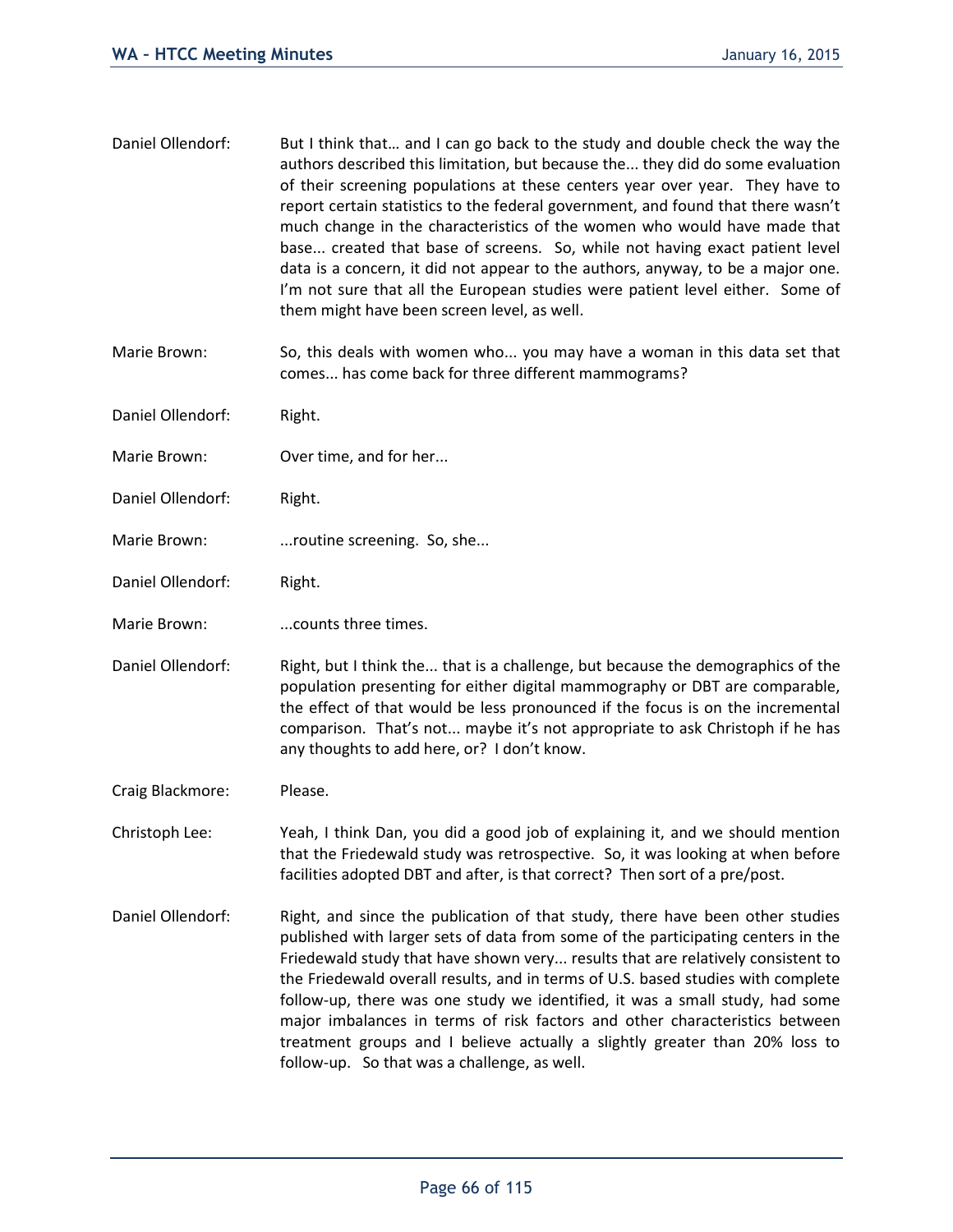So, this is just a summary, and I don't want lunch to get cold so I'll just go through this summary and then we can break. This is essentially just some… there is some variability in the results, and those are noted in detail on the report, but this is kind of a comparison of those major test characteristics between digital mammography and DBT. So, you see, it is across a wide range but there is a reduction in the recall rate. Again, those more recent studies are showing an increase in the biopsy rate, a small increase in the biopsy rate, cancer detection increase as well, one to two additional cancers per 1000 and the PPV3, that positive predictive value of positive cancer diagnosis on a biopsy, is also increased somewhat.

- David McCulloch: So, are these statistically significant? I mean, if you saw that as a box plot or a three diagram with... there's so much overlap. That's the question I was asking Dan Lessler before you got here.
- Daniel Ollendorf: Yeah.
- David McCulloch: Is that statistically significantly improved cancer detection with PPV?
- Daniel Ollendorf: In some studies it was.
- David McCulloch: Three to five versus four to six.
- Daniel Ollendorf: Yeah, and it's three to five for digital mammography alone. So the populations do vary in terms of their underlying risk factors, and depending on the... certainly depending on the size of the study and other issues, there may have been statistical significance for some of these findings but not for others. These studies were too heterogeneous to do any sort of meta-analysis on this, but I think what we are resting our hat on is that despite the quality issues with the study, the increase in cancer detection and the reduction in recall is consistent across all nine. I know that doesn't directly answer your question, and it really... certainly in some of the larger studies, statistical significance was achieved on most of these measures, but in smaller studies that may not have been the case by nature of the size of the sample. Yes?

Richard Phillips: Could you define what a recall is? I mean, does it imply another test? Is there a cost...

Daniel Ollendorf: Yes.

Richard Phillips: ...associated with it?

Daniel Ollendorf: Yes. So, when a woman is recalled after an abnormal finding on the initial test, there is typically additional imaging done. There might be a diagnostic mammogram done as opposed to a screening one to try to get more information on the image. There may be another test done, an ultrasound or another, to try to figure out if the abnormality is suspicious enough to go further, and then if there's still uncertainty then a biopsy is done.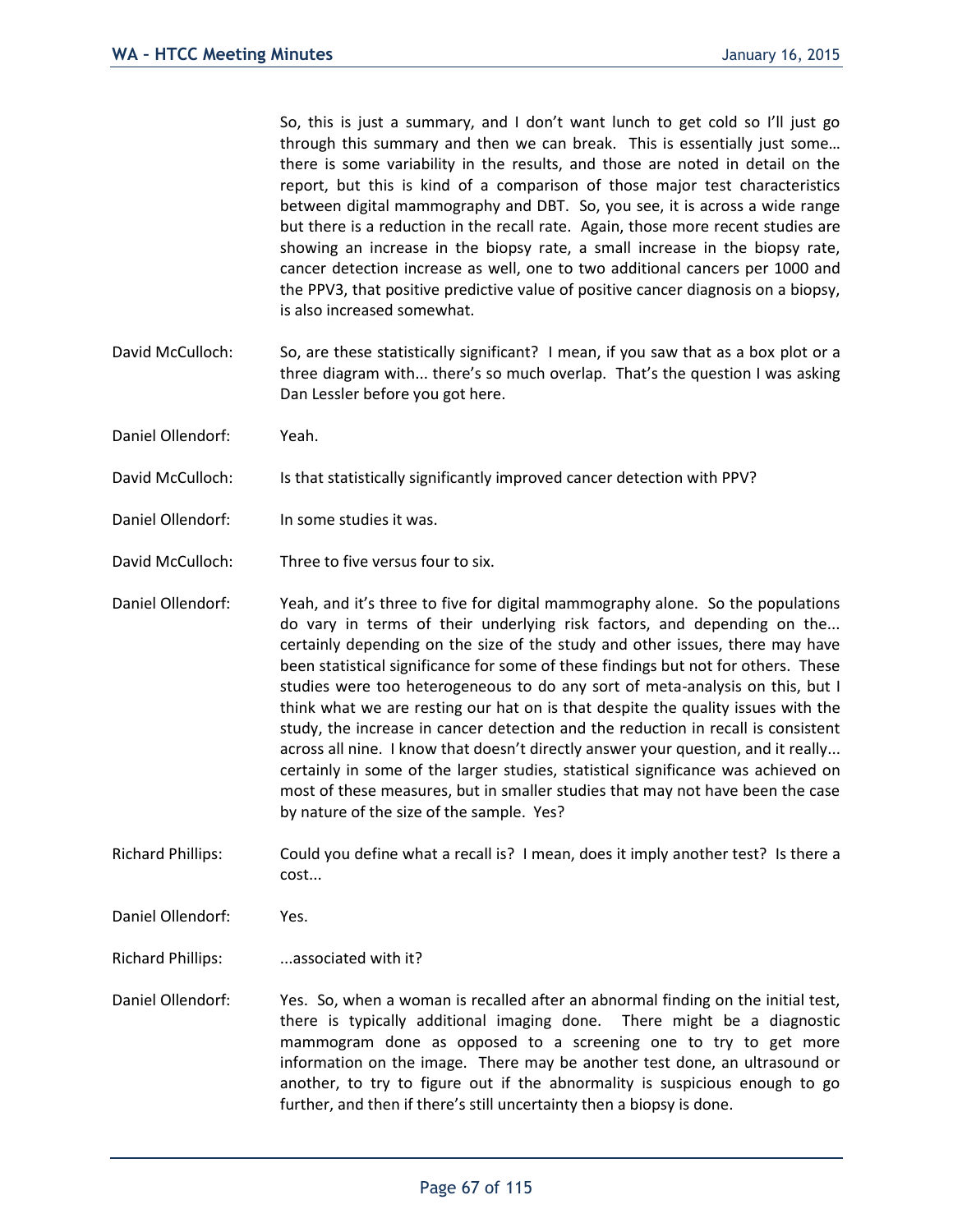- Richard Phillips: Will you define that as a...
- Daniel Ollendorf: But the recall rate...
- Richard Phillips: ....cost element...
- Daniel Ollendorf: ...relates...
- Richard Phillips: ...later?
- Daniel Ollendorf: Yes. In our own model we evaluated the cost element and then other published models that's been incorporated, as well.
- Craig Blackmore: Let's take fifteen minutes and get some lunch, convene at five after. Convene at noon. Let's convene at noon. You have 17 minutes to eat lunch. Alright, 10 after noon, 25 minutes.
- Craig Blackmore: Alright, I want to just call the meeting back to order and ask the committee members to take their seats. Alright, Dan. Alright, here we go.
- Daniel Ollendorf: So, the first thing I want to respond to one of the questions that was asked about the Friedewald study. We took another look and while they don't talk in the limitations section about the screened versus patient population issue, the timeframe in which data were collected was about a year and a half. So, it's pretty unlikely that many women in that sample showed up for more than one screen. So, for that purpose you can think of the screening population as essentially the patient population.

OK, let's move onto the effectiveness of supplemental screening. So, here we will talk about handheld ultrasound, automated ultrasound, and MRI. So, by far, the largest evidence base we had to work with was with handheld ultrasound, 18 studies in nearly 100,000 women but as you'll see as I go through the data in the subsequent slides, a lot of variability in findings.

David McCulloch: Sorry, Dan, just to... this is really helpful, what you're doing so far.

Daniel Ollendorf: Oh, good.

David McCulloch: But, and just define again what do you mean by supplemental screening?

Daniel Ollendorf: So, our definition was in women with dense breast tissue who have a negative mammogram, the effects of an additional screening test, one of these three tests on those tests performance characteristics. Yes?

- Richard Phillips: Is that a test done at the same setting and/or at recall?
- Daniel Ollendorf: Recall would be for an abnormality, so that would be a positive mammogram.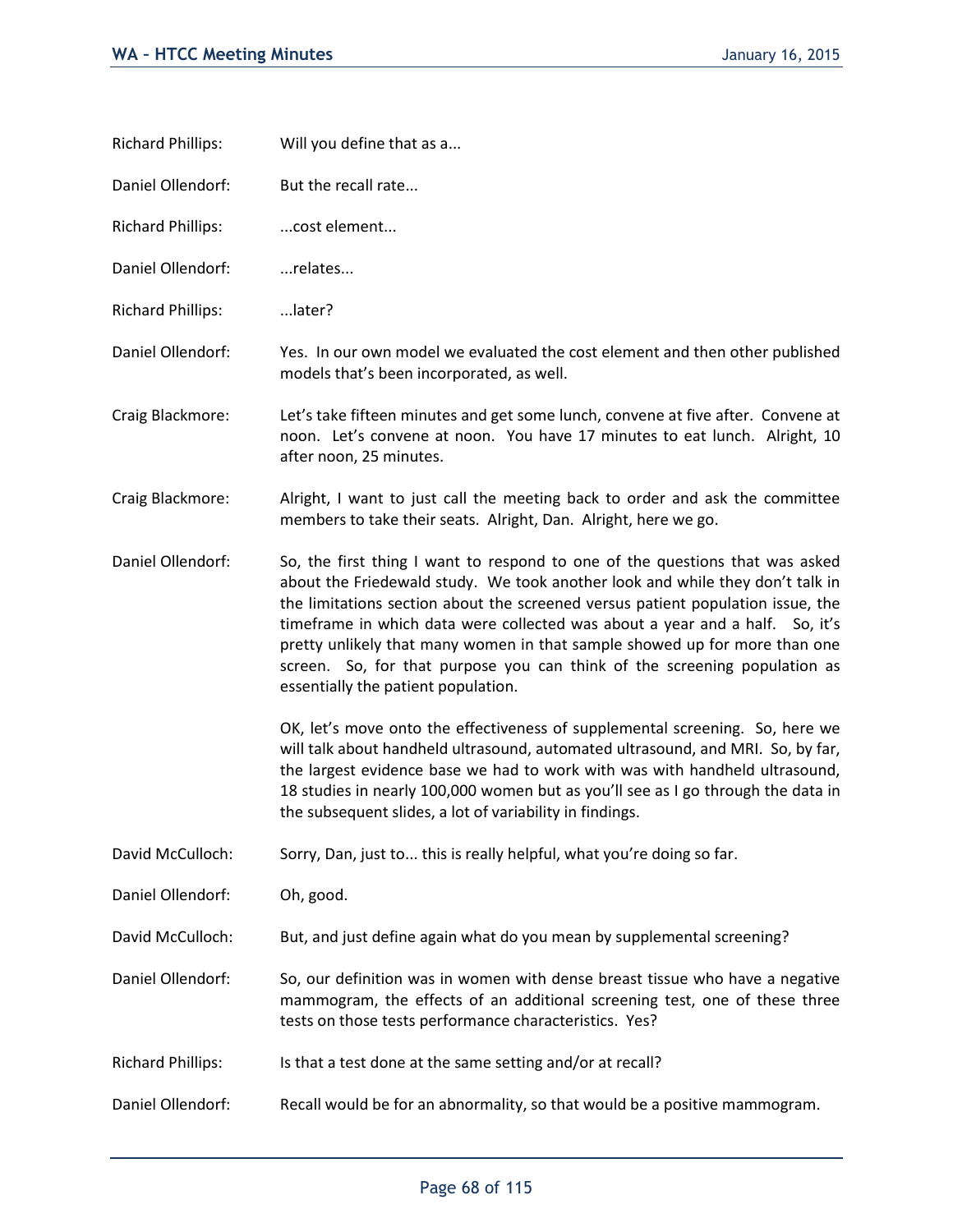Richard Phillips: But it's at the same setting?

Daniel Ollendorf: For the most part. There were some studies where the supplemental screen was done in a different place, and there were some issues... quality issues with some of these studies where the time between the initial screen and the supplemental screen was very long. So, there were some concerns there, but by and large... but the population was negative mammogram, dense breast tissue, then appearing for a supplemental test.

- David McCulloch: Right, but it... so, all women get a digital mammogram, only the subset of dense breast get a supplemental test, not a randomized control trial of women get either just a mammogram or a mammogram plus that.
- Daniel Ollendorf: There was one RCT that I'll talk about.
- David McCulloch: OK.
- Daniel Ollendorf: But not in... not in that target population that we're focused on, but again we'll talk about it for context, because it's a large frequently cited RCT. Yes?
- Richard Phillips: What percent of people get a supplemental test at screening?
- Daniel Ollendorf: Well, that's highly variable based on whether the supplement test is covered, but about half of the screening eligible population has dense breast tissue.
- Richard Phillips: Has?
- Daniel Ollendorf: Dense breast tissue at about 50%. So, we're talking about the potential use in a… the use in a potentially large population. So, in terms of the strength of evidence for handheld ultrasound we found low to moderate strength of evidence, not because of the number of studies or the sample, but because of the incredible variability in results, which you'll see, and in terms of the direction of affect, we termed it comparable because while there is an incremental cancer detection with handheld ultrasound after a negative mammogram in this population, there is also a very high false positive reading, which I will add more color to in a minute.

A much smaller evidence base for automated ultrasound, the newer version of ultrasound, even more study heterogeneity in terms of findings with automated ultrasound. So, we felt that the strength of evidence was insufficient because of that. With MRI, a large evidence base, but in our target population of women with a negative mammogram and dense breast tissue, we only found one study. So, the evidence base generated for MRI has primarily been in women at very high risk of breast cancer.

So, let's move on to the next slide. So, again, I mentioned the number of studies with handout ultrasound. Most of these studies has used as their comparator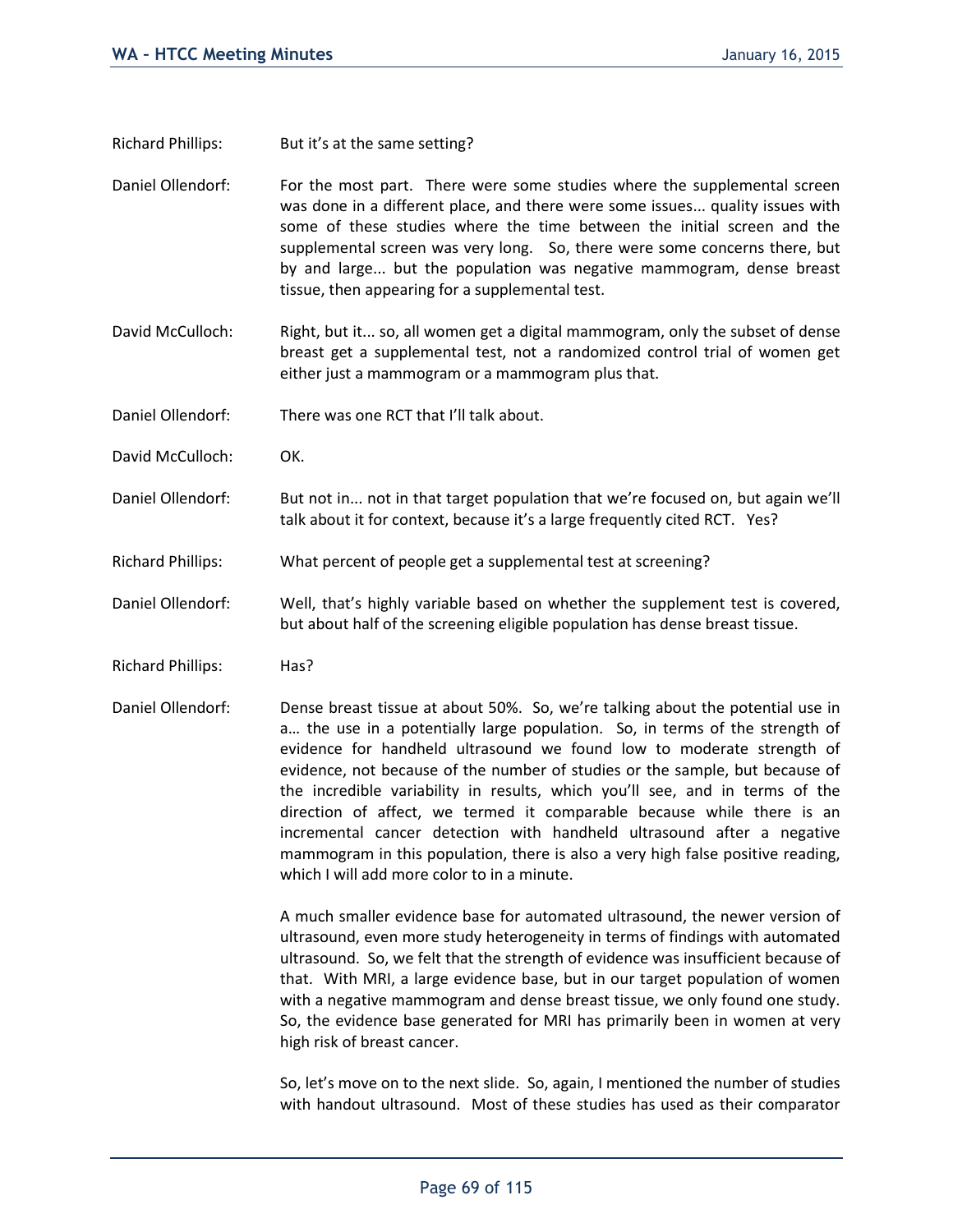or as their initial test film mammography not digital. So, only four of the 18 had a digital mammogram initially. Again, a high degree of between study heterogeneity. The recall rate ranged from 20 to nearly 200 per thousand. Of note, all of the prospective studies in this set had recall rates greater than 100 per thousand. So, that is in addition to the recall rate of 100 per thousand that already exists for a digital mammogram. We need to think about that. That is essentially doubling the recall.

Cancer detection rate also ranged widely between 0.4 and 14 per thousand. So, there is a lot of variability in the underlying risk profile of these populations. The median was about 3 across these studies. Biopsy rate also ranged widely from 12 to 114 per thousand, but one of the key issues with ultrasound is its very low PPV3. So, again, the percentage of biopsies that yield a positive cancer diagnosis range between 3 and 18% and most studies showed a PPV3 of 5 to 7%. OK, so essentially what that is saying is that if you have 20 biopsies done, you'll have one positive result.

- Craig Blackmore: And just… if I could get clarity. When you say cancer detection, does that include DCIS or is that invasive cancer or is it variable?
- Daniel Ollendorf: That's the overall cancer detection rate. So, that would include all of those possibilities. Some of the studies will report it separately. Typically they'll put an overall rate and an invasive cancer rate. The studies were variable with respect to how much DCIS... how much of them reported DCIS.

So, that one trial that I wanted to talk about, again, not exactly in our target population was the ACRIN 6666 Trial. So, I'm getting to the point made earlier. This was done in a high-risk population, but this was a randomized control trial. Women received either mammography alone or mammography plus ultrasound in alternate order. Yes.

- Chris Standaert: Are they defined high risk? What is the population? You said high risk. What does that mean?
- Daniel Ollendorf: So, I can go back and double check the study but I believe it was genetic susceptibility, previous [inaudible] radiation to the chest, and the Gail Model as one of the breast cancer risk assessment models, lifetime risk of 20% or more, but Annie, maybe you can double check on the criteria used.

So, depending… there were multiple screening rounds in this study and depending on that screening round, the handheld ultrasound arm saw an increase in cancer detection of four to six per thousand. Remember, though, this is a high-risk population so you'll see more cancers for that very reason, but in that initial screening round, the recall rate more than doubled, and there was more than four-fold increase in the biopsy rate in the handheld ultrasound arm. So, this is the real key tradeoff is false positives versus increase in cancer detection. I think they're still looking that up.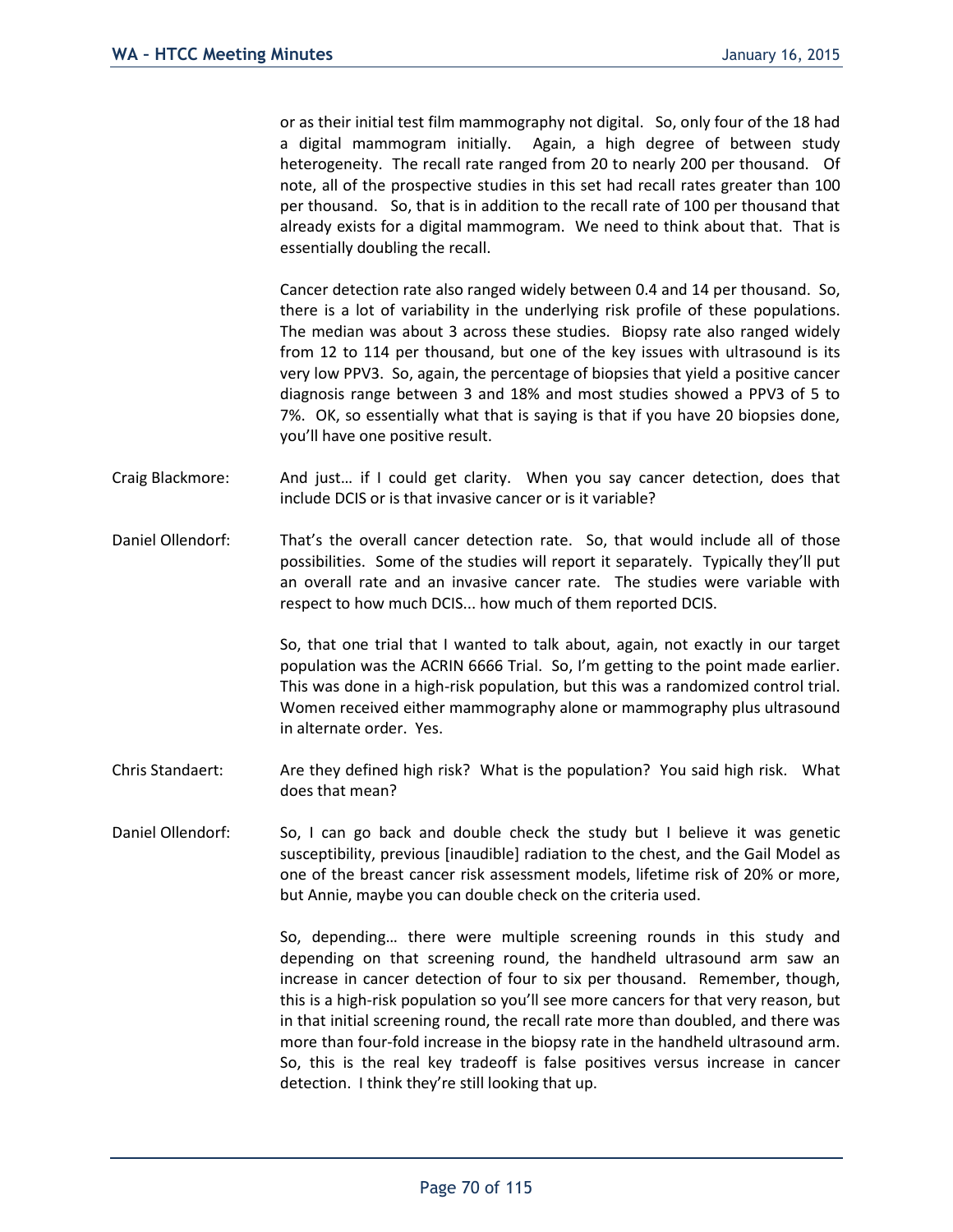- Annie: High-risk was defined by at least one of the following: Personal history of breast cancer, positive for BRCA-1 or 2 mutation, a lifetime risk greater than or equal to 25%, a five-year risk greater than or equal to 2.5%, or greater than or equal to 1.7% with extremely dense breast tissue. Prior biopsy with atypical ductal hyperplasia, atypical lobular hyperplasia, lobular carcinoma in situ, or atypical papilloma, or prior mantle irradiation.
- Daniel Ollendorf: OK. So, in terms of our yield estimates here, now we need to think about this, is incremental above what is yielded by digital mammography. So, again with that wide range in recall, we would estimate it an additional recall above mammography of 30-100 per thousand, the biopsy rate per thousand of 30 to 60 in addition to the initial biopsy rate, two to four additional cancers detected, and that low PPV3 value.

So, automated ultrasound, five studies were identified, so a much smaller set than the handheld ultrasound; 28,000 women, no randomized control trials, and an even wider range of heterogeneity seen here, recall between 23 and 2 in over 200 per thousand, cancer detection rate of 0 to 12 per thousand, biopsy rate ranging from 12 to 36 per thousand but of note, biopsy rate was only reported in three of the five studies, and PPV3 was only reported in two of the five studies. Findings that are generally within the range but a somewhat wider range to that scene with handheld ultrasound.

- Craig Blackmore: So, can I drill down a little? Five studies with 28,000 women, that's a lot of women, but yet one of the studies has a PPV3 of zero. Was that thousands of women or was that study only had 50 women? See what I'm... I'm asking how big are the studies that give us these PPV values?
- Daniel Ollendorf: Well, let's move to the next slide...
- Craig Blackmore: Maybe it...

Daniel Ollendorf: ...talks about the study that really drove this sample size, OK? So, this is a prospective multinational study of 15,000 women. So, that's more than half of the total sample. The other four studies comprised the rest. So, here you see 35% increase in cancer detection, about two additional cancers detected per thousand, but a nearly two-fold increase in recall, and a biopsy rate of 36 per thousand, and this is the study that yielded a PPV3 of about 10%. So, it looks like you have a question.

Chris Standaert: I'm just looking at the...

Daniel Ollendorf: The last bullet?

Chris Standaert: ...the PPV of 3.6% for diagnostic mammography alone that's way lower than what you have for your digital mammography numbers of your DBT versus the M study. I just think it's really low. That's way lower than you've recorded previously for these things, but we can talk about that when you're done.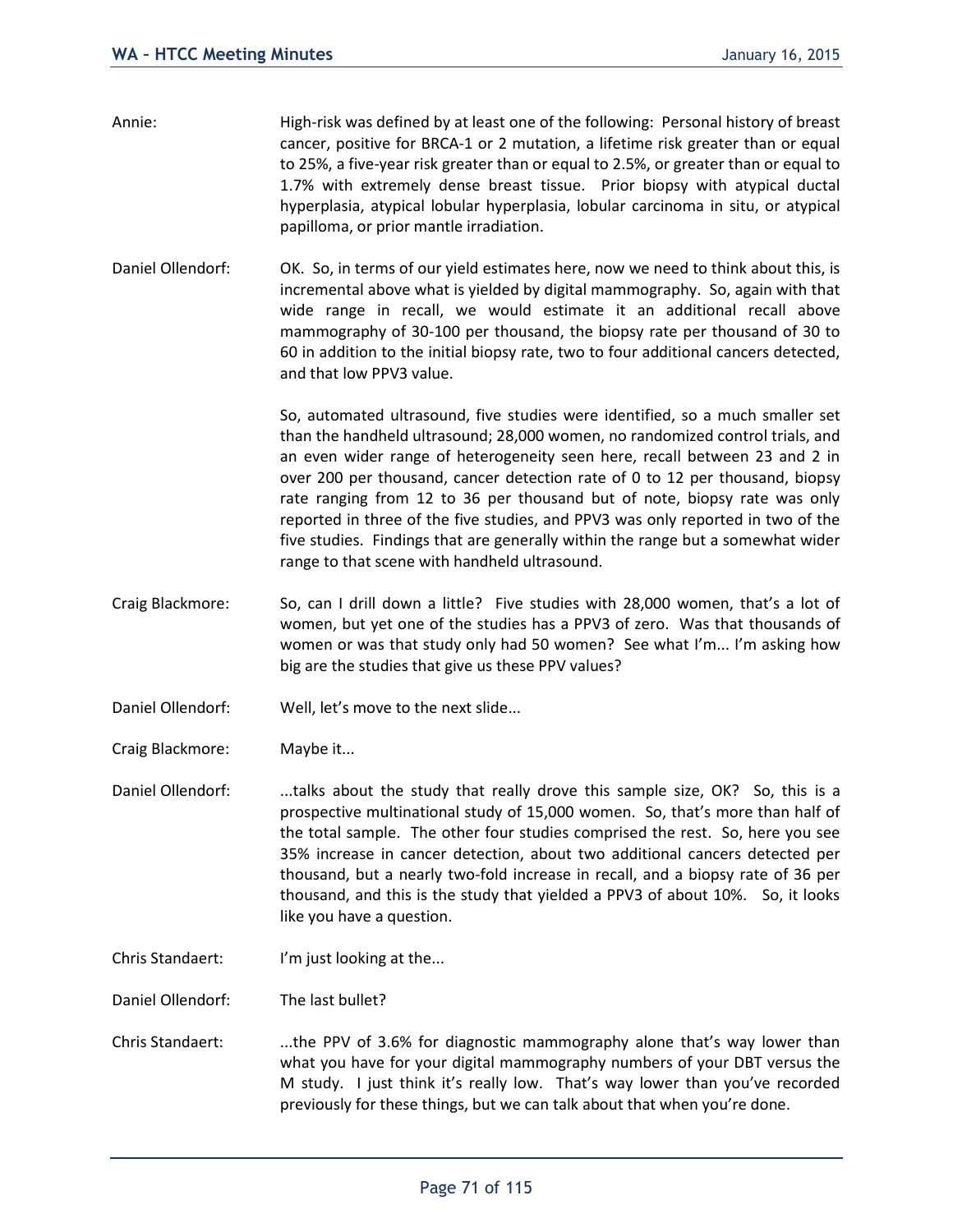Daniel Ollendorf: That's PPV1 though. So, PPV1 would be the percentage of abnormal findings on the screening test that...

Chris Standaert: [inaudible] biopsy.

Daniel Ollendorf: ...right. Right, that's PPV1.

Chris Standaert: OK.

Daniel Ollendorf: The only point I wanted to make there is that PPV1 is actually lower for the combined approach than for digital mammography alone.

Christoph Lee: So, Craig to answer your question about the Arleo Study, that' the one with the 0% PPV3. Those were 558 AVUS exams over three months and of those, 11 women were biopsied and all were benign.

Daniel Ollendorf: So, much smaller than the Brem study. OK, so essentially we've put in the same numbers for our estimated yield for automated ultrasound, because we felt that with the wide variability and results that the estimated yield, you know, we couldn't really say anything with any definition around it beyond what's already been demonstrated for handheld ultrasound. So, we feel that the strength of evidence is insufficient at this point and we did not try to make any other estimates.

> So, as I mentioned, the MRI study that we found, only one study in the target population, high sensitivity, specificity, and positive predictive value, but this was a different population. This was a European study. In this case, MRI was used as the third line screen after a normal digital mammogram and a normal ultrasound. So, again, not quite what we're focused on here, and this population was very high risk. Nearly half of women had a personal history of breast cancer, but this was the one study we found that attempted to measure the effects of MRI in women with a normal initial test who had dense breast tissue. In other populations... in other high risk populations, again that we are adding for context, you see that MRI appears to be a more sensitive test than the variant of ultrasound that we've described in a more specific test, still a wide variety in cancer detection rate, 8 to 67 per thousand, but more cancers detected with MRI and a wide range in biopsy rate as well. The PPV3 for MRI ranges widely but with a median of about 48%, which again is higher than the other modalities. The tradeoff that we'll talk about more with MRI in our modeling section will be its cost.

David McCulloch: So, Dan, what is the sensitivity/specificity detection rate in the one... in that one study, and you've given us it for when you add in other high risk, but what...

Daniel Ollendorf: Yeah.

David McCulloch: ...in that?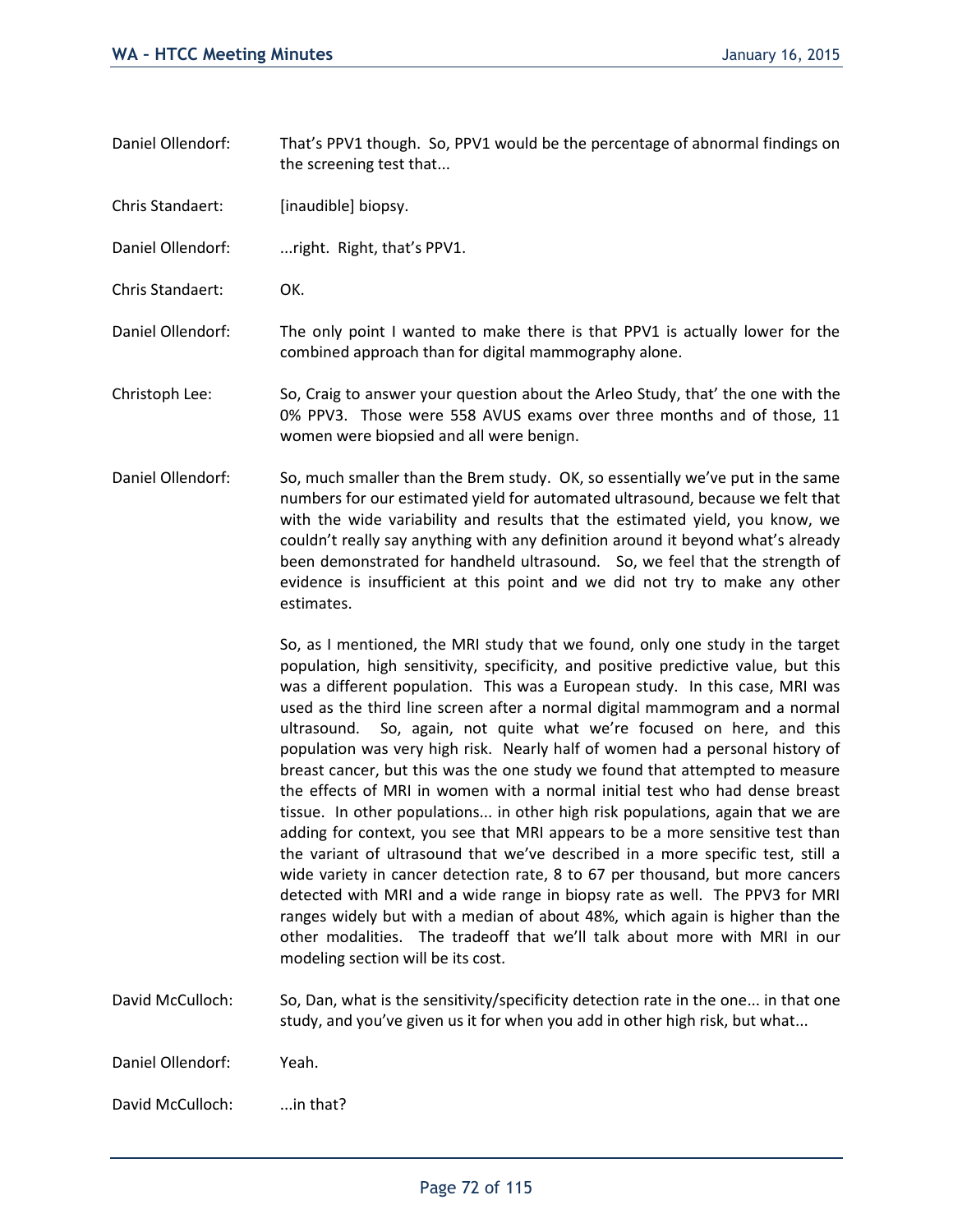- Daniel Ollendorf: We can get those numbers, right? Do you have the MRI study? Yeah? OK. Sensitivity, specificity, and...
- David McCulloch: Positive detection rate and biopsy.

Daniel Ollendorf: Positive predictive value for the one MRI study.

- David McCulloch: Yeah.
- Daniel Ollendorf: So, we just kind of laid out most of these findings already, and the strength of evidence is low here because we don't have data. We have a lot of data, but it's not in the specific target population but you would see additional recall with MRI. You would see a relatively high biopsy rate, but you would also detect more cancers than with the other supplemental technologies and with a higher PPV3 value in terms of the biopsies done.
- Craig Blackmore: This cancer detection rate, that's based on the higher-risk populations, or that's based on the one study that might be relevant to our [inaudible].
- Daniel Ollendorf: The cancer detection rate... so, this is our estimate taking into account the fact that the... most of the data are in the high risk population. So, we downgraded our estimates, because the cancer detection rate actually could have been much higher in very high risk patients. So, this is admittedly a guess, an informed guess.
- Chris Standaert: So, you had... you had some way of sorting out in that one study who was high risk and who wasn't by their data at the end? You could categorize them that way? Is that how you did this, or you just…?
- Daniel Ollendorf: We were… we basically developed an estimated yield based on our assumptions around how MRI would perform in the target population recognizing that there's little to no data in the target population.
- Chris Standaert: You're building the model from.
- Daniel Ollendorf: Right, yeah.
- Chris Standaert: OK.
- Daniel Ollendorf: OK, it looks like they're still looking.
- Annie: So, sensitivity was 99%, oh, 93% sorry. Specificity was 98%, and PPV3 was 48%.
- Daniel Ollendorf: In that one study?
- David McCulloch: That's helpful. The problem is, it's not a screening study. It's using MRI in a specific second diagnostic test in people who are already [inaudible].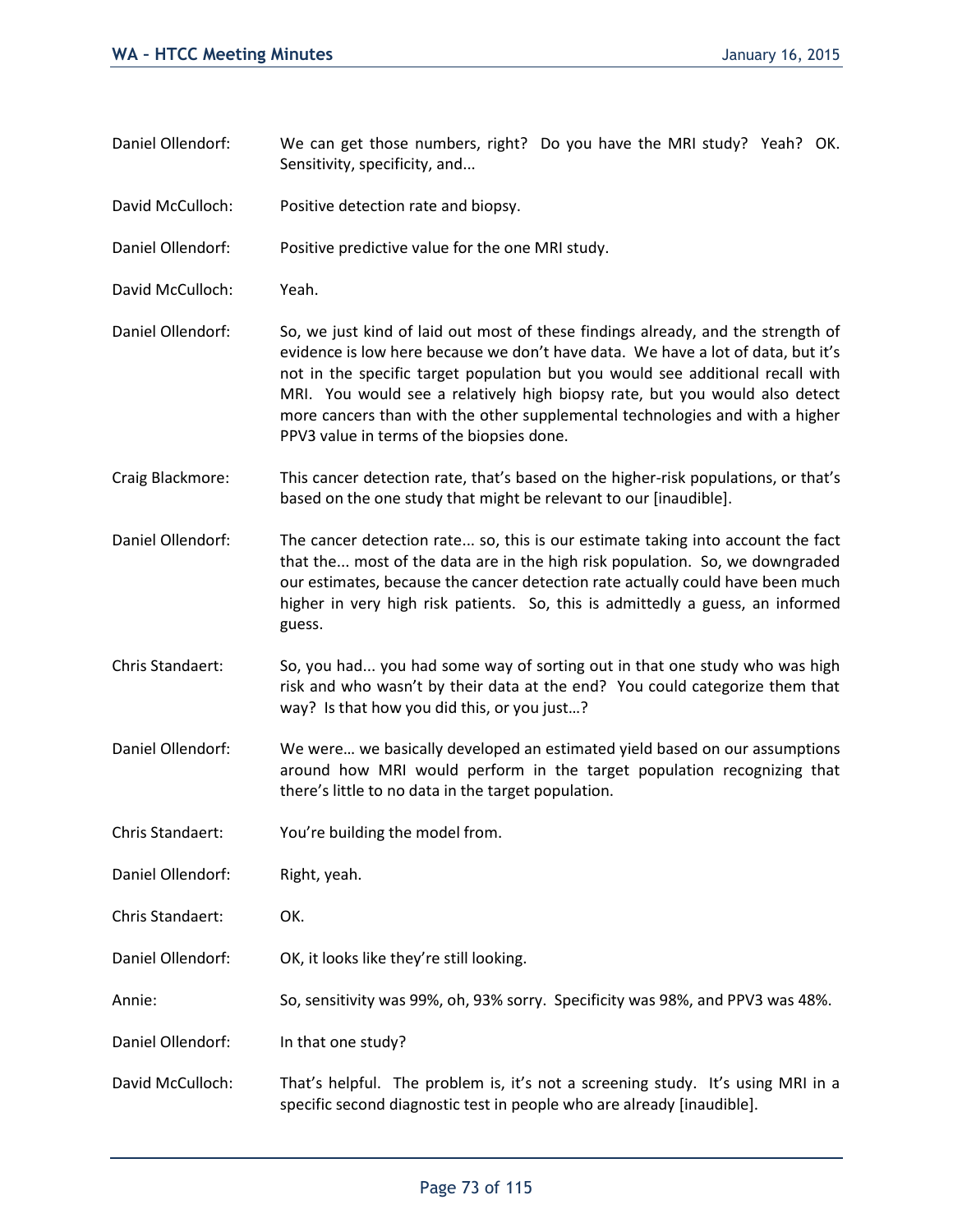- Daniel Ollendorf: Right. Yeah. So, moving to the harms, we found... so again, we were focused primarily on over-diagnosis, on unnecessary biopsy, and on radiation exposure. Over-diagnosis is a difficult situation because there are data from screening studies that are provided typically among women who were invited to screen but don't get screened, so the excess cancer rate in those women. The best guess for most researchers is to the over-diagnosis rate with mammography is about 10%. Christoph, you can add any color commentary you'd like, but again, it's very difficult to know with detection of early cancers at this point which ones are likely to progress and which ones are not, and so the true rate of overdiagnosis is still somewhat of an unknown. Any other thoughts?
- Christoph Lee: Just to add to that, since we're mostly talking about something that's also screened with ultrasound tomosynthesis, from the data that's available, most of the additional cancers seen after a negative mammogram with these new technologies are invasive cancers, not DCIS. So, with tomosynthesis, the 3D mechanism allows you to see the small speculated masses, rather than calcifications on mammography. So, you're finding more early invasive cancers, not calcifications that are DCIS. The same is true for screening ultrasound with finding masses, as those are better seen by ultrasound, not calcifications that are DCIS. So, most of these studies are showing that greater than 90% of the cancers that are being found, in addition to mammography screening, are invasive cancers not DCIS.
- Daniel Ollendorf: So, again, no real data yet, but less likely to be a concern here. Yes?
- Richard Phillips: A little clarification. When we're talking about biopsies, are we talking about open biopsies, needle biopsies, or aspiration biopsies, or all?
- Daniel Ollendorf: It's all, but when I ran through these slides with the medical directors, that question came up as well, and we took another look and looked at some national survey data. A little bit more than two thirds of biopsies are percutaneous needle biopsies. So, most of them are on the less invasive side if that makes sense.
- Richard Phillips: That has a lot of effect on the complications?
- Daniel Ollendorf: Yeah, sure, but even in... even in studies that looked at all types of biopsies, the complication rate is still relatively low at less than 1%. In terms of radiation exposure of the tests that we have looked at in this evaluation, only DBT delivers a radiation dose, and I mentioned that the FDA approved software algorithm allows for creation of a virtual 2D image. So, the DBT test can produce a radiation dose that's approximately equal to what would be seen with digital mammography alone. We just had an offline conversation at the break, though, which was kind of interesting that the CMS ruling is for DBT as an add on test, which means that for this not to be a fraudulent claim, both DBT and digital mammography have to be performed separately. So, at least until they fix that issue, Medicare will be essentially paying for double the radiation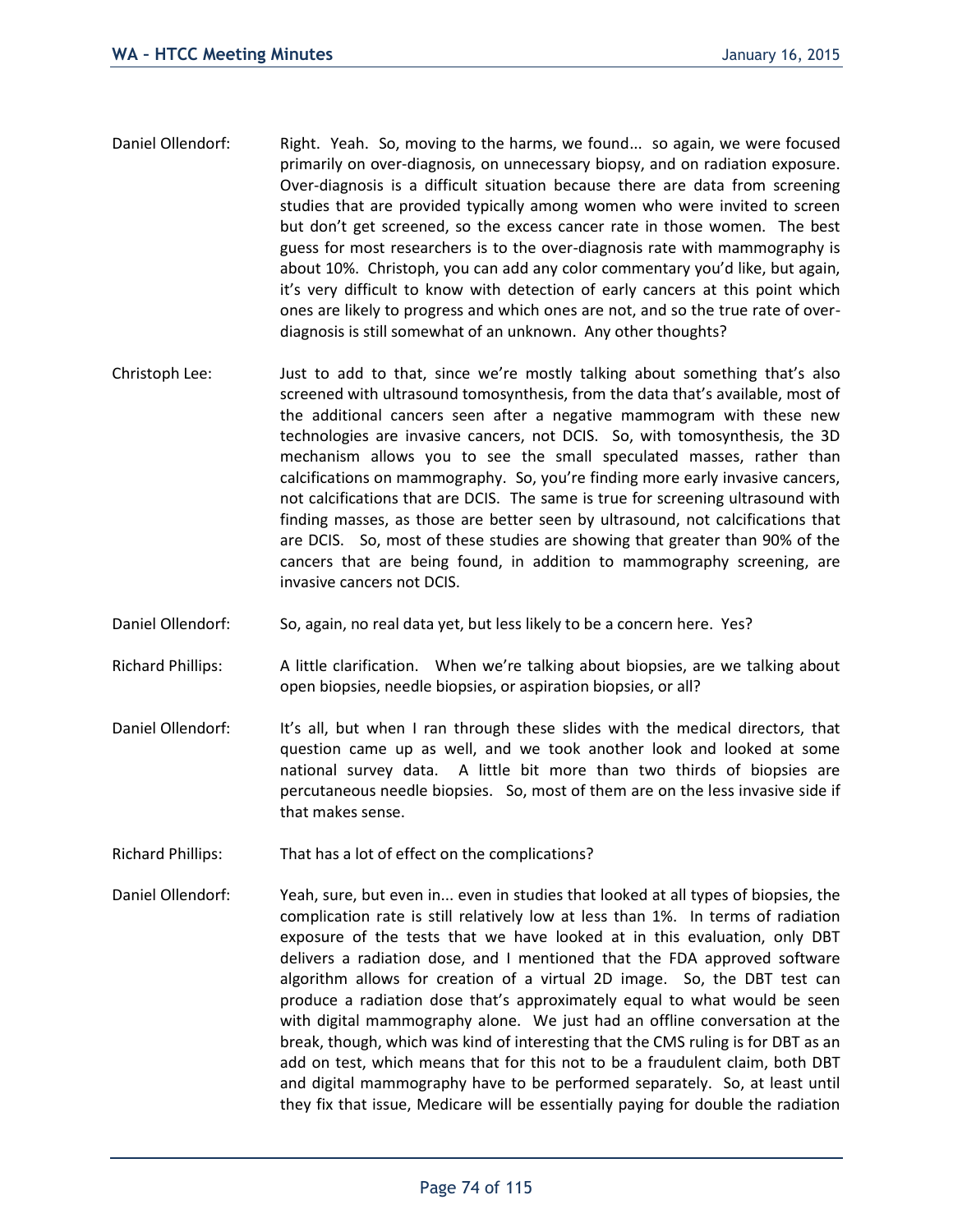dose for a screening test for the next year or until the CPT codes are revisited. So, kind of an issue. In terms of actual data in the studies we identified, those are noted in the report, but there was very little information provided.

Key question four was on differential effects in subgroups and I'm going to go run to the table and get my glasses again, because I can't… Much better. OK, so the improvements in test performance seen in studies appear to be, for the most part, independent of age in those studies that subgroup the data by age. There have been concerns stated about... with ultrasound the effects of using a technologist to perform the test versus a radiologist. So, there is some variability in how that's done. In the studies we identified, that did not appear to be a significant predictor, as well. However, we did find one study, that's the Arleo study that we actually just described, of automated ultrasound. Again, a very small study but in that three-month period, or that... actually, in terms of their focus on learning curve, they assessed the recall rate with automated ultrasound in the first quarter after inflammation and compared it to the third quarter... calendar quarter after implementation and found a significant reduction in the recall rate. It was still a high recall rate, but not what it was initially.

So, moving to key question five, the cost and cost-effectiveness. So, we identified five studies that evaluated cost and cost-effectiveness again in our population of focus. Dr. Lee was the author of the cost-effectiveness analysis of DBT and found that the use of DBT in addition to digital mammography as compared to digital mammography alone met commonly accepted costeffectiveness thresholds between \$50,000 and \$100,000 per quality adjusted life year gained. The study did have a focus of biennial screening and a focus of frontline screening in women with dense breast tissue only. Our evaluation was intended to look at DBTs use as a frontline test for all women, all screening eligible women, and I'll talk about our model in a bit, but that looked at a one year time horizon, so an annual framework essentially. There were four studies that evaluated the cost and cost-effectiveness of handheld ultrasound. Three of them came from single centers in Connecticut that were evaluating the additional cost of testing after the legislation was passed. A fourth study was a simulation model that found that because of its increased cost associated with false-positive findings that the clinical benefits... the modest clinical benefits with those additional cost yielded a much higher cost-effectiveness ratio for ultrasound \$325,000 per quality adjusted life year gained and those three single-center studies evaluated the additional cost of ultrasound testing relative to the additional cancers detected and found ranges of 60 to 200,000. We found no studies in the target population for the other two.

So, this is just a little more color in Christoph's study and a \$50 premium was assumed for DBT, so that add-on payment that Medicare has approved is about \$57 nationally, so very close, and the use of DBT over multiple screening rounds resulted in the reduction in the number of deaths and a large reduction in the number of false positives and that's where the result came from.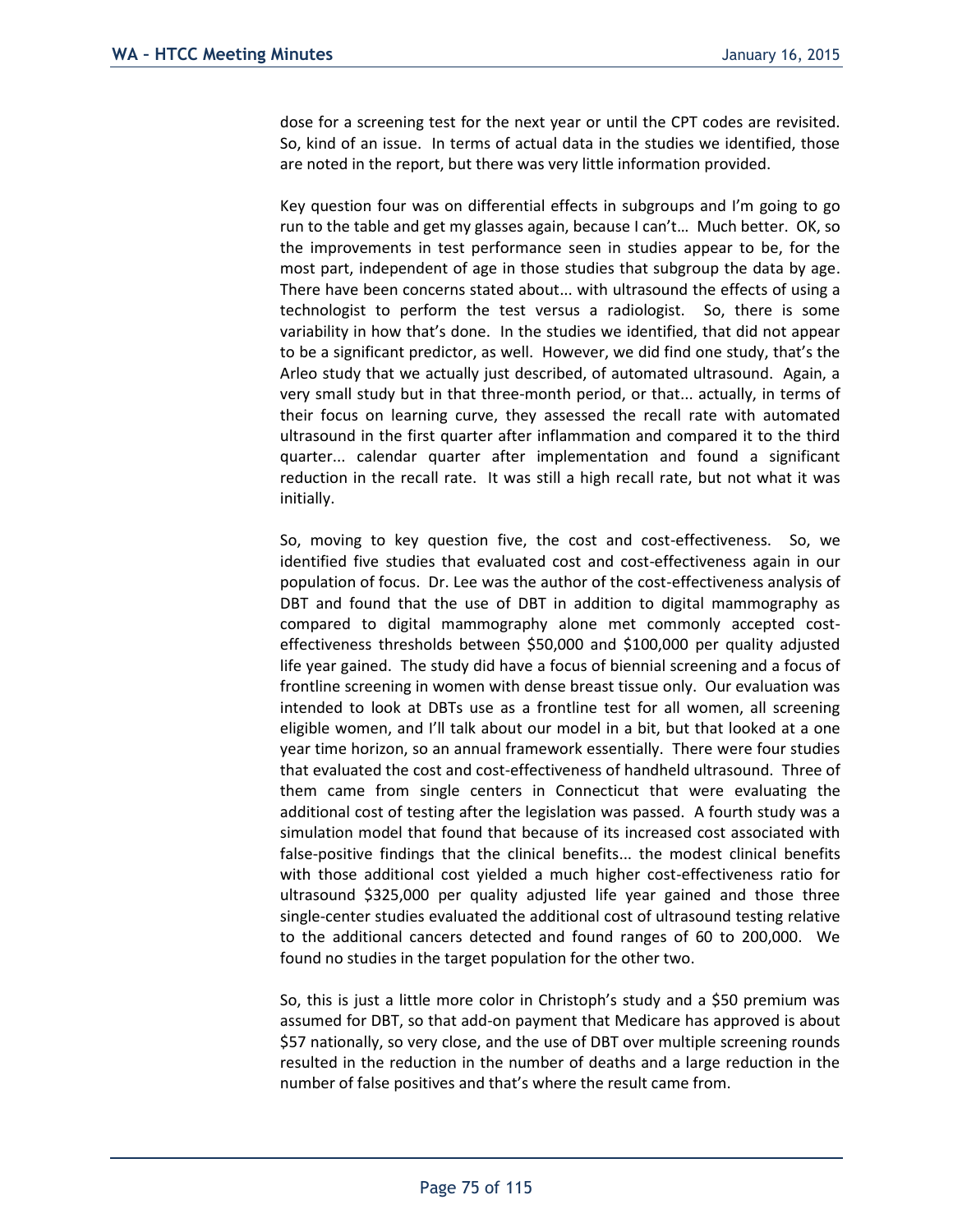So, let's move into what we attempted to do with our cohort model and what we tried to do was make this population based similar to the work we did in California and then in New England, as well. So, we identified the number of women in the state age 40 to 74 who would be eligible for general screening. So, those patients who have those very high-risk factors we've talked about were excluded from this set, and that was for general screening. Then, for supplemental screening the focus was as above, that general population but only in women with dense breast tissue and a negative mammogram or DBT.

So, we're trying to model what exactly would happen with those two populations, and like we've already talked about the strategies we've evaluated. Just based on timing, we didn't... we weren't able to use HCA costs for everything, so we focused on the Medicare fee schedule for these tests. We looked at all of the measures we've just talked about, recall biopsies, false positives, etc. The costs were considered over a one-year period, and they included the costs of screening, the cost of recall, biopsy, and we also assumed a cost for women who would present in the interval with a cancer so, a cancer that was missed by initial screening that would present and be diagnosed.

We stratified the results by overall breast cancer risk, again with the knowledge that we excluded the very high risk patients. We made some assumptions with the model. As with most modeling studies of screening we assumed perfect compliance with frontline and supplemental screening. We know that's not the case, but there are little comparative data to be able to use on compliance with these different screening modalities. We also assumed that supplemental screening would happen immediately following a negative result. We also assumed that all abnormal supplemental tests would result in biopsy. That's a very conservative assumption, because some supplemental tests, they yield an abnormal result. It may also result in recall and not biopsy. So, there still may be more imaging done before a biopsy is decided on. We had to make some assumptions regarding how these tests would perform in an average risk, average overall risk population, again, excluding these very high-risk women.

So, when I say high here, I'm talking about higher risk, not highest risk if that makes sense. What we did was, we stratified the population according to fiveyear risk of breast cancer, less than 1.7% was considered low risk, 1.7 to 3% was considered moderate, and greater than 3% was high risk, and these risks were obtained from the breast cancer surveillance consortium risk calculator, and were focused on three major elements, age, the presence of dense breast tissue, which in the case of supplemental screening would have been there for all women, and a close family history of breast cancer.

So, just a couple of results to highlight. This is the comparison of DBT to digital mammography as a frontline screen. The reduction in recall and the increase in biopsies performed with DBT comes directly from the Friedewald study, because we felt that was the most definitive of the U.S. experience, but you'll see here that the benefit of DBT comes through with a lower rate of false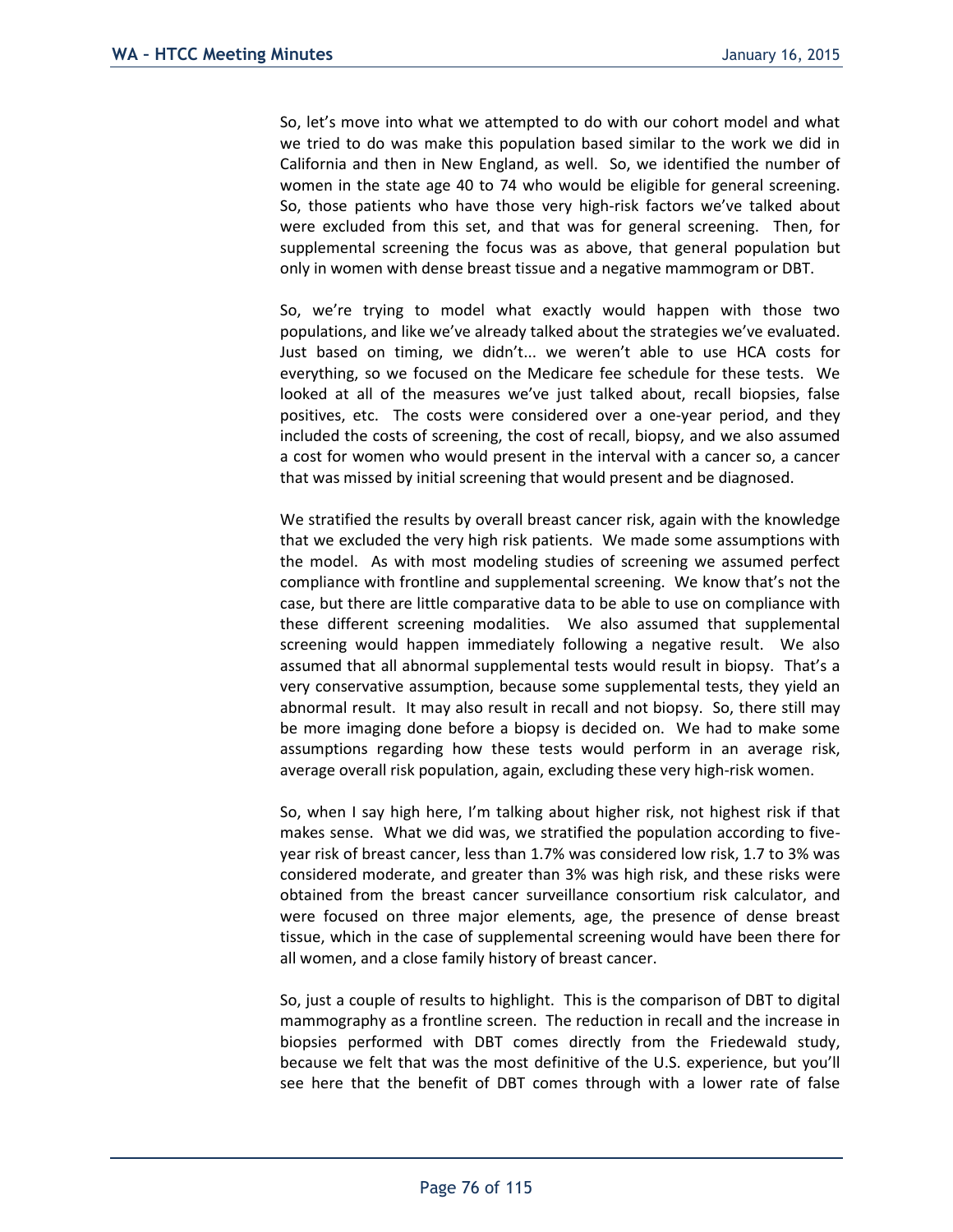positives... false positive recalls essentially. A biopsy wasn't ordered but because the recall rate is lower, that is a benefit of DBT.

The cost per woman screened, however, we assumed that \$57 premium in payment that Medicare has approved for DBT and most of those... a very small percentage of those costs are offset by reductions in recall, and the reasoning is that there is a reduction in recall, but there is an increase in biopsy and while that may be clinically appropriate, a biopsy is obviously going to be much more expensive than additional imaging on recall. So, about \$1 of that \$57 premium was offset in the overall population.

These are... we don't really need to focus on this, because the dense breasts in the frontline screening frame were like the dense breast tissue, characteristic is somewhat less important.

So, we also did an analysis comparing multiple payment premiums for DBT. We did this before CMS made their ruling. So, the \$57 is highlighted in yellow. Digital mammography costs per woman screened is all the way on the right, and again, because of that \$1 offset, that's really the threshold at which DBT becomes cost saving relative to digital mammography, a \$1 premium essentially.

We also did sensitivity analyses. We had made some conservative assumptions similar to assumptions that Christoph made around the increase in sensitivity and specificity with DBT. Again, because we don't have full follow-up in these studies, we don't have definitive numbers for sensitivity and specificity. So, we assumed an absolute 1.5% increase in sensitivity and specificity. So, that's the second column to the right, but we also varied that and in our most optimistic scenario we assumed that sensitivity would be 89% versus 84% for digital mammography, specificity 95 versus 90%. Here you see substantial reductions in recall, about half of recalls are averted. Biopsy rate is almost halved as well. So, accordingly, false positives are also much lower, but even here, the cost per woman screened is still about \$49 higher, so a little bit less than 20% of that increased cost is offset. The reasoning is that \$57 premium is being applied to every woman screened and with recall happening in 10 to 12% of cases, the reduction in recall happens to a much smaller subset. So, essentially we've talked about the potential clinical benefits of DBT, but there will be an increase in screening costs without a doubt. Yes?

Kevin Walsh: What's the difference between the DBT base case column and column C?

Daniel Ollendorf: The… we made more optimistic assumptions regarding sensitivity and specificity. So, you see...

Kevin Walsh: Just because?

Daniel Ollendorf: ...in the header. This was a sensitivity analysis. This is...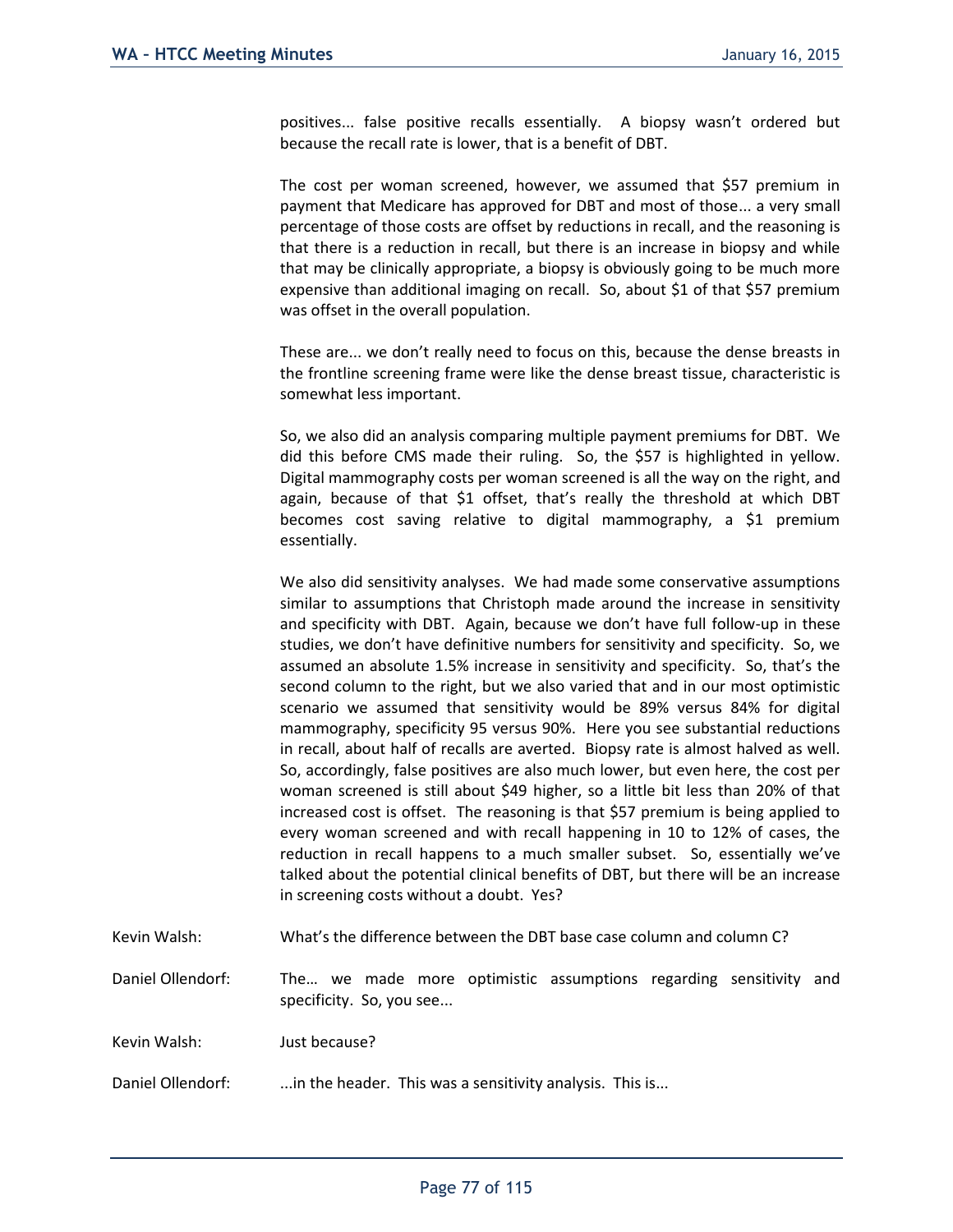Kevin Walsh: Right, but the sensitivity we have is 85... is that right? So, the sensitivity...

Daniel Ollendorf: We don't have a definitive estimate of sensitivity or specificity, because there's not enough follow-up in these studies to have a definitive number.

Kevin Walsh: Now I see. Thank you.

Daniel Ollendorf: Yeah. So, yes?

Chris Standaert: Alright, so cost aside, one of the issues was yield, and when you went back to your original DBT slides, you talked about a yield of roughly in one case per 1000 detected.

Daniel Ollendorf: Right.

Chris Standaert: And so that's not reflected in the first number of columns. I guess that's reflected in the last one. I'm not sure if that's what's driving the numbers in the last one, and that's where they're getting their sensitivity and specificity, but...

Daniel Ollendorf: Right.

Chris Standaert: . ...why in your base model on the page before did you not assume a higher cancer detection rate when you start talking about all the analyses?

Daniel Ollendorf: That was a pretty intense discussion among the coauthors about whether to do that because again, the increase in cancer detection is not likely to be modified to any extent by the inclusion of more follow-up data, as time goes on, but I think there was enough... that was initially what I had put in the base case, but the radiologist working with us felt like why don't we be conservative and say we'll assume an increase in sensitivity and specificity. We're not going to assume an incremental cancer detection rate as part of the base case, but we'll do a sensitivity analysis on it. So, because I guess all the… all the results haven't come in yet. That was the...

Chris Standaert: I mean, it's a crucial distinction.

Daniel Ollendorf: ....that's how that ended up.

Chris Standaert: That would be one of the prime arguments for using DBT is you find more cancers.

Daniel Ollendorf: Yeah.

Chris Standaert: And...

Daniel Ollendorf: Yeah, there's no question, and you will...

Chris Standaert: So, if that's the...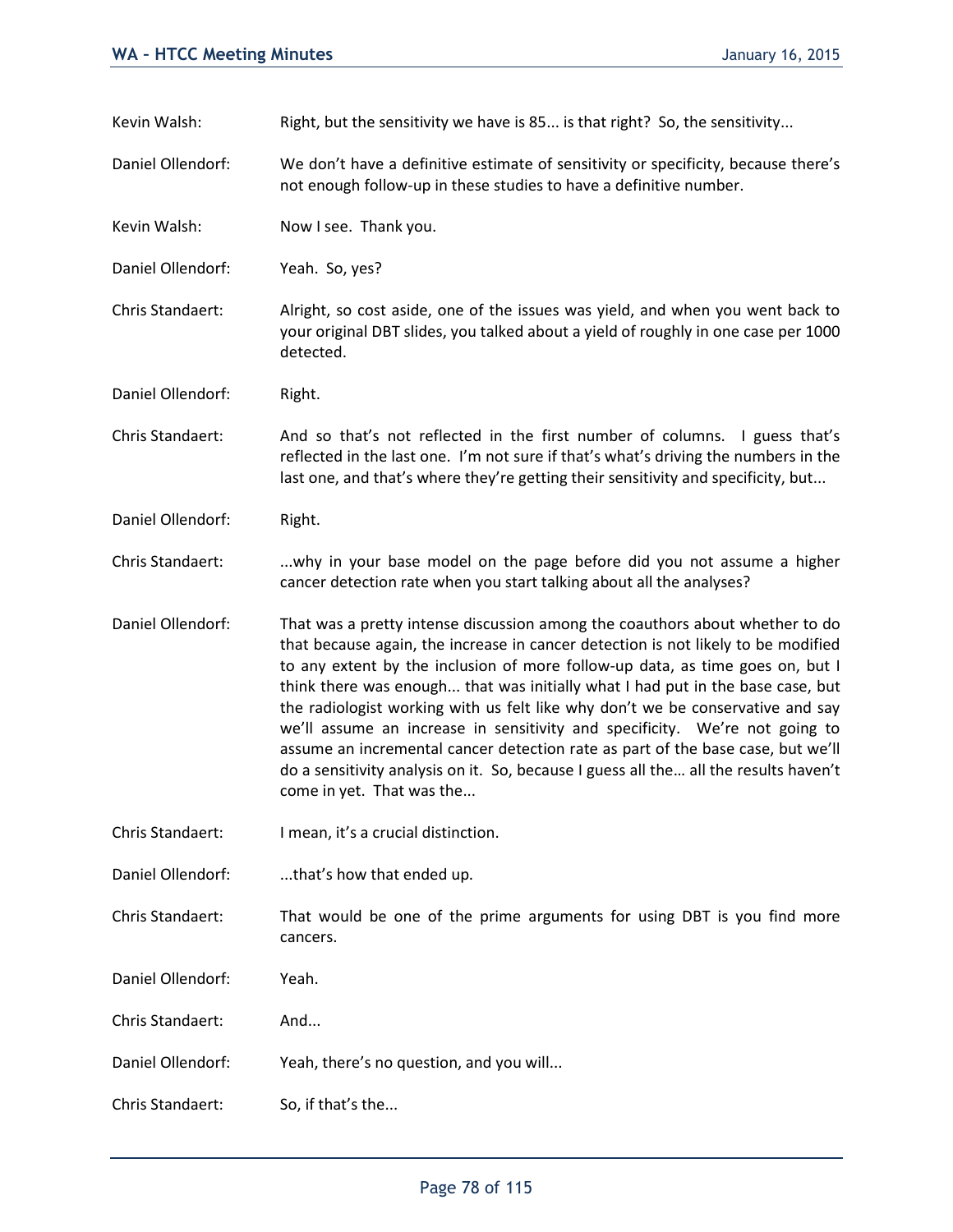Daniel Ollendorf: ...you'll find much smaller increment in cancers just through improvements in sensitivity and specificity but through the better precision of the imagery, you're likely to find an additional cancer on top of that. So, we could also look at the results for column D, and there you see the improvement in cancer detection. Had we made this a lifetime model and focused on quality adjusted life expectancy, that would have had an impact, as well.

> So, in terms of our modeling for supplementing screening, we don't need to go through the results in detail here, but these followed along with the clinical data that we were able to obtain, as well as our assumptions around the performance. So, there will be... any supplemental screening test, there will be an increase in biopsy, but there will be additional cancers detected potentially. We assumed in our modeling a range of 10 to 30% for over-diagnosis. Some studies have gone that far. We just decided to use boundaries to help people interpret the data, but again, I think Christoph's point is something to consider as well, that... because these new technologies seem to be detecting invasive cancers rather than DCIS, it may be less of a concern. All of the tests would detect the cancers that would be missed by initial mammography. So, typically mammography misses one cancer per thousand as a frontline screen, but these tests differ widely in terms of their incremental costs and MRI because it's the most expensive test to perform, is the most expensive on a per-screening basis as well.

> So, I don't think we need... this is a couple of sensitivity analyses when we focused on DBT as the frontline test. The real interesting feature here is that if DBT becomes the frontline tool, more women will be sent to supplemental screening because of its negative predictive value. So, rather than recalling those women, it will produce a negative result and those women would then go into supplemental screening if it were offered.

> So, on a population basis, we estimated the cost of screening in the state with both DM, digital mammography, and DBT as frontline tests. So, it ranged between \$250 and \$320 or so million dollars and then using each of the supplemental modalities would increase those costs and you see that with MRI for example, it more than doubles those costs. That is among all women with dense breast tissue and a negative mammogram.

> If we focus only on those higher-risk women, and again in our set that would be defined as a five-year risk of greater than 3% and based on the characteristics we focused on, that would be older women with dense breast tissue and a family history. That's only 13% of the population. So, accordingly the costs of supplemental screening here are much less pronounced.

> So, just to summarize comparing DBT to digital mammography in all screening eligible women suggests that reductions in recall do provide an offset, but only a small percentage of additional screening costs. Certainly, there would be greater cost offsets if there were more optimistic assumptions placed around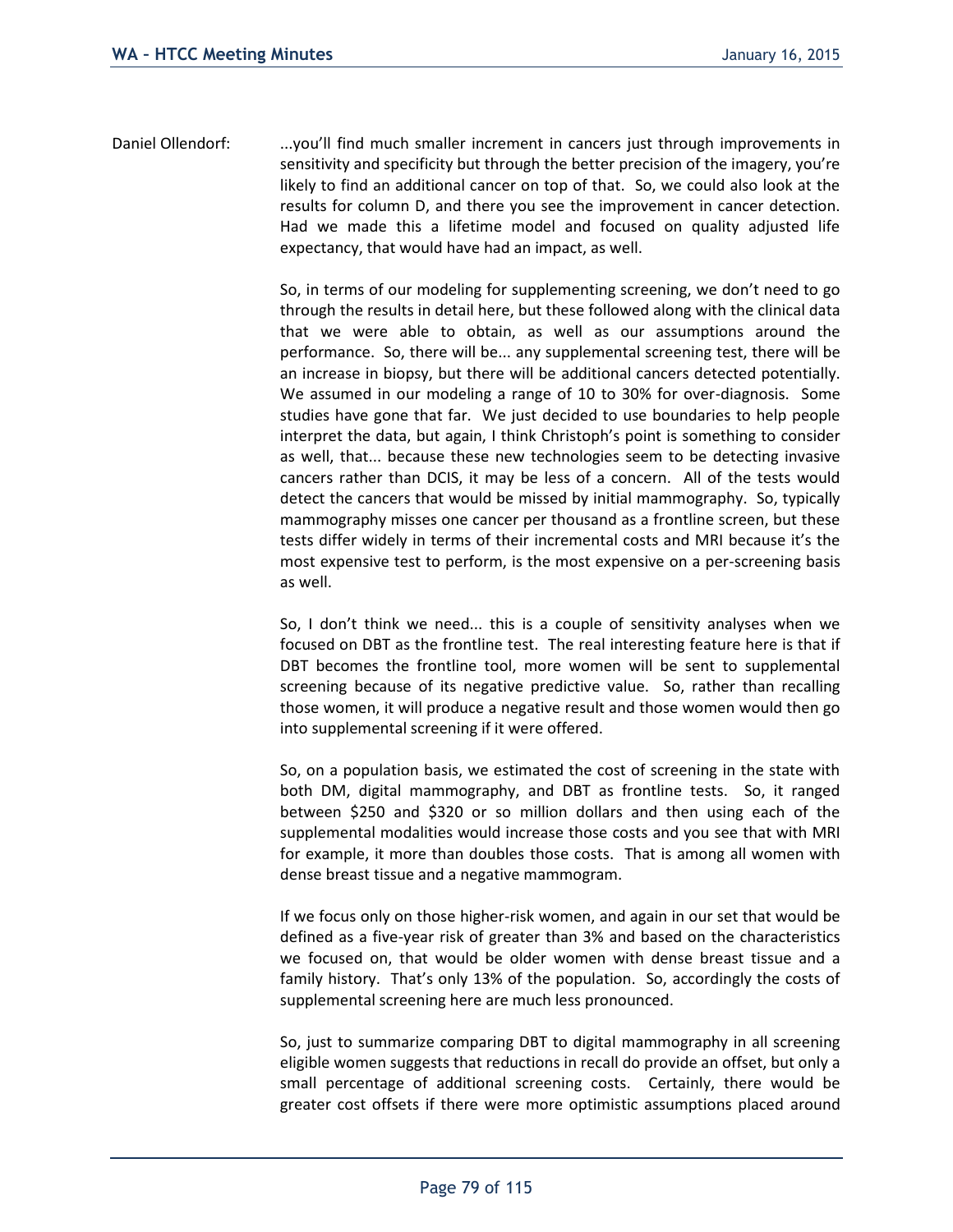the performance of DBT over digital mammography and supplemental screening regardless of the technology would increase screening costs to the state if performed in all women with dense breast tissue and if risk-based targeting were to be done, this would result in a much smaller increase.

So, I just want to see how we're doing on time. So, our integrated evidence ratings, we use our evidence rating matrix as shown here to identify and estimate what we feel the incremental comparative clinical effectiveness and comparative value are for each of the modalities relative to a comparator. We termed the comparative clinical effectiveness of DBT as C+ so comparable or better in our framework. Because it includes digital mammography as part of the package, we felt that there was no way it could be inferior and while the data are still new and not fully in yet, we feel that the incremental cancer detection and the reduction in recall would be a benefit, so comparable or better. Comparative value really depends on the premium. We made these assignations before the Medicare payment rate was mentioned. So, A relates to a high value, B a reasonable value, and C a low value.

For supplemental screening, again, we know that we don't have detailed information on some of these supplemental tests, particularly MRI in the target population. Based on its performance in other populations, we feel that MRI would be incremental. We incorporated ratings on comparative clinical effectiveness in a risk targeted subgroup. So, if supplemental screening with MRI was reserved for women at higher risk where more of its evidence base is relevant, then it's likely to be a superior technology. Handheld ultrasound, the term sounds a little more exciting than it is. The P stands for promising but inconclusive. We used to call it unproven but with potential. So we feel that again, because there's so much variability and heterogeneity in the evidence base, it's difficult to make a lot of definitive determinations there, but it does seem to provide some incremental cancer detection. The tradeoff there is with false positives, and we feel that the evidence base for automated ultrasound is premature at this point. The value ratings really follow along the same lines in terms of this, but again, with MRI being the most expensive test, if it's not targeted to a certain population, it would substantially increase costs.

So, to summarize what clinical practice guidelines say, American Cancer Society and National Comprehensive Cancer Network note the promise of DBT. At last look, it was not a recommended service, as of yet. American College of Radiology and the Washington State Radiological Society do feel that there are benefits of DBT and encourage reimbursement of the test so that more longterm data can be collected.

The American Society of Breast Disease notes that there are still limitations with digital mammography and considered DBT an advancement. In terms of the supplemental tests, really the only one that has a recommendation associated with it is an MRI by multiple societies but again, it is still focused on the very high-risk subset of the population. And of note, with handheld ultrasound, NCCN does not recommend routine supplemental screening in women with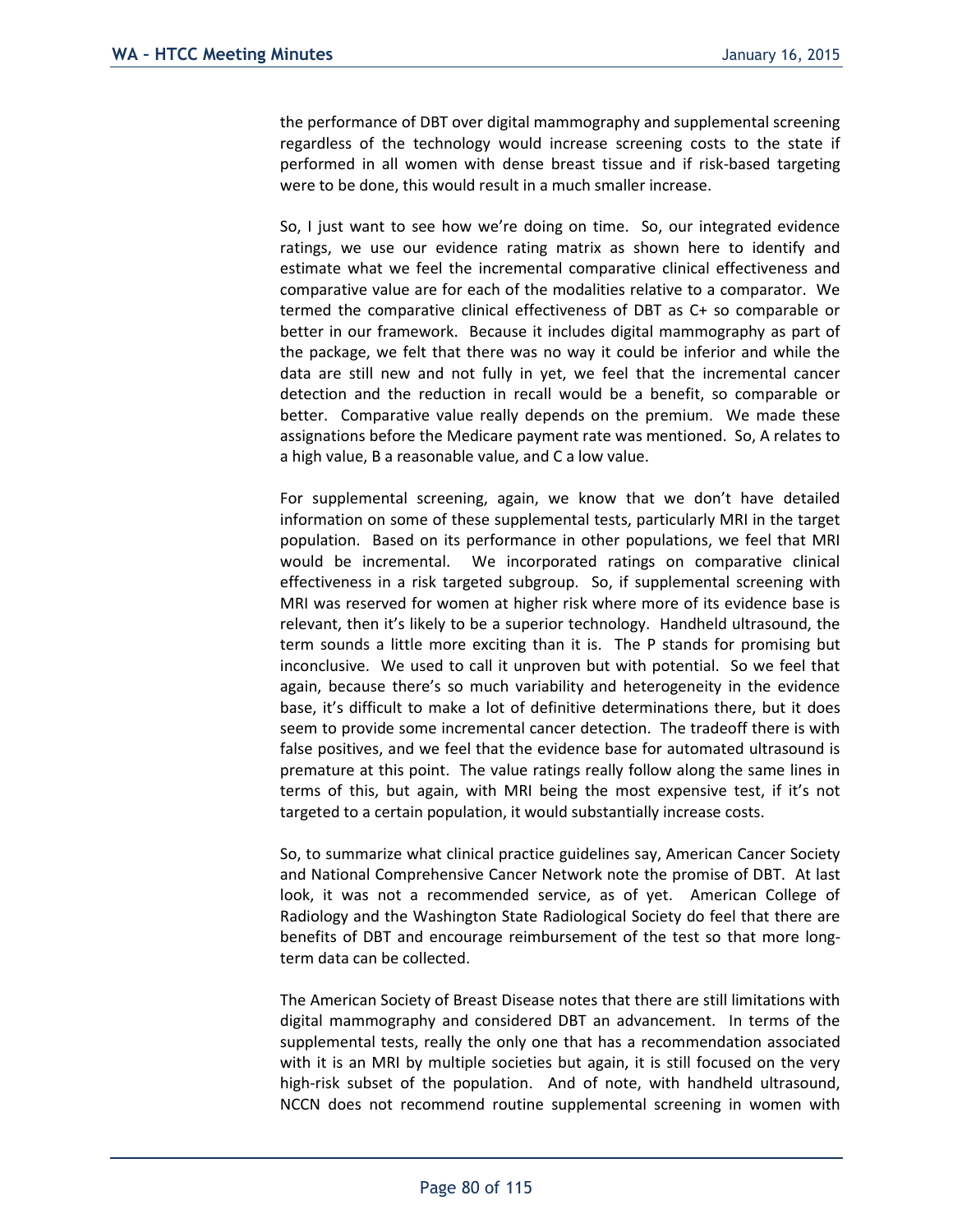dense breast tissue and no other risk factors. So, again the notion of a more fully described risk conversation before going through testing.

In terms of coverage policies, so I mentioned what was going on with CMS. In terms of the other modalities, there's really only mention made of these tests used for diagnostic purposes, not screening. So, there's no specific coverage determinations.

In terms of private payers, all forms of ultrasound for this purpose are considered investigational by Humana, United, and CIGNA. I didn't find any other policies from either national or regional payers. MRI follows the guidelines, generally only covered for women at very high risk, but two payers, Humana and United, consider dense breast tissue a specific indication for adjunct MRI screening regardless of whether there are other risk factors. So, they've gone beyond the guidelines in a sense. In terms of locally, DBT is considered... is covered by Regence currently but at last check, there was no additional payment provided and is primarily considered investigational by other regional or national payers. We don't need to go through the appendix, so I think that's my presentation.

- Kevin Walsh: Could we go back to slide 24, please?
- Daniel Ollendorf: 24. I'm sure there's a faster way to do this.
- Kevin Walsh: So, you split out the European and the American studies.
- Daniel Ollendorf: Mm-hmm.
- Kevin Walsh: And calculate an increasing cancer detection rate in Europe of 30-50%, which is equivalent to 1 to 2 per 1000. What's the number per 1000 in the 29% increase in the American studies? Is it the same?
- Daniel Ollendorf: I think it was about 1.5 per thousand, but I can double check that.
- Kevin Walsh: **OK, and then in slide 25...**
- Daniel Ollendorf: It was definitely in that range.
- Kevin Walsh: ....is that pooled data? So, are these number... are the percentage... is the PPV3 percentage, the biopsy rate, the recall rate a combined... is that a combination of the European and the American studies?
- Daniel Ollendorf: This is based on all of the available evidence, yes.

Kevin Walsh: OK, thank you.

Daniel Ollendorf: But keep in mind this is a... this is an estimation that is qualitative. It is not a quantatively pooled number. So, it's based on our review of all studies but with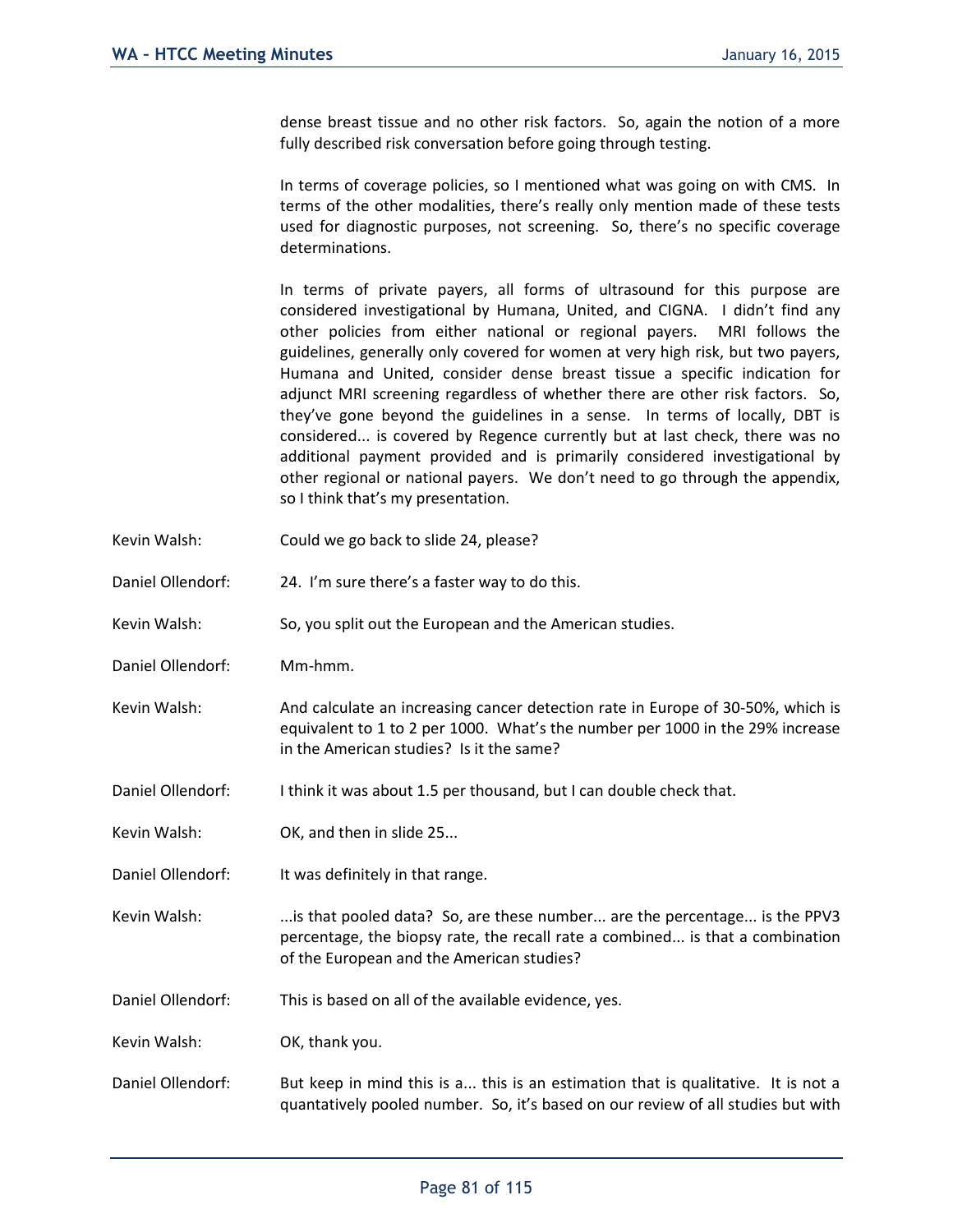heterogeneity present in these studies, we didn't do any formal meta-analysis to come up with a central estimate.

- Annie: 1.2 additional cancers.
- Daniel Ollendorf: 1.2 additional cancers in the Friedewald study, U.S. study. Yes?
- Richard Phillips: Is there such thing as a DBT as a supplemental therapy, too, or supplemental diagnostic study to DM?
- Daniel Ollendorf: Yeah, actually when we first did this evaluation, which I guess was about a year and a half ago, that is the way that we were modeling it, but that made the assumption that a woman would go back or get their result of a digital mammography first before going back and getting a DBT, and it quickly became apparent that if that had been used that way initially, it was no longer used that way. It was all being done at the same time.
- Michael Souter: Just going back to the studies that you looked at, am I right in thinking that you… so you haven't included the Greenberg study in here because of the risk of cross contamination with the Friedewald study, is that right?
- Daniel Ollendorf: Greenburg is one of the centers from Friedewald?
- Michael Souter: Yes, but there was a subsequent paper by Greenberg on the trial.
- Daniel Ollendorf: We did include it in the final report, yes, but we noted Greenburg and there was...
- Michael Souter: I see the data there mentioned in the studies that you had.
- Daniel Ollendorf: . ...well because Greenburg was a single site of Friedewald we, for the purposes of the presentation, I highlighted the Friedewald study, but in the report itself, there's a summary of the Greenburg study, and there was one other publication from another site. I don't remember the first author off the top of my head. What was that? Lorenko? I don't think so. McCarthy?
- Kevin Walsh: McCarthy, Owes.
- Daniel Ollendorf: We'll double check it. There was another site that had a separate publication, as well.
- Michael Souter: When I looked at the... because obviously thinking, OK, well is this the same population but actually when I looked at the patients who were actually included in that the data seemed to range quite differently just from the fact that the Friedewald study was March 2010 to October 2011 whereas the Greenburg study was 2011 to November 2012. So, there would appear to be discreet populations there. There might be possibly, who knows, in that August, September, October timeframe. It could have been some crossover there, but it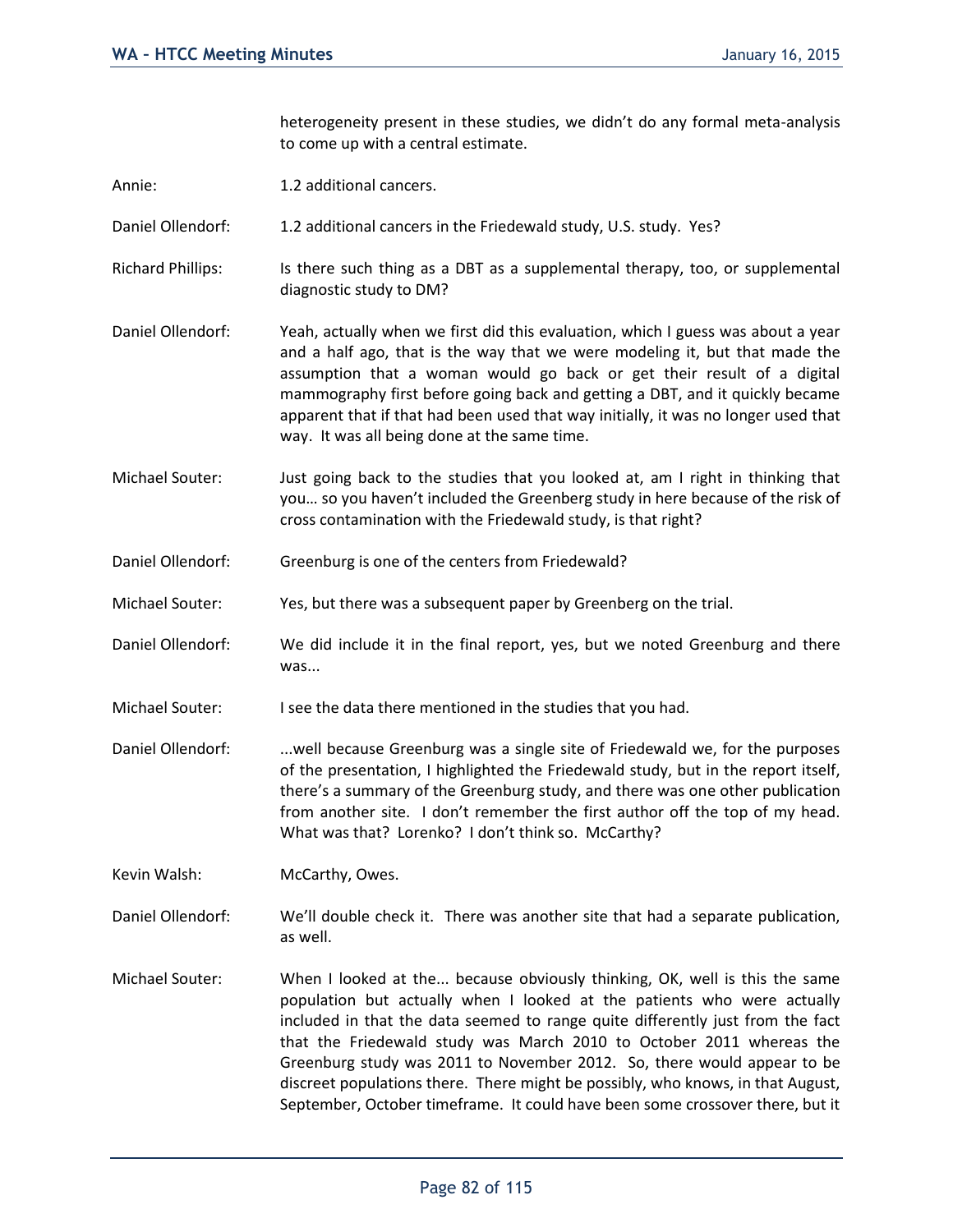would seem that there's a substantial body then... in the Greenburg study which looked at 54,000 patients with mammography versus 23,000 with DBT that's not included here, and I just think that's important when you look at, again, the consistency of direction of effect. Do you see what I mean?

- Daniel Ollendorf: Yeah, well we can certainly highlight what we found in the report from that study if you want to go through that now.
- Kevin Walsh: But weren't the... weren't the findings the same, Michael?
- Michael Souter: Well, that's... that's kind of what I'm getting at, though, in terms of...
- Kevin Walsh: The findings were the same in the two studies.
- Michael Souter: ...adding to the weight of it... well showing a kind of improvement in the numbers detected and the...
- Craig Blackmore: Can I ask a technical question, which maybe it goes to Christoph, one of you or both, and that's around this issue of digital mammography plus DBT versus DBT with a reformation of the digital mammography out of it. So, the technical question is, do the existing machines have the capability of generating digital mammography and in terms of what's out there and what do people do? What's the practice? Maybe it's more a question for you, Christoph.
- Christoph Lee: So, currently, the practice in most centers in the U.S. is to do 3D and 2D together at the same time.
- Craig Blackmore: So, on... with one acquisition, or?
- Christoph Lee: Yep, so the way tomosynthesis is taken is, during the same acquisition. All the difference is in technology to simplify it is that you have an x-ray tube that usually projects a single image by mammography for your standard 2D. That xray tube actually just rotates above the patient and snaps several pictures. So, currently the largest vender has a device where it will do the 3D sweep first. The x-ray tube will come back to center and at the end of the study shoot the 2D mammogram.
- Craig Blackmore: So, you're still… it's two acquisitions. You're not reconstructing a digital mammogram from your tomography?
- Christoph Lee: Currently not. Even though the synthetic software is available and FDA approved since May of 2013, we are not using it yet, and part of that is confidence in the data that the synthetic 2D view is similar to the actual 2D acquisition. There are other reports that they are comparable, but again, not enough data for us to say we're just going to go with a 2D synthetic view.
- Craig Blackmore: So, at this point it is an add-on. It's not a substitute.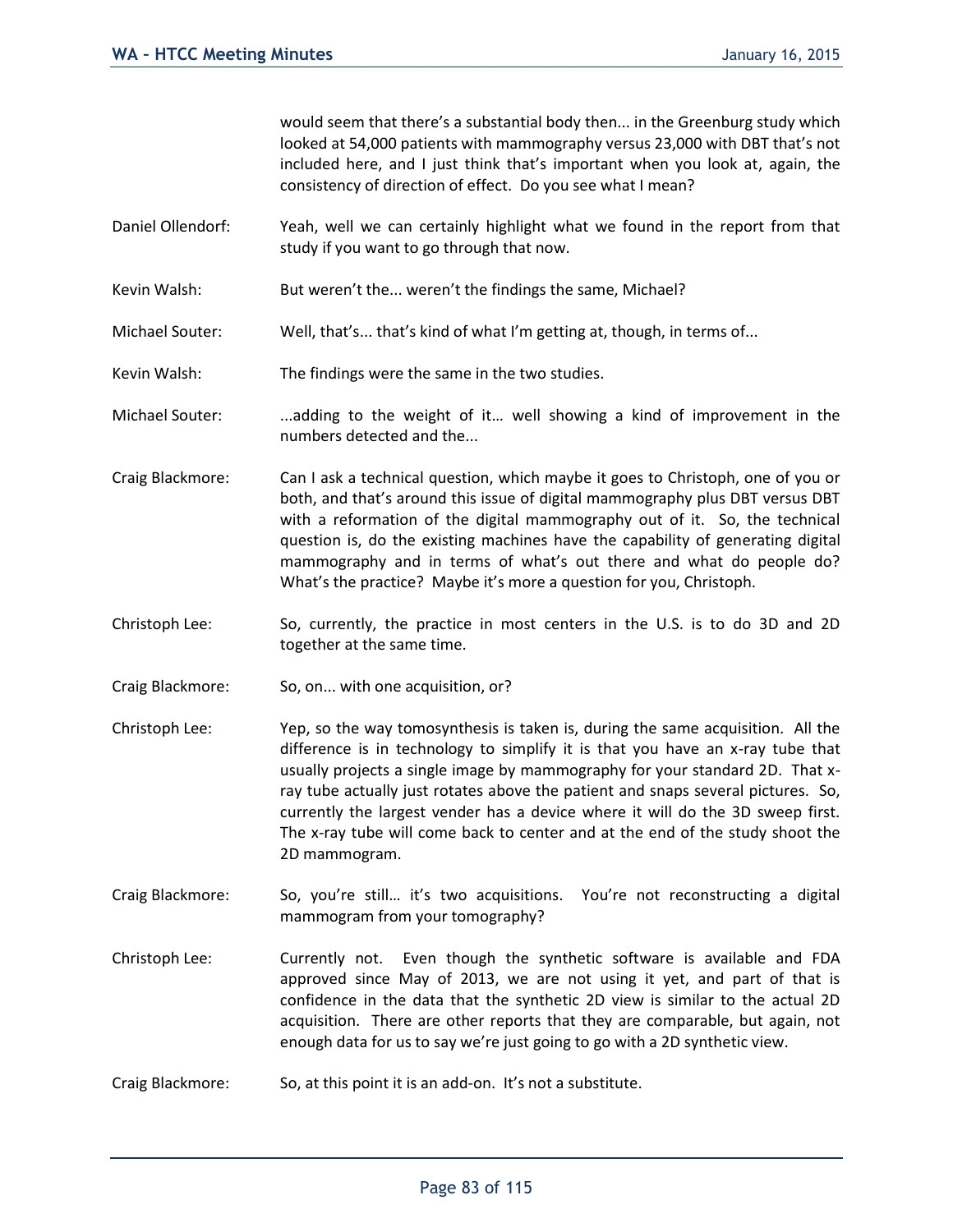Christoph Lee: It might be at the same setting. It is an add-on. Craig Blackmore: It is an add on. Chris Standaert: But that sounds like even clinically you would view it as an odd on. You don't just take your DBT and be done. You don't displace the DM entirely by doing the DBT and you won't even take a reconstruction of the [inaudible] image. You have to go back and get another one. Daniel Ollendorf: So we... Chris Standaert: So, you're already using it as an... you're already using it as an add-on test now. So... Daniel Ollendorf: ....that's correct. Chris Standaert: Two more than one. Daniel Ollendorf: Yep. Chris Standaert: Huh. Craig Blackmore: Other questions? Daniel Ollendorf: We do have information from the Greenburg study and the findings were very similar to the overall Friedewald results. So, about a 29% increase in cancer detection rate, which was the same as Friedewald, 1.4 additional cancers detected versus 1.2 in Friedewald, and the recall rate was 16% lower versus 17% in Friedewald. Male: Male: And you thought those were significant? Daniel Ollendorf: Yes, they were all statistically significant. Carson Odegard: I'm still kind of confused on the overlap, because I didn't read this Friedewald study, but did... one of the sites apparently had some overlap, is that? Or was it a totally separate site? Michael Souter: I think this is one when you looked… when you compare the authors between the two studies, they share a common author in Greenburg who comes from Fairfax in Virginia, but... Carson Odegard: Mm-hmm. Michael Souter: ...as far as I can see, the... more importantly I think the date ranges of the patients... Carson Odegard: Right, right.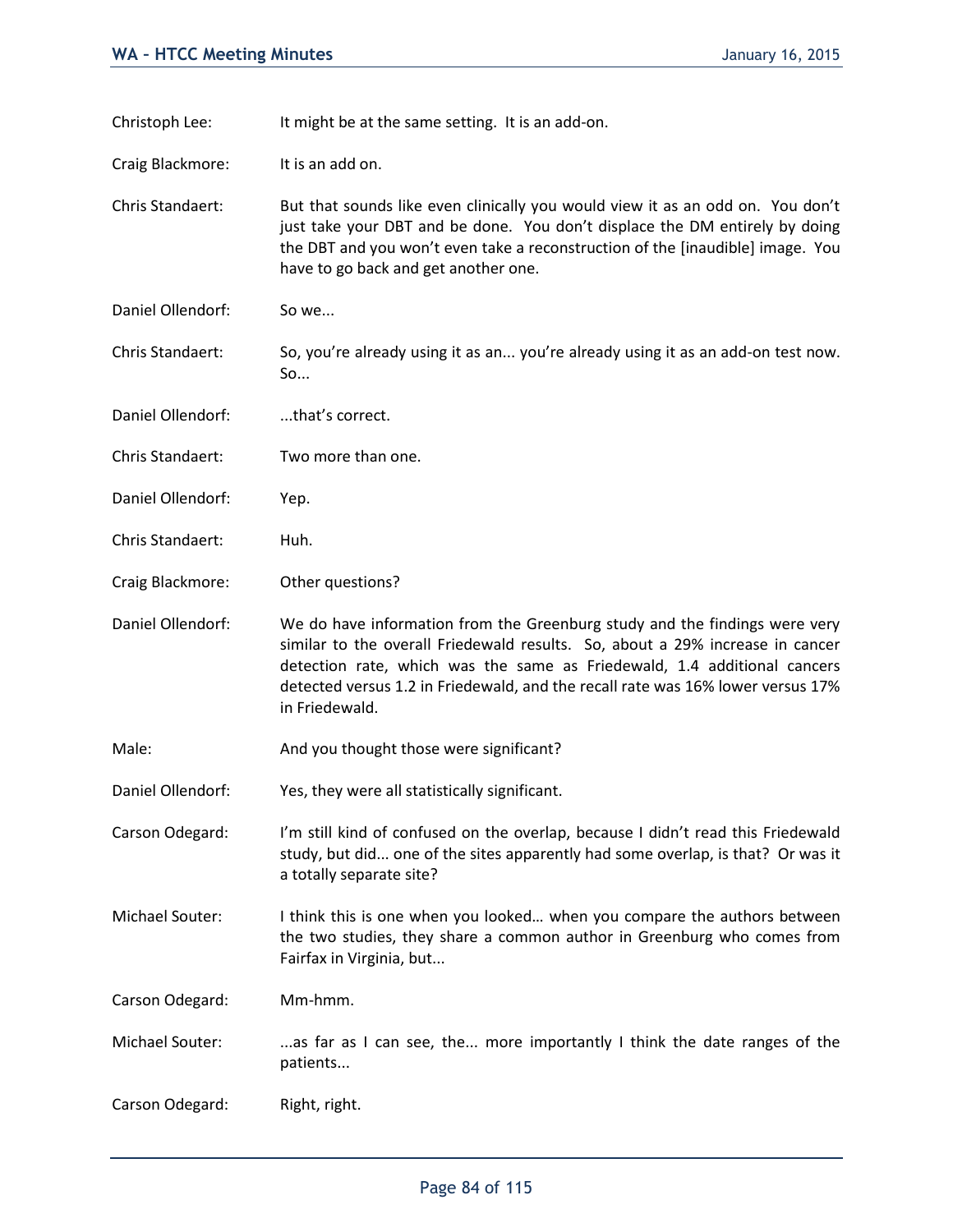- Michael Souter: ....included were, although there's a little bit of overlap there. A substantial part of each study was in a different time period.
- Carson Odegard: OK, yeah. Thank you.
- Daniel Ollendorf: And there was the additional study by McCarthy... was another one of the Friedewald sites. This was the University of Pennsylvania and it looks like this was a smaller screened population, 16,000 with DBT and 11,000 with digital mammography alone. A little bit lower incremental cancer detection rate, 0.9 per thousand detected. A reduction in recall of about 15% that was statistically significant. There is no mention made of whether the incremental cancer detection rate is though.
- Kevin Walsh: But I think in the study, didn't it say it wasn't powered to evaluate biopsy rates?
- Daniel Ollendorf: It says the study wasn't powered to assess the statistically significant changes in cancer detection, right. So, maybe that's why there was no P-value reported. They just decided it was too small to do it.
- Craig Blackmore: Other questions for any of our presenters?
- Chris Standaert: I have one more for the clinical... it's off the... it's on the screening thing. So, standard of care now, if a... I'm a little... the dense breast tissue things is a bit puzzling, because it... what I'm wondering... I'm curious how that's defined? It says half the population has that, which means it wouldn't be... that would be normal not abnormal, right? It's not an abnormality. So, how that's defined and is there really a definition of what that is, if that's some sort of thing, and then what is the standard of care? So, you have a healthy 55-year-old with no particular risk factors other than being a 55-year-old female who gets a mammogram who has dense breast tissue. How is it... how are they dealt with? Are they determined to move on? Do they go get... I mean, what happens with them, and why would you move them onto something else? Why would you?
- Daniel Ollendorf: Right, and that... that is the question.

Chris Standaert: Do they need supplemental screening? I mean, that's the whole... I mean, I understand screening if you have no mammogram and they've got bad... the wrong genes and they got mothers and sisters with breast cancer, I get it.

Daniel Ollendorf: Right.

Chris Standaert: But that's now who we're talking about.

Daniel Ollendorf: To answer your first question, breast density is a subjective finding based on the radiologist interpretation. Traditionally, it's been broken down into core tiles. Categories now are A, B, C, and D.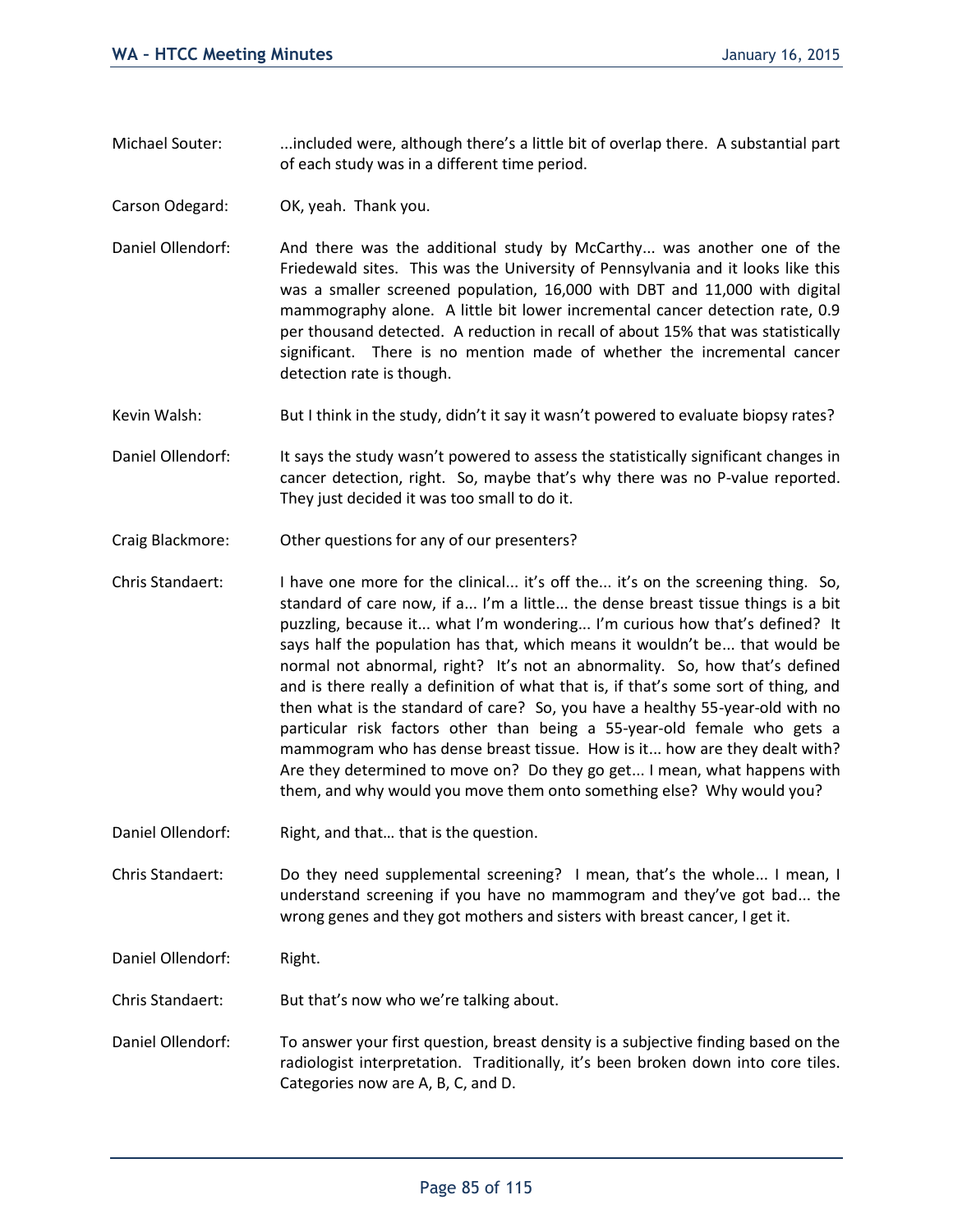Chris Standaert: Mm-hmm.

Daniel Ollendorf: It's broken down into the amounts of fibroglandular tissue seen in the area of the breast image. So, if you're thinking subjectively that at least three quarters of the breasts in view have fibroglandular tissue there, that's an extremely dense breast.

Chris Standaert: OK.

Daniel Ollendorf: And if you saw less than a quarter of tissue within that region, an image mostly black, then you would say that they're mostly fatty or extremely fatty.

Chris Standaert: OK.

Daniel Ollendorf: But it is a very subjective finding. The new guidelines for radiologists that we use are... it's called the BIRADS manual. The new edition just came out this year and they've made it even more subjective.

Chris Standaert: So, these issues of screening people with dense breast tissue, were they using these scales and defining them as extremely dense or some middle ground? Again, it's fuzzy.

Daniel Ollendorf: Sure, the commonly quoted increased relative risk for women with dense breasts just because of their breast density is about four to six times greater risk lifetime, but that is looking at the extremes. It's looking at the 10% of the population with extremely dense breasts versus the lower end 10% of the population, which are fatty breasts. When you actually compare extremely dense women to average women, women of average density, the relative risk is more along the lines of 1.4 to 1.5.

- Chris Standaert: So, clinically when you see... patients are seen, how are they decided to go onto a supplemental screen?
- Daniel Ollendorf: We do not offer supplemental...
- Chris Standaert: You don't?
- Daniel Ollendorf: ...screening at our institution.
- Chris Standaert: It's just not done.
- Craig Blackmore: So, you got… you've got to put this in context, and the context is a big national discussion about what to do about women who have dense breasts, and there's a lot of advocacy and there's been, as we heard, legislation in a bunch of states that said that you, when you interpret a mammogram, have to inform a woman of her breast density. Tell me if I'm wrong Christoph, but if they... if that woman is in the top two categories of either very dense or dense, meaning half the women, they get a letter that says... in some states and proposed in our state,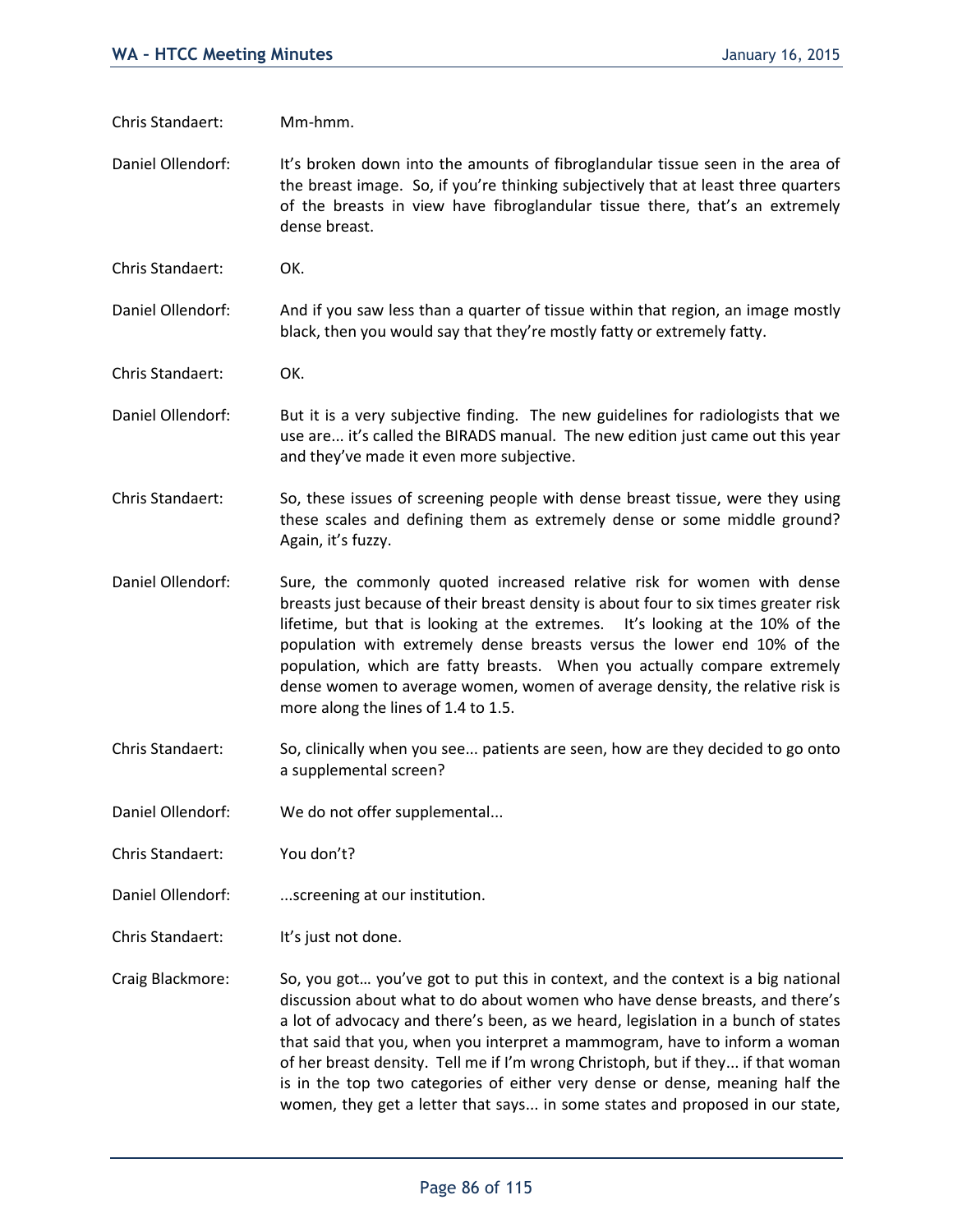you have dense breasts. That's a risk factor. It's not a big risk factor, but it's a risk factor, and then the question is, what is appropriate to do about that and there isn't a consensus. Well, I won't say this again but our job is make that decision and say, OK , in women...

- Chris Standaert: I was just curious [inaudible].
- Craig Blackmore: ...there isn't. It's not like there's a standard of care now. There's sort of an upswell to do something and so some states have gone ahead and say do supplemental screening. Some states have said inform women and then don't do anything. Some states have done nothing, and our state has said send it to the HTCC and let them figure it out, and that's where we are. I'm editorializing maybe, but...
- Chris Standaert: So, at the moment, the standard of care is not necessarily to do any sort of supplemental screening.
- Marie Brown: Correct.
- Chris Standaert: That isn't pre-established standard of care that one would think of in this state.
- Daniel Ollendorf: To be a little bit fair to the notification states, the letters typically talk about the masking potential of breast density rather than the increased risk.
- Craig Blackmore: OK, and I'm not making a value judgment. I'm just trying to put things into a context.
- David McCulloch: I don't think that's being fair to the... that is giving them additional justification. We still do not have properly designed trials to say... you say well there's this vague thing. It could be masking something, the implication being, and if we had a really... a test that gives a much sharper picture, you'll have a better outcome, and that's what's missing. I mean, I get it. As a radiologist, I mean, who can't love the DBT picture? It's just... oh look at all this spicules and you just said yourself, it identifies more invasive cancer. Does it? If we did... if we did that on everybody, DBT on everyone, I'll guarantee you it'd identify even more funny-looking little tiny speckle things. The only relevant study is to randomize that and do long-term follow-up and say does it actually save lives and detect more little cancer. It'll... all of these additional fancier, more specific or more detailed tests, they'll definitely identify more stuff and therefore we'll do even more stuff to women. I'm not convinced that we have data, and it's depressing in a subject that's as big as this with these mass... tens of hundreds of thousands of women, we still aren't designing studies that will actually give us the answer we want and technology's changing so fast that I don't know if we'll get those studies done.
- Craig Blackmore: I don't know if we will, either.

Chris Standaert: I don't know if we will.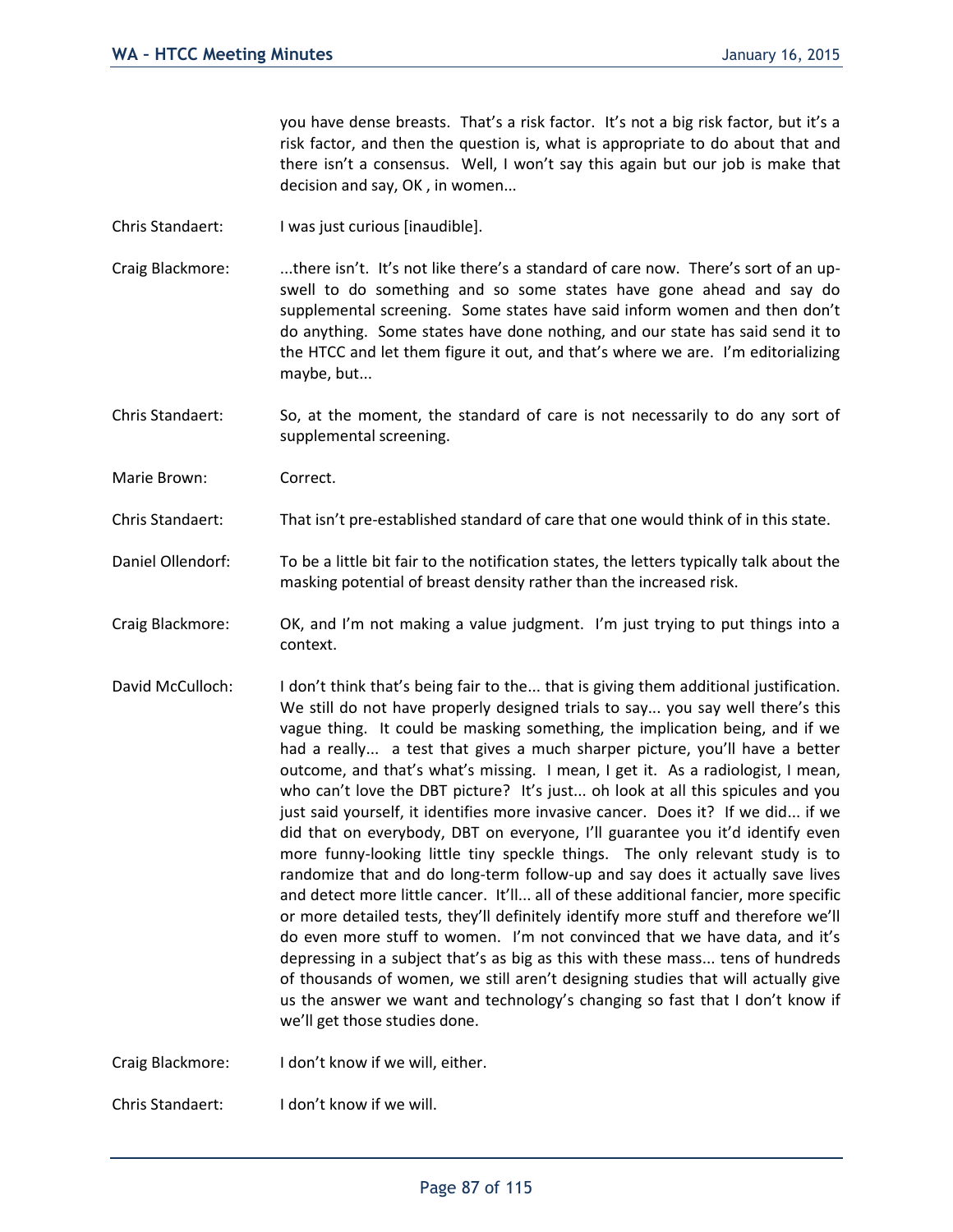| Marie Brown:     | I wondered in the clinical facilities where DBT is routinely is possible in Seattle,<br>knowing that UW is not one of them, that how did they those facilities use<br>DBT in terms of screening?                                                |
|------------------|-------------------------------------------------------------------------------------------------------------------------------------------------------------------------------------------------------------------------------------------------|
| Craig Blackmore: | He uses DBT. He just they don't use it to the exclusion of digital. They do<br>both simultaneously.                                                                                                                                             |
| Christoph Lee:   | We have we have one of our machines with DBT capability right now, and we<br>do offer it to women for screening. We're it's more an issue of capital costs,<br>but I guess your question is, how do we go about distributing this technology?   |
| Marie Brown:     | In other facilities where it's in Seattle where it's used more or                                                                                                                                                                               |
| Christoph Lee:   | Yeah, they                                                                                                                                                                                                                                      |
| Marie Brown:     | if they have the easy facility.                                                                                                                                                                                                                 |
| Christoph Lee:   | The majority of institutions that have DBT capability are allowing all women that<br>want to get it to get it, and they are not charging out of pocket for it.                                                                                  |
| Chris Standaert: | They allow them to how would a woman make that decision?                                                                                                                                                                                        |
| Christoph Lee:   | So                                                                                                                                                                                                                                              |
| Chris Standaert: | We'll get more pictures and                                                                                                                                                                                                                     |
| Christoph Lee:   | yep, so all the machines right now have the                                                                                                                                                                                                     |
| Chris Standaert: | more is always better though.                                                                                                                                                                                                                   |
| Christoph Lee:   | capability just to do 2D or just to do 3D and currently, since before January,<br>there was no reimbursement for it.                                                                                                                            |
| Chris Standaert: | Right.                                                                                                                                                                                                                                          |
| Christoph Lee:   | It's mostly been a great marketing tool saying that we have 3D mammography,<br>come to us, we'll give it to you for free.                                                                                                                       |
| David McCulloch: | Absolutely.                                                                                                                                                                                                                                     |
| Chris Standaert: | I wonder why Medicare paid?                                                                                                                                                                                                                     |
| Marie Brown:     | OK, thank you. That was helpful.                                                                                                                                                                                                                |
| Craig Blackmore: | So, procedurally again, it's about 1:15, and on our agenda we had scheduled<br>1:15 to 1:35 as our time for open public comment. So, I think we'll just break off<br>where we are in this discussion, and we'll have the comment public comment |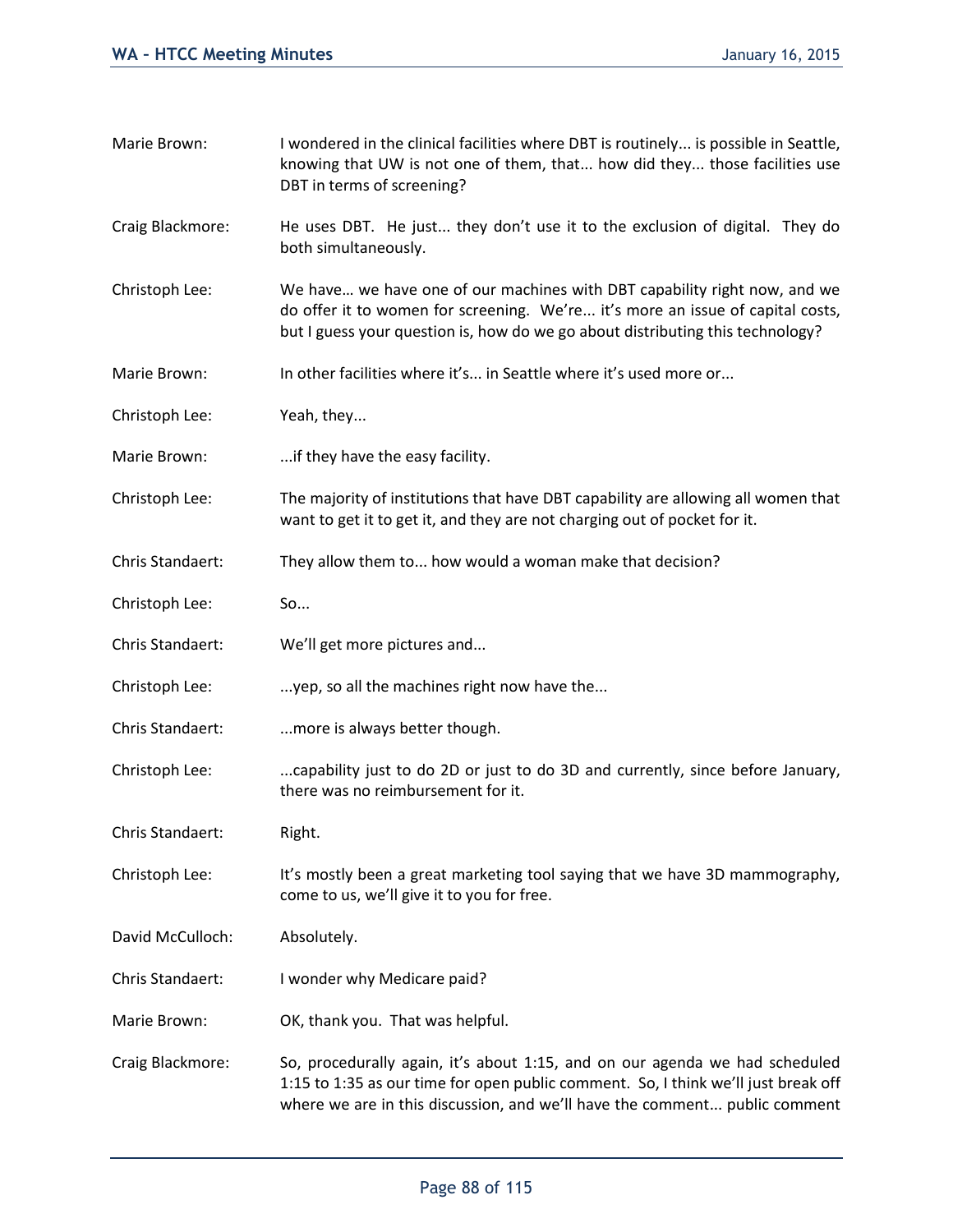period and then we can... we can resume with that additional input. So, did we have anybody sign up ahead who's indicated they wanted to address the committee?

- Josh Morse: No.
- Craig Blackmore: The answer is no.
- Josh Morse: No early signups. We do have one person who signed up who's present, Dr. Smith.
- Craig Blackmore: Dr. Smith, do you wish to address us on this topic?
- Dr. Smith: No comments at this time, thank you.
- Craig Blackmore: Thank you, alright. Yes, would you like to? I'll give you the instructions even though I know... please tell us who you are, if you're representing anybody else, and then if you have any conflicts of interest and...
- Nadia Salama: I am Nadia Salama. I work for Group Health. I'm an M.D. and a clinical epidemiologist, and I don't... I'm a member of medical technology assessment. I do the evidence [inaudible]. So, I have just a couple of comments. It would be nice to have a table with number needed to screen versus number needed to harm to get the [inaudible] outcome. It would be nice to have that for... if you're giving your decision making to patients that they pick this or they pay out of pocket. That's one thing. The other thing is when we say effectiveness, I'd rather leave the word effectiveness for drugs, not for comparative diagnostic accuracy for tests. This is one we use even in our method of technology group, we have the differentiation between when we are assessing a medical technology test versus a treatment versus [inaudible]. So we keep this diagnostic test separate evaluation criteria, because we're looking at accuracy and one other thing. Accuracy is not choose so much now like likelihood ratios or predictive values. It's [inaudible] are grossly effected by prevalence. So, if it's a highly selective group, this would be overestimated factors. So, they usually use likelihood ratios now versus accuracy.

The other thing… this were… you didn't have long-term follow-up. So, there's no... in your table 49 say identify almost all cancers. We cannot make this statement because we don't know if they are really identify all missed cancers. So, unless you have long-term follow-up. The question is, what's the gold standard here that we're comparing to? We know digital mammography is not the best when we are comparing to digital mammography. So, the question you asked was, what do we do with these patients? What's the gold standard? Do we compare with MRI or digital mammography, which we know is not the perfect test. So, these are just my comments.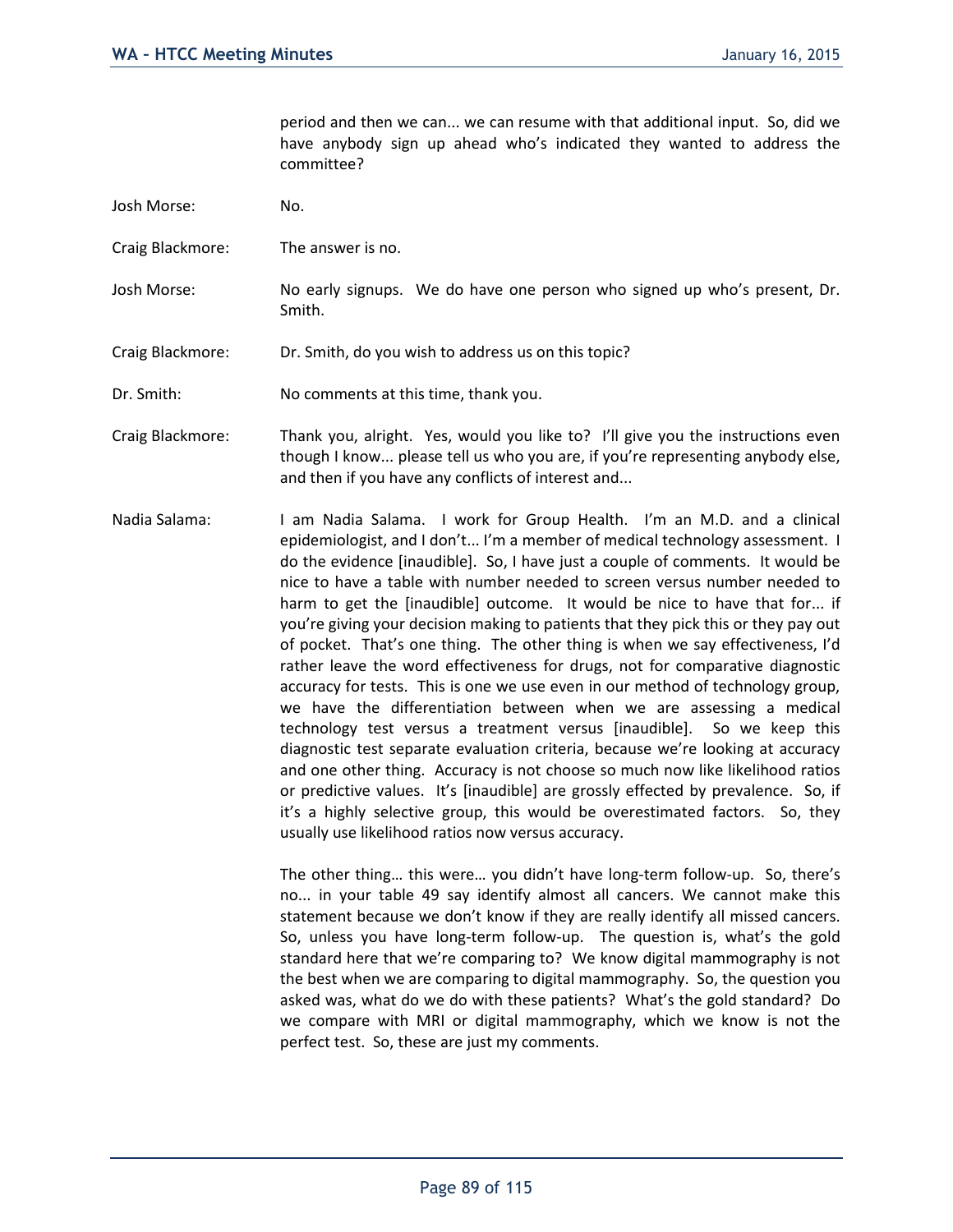Craig Blackmore: Thank you. Shall we check the…? Hello, this is the Washington State Health Technology Clinical Committee. This is the public comment period. So, is there anyone who has called into the meeting that wishes to address the committee?

> Alright, well hearing no comments, we will turn the phone off, and we will go back and check on the phone again, as we get to the end of the public comment period, which is actually not too far off. Anybody else in the audience that has not had an opportunity to address the committee that wishes to? Alright, we will move on with committee discussion. So, any further questions for any of our presenters? So, I have a question, which I think probably goes to the agencies, and it relates to particularities of billing and when a bill... I guess... how am I going to ask this? There's screening with digital mammography and then there's the DBT and my question is if we basically... whether or not we fund DBT does that affect the submission of a separate mammography claim? In other words... I'm thinking of the scenario described already where one might perform digital mammography on the DBT machine and submit a bill and might or might not do additional imaging that would... might not generate a reimbursable claim. Could one still be reimbursed for the digital mammography? I don't know that I'm asking this at all clearly.

- Christoph Lee: [inaudible].
- Craig Blackmore: Sometimes, we say no coverage, and that means that the entire procedure is not covered. Sometimes, we say coverage but it allows coverage of one aspect of something but not the additional aspect. I was thinking of, for example, the robot. We looked at robotic surgery, and we said you can do the surgery. We'll pay you for the appendectomy but we're not going to pay anything extra for the robotics, but the use of the robotics did not disqualify payment for the whole procedure. So, on some level there's some parallels here, potentially, but I wondered if they were separate codes in the minds of the agency directors such that that scenario would be relevant.
- Female: They would be separate codes, because their code is separate. As to whether or not the... your decision will interpret whether or not it… whether and/or if they get payment.
- Craig Blackmore: So, I guess my question, our decision will determine the DBT portion.
- Daniel Ollendorf: Right.
- Craig Blackmore: But whatever we decide there doesn't affect the mammography portion no matter what machine it's done on and no matter whether or not they do a DBT.

Christoph Lee: Right. Presumably.

Craig Blackmore: Presumably.

Christoph Lee: Yeah.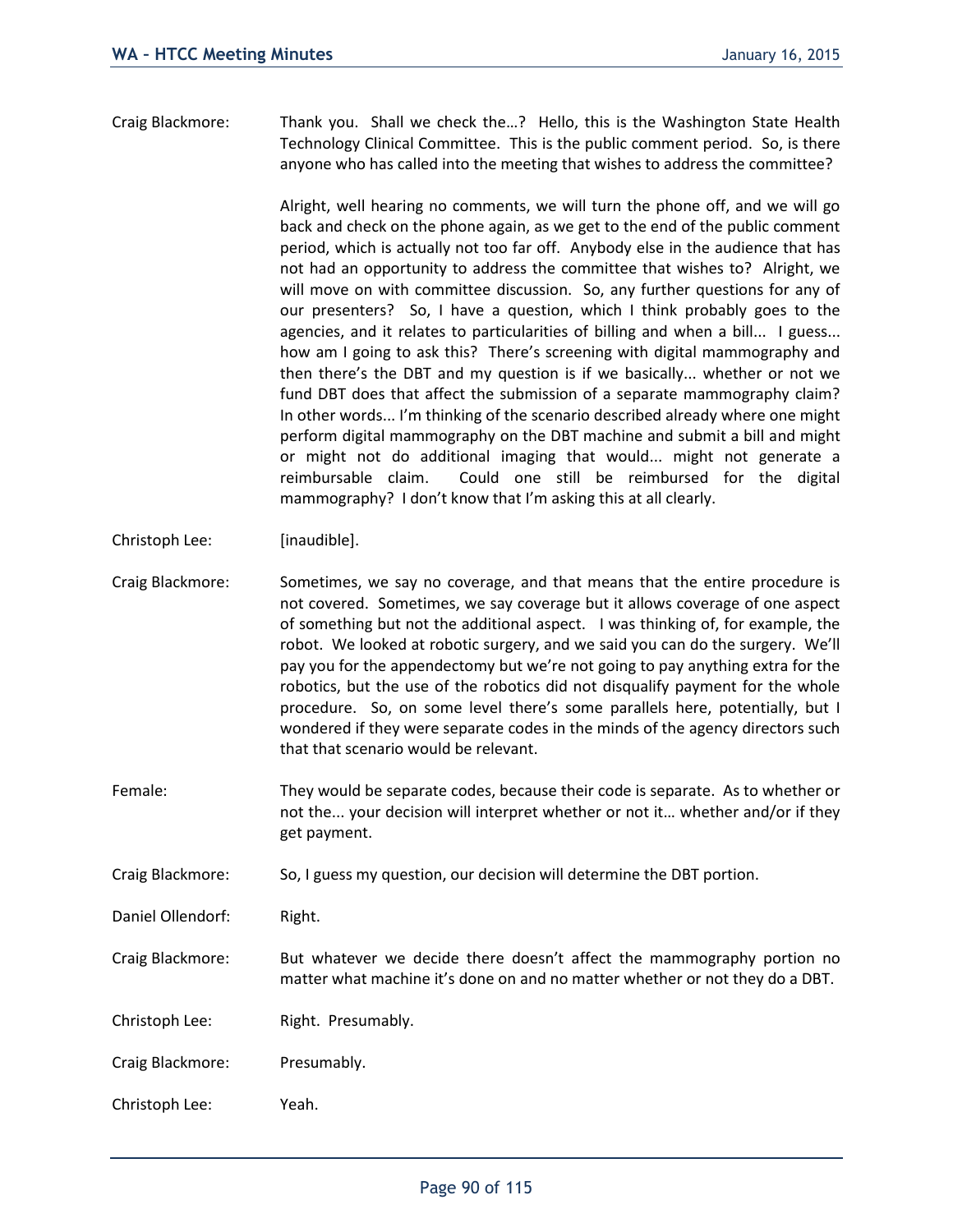- Female: [not at microphone] We're taking a proclamation vote, but there are two separate codes. In theory, you're absolutely correct. [inaudible] taking a look at [inaudible] if that is your determination is you want [inaudible] pay for mammography...
- Craig Blackmore: OK.

Female: [not at microphone] [inaudible].

Craig Blackmore: I'm asking the question at this point. I'm not speaking for the committee.

- Chris Standaert: It also wouldn't be surprising if it actually gets used a lot and then Medicare would combine them. They won't leave two separate codes if they're combined over three, two-thirds, or 75% of the time they'll bundle them quite rapidly if that's what happens, and then they'll be one code.
- Female: That's why I think [inaudible].

Marie Brown: Which means somebody wouldn't bill separate... just bill for DBT.

- Female: [not at microphone] I think that if they billed for just DBT, it would not go [inaudible] no coverage [inaudible], but we're looking at in from a scenario, like, as [inaudible] both those codes were on the same claim. So, you came in for the [inaudible] what happened. You come in, you go through mammography. The pictures are taken at the same time, so the codes are built on that [inaudible]. So, we're looking at whether or not this claim with those two codes would pay [inaudible] and then deny [inaudible]. So, we're trying to verify whether that [inaudible] just have tomography, which I'm not sure [inaudible]. Is that possible, or?
- Christoph Lee: Only if you're willing to use the 2D synthetic software. You really need that 2D image to help you interpret the entire exam.
- Female: [not at microphone] So on principle would they always be billed together then?

Christoph Lee: Currently, yes.

Female: [not at microphone] OK, another good question. [inaudible].

Craig Blackmore: Other questions?

Michelle Simon: Could I just follow up? You're saying you couldn't do just a DBT because it wouldn't make sense? You actually need the…?

Christoph Lee: You would at least need a synthetic 2D view off the 3D sweep. The 3D sweep does not help you with calcifications. It's really the 2D image that helps you with calcifications.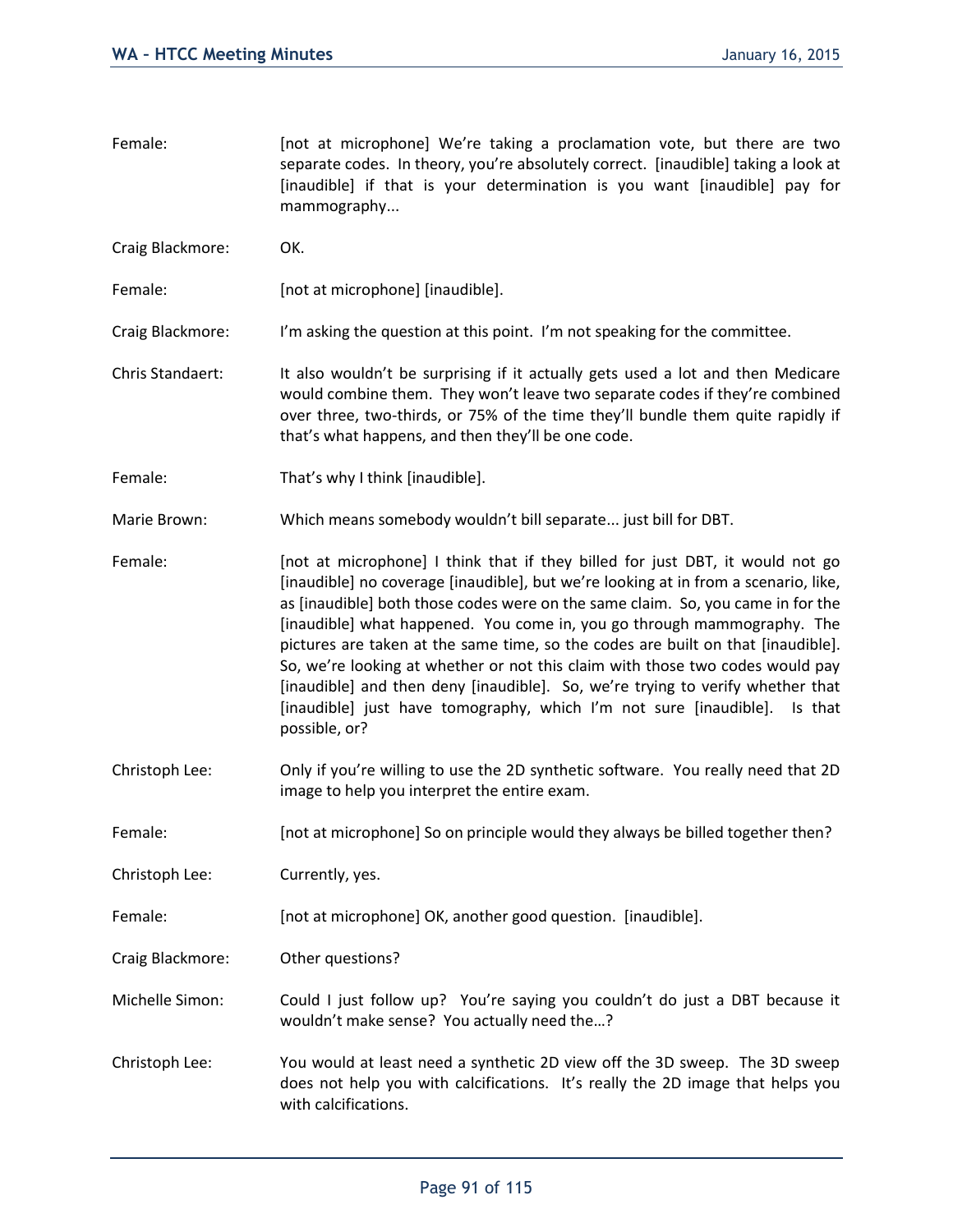| Michelle Simon:          | OK.                                                                                                                                                                                                                                                                                                                                                                                                                                                                                                                                                                                                                  |
|--------------------------|----------------------------------------------------------------------------------------------------------------------------------------------------------------------------------------------------------------------------------------------------------------------------------------------------------------------------------------------------------------------------------------------------------------------------------------------------------------------------------------------------------------------------------------------------------------------------------------------------------------------|
| Marie Brown:             | So, you couldn't substitute it basically? OK.                                                                                                                                                                                                                                                                                                                                                                                                                                                                                                                                                                        |
| Craig Blackmore:         | Any other questions?                                                                                                                                                                                                                                                                                                                                                                                                                                                                                                                                                                                                 |
| <b>Richard Phillips:</b> | Out of curiosity, Regence covers DBT, but it doesn't doesn't Regence<br>administer the HCA?                                                                                                                                                                                                                                                                                                                                                                                                                                                                                                                          |
| Josh Morse:              | If you could please use the microphone for the response.                                                                                                                                                                                                                                                                                                                                                                                                                                                                                                                                                             |
| Female:                  | Pardon?                                                                                                                                                                                                                                                                                                                                                                                                                                                                                                                                                                                                              |
| Josh Morse:              | Could you please use the microphone for the response? Thank you.                                                                                                                                                                                                                                                                                                                                                                                                                                                                                                                                                     |
| Female:                  | So the question is, in the presentation you've seen Regence is indicating the<br>presentation indicates Regence is covering the DBT. Yes, Regence does<br>administer the UMP and what we're doing is verifying whether or not that<br>means UMP is getting that same coverage. In practice, under other codes, that<br>should be the case, but what we want to do is make sure we're being accurate<br>in what we're providing to you.                                                                                                                                                                               |
| Craig Blackmore:         | Other questions? Alright, so we'll move on. I'm going to make a tell me if<br>you're supportive of this, but I think we need to deal with these separately<br>starting with the DBT and then we'll look at the supplemental screening and the<br>dense breasts and maybe we'll lump those together or maybe we'll separate MR<br>and ultrasound, etc., from an organizing perspective, we'll start with the DBT<br>question and try to deal with that one first, and I want to just if we could just<br>give one more shot to the phone, Christine, and just make sure everybody's had<br>a chance if they need one. |
|                          | This is the Washington State Health Technology Clinical Committee meeting and<br>the open public comment period, and we just want to see if anybody on the<br>phone wishes to address the committee, this would be your opportunity to do<br>so. So, please let us know. Alright, we will close the open public comment<br>period, and we will move on.                                                                                                                                                                                                                                                              |
|                          | OK, so we'll start with the DBT question and what I'd like again is to ask if I could<br>get one or several committee members to summarize where they think we are,<br>not necessarily a yes or no but a summary of where the evidence is pointing at<br>this point as a starting point. So, any volunteers? Joanne.                                                                                                                                                                                                                                                                                                 |
| Joann Elmore:            | We need a randomized trial like DMIST, and DMIST was a randomized<br>prospective trial that compared digital mammography to film screen<br>mammography. Right now, digital tomo, the benefits are lower false-positive,<br>higher cancer detection rate. It seems like it's improving the cancer detection<br>rate of invasive, which is better than picking up more DCIS, but still we don't                                                                                                                                                                                                                        |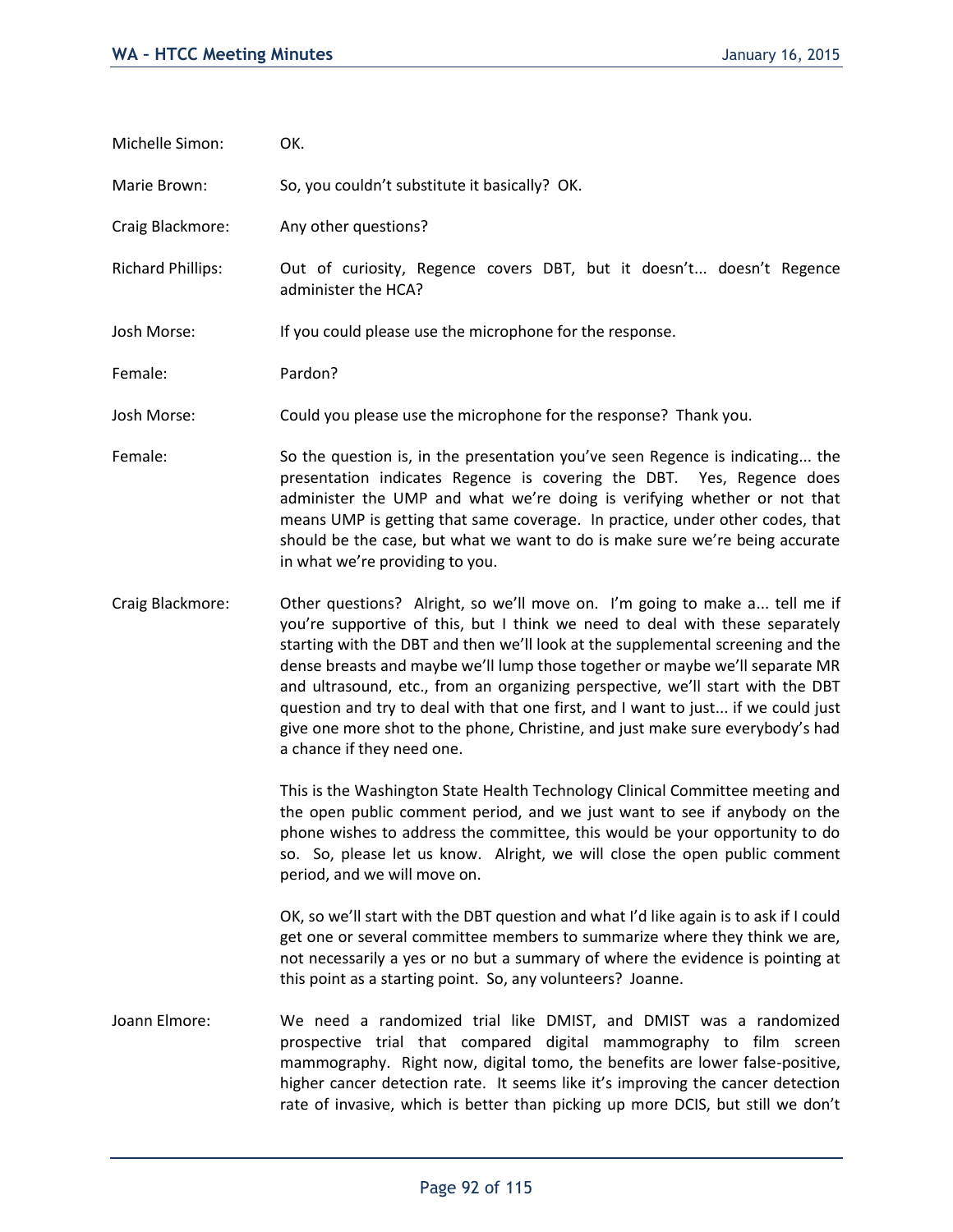know if some of that invasive is also overdiagnosis, but it does look promising, and I, obviously, care about lowering the false-positive rate because many of us work in clinical practice, and we see women with a lot of anxiety and, you know, [inaudible] the cost. There are risks associated with it. There's the cost. If we were to approve it for all the women in the state it could be a few million dollars every year as an add-on. Radiation, until CMS and other people figure out how to allow us to only do one screen, right now it's twice the radiation per exam. Those are some of the risks.

- Chris Standaert: But that would never change. I mean, he's saying you need the planar picture. Unless the software gets better.
- Joann Elmore: They've got software so they can synthesize.
- Chris Standaert: [inaudible]
- Christoph Lee: [inaudible] 2D.
- Chris Standaert: Huh?
- Christoph Lee: You can reconstruct the 2D image off the 3D sweep.
- Chris Standaert: Right, but you said until the software becomes a little more reliable, or people are a little more competent than the software, they're not going to use it.
- Joann Elmore: That's a good point. So, there definitely are risks. There's the cost and then there's also currently for all of these shocking a third of the facilities now have digital tomo, twice the radiation for women. In regards to the studies, they are... definitely have limitations. There weren't any randomized clinical trials. There's no data on mortality, morbidity. There's no data even on sensitivity and specificity. You need a year plus follow-up to find out are you missing cancers that are detected a year or two later. Two of the studies were done in other countries, in Norway and Italy, and the screening programs are quite different there. They don't screen women in their 40s and many of our women here in Washington State are in the 40s getting screened. The radiologists are much higher volume, perhaps more experienced. The standard there is to double read everything, two radiologists, and we don't do that. So, there are a lot of differences. One of those studies was a single site only. There was only one tomosynthesis machine studied in most of these, and there's many other machines. So, we don't know about the quality of the others. So, I think while CMS may have "approved" this as an add-on starting this year for \$57 a pop, the announcement that I read, they cited the U.S. Preventive Services Taskforce as saying mammography has a B rating, but according to what Josh showed me for the CMS approving tomo payment, they're citing a many years old preventive services taskforce review that did not study tomo. In fact, that review was so old it didn't even study digital mammograms. So, I think that the CMS approved this without any evidence or data.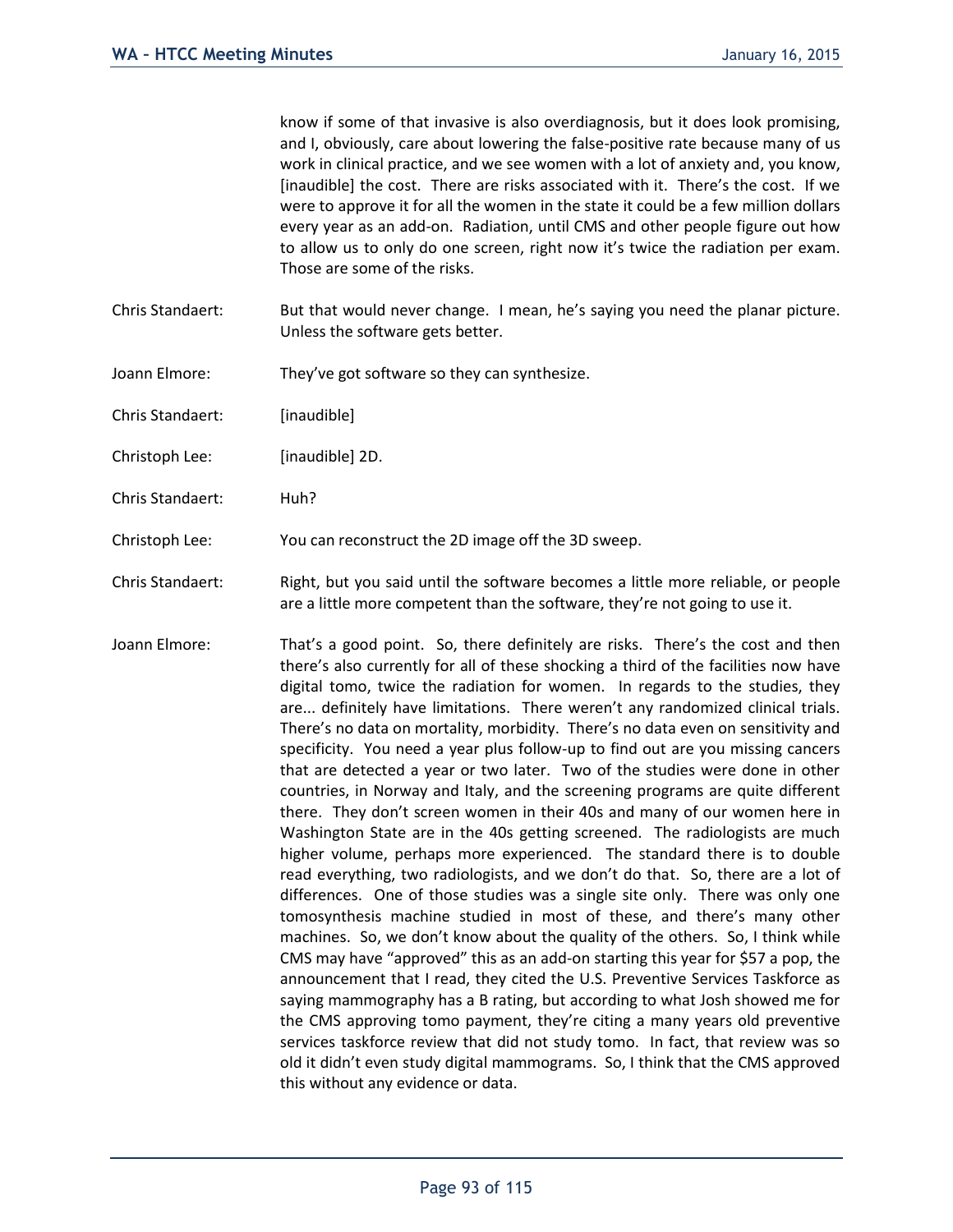- Chris Standaert: I don't know. I guess, I hear you and there's no RCT, but every study on DBT shows the same… they show the same thing, and the numbers are huge, and it says that they're good and these are improvements in very clinically important outcomes, higher detection rates, lower recall rates, higher true positive biopsies. I mean, these are… these are very important things in the management of these people. So, it's... and it's completely consistent between every study they have that they talk about pretty much. So, it makes you... and I know they're retrospective, but there is... they're comparative. They're not saying there's lots and lots of biased. It's not an enormous expense. So, it's… there's a value in there somewhat. The economic models get very tricky, because there always are so many assumptions in those that I don't really know what to make of them frankly. I appreciate all the work, but there are so many assumptions that it... your error bars get like [making crunch sound] as you go, and there's no... and when the data is like this, it's so hard to interpret.
- Craig Blackmore: Other comments? Anybody on this side of the room want to weigh in?
- Michael Souter: I think that obviously we'd all love a randomized control trial, and this has been said, many, many different forms in the discussions we've had before, but there isn't and we have to get on with what we have and make difficult decisions sometimes, and what we do is, we try and weigh up what the kind of the prevailing emphasis is. We're looking into grey areas, and very often, I think, that we've made decisions to cover based on less firm ground than we have here at the moment. I actually think in looking at this that the weight of effect to me is highly convincing when I look at the numbers and when I look at the consistency of direction, which is one of the greater criteria that we need to employ and I think that's important to take into account. So, to me, this is persuasive that I think we should be covering some part of the population referred to [inaudible]. I think that warrants a little bit more discussion but I am persuaded that there's a treatment benefit to be... no, I'm sorry, not a treatment benefit… but there's an overall healthcare benefit to be had here.
- Craig Blackmore; Other thoughts?
- David McCulloch: I would just… between what Mike said and Joanne said, I think there is some poorly designed... I mean, this data is imperfect, and it's promising and suggestive, but until you actually... there are so many ways in which it... you can get biased in the right direction, but until a proper RCT is done, I don't... I'm not convinced that it truly is improving health benefits to women.

Craig Blackmore: Richard?

Richard Phillips: I... when I read through before I even came here and listened to what was going on, I was inclined to say that we ought to approve it. I have to say that I... I've sort of backed off from that a little bit, but I do think that... I think the evidence is persuasive that there is a trend in the same direction for all the... all nine studies that makes me think that it... it probably has a role, especially if it can be done in a cost neutral way, because I don't see that there's any increased risk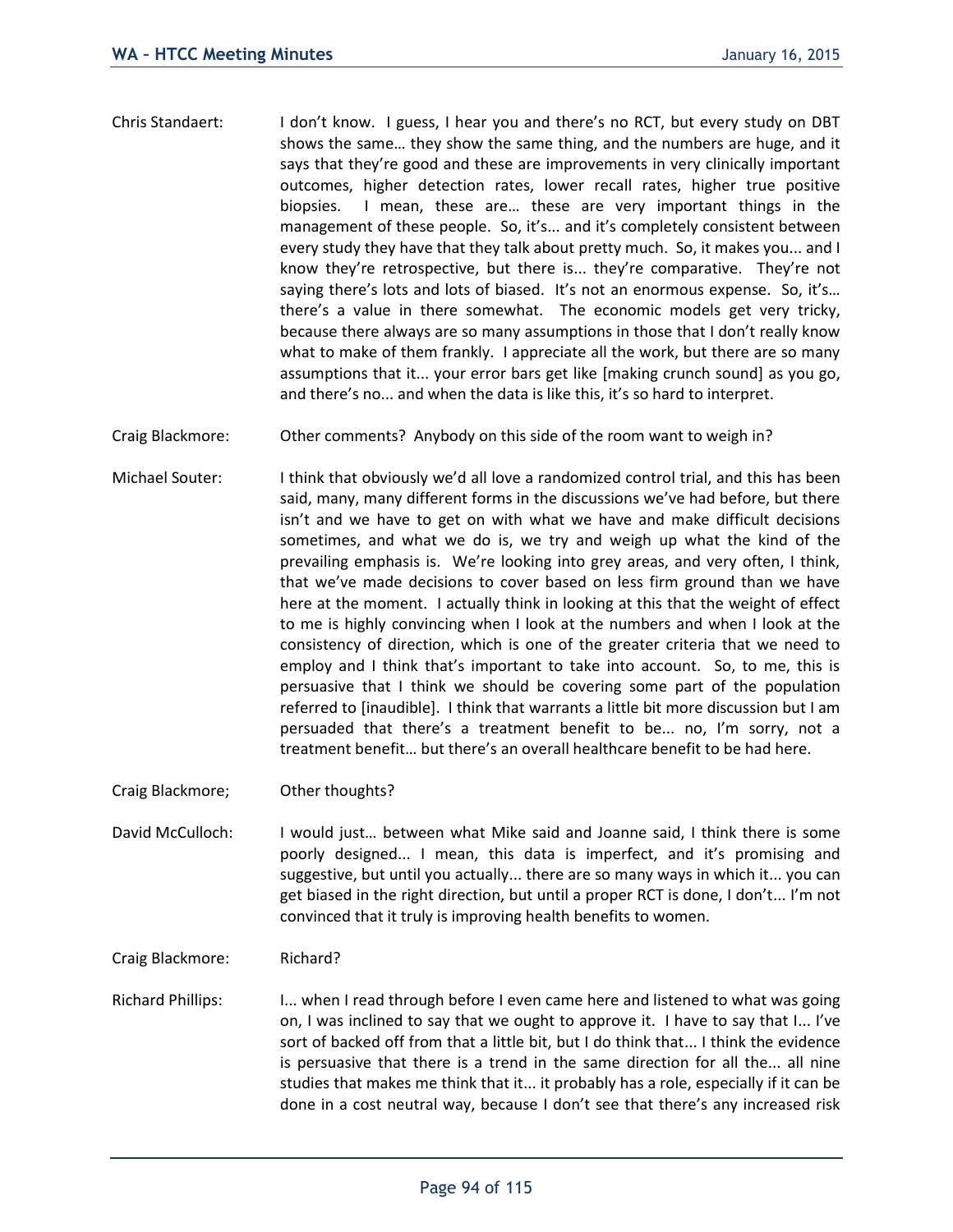from it. In other words, I almost see it as being equivalent, at least, and in that regard I tend to say I see no wrong... no problem with advocating for it. I guess the real issue is the cost and I don't know that I see that there is a substantially greater cost when you consider that you're probably adding additional diagnostics... diagnoses of cancer, which may offset it. That's very subjective, obviously.

Marie Brown: I think there was increased radiation when you do two.

Richard Phillips: Well, I think if you, what Joanne said is right. If we... if we're doing two studies, yeah, but I... that's the real question. We're sort of in an [inaudible] right now where we're... it's a developing technology and...

Marie Brown: Right.

Richard Phillips: ...who knows, maybe in two weeks it'll be all, you know, all be done with software with one study. But that, that's a legitimate point.

Michelle Simon: It is, and that's the one that concerns me, too, because if you look at this studies while the weight and the direction is kind of the same suggesting a positive benefit. These are not long-term studies. We're looking at six-month studies and that won't take into account the missed cancers, if there are any. It won't take into account the effect of radiation, which I think is... what is it, 10 milliseverts, 1:2000 people?

Craig Blackmore: No, no, no. It's much, much lower than that.

Michelle Simon: Oh, that's the one we saw in the first study.

Craig Blackmore: That was, yeah.

Chris Standaert: That was for [inaudible].

Michelle Simon: But there is some.

Craig Blackmore: Whole body CT and that.

Michelle Simon: But there's some exposure effect there if you're doubling your radiation dose for a study. So, I'm most concerned about the insufficient follow-up of these studies that we see.

Marie Brown: I think they said the mammography was equivalent to four years of environmental exposure, something like that?

Craig Blackmore: I don't have that.

Chris Standaert: What happens to women who get recalled? So, they get a mammogram and they get called back. So, that lower recall rate translates into what? People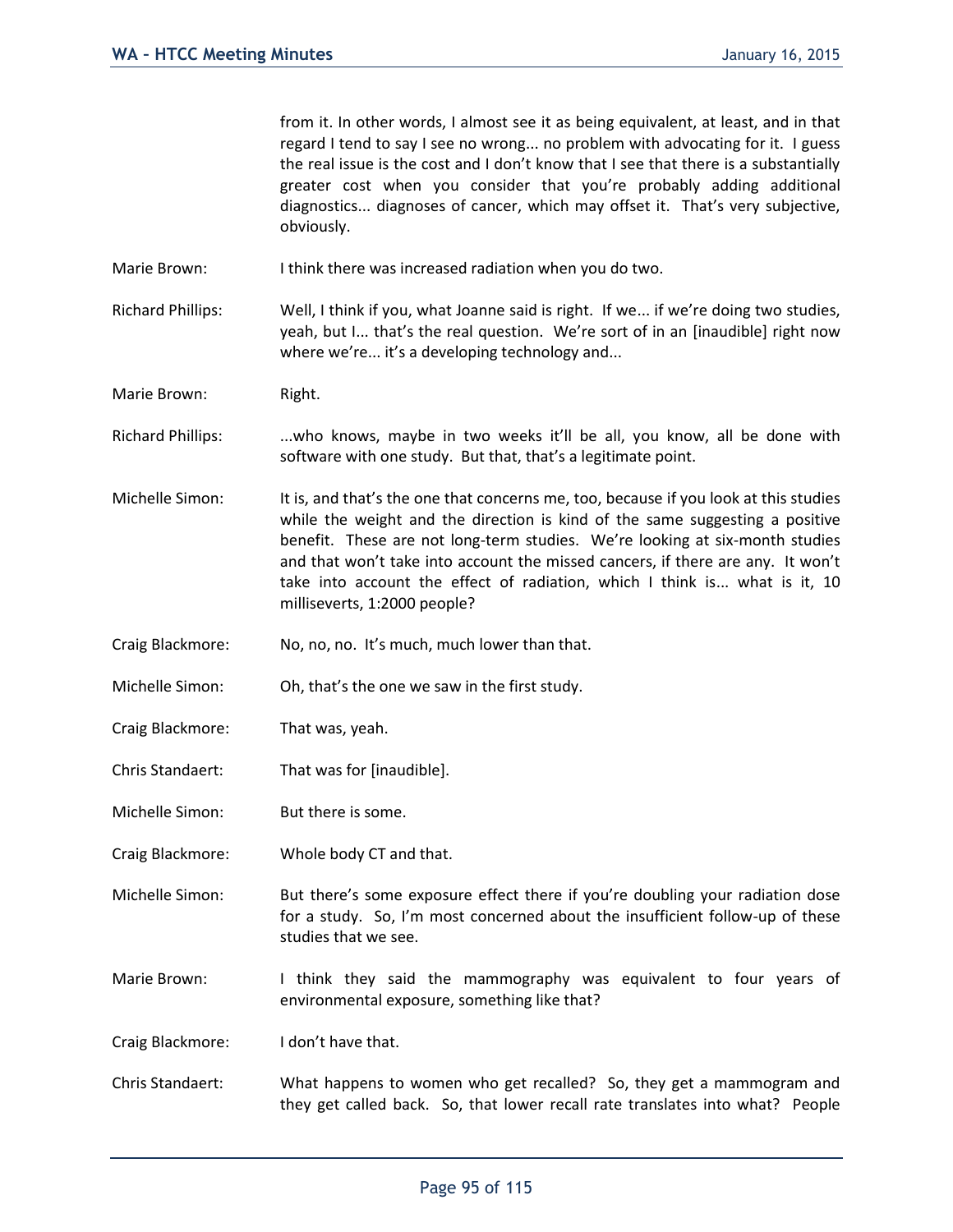who get recalled get another mammogram, they get an ultrasound, they get a... so I assume a biopsy... they get something, yeah. More happens to them. Again, we're... I mean, dropping the recall rate alone is a significant thing.

- Richard Phillips: Right.
- Chris Standaert: This stuff happens when you bring them back. They say that's a little funny. We're going to bring you back. That's always the start of more stuff.
- Carson Odegard: One thing I wondered about the legislative aspect of this is… these patients get a letter and obviously it increases fear.
- Craig Blackmore: Well, they don't in this state.
- Carson Odegard: No, I know, but I'm just saying...
- Craig Blackmore: Some states.
- Carson Odegard: ...any other state, in some states, 15 states... when they get this letter, it raises their anxiety levels and you wonder how much of the recall rate is selfdetermined or pushed by the anxiety of the patient themselves.
- Craig Blackmore: Now, does that… does that happen? I mean, do… does anxiety drive recall rate in clinical practice Christoph?
- Christoph Lee: We're clarifying that this is probably a discussion for your second item, right? For supplemental screening because...
- Richard Phillips: Like, the letter alone would...
- Christoph Lee: So, yeah. So, in terms of anxiety provoking diagnostic workup, usually a woman will come in with an area of pain or palpable abnormality, possibly caused by their anxiety. I could see that happening, not so much sure if the DBT question comes into play.
- Seth Schwartz: I disagree with that. I think this letter will drive people to come into their providers, and that will result in more [inaudible].
- Craig Blackmore: Yeah, we're not, we're not in charge of the letter. I mean, we don't know what [inaudible].
- Seth Schwartz: [inaudible] that someone else said. I'm not introducing...
- Craig Blackmore: Yeah, no, no, no.
- Seth Schwartz: ...this idea.
- Craig Blackmore: I know. Whether... well, A, we're on the wrong topic, and B, we...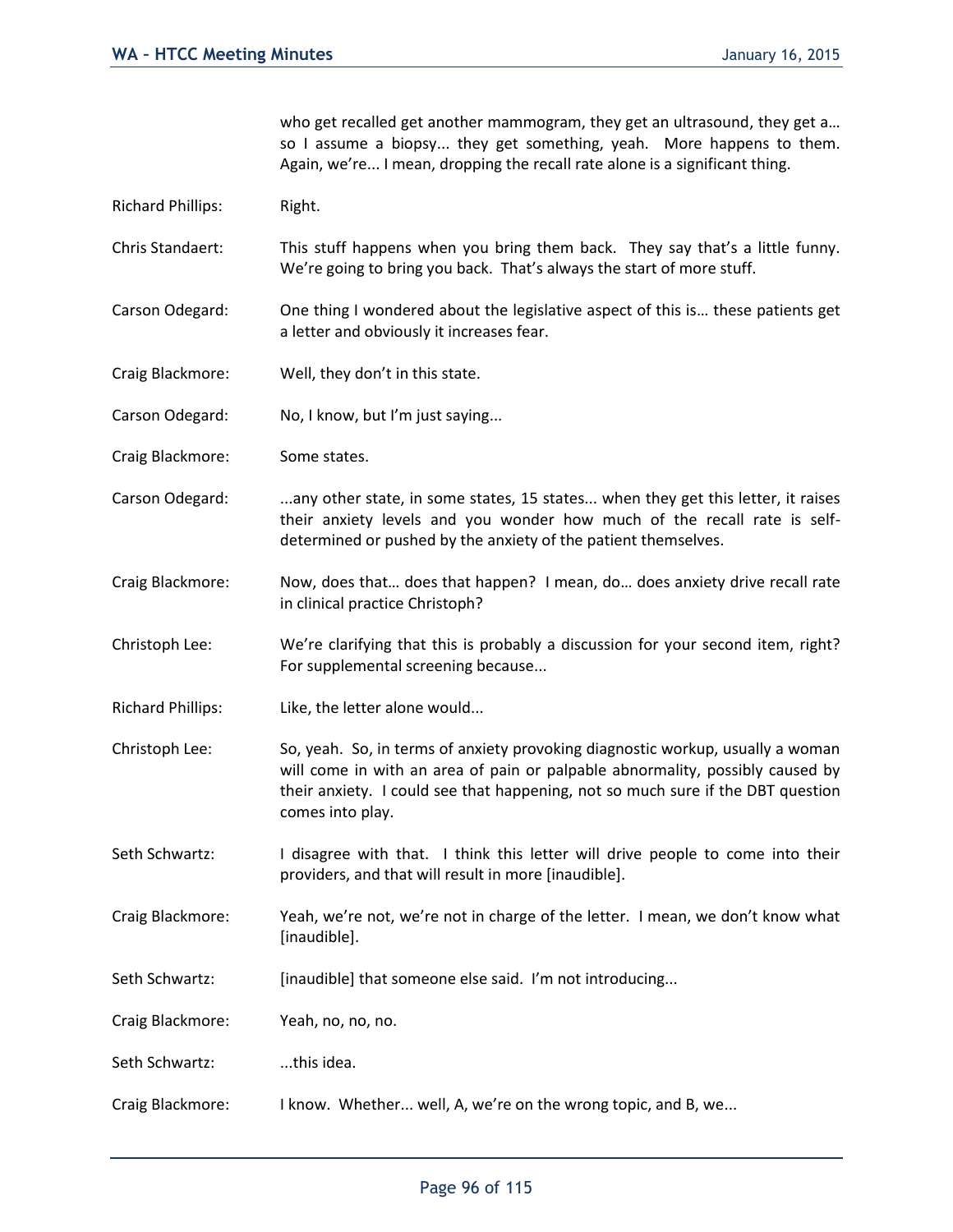Richard Phillips: And we have no data on that.

Craig Blackmore: We don't know what the state will do, and we don't know what individual practices will send letters and respond.

Seth Schwartz: Not having data has never stopped us from not having an opinion.

Craig Blackmore: Yes, ma'am?

- Suzanne Swagener: Hi, this is Suzanne Swagener again. I'm looking at here a clinical position statement from Regence for digital breast tomosynthesis, which notes that effective on or after July 1, 2014, Regence will not reimburse additional costs for breast tomosynthesis, as it is considered incidental to the screen and/or diagnostic mammogram. Does that address... does that address your questions? So, it will be billed but not paid.
- Craig Blackmore: OK. So, what are we hearing? We're hearing one group saying there's not a randomized clinical trial. The level of evidence here is insufficient. We shouldn't probably cover this, although we aren't going that far yet. We have another group maybe saying there's no randomized clinical trial data, but we don't ever get randomized clinical trial data that often, and there's a lot of consistent... though they may be, there are consistent studies that show outcomes that, though they are not life and death, are clinically important in the sense of recall rates and etc., and then the third piece is if we agree there's a benefit, or whether or not we agree with the benefit, we do know there's a cost and it's hard to understand how that cost relates to magnitude of benefit because it's hard to even understand what magnitude of benefit would look like. So, how do we encompass that into our deliberation, as well? So, I think, I think that's kind of where we are. Does that seem like a reasonable summary of where we are?

Group: Yes.

Craig Blackmore: Does anybody want to reflect on that, because we have to decide, so. Joann?

Joann Elmore: As always, you do a nice job summarizing. We talked about the increased costs, the radiation, and we talked about how promising it looks and the importance of dropping the false-positive rate, which really does cause harm to women, to the system. It has a lot of downstream, I think issues. In thinking about potential benefits, we've been given data on the potential for increased cancer detection rate, and the one thing we haven't talked about is, is this good? Is this helping the increased cancer detection rate? You know, years ago when many of us went through our medical training, we didn't even think about the topic of over-diagnosis, but now we are, and now we don't know what percentage of these cancers will, you know, we're diagnosing them in the women and causing angst and harm and overtreatment because the cancer would have been there for the rest of the woman's life, you know, maybe even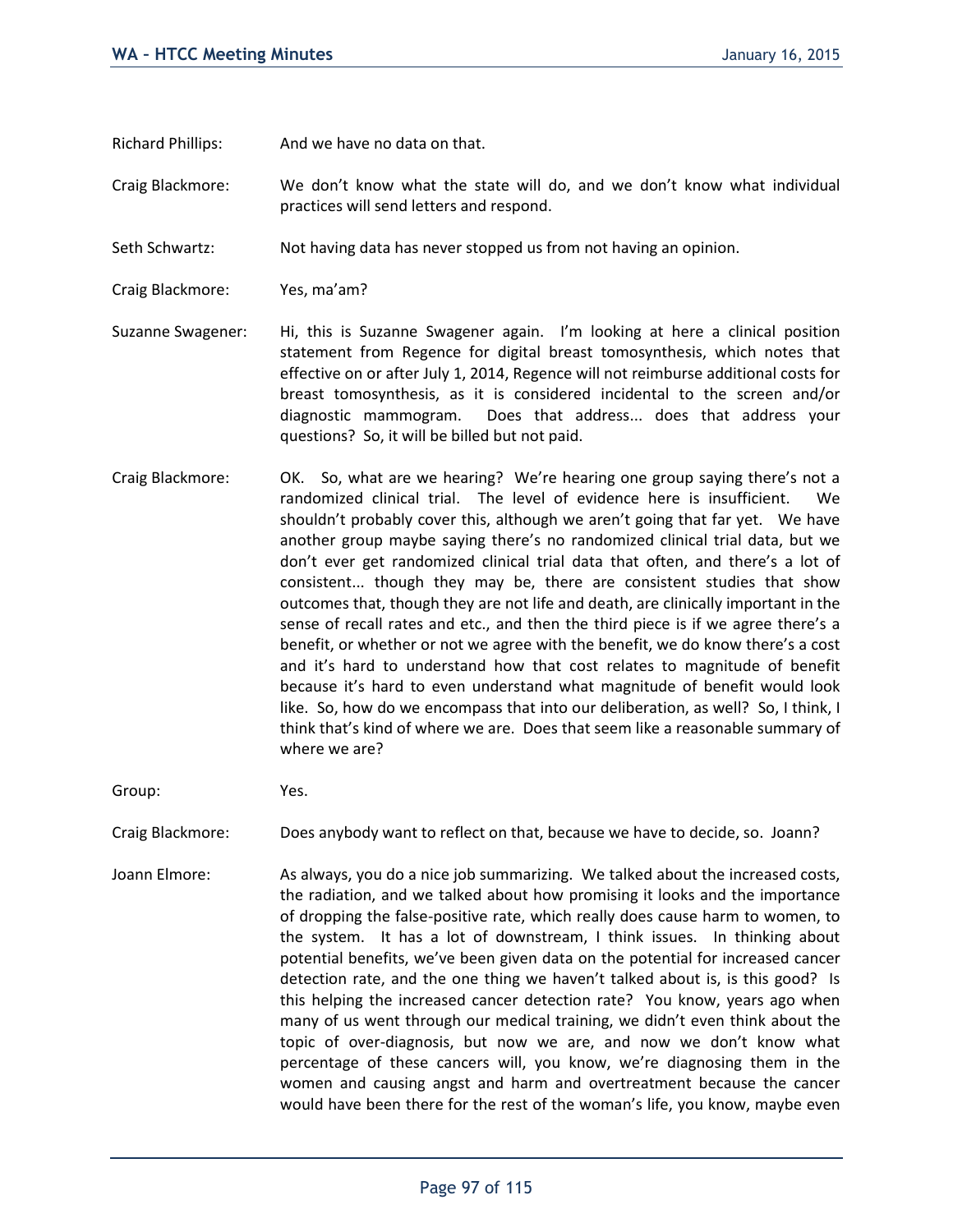regressed. We don't know. It is reassuring to a point that the cancers that tomo picks up on seem to be not the DCIS but more of the invasive. So, that's promising, but we do not know whether the increased cancer detection rate is going to help women and, in fact, I think most of us put more weight on the JAMA article, which was the U.S. based study and two sentences that I lifted out of that article, I just want to state again, one sentence was this study did not assess clinical outcomes. So, whether the increase in cancer detection rates is a benefit is not known, and then they have another sentence in their paper, in JAMA, that said however, assessment for benefit in clinical outcomes is needed. I mean, this looks really promising, really cool. I think it will help the field and we're going there. Whether we are there now with the evidence, I think, is something that our committee needs to decide and whether we think that it should just be automatically paid by our state, we as a group need to decide though.

- Craig Blackmore: Any other comments?
- Michael Souter: I understand the implications of cost and the implications of harm and possibly introducing more invasive management than would otherwise be warranted, but I also think that we've got the possibility of being able to look at the effect of... or rather, introduce this not into the kind of the entire general population but perhaps into the population that does have the difficulty with accuracy and screening, i.e. the dense breast population and that offers some ring fencing perhaps to constrain some of the concern for harm, whether it be to the public purse or to the individual.
- Joann Elmore: Key question one had to do with the entire population, not just women with dense breasts.
- Chris Standaert: Right.
- Joann Elmore: And in fact, I personally don't like the wording of key question one because it uses the word versus. What is the effectiveness of screening with digital breast tomosynthesis versus digital mammography among women aged 40 to 74 who are candidates for screening? So, I guess two points. One, this is asking us about tomo in everybody not a narrower patient population, and secondly, it really should be worded what is the effectiveness, or we should use other words than effectiveness, of digital breast tomo integrated with digital mammography versus digital mammography alone. It's a subtle point, but I wish we had clarified it in the questioning.
- Chris Standaert: I mean, the studies seem to be an integrated thing.
- Joann Elmore: All the studies...
- Chris Standaert: The studies seemed...
- Joann Elmore: ...were integrated.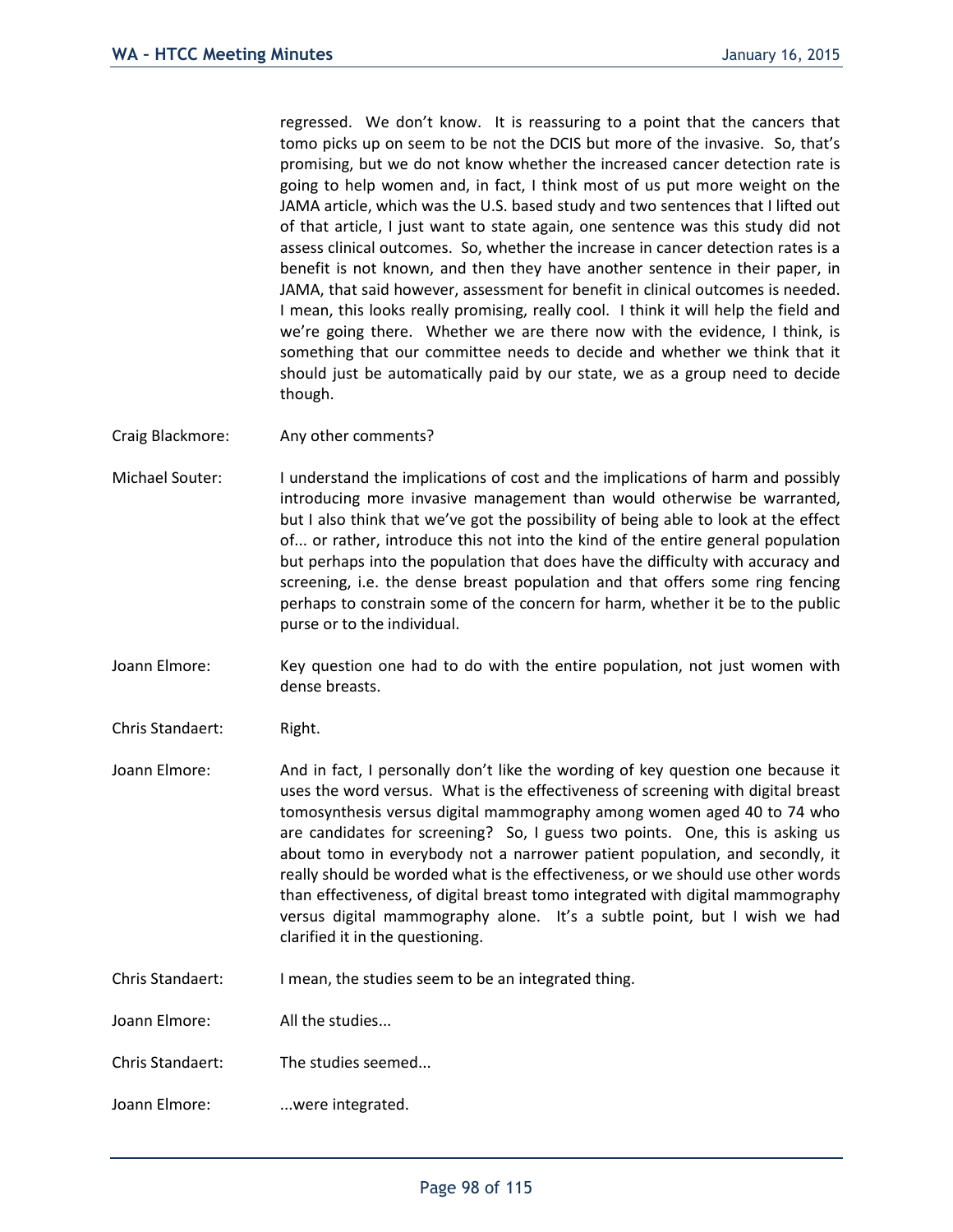- Chris Standaert: ...to be integrated. They seemed to be and I hear, also it's a little torn. I mean, it would be nice to have that study, but it's going to take 20 years because you're going to have to follow longevity. You're going to have to follow life. You're going to have to follow... you know, this could take a decade. You're going to have follow death rates, mortality. Is it going to impact that? I have no doubt that's important. Frankly, whatever we do, the ecosystem will sort itself out. There are probably people doing this already and not getting paid because they use it as a marketing thing and for the \$50 they will pull people in, because actually it's probably not even the mammography they make their money, it's all the other stuff they do that comes out of it that they make their... the breast center, the money is elsewhere, I suppose. So, it's... the ecosystem will sort itself out, and some people may just start do... they may do it as an add-on, and it may be one code and they might get paid, and again, if it's... if Medicare pays it, people are going to do it, and then Medicare is going to change it to one code within five years, because that's just what they do. So, the ecosystem will solve the problem before the RCT is done, I suspect. It's going to do what it's going to do. So, I get it, but I... you know, it's what's going to happen. I'd love the data, but I don't think we're going to see it, and I think the thing will be sorted out before we ever get there.
- David McCulloch: I agree with you, Chris, except I wouldn't say the ecosystem will solve the problem.
- Chris Standaert: I didn't say solve it.
- David McCulloch: Well, you said solve the problem.
- Chris Standaert: No, I said sort it out. I did not say solve it.
- David McCulloch: Well, I don't think...
- Chris Standaert: They're very different words.
- David McCulloch: ...well, I don't think it'll do either. I think...
- Chris Standaert: The ecosystem will do what it will do with it is what I'm getting at.
- David McCulloch: Right, it'll...
- Chris Standaert: Yeah.
- David McCulloch: ... push it in...
- Chris Standaert: Right or wrong.
- David McCulloch: ...a certain direction whether there's evidence or...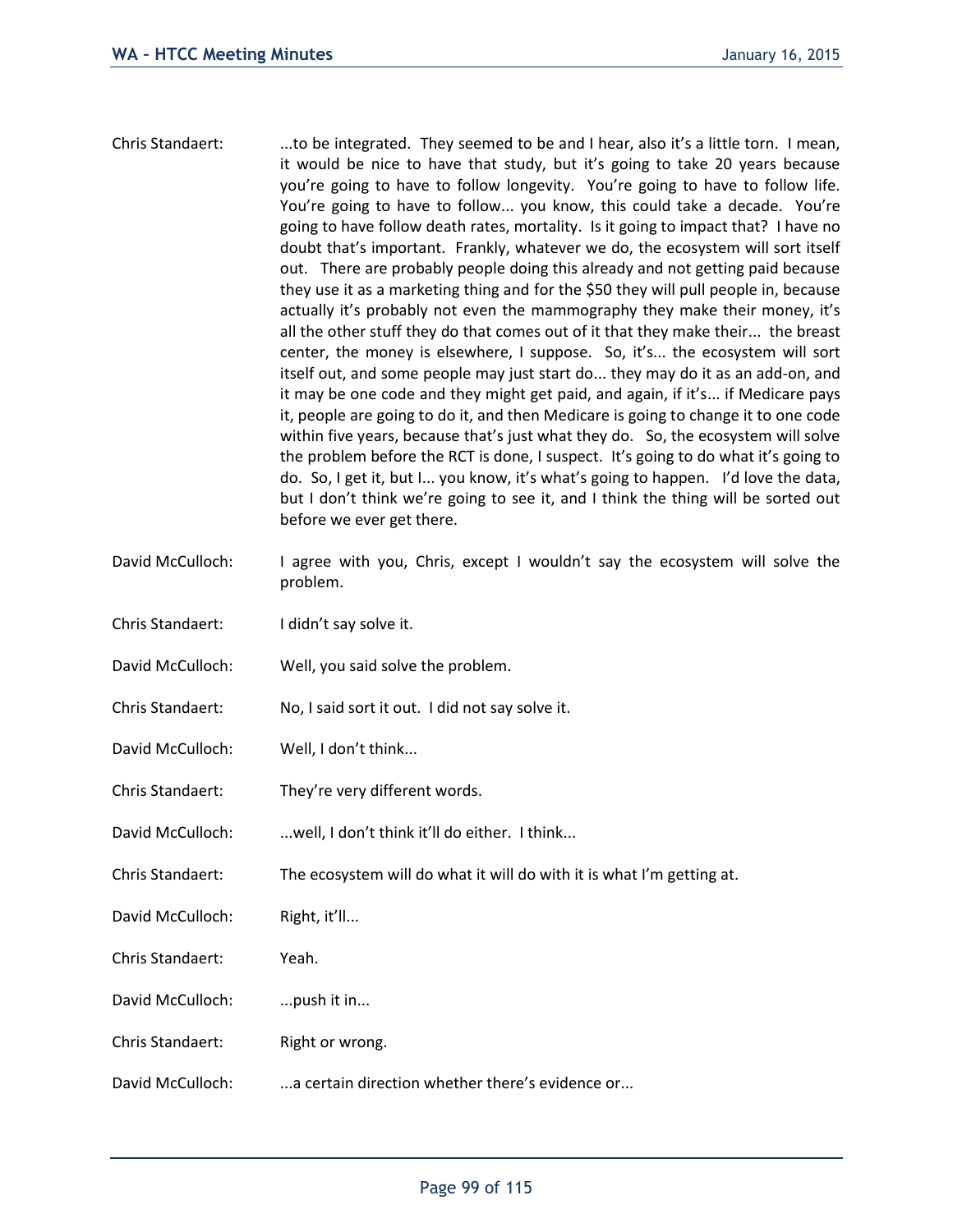Chris Standaert: Right, right.

David McCulloch: ...benefit or not.

Chris Standaert: Right.

David McCulloch: Yeah.

Chris Standaert: Yeah, and it'll do it before the evidence is there.

David McCulloch: Right.

Chris Standaert: Because that's just what's going to happen. It's evolving too fast.

David McCulloch: The ecosystem has not done man in this country a great deal to do with prostate cancer.

Chris Standaert: No. I agree with you.

David McCulloch: It's, you know, a hugely profitable, damaging, over-diagnosed, and overcorrected.

Chris Standaert: And I, you know, I go back to where Mike was. I don't see any subpopulation here. I don't see any data that tells me it's more effective in women with dense breasts or not. I have a very hard time with that. I think it's so subjective anyway, but I don't see that in the data so I don't know how I would draw that out but compared to all the stuff we see, we don't have the RCT, but we have improvement in things that are highly important to people, which we almost never have. You know? I think of a lot of the other things we do. We don't see improvements in things that are this meaningful to people, such as a 30% increase in cancer detection and a drop in recall, and an increase in effective... accuracy of biopsy or true positive in biopsy. So, it's… it's like I said it's compelling to look at, even though it isn't the perfect data, but everything sort of lines up in the right way to make it... these are the things you would want it to do, and they're big numbers, still.

Craig Blackmore: So, I want to get back to what Michael said about sort of different populations and it gets to our cover, no cover, cover with conditions and we've been dealing for the most part with this as a cover or no cover sort of framework and the question… my next question is, is it even worth considering coverage with conditions? Are there conditions that we could define? We heard about breast density as being a potential condition. Are there other, and again I'm not saying there are or aren't, I just want us to think this through a little bit before we get to the point of having to vote. So, would there be potential conditions people would think about that might affect coverage? Richard?

Richard Phillips: Can we really put conditions on a screening test, though?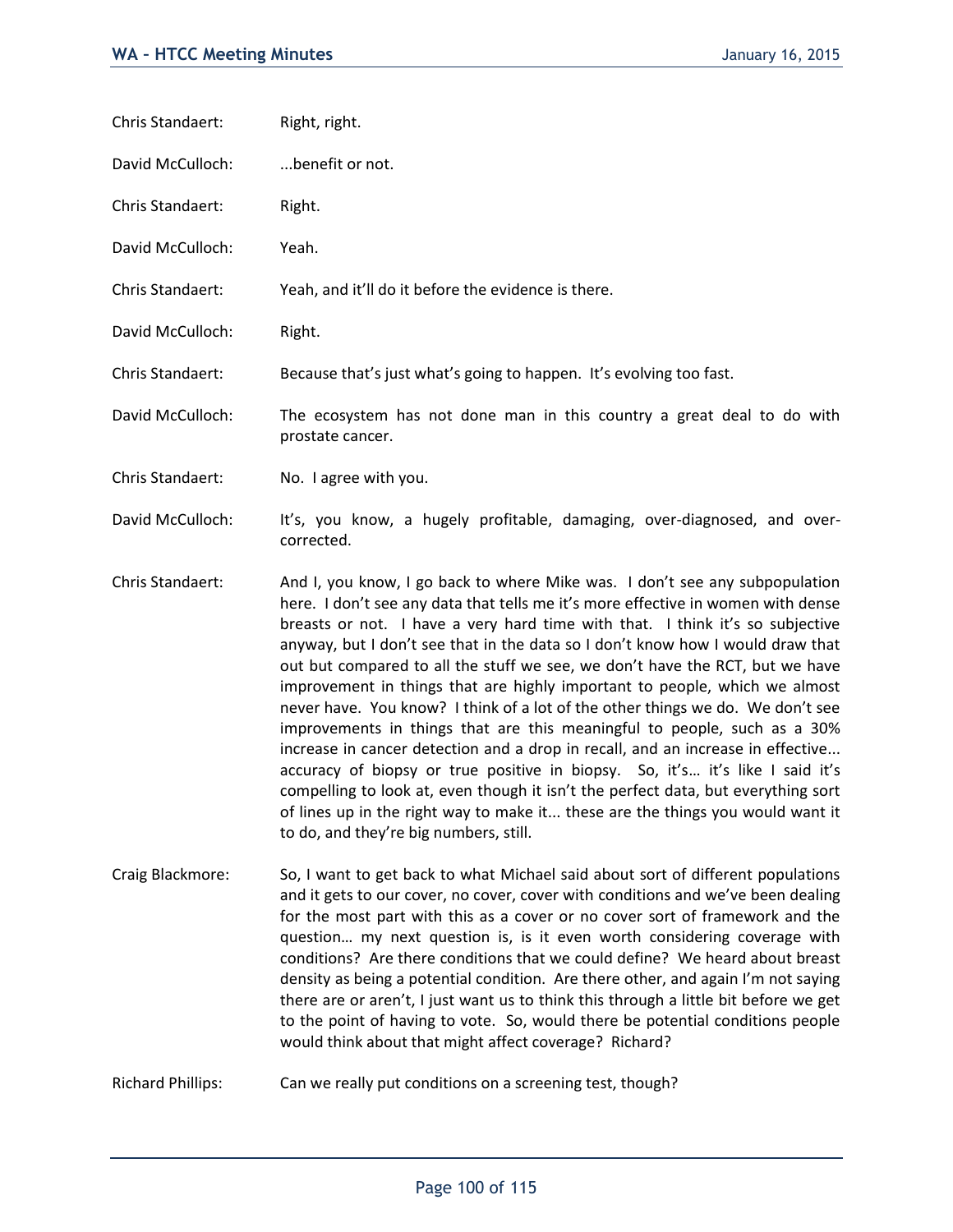Craig Blackmore: Sure. You can define the population that's allowed to get this particular...

Richard Phillips: That has what?

Craig Blackmore: You can define the population that's eligible for payment for this particular modality. You can say women over 80 could get it, I'm not proposing that at all, but you could definitely define conditions.

Michael Souter: I mean, by virtue of definition, gender is already one of the criteria, so.

Craig Blackmore: Well, yeah, it is. So is age.

Richard Phillips: The study was oriented towards age 40 to 74, isn't that right? I mean, isn't that...

Craig Blackmore: Yeah, and...

Richard Phillips: ...what the evidence...

- Craig Blackmore: but are there other condition... I mean, like I say, we could say that it's only covered in women with dense breasts would be one condition. Is... are there other potential scenarios we should think about, because again, we're going to have to vote and so when we say cover, no cover, cover with conditions, what could conditions look like? Is that really viable? Again, I'm not saying yes or no, I just want… I want to have that discussion about what conditions might look like if we had them.
- Seth Schwartz: Can I add one thing and ask a question?

Craig Blackmore: Yeah, yeah.

- Josh Morse: In looking through some of the information about the new code, it appears that the FDA only approves the machines right now to do a 2D or a 2D plus a 3D, and I'm wondering if that software is FDA approved to do the 2D and the 3D and if that would make a difference to a coverage framework? Does anybody know that? Does the expert know?
- Craig Blackmore: I didn't understand your question.
- Josh Morse: So, the FDA... one of the limitations and the reason they added the code as an add-on code is because the FDA approval for the machines, according to ACR's news release, states that… and the FDA site confirms this on at least one device, is that you can do a 2D or you can do a 2D plus a 3D, but you can't do a 3D alone per the FDA.
- Craig Blackmore: So, I think we heard that you wouldn't do a 3D alone, or is that... I mean, Christoph, is that what you were saying earlier that 3D alone wouldn't be...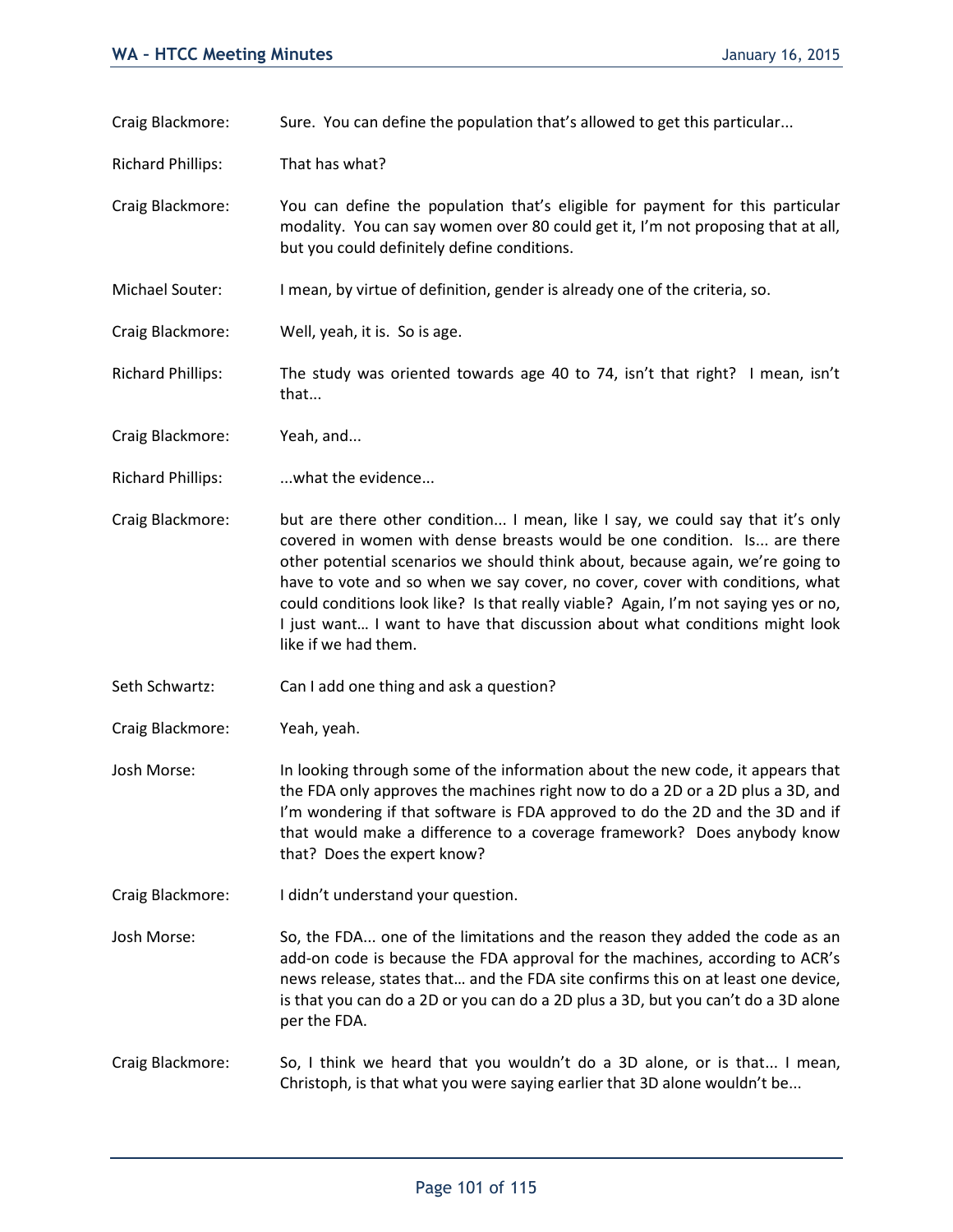- Christoph Lee: We personally are not comfortable doing that; however, the FDA has approved that synthetic view.
- Josh Morse: OK, that answered my concern, thank you.
- Craig Blackmore: So, are there any conditions, people, that we should discuss? So, the only one on the table is then breast density and I heard one voice saying that breast density didn't resonate as something we had data on for this particular technology. Other sentiment that that might be a legitimate consideration or should I... when we try to narrow things down, should we try to narrow things down to cover or no cover instead of cover with conditions? Am I making sense? So, is that... is it viable as a consideration using breast density as a condition? I'm getting a few nods and a few shakes. Alright.
- Theresa: This is Theresa from the Health Care Authority. We would have a hard time. It may be easier for the UMP population, but in Medicaid it would be hard to do this on a single visit. We wouldn't necessarily... we would be able to pay for the mammogram, but then if in the course of that investigation have decided we need to do the DBT as well, we wouldn't know beforehand that that woman had breast dense. So, they'd actually have to come back a second time because we'd want to make sure that only women who were at higher risk got that additional testing, so that would require two visits, it sounds like, with both technologies. Similarly, once a woman was diagnosed as... or subjectively found to have dense breasts, it appears that that would change over time. So, we'd have to think about how that might influence future testing if she was once identified as having dense breasts. So, from a programmatic implementation piece, I would just share with you those thoughts.
- Craig Blackmore: So, the framework for the second half of our discussion today will be about supplemental screening in women with dense breasts, and that's a call back. That's a second procedure.
- Kevin Walsh: No, she's trying to make a point.

Craig Blackmore: No, that's in the second half of the discussion, whereas if we were to use fatty breasts as a condition for DBT, which should be done in the same setting, it's a different model.

- Kevin Walsh: She's trying to… she's trying to tell you it's not going to be done in the same setting for...
- Craig Blackmore: Right.
- Kevin Walsh: ...Medicaid patients.
- Craig Blackmore: Right. We're saying the same thing.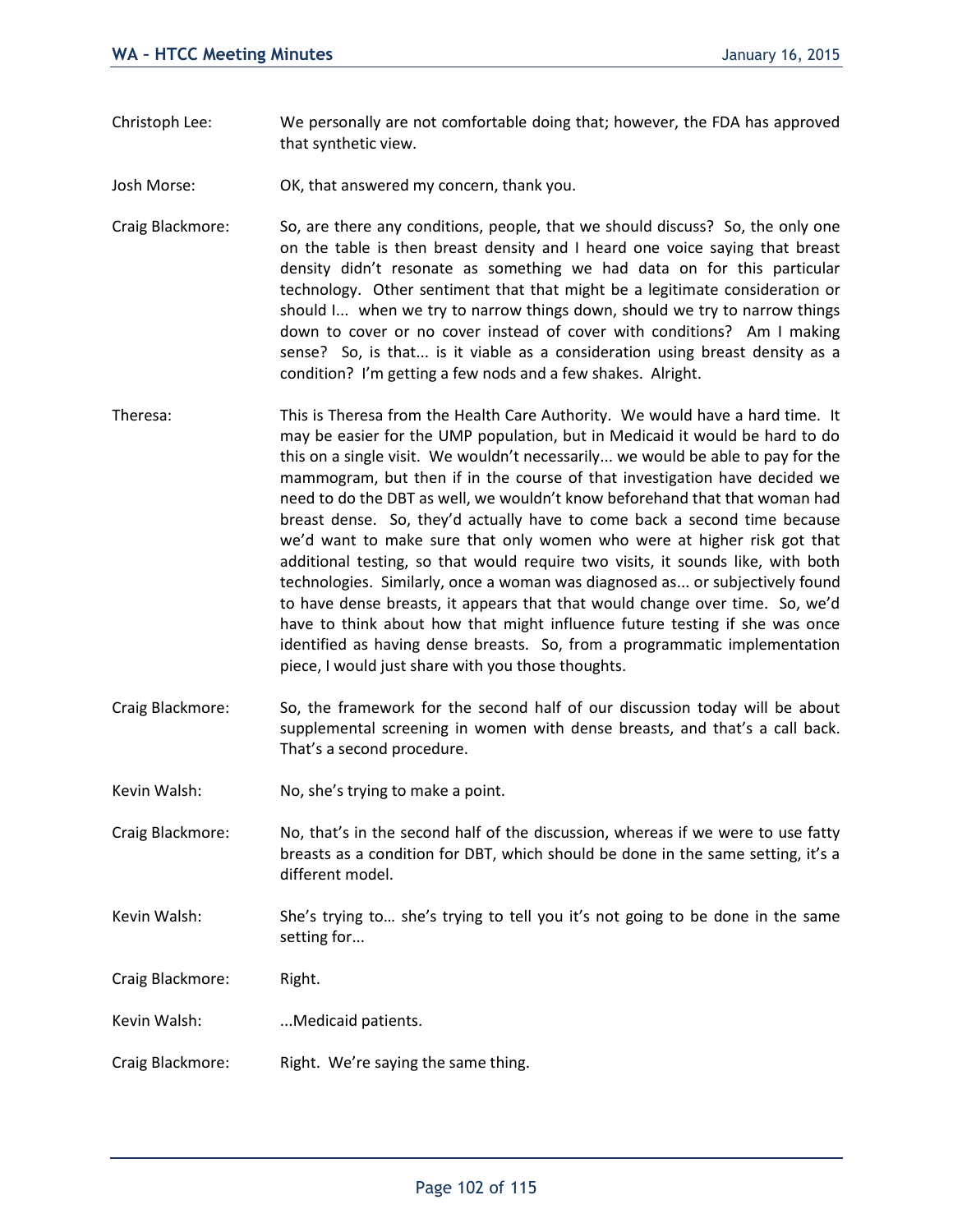- Theresa: [not at microphone] And that's because it's going to be their first mammogram or the first mammogram in this particular place for Medicaid. I mean, that is the main difference between the UMP. Right, they may be new to that facility. I would mention if you're [inaudible] with more than just the presence of dense breasts [inaudible] visualization [inaudible] finding there and at that time then you [inaudible] enhance the viewing [inaudible]. That would be easier.
- Michael Souter: But then that's [inaudible]...
- Craig Blackmore: Then, that's not screening.
- Michael Souter: ...risk category wouldn't it?

Craig Blackmore: That's a diagnostic study. That's not a screening study.

- Michael Souter: So move to switch to screening. I mean, the... OK, granted that, you're not going to have the psychic capacity to recognize that this woman has got dense breasts before she gets a mammogram, but it's not as if we're talking [inaudible] about one soft visit in the life of that patient. I mean, with the serial screening you're going to have second, third, fourth, and fifth visits possibly. This may allow greater accuracy of diagnosis over time, and that's the concept behind looking at people who it's more difficult to image.
- Christoph Lee: So, I'm sorry, can I make a point? Across all studies, in Europe and the U.S., they gave overall increased cancer detection rate and overall decreased recall rate, not stratified by density, and of the early analyses coming out of the prospective trials, the only prospective trials that are happening in Europe right now, there is no difference in terms of benefit across densities. So, even women with fatty breasts and scattered fibroglandular densities are finding benefit in terms of increased cancer detection rate and decreased false positives.
- Craig Blackmore: I mean… I thank you for that. I'm going to agree with some of the voices we've heard that we just don't have any data, and it's hard, I think, to come up with a condition when there's nothing to support it. I mean, why did you come up with that? It seems to make sense, I agree, but...
- Michael Souter: I was just coming up with it because it was mentioned as kind of part of the original agency presentation [inaudible].
- Craig Blackmore: Yeah.

Michael Souter: [inaudible].

- Craig Blackmore: And because I asked people to come up with potential conditions. So, we could shoot them down. Joann?
- Joann Elmore: I would appreciate it if our expert could say a word about ongoing prospective clinical trials and anticipated dates, that the information would be available.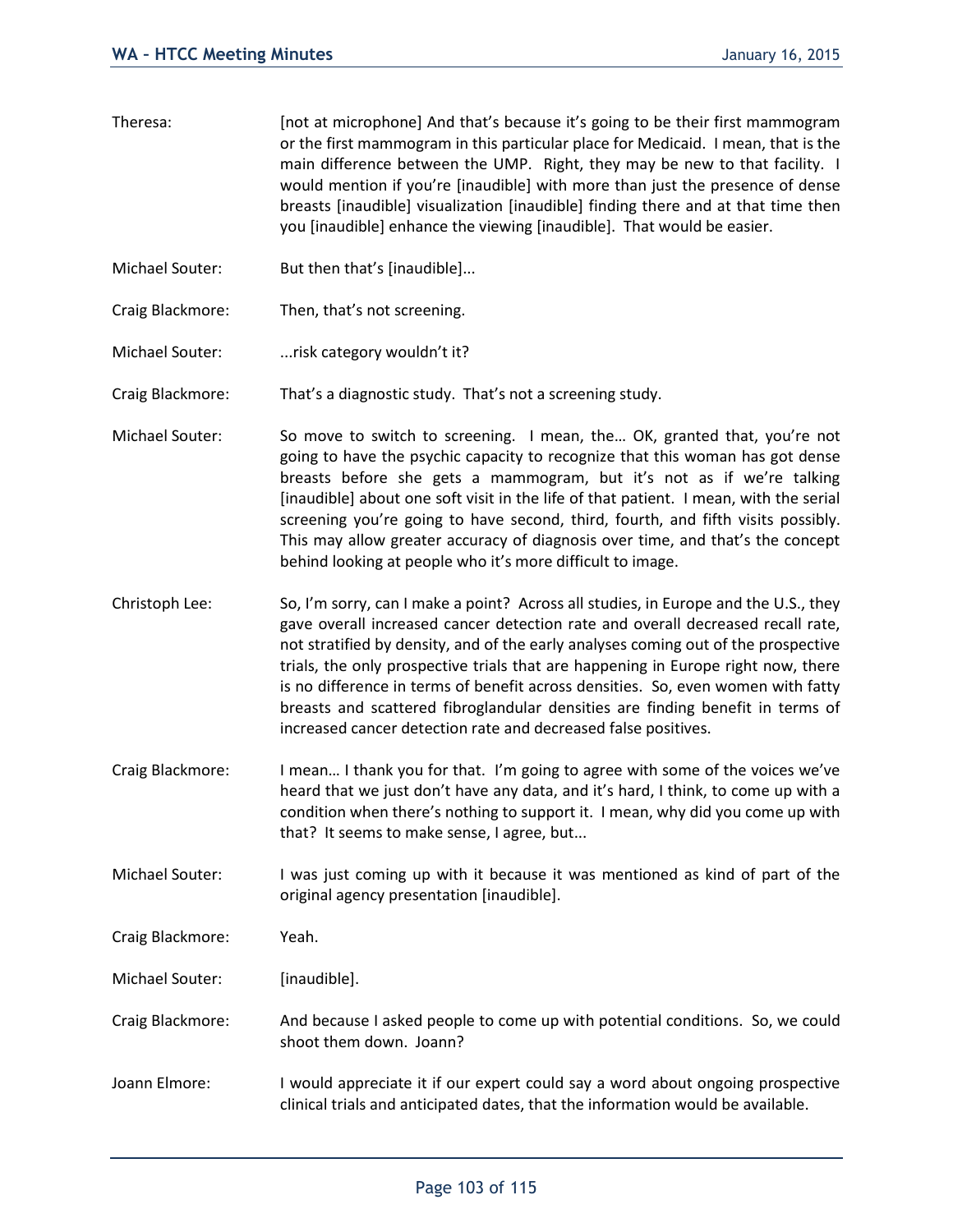Craig Blackmore: Do you guys know? Any of our presenters over there?

- Daniel Ollendorf: Just... at least I can talk a little bit about TMIST, which is sort of like DMIST. There's a lot of excitement and hopefulness that a randomized control trial would happen in the U.S. Unfortunately, there are a lot of obstacles, and it's still just a hope rather than a reality. I think [inaudible] and folks are talking about different collaborations, having partners in industry, but it isn't a reality yet, and if we've learned anything from history, we had Medicare cover digital mammography and CAD back in 2000, 2001, and the DMIST trial started around that time, and the data didn't come out until 2005, 2006, and the costeffectiveness analysis didn't happen until 2008, and by that time, over 80% of the facilities were digital. So, I don't think you're going to see a randomized control trial in the U.S. in the next decade. There are other trials going on in Europe and I think that was in the review summary.
- Daniel Ollendorf: Yeah, it looks like there's a Malmo trial. There's a couple of other trials that look like they're going to be completed in 2015, late 2015 and 2016, but again, these will not be long-term follow-up studies. These will be the same kinds of studies that we've already talked about.
- Craig Blackmore: Alright, any other discussion, or I'm going to move us on? OK, so we'll find our decision tool in here somewhere. OK, so this is our coverage and reimbursement determination tool and sort of the standard spiel. It talks about the basis we use for making our decisions and sort of moving ahead to kind of the meat of the issue, which is the... it starts with the evidence identification and it discusses some of the outcomes that the committee thought was important in making a decision. For safety outcomes listed on here already are radiation, over-diagnosis, unnecessary workup. Are there other safety concerns other than those that need to be mentioned? I guess unnecessary work up would include procedures and biopsies and that sort of thing.

Under efficacy or effectiveness outcomes, we have mortality, quality of life, detection of cancers, recall, biopsy rate, sensitivity, specificity, positive predictive value, other effectiveness outcomes that we think are important that aren't on here, anyone? Alright.

Special populations, we discussed fatty breast, and we talked a little bit about age but the data maybe wasn't there to help us.

And then cost, cost-effectiveness, cost utility we talked about what data exists and modeling. We are also charged with looking at what Medicare has decided, and we heard about Medicare's code and decision, although it's not really a national coverage decision, I guess, but their decision to allow coverage, and boy we have... so that moves us ahead to our voting decisions, and the first is the nonbinding determination of sufficient evidence, and this will hopefully guide us, as we go to our more... to our coverage decision.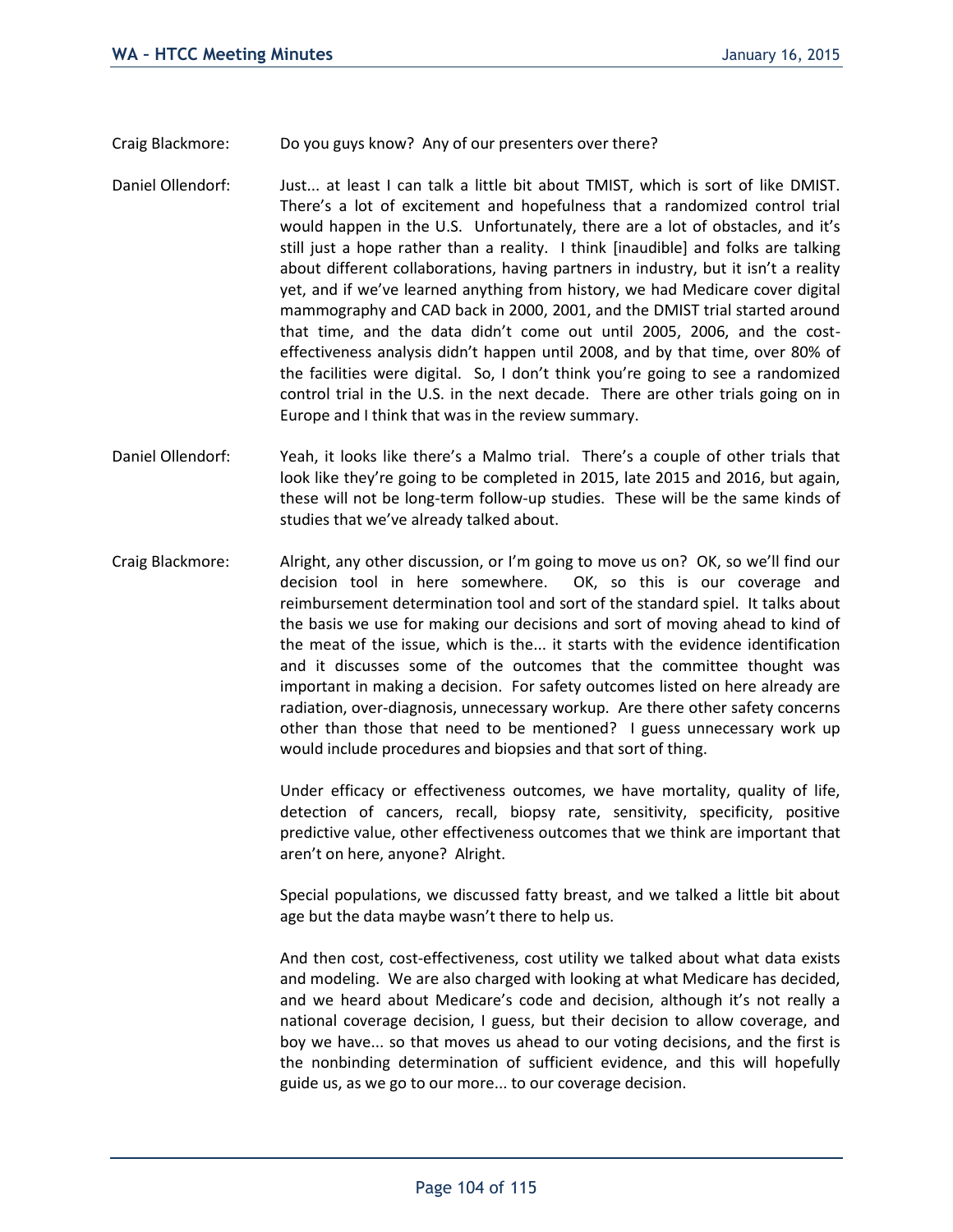So, the first question is, is there sufficient evidence under some or all situations that the technology is effective? And so this would be then the use of digital breast tomography in addition to digital mammography versus just digital mammography alone, and if you think it is proven to be more effective under any circumstance, you should vote more and similarly less or equivalent or unproven, and I guess that would affect any of the outcomes.

So, nonbinding vote.

- Josh Morse: On effectiveness?
- Craig Blackmore: This is on effectiveness.
- Josh Morse: OK. Six more, four unproven.
- Craig Blackmore: And then safety.
- Josh Morse: Six unproven, four equivalent.
- Craig Blackmore: And then finally the cost-effectiveness question.
- Josh Morse: Seven unproven, one less, and two more.
- Craig Blackmore: OK, so based on that, does anybody have any further comments? Does that trigger any further discussion?
- Michael Souter: Just again, I'm just, when we're looking at the tool, I would just encourage us all to think about what's there and sufficiency of the evidence, and we have to kind of weigh all that out, but it's not just randomized control trials. I think that's something that's... we have to be mindful of. That's our responsibility to make decisions in the absence of randomized control trials. So, I encourage everyone to think about the amount of the evidence, the consistency, and the recency and I think those are all important things to bear in mind.
- Craig Blackmore: Any other comments? Alright, we...
- Seth Schwartz: I just want to say in response to that, promise is not evidence. Promise is promise.
- Craig Blackmore: Any other comments? OK. So, breast digital tomography, we haven't actually... you have three choices, cover, not cover, or cover unconditionally and we didn't specifically dismiss cover under conditions. If we go that way, we'll decide later what the conditions are. I didn't get the sense that's where we were headed. So, we'll move on. So, the vote.
- Joann Elmore: What's the question?
- Craig Blackmore: This is screening... do I need to check the key question to make sure we're OK?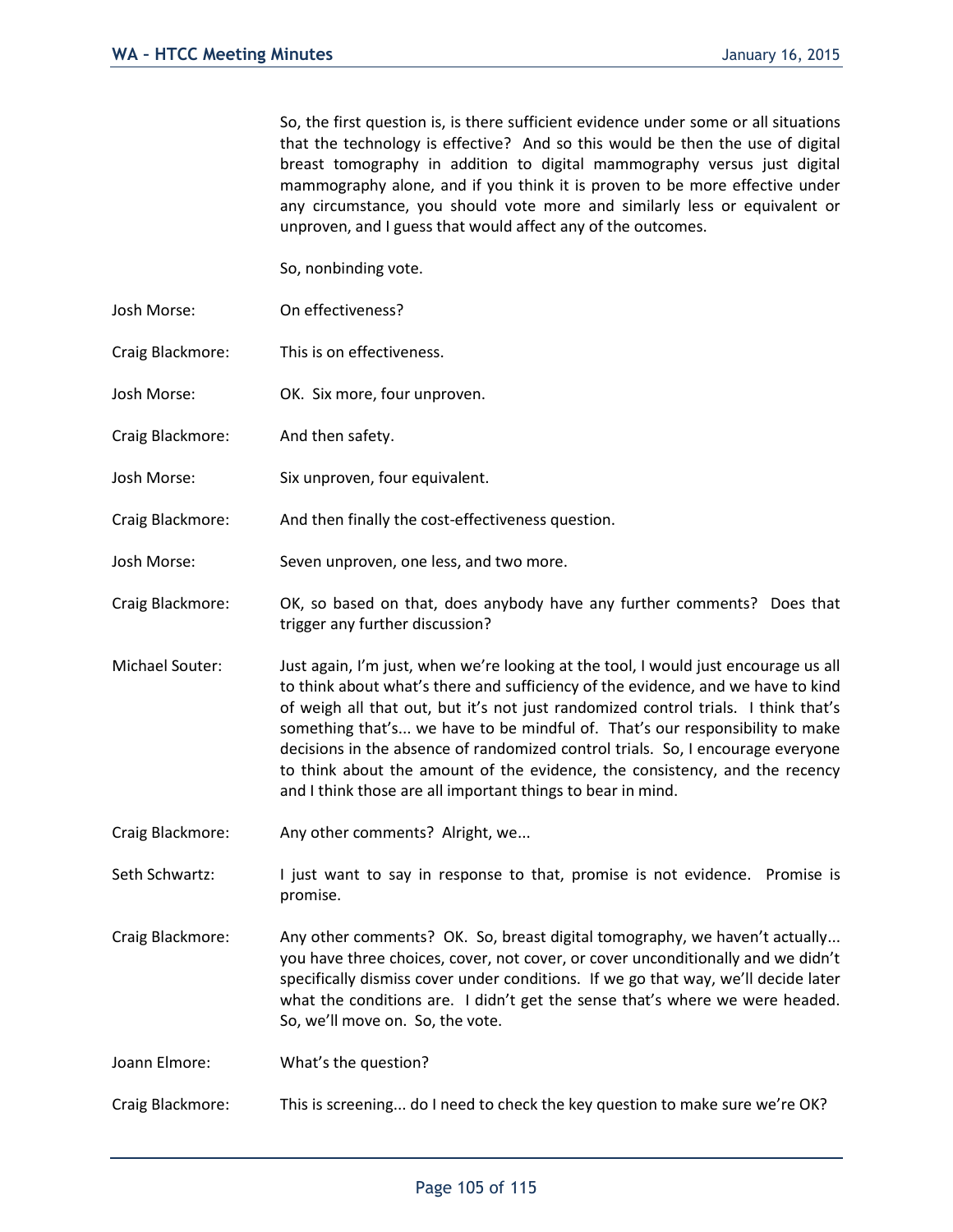- Josh Morse: Yeah, this is key question one, right? Screening DBT?
- Craig Blackmore: Yeah. What's the question actually read?

Josh Morse: So, this is...

- Joann Elmore: What is the effectiveness of screening with digital breast tomosynthesis versus digital mammography among women aged 40 to 74 who are candidates for screening mammography?
- Craig Blackmore: So, this is coverage for digital breast tomography, in addition to digital mammography in women aged 40 to 74 who are eligible for screening.
- Chris Standaert: Thank you.
- Josh Morse: There are six cover, four no cover.
- Craig Blackmore: OK, we are charged with comparing our decision to Medicare and I guess we are in line with Medicare's recent actions and we have already reviewed other commercial payers and they are divergent. We are in agreement with some of them and others felt the evidence was insufficient where we seem to have narrowly thought it was sufficient to allow coverage, and in terms of professional guidelines, again, there is a lot of variability in the guidelines, and so, I think we are in line with some and others interpreted the evidence somewhat differently. OK, is that what you need for that, Josh?
- Josh Morse: Thank you, yes it is.
- Craig Blackmore: OK, part two of this is the issue... do you want a five-minute break before we go on? A fifteen-minute... ten-minute break before we go on? A ten-minute break before we move on to part 2.

So, we'll call the meeting back to session. We will work on the next part of this afternoon's topic, which is the issue of supplemental screening in women of increased breast density. So, does anybody want to start off sort of giving us a perspective on where we are, where they are on this half?

- Michael Souter: I've been applicated for following the previous part one of that. So, I am offering support for that to cover. I find myself less convinced by this part, and I would have to say I have seen nothing compelling to actually offer any coverage in these circumstances.
- Craig Blackmore: OK, so the evidence isn't there? Is that the…?
- Michael Souter: Yeah, I just haven't seen anything that I think constitutes an adequate weight of evidence.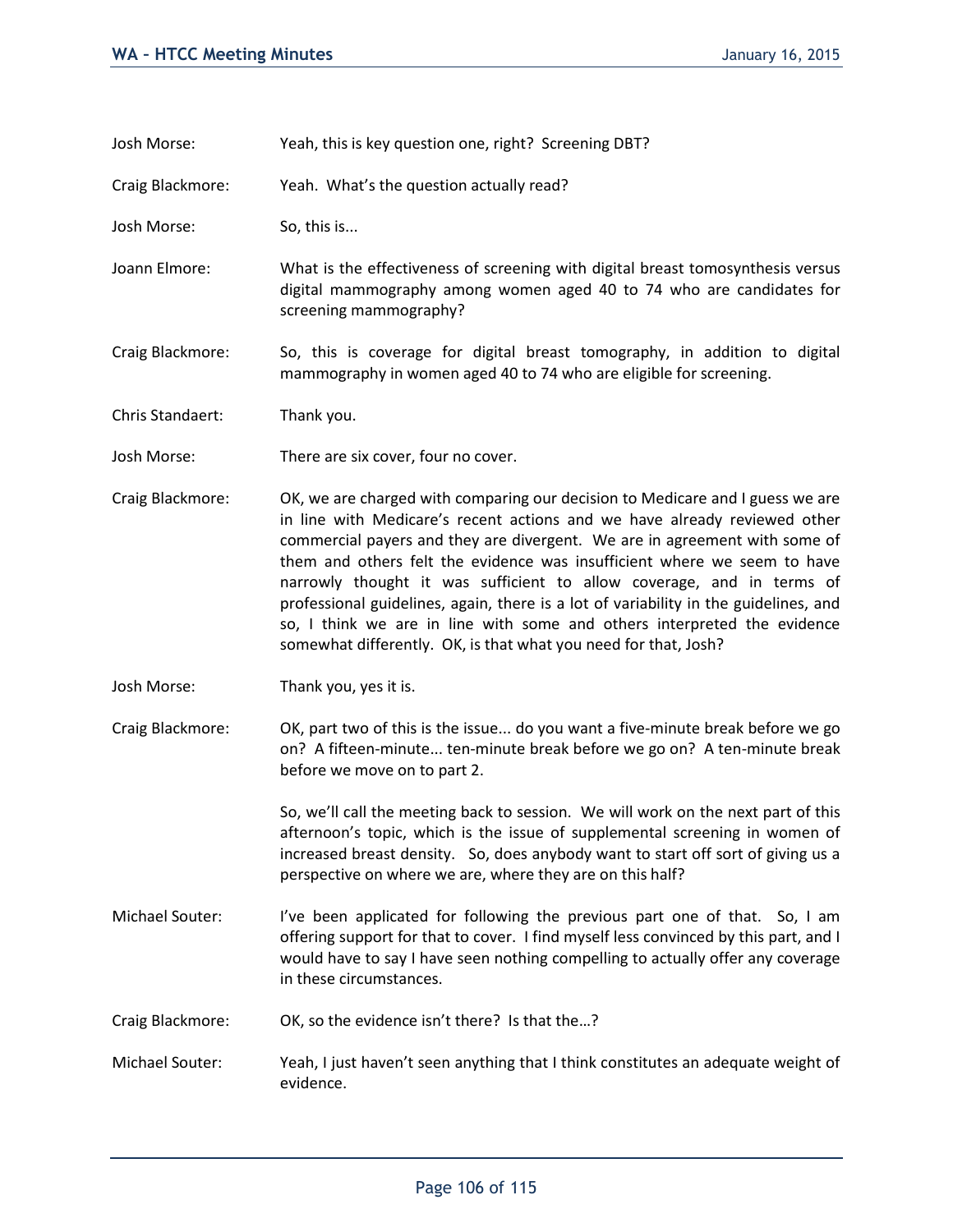David McCulloch: I'm sorry, Craig. I'm muddled. I thought we had just, as a group, voted to cover DBT for all comers. Craig Blackmore: Yeah, so we're done with that. We're done... David McCulloch: So, we don't need to cover it for... well, so... Joann Elmore: No, he's asking question two. Craig Blackmore: We're done with DBT. We're onto... Josh Morse: Ultrasound and MRI. David McCulloch: OK. Craig Blackmore: Ultrasound, MRI in women with increased breast density. David McCulloch: Who've already know... who are now going to get DBT anyway. Josh Morse: Right. They've already had their DBT. Craig Blackmore: Their DBT'd if that's the way they... David McCulloch: Absolutely. Craig Blackmore: ...went or they're DM. David McCulloch: Right. Craig Blackmore: And so now, are the women with increased breast density, are they going to get something else? David McCulloch: Something else. Joann Elmore: I'll make one point that was left out of the review. It wasn't necessarily asked of our evidence vendor. So, I can see why it was left out, but we need to step back and point out the reliability and variability of just a diagnosis of breast density. There have been a few studies that have taken a woman's mammogram and you show it to the same radiologist at different time periods or to different radiologists and as many as one out of five will change density categories. So, you know, I think that there is both not adequate evidence to support us voting in favor of this key question two, but to step back further, you know, what is density and is that even a reliable marker? Chris Standaert: I think that's a good question, and this one really drifts into this whole issue of when is it screening and when is it something else? Call backs, things [inaudible] something there, somebody's worried about it, they're high risk, that's a dif... we're not even talking about that. Maybe they... maybe some of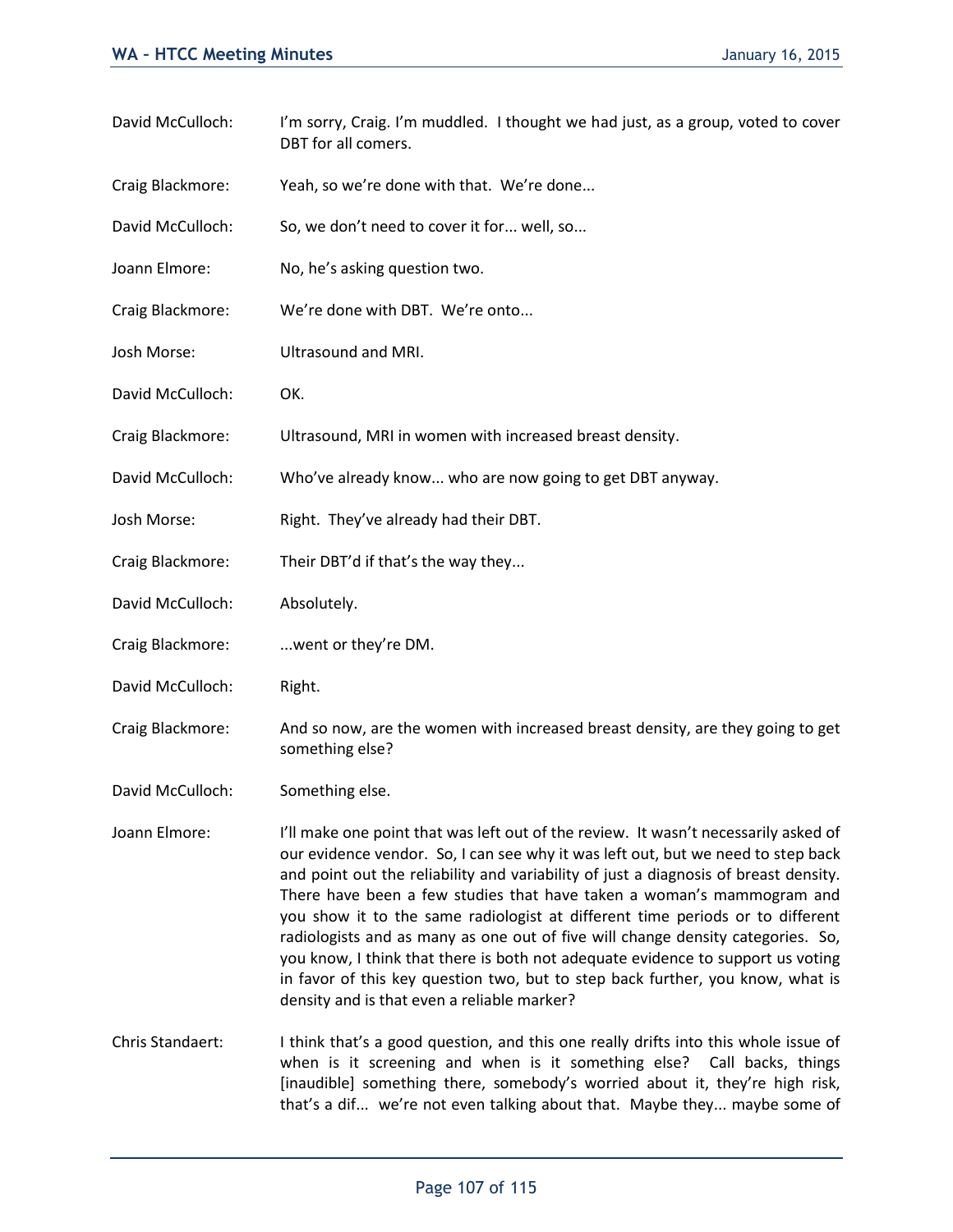these things shouldn't be done on them either, but that's not even our place. This is just purely asymptomatic people with no particular reason to be concerned other than they fall within the age demographic who get screened for breast cancer and somehow you define dense or not dense or too dense or not too... and then… but all these tools. The MRI hasn't been studied in that population, and the ultrasound seemed to have a lot of uncertainty and lead to all sorts of bad things happening. Your biopsy predictive value is down to 6%. I mean, it doesn't just... it doesn't seem like it accomplishes what you would want a screening test to accomplish. It pushes you the wrong way.

- Craig Blackmore: Carson?
- Carson Odegard: I'm just wondering as a procedural thing if we should lump these together. I mean, for example, if you take handheld ultrasound, it more than doubles the recall rate. Do we want to lump that in with MRI if it's got better diagnostic rate or ability but more expense, or should we take these all separately?
- Craig Blackmore: I think that's a good question. I was sort of thinking we would start off together and see where that seemed to lead us, and if there was feeling among the group that one was to be handled separately, then I'd be happy to do that. I don't... I was thinking clumping myself, but again, it's whatever... it's whatever the group wants.
- Michael Souter: Let's support clumping.
- Group: Clumping.
- Craig Blackmore: Clumping. So, I'm hearing some concerns about the data. I'm not... I'm hearing that the data is not sufficient from some folks here. Is there anybody who wants to come across on the other side and make an argument that these are things we should cover, at least under... in some... at least one of the tests in some of the circumstances? Richard?
- Richard Phillips: This subpopulation, I don't know if this affects screening or not, but MRI and high-risk patients, you know, high-risk screening, now, is that... I'm not sure that's really our topic or not.
- Craig Blackmore: So, high-risk... so, we've talked about high-risk in different context. High-risk meaning the 20% Gail model women with genetic mutations, personal history. They're not part of our decision. So, they are covered under our previous decision for MR.

Richard Phillips: Right.

Craig Blackmore: Now, sometimes we've heard high-risk defined as greater than 3% or high-risk meaning different breast densities. That is our discussion, but the real high-risk, the, you know what I'm saying. The BRCAs and the... all this, etc. They're not part of the discussion.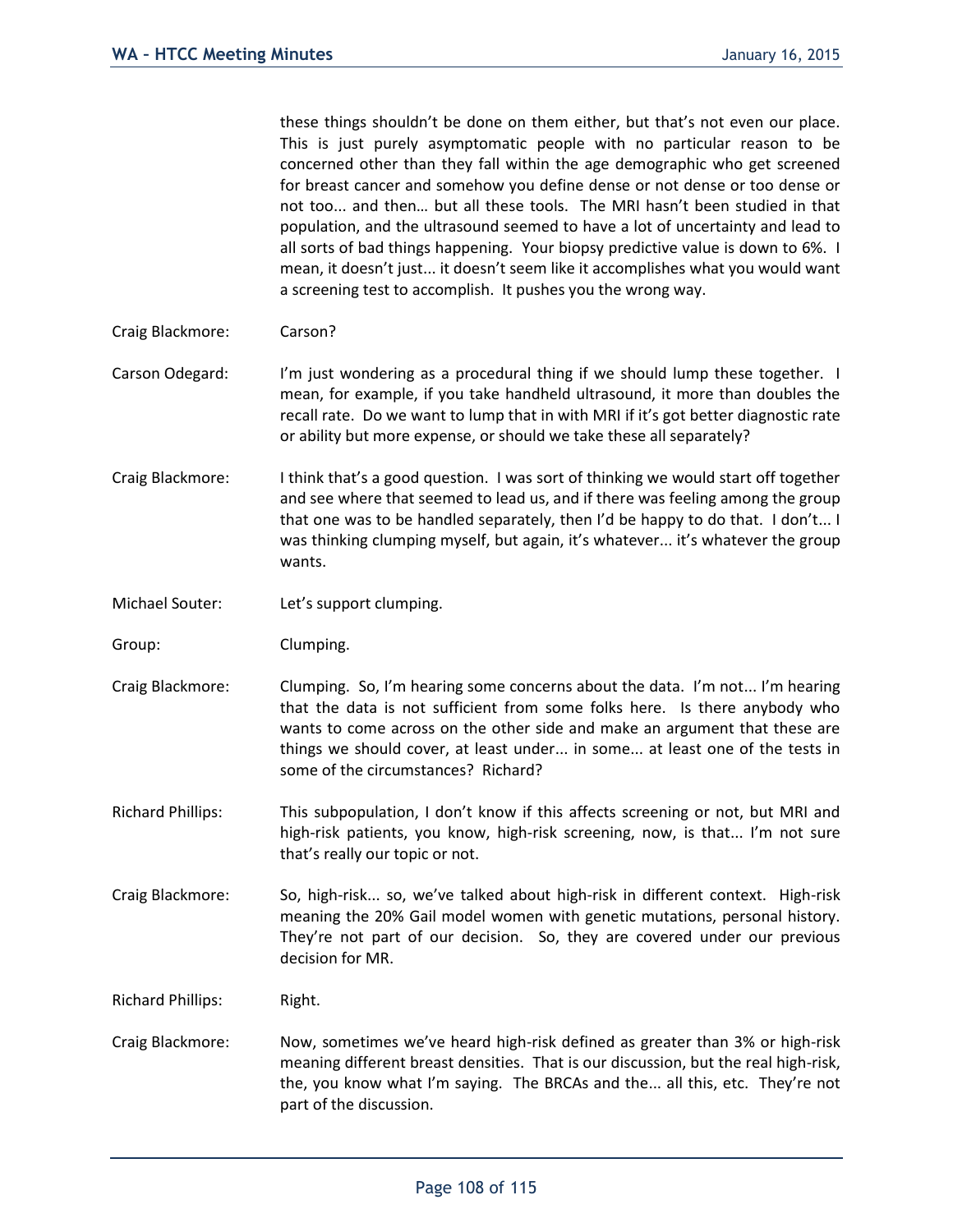Richard Phillips: Fair enough.

Craig Blackmore: The only risk stratification we're looking at is dense versus not dense, which is not real high-risk. There was another mention made of what if you are high breast density, which bumps up your risk a little bit, and you have some kind of family history, which bumps up your risk a little bit, then you're higher risk. You're nowhere near the BRCA 120% but you're at a, I think, greater than 3% was where Dan had it on his model. So, I don't know what term to use, but that's clearly not the group we looked at a couple years ago for breast MRI.

- Chris Standaert: Yeah, but even that's different than saying that to your patient. I think that population's different than the screening population. Screening would imply to me that people would do a mammogram or a DBT and then they'd say breast tissue is kind of dense, looks fine, but I want… but I'm going to do another one just to be sure and I have no other particular reason to do it other than just staring at the mammogram... not even knowing a thing more about the patient. That would be a screening tool. Is it just... it's an extension of the screening population, but I don't see that it... I'm not sure that helps, and that's different from any consideration of with this history, with this this, with this that, with the whatever I want to look a little harder. That's a different question, and that's not a screening test, and that's not what we're talking about.
- Craig Blackmore: Richard?
- Richard Phillips: Could I ask a question of the clinical expert? My impression is, is that you don't do supplemental studies, is that true at your place?
- Christoph Lee: We don't, no, not just for dense breasts. That alone is not enough to push us to recommend any supplemental study.
- Richard Phillips: Is that a philosophy or is there, can you embellish, is there evidence behind that?
- Christoph Lee: Well, I think the evidence that Dan kind of summarized in his review is pretty compelling. You know, the caveat being that women with dense breasts and other risk factors that bump them up into the high-risk category, you can make an argument that based on BCSC studies that have been done that women in those high-risk categories are not getting supplemental screening MRI and are under-utilizing it. So, in that personal conversation women have about their risk factors, if they got a letter about their dense breasts, breast density could be one risk factor that's discussed but really, if it helps push them to that greater than 20% lifetime risk, then the discussion could revolve around getting that screening MRI that is indicated
- Craig Blackmore: But again, those women would then be covered under our previous decision if they're bumped into that 20% risk. OK, other comments? OK, so again, trying to kind of narrow things a little. We usually think of cover, no cover, or cover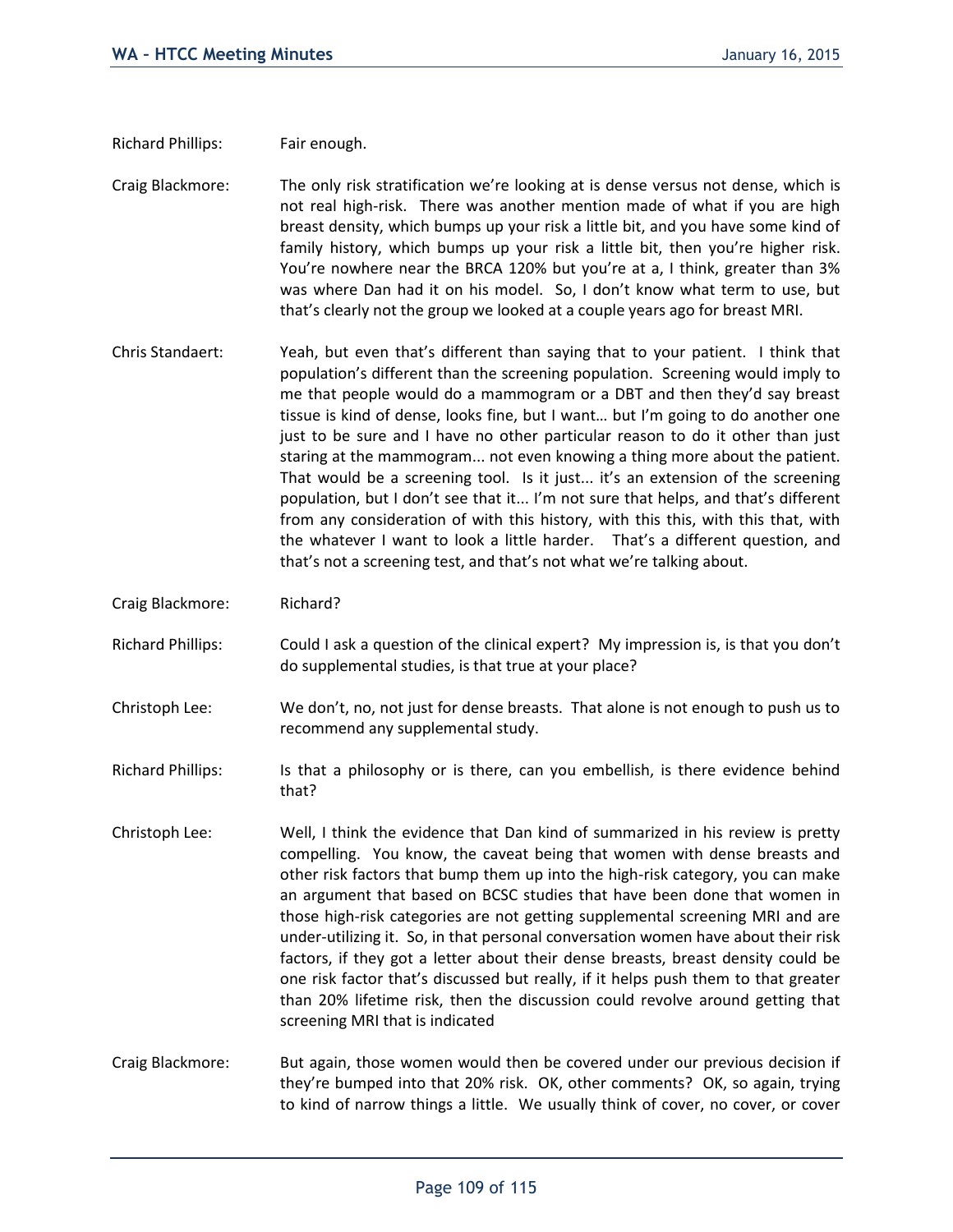with conditions and are there conditions that we should be talking about so that we could understand what we mean, where we devote in terms of cover with conditions. What would that look like? So, one thing we heard was something like family history on top of dense breasts that might bump you into a little bit of a higher risk category. Another one might be you're in the highest of the breast density categories, not the two highest, although all of the sort of letters and things pertain to the two highest categories. So, I'm just... I'm throwing these out for consideration. I'm not advocating. Does anybody have any thoughts on what a condition might look like, or is this not a fruitful…?

- Kevin Walsh: I didn't see any evidence to allow us to get that granular in our distinctions.
- Craig Blackmore: OK. Anybody have any other thoughts? Should we proceed to voting? Alright. Back to the tool. Alright, so I think we've talked about the tool already, and any other outcomes. I don't know. Is there any other safety, efficacy, or cost outcomes or any other special populations other than the ones we just mentioned? Special populations would be fatty density and family history and seeing no further comments, we will go to the first nonbinding voting opportunity and so the first question is, is there sufficient evidence under some or all situations that the technology is effective. So, this would mean, is there sufficient evidence under some or all situations that the use of... we're lumping so one of these supplemental screening modalities is more effective than screening without the supplemental modality, and if you think it is effective under any circumstance, you should vote more; otherwise, less, equivalent, or unproven.

Josh Morse: Ten unproven.

- Craig Blackmore: Safety?
- Josh Morse: Ten unproven.
- Craig Blackmore: Cost effectiveness?
- Richard Phillips: I'm sorry?
- Craig Blackmore: Cost effectiveness?
- Josh Morse: Two less, three less, seven unproven.
- Craig Blackmore: OK. So, the initial vote can spark further discussion or we can keep going. Any other thoughts? OK. So, we'll move to our coverage decision. So, supplemental screening, including MRI, ultrasound, handheld or automated, in women who are identified as having increased breast density.

Josh Morse: Ten no cover.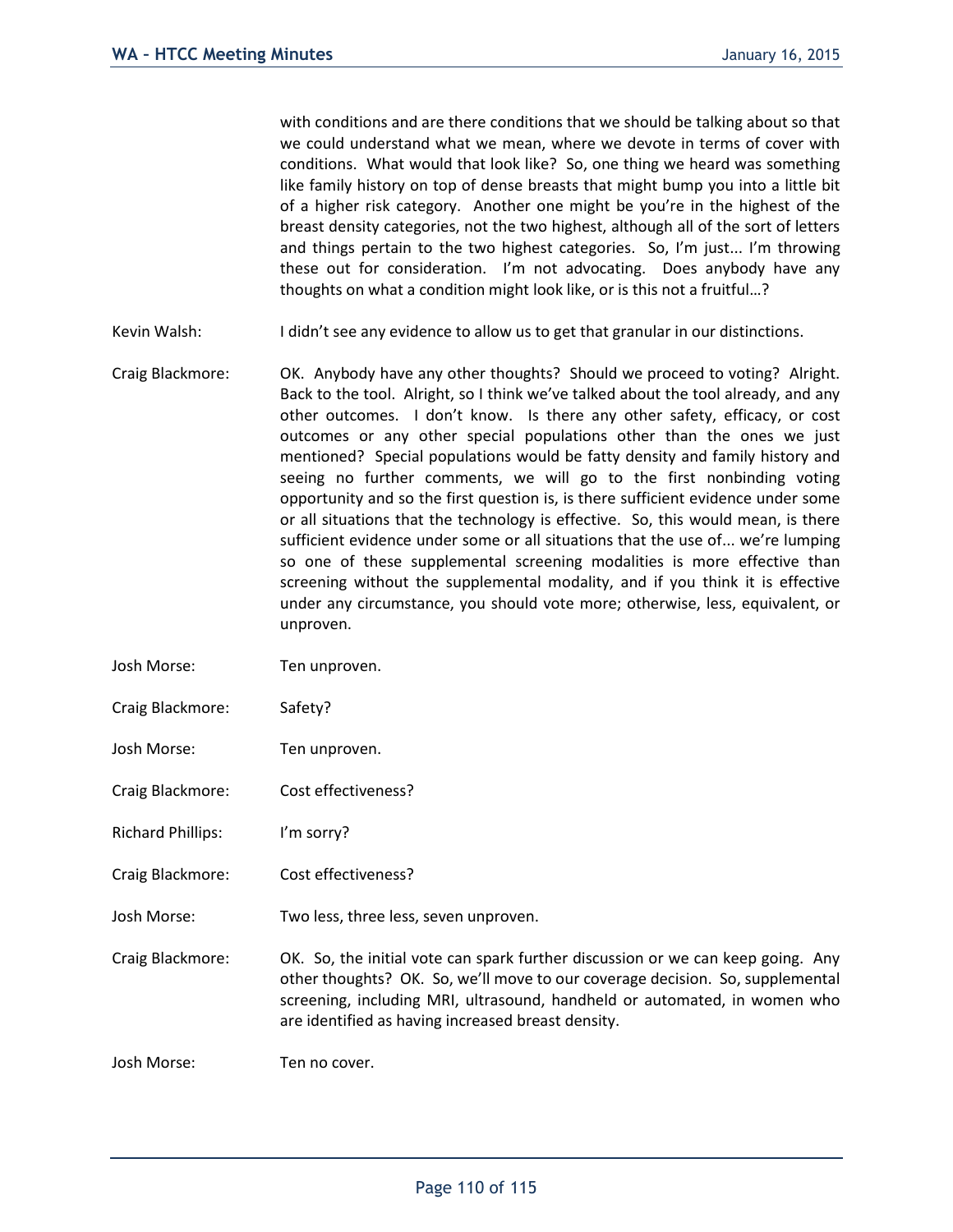- Craig Blackmore: So, we should figure out if that corresponds with Medicare coverage decision and now I'm going to get myself confused. Medicare didn't have an actual ruling or decision around breast density, correct? That was just on the other things we talked about.
- Josh Morse: More for diagnosis rather than screening. It indicates on page four of your decision tool.
- Craig Blackmore: So, that doesn't apply to us. So, there's nothing relevant to us. Breast MRI. So, it only discusses breast ultrasound and MRI as diagnostic not as screening, so that's off, and then we examined other payers. We heard about that in the presentation and other states, and I think where we disagree is that the group who evaluated the evidence didn't see any evidence in these specific groups that there was any added benefit of additional imaging. Does that give you what you need, Josh?
- Josh Morse: I'm just making sure...
- Craig Blackmore: Making sure there's no...
- Josh Morse: ...there's nothing in the professional guidelines.
- Craig Blackmore: ...professional guidelines that are relevant. NCCN says there are studies supporting ultrasound but it doesn't give a specific recommendation, at least not in here. ACR they say consider it but not... ACS doesn't... oh, that's DBT. OK.
- Josh Morse: Thank, yeah, thank you.

Craig Blackmore: We'll move, we'll move on? So, the final item on the agenda is updates.

- Josh Morse: OK, so future, Christine has the slides coming up. In the back of your binder, for committee members, there is a series of slides that will describe where we are with the ongoing evidence reviews, and then we'll talk about... actually we'll talk really first about proposed new topics. So, we are currently in process for the testosterone testing evidence review. At the last meeting, we talked about this, and your comments were forwarded to the writers on that report, and they are responding to that. The draft evidence report is out now for that, and I think the comment period closes today on the testosterone testing report.
- David McCulloch: So, Josh, I see that on March  $20<sup>th</sup>$ , that's the only... we're going to spend the entire day on testosterone testing. Is that because we're expecting four or five hours of public testimony in favor?
- Josh Morse: No. It is the only topic scheduled for that day. It's just the way the schedule worked out.

David McCulloch: OK.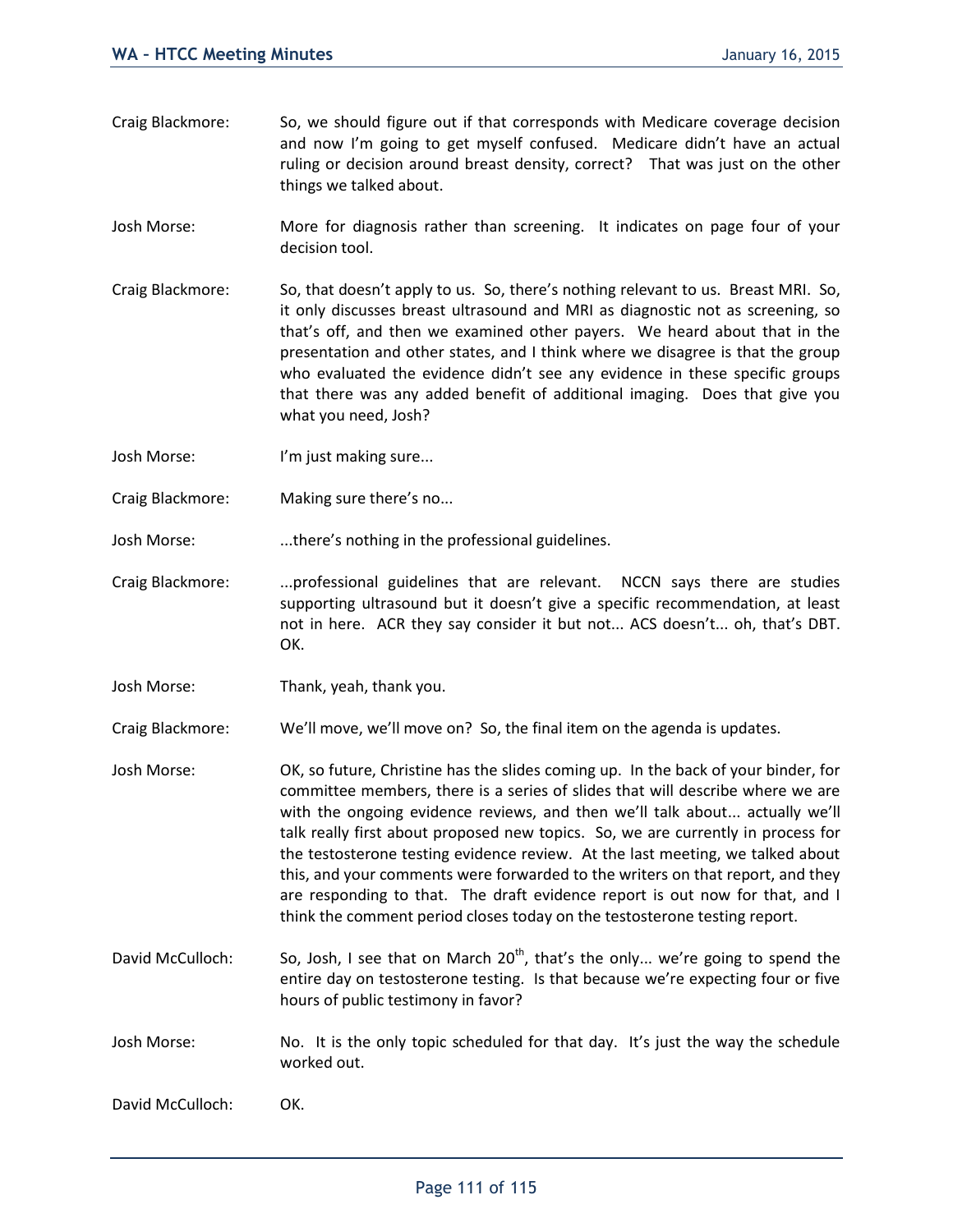Josh Morse: But it's not...

Craig Blackmore: So we might get out... we might have a half day.

Josh Morse: Yeah, it could very well be a half day. OK, the next topic on our list is the imaging. So, we gave a wrong date for that meeting in March this morning on one of our slides. It said March 15<sup>th</sup>, that's a Sunday. So, we won't be here that day. I won't be here that day, but the  $20<sup>th</sup>$  is actually the Friday, the third Friday in March, and that's when we'll have that meeting. The next meeting and the next topic to highlight here is the imaging for rhinosinusitis. That happens in May, on May 15<sup>th</sup>. The draft report is scheduled for publication on February 9<sup>th</sup>, and of course we'll send you a notice when that becomes available. The same holds true for bariatric surgery. That review is in process. The authors of that are here right now actually and that is also scheduled for publication on February  $9<sup>th</sup>$ . Again, I touched on this this morning, tympanostomy tubes, we are just starting this review now. We don't have a draft scope or key questions published yet, but we will in the next couple months. That's scheduled for next November, and the same is true for the lumbar fusion re-review. We're a little less advanced than the tympanostomy tubes on that report, but that's the next one in the queue to go forward.

> So, when we have greater detail on each of these schedules, in your packet after this slide, but what we wanted to call your attention to today are the proposed technology topics. The director of the Health Care Authority identified these topics in consultation with the agencies about three or four weeks ago. We published them for a two-week comment period. It'll be two weeks ago Monday, so almost two weeks ago now. We held a conference call a week ago for stakeholders to ask any questions they had about these proposed topics. The complete document with greater detail on each of these is behind these slides in your binder. So, you'll see there's a little bit more context. There's more detail about other topics that we considered, as well. There's information on the… I think five, six topics we considered in greater detail for re-review and we have shown here. We have two re-reviews identified for the next cycle on the bottom of the slide that we have up right now, cardiac stents and spinal injections, and we have seven proposed new topics. So, I'll give you a minute to review that.

David McCulloch: These look great. Number four, pharmacogenetics seems just a tad broad. I mean, it's an incredibly, it's another tsunami coming our way because the ability to measure all sorts of little bits of the human genome and package it together and charge you \$5000 for it is growing, but the evidence that that actually leads to reasonable changes in treatment and outcomes, those studies are lacking, or at least I would think need to be parsed out in individual cases. I mean, you know, BRCA-1, BRCA-2, that's a great example of a genetic test that has actually been very well… but there's no just explosion of other things. So, it's a great topic, I'm just not sure if we're going to end up being able to discuss anything without getting a little more narrow.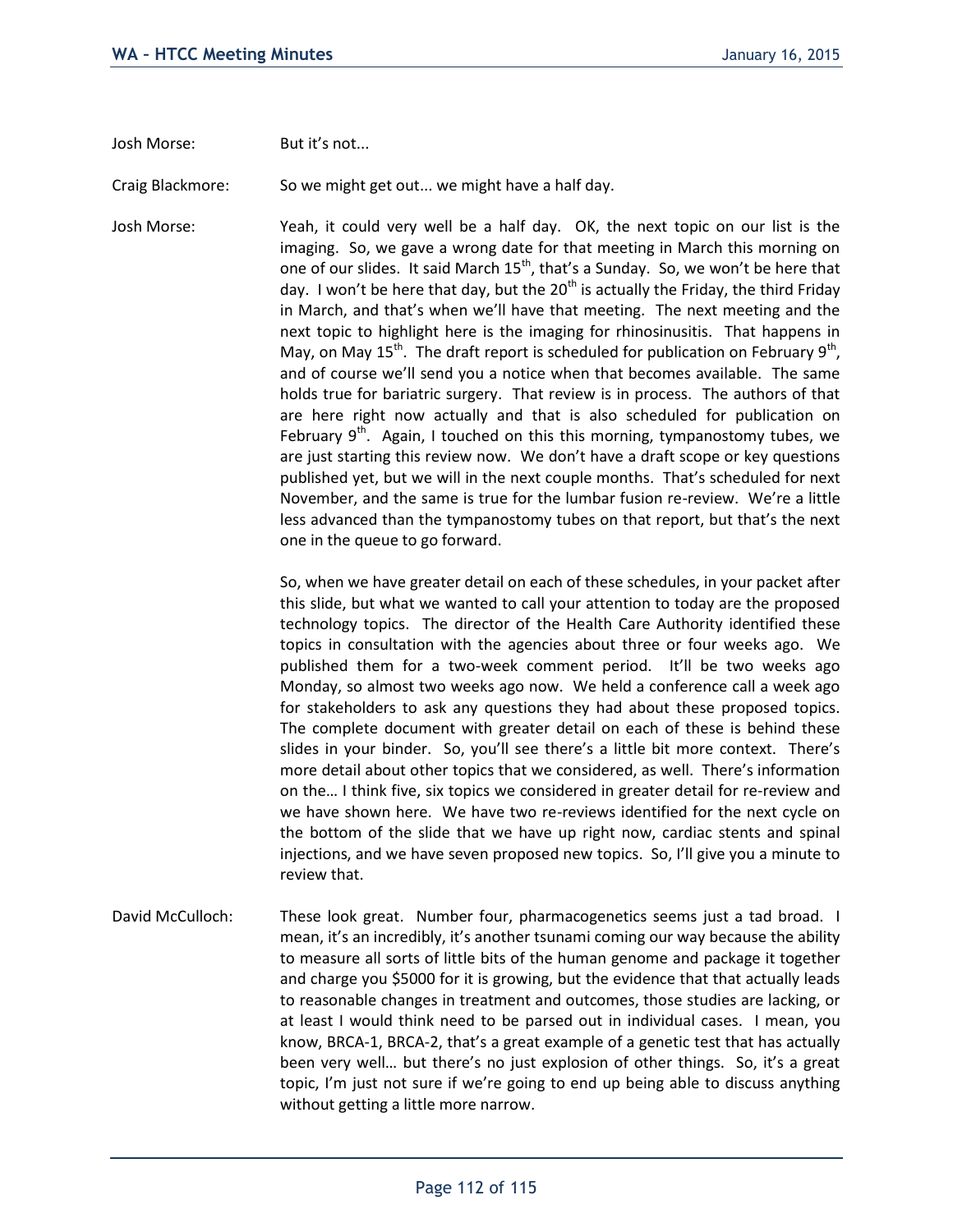- Michael Souter: I agree. I mean, by the time... we're not just talking about individual genes here. We're talking about all the different polymorphisms and how they can manifest themselves and the interactions therein, and it's a huge field.
- David McCulloch: Yep. That's one.
- Chris Standaert: Yeah, we'd have to narrow it down.
- David McCulloch: Then, and then number three, Novocure. That seems so... that's self-evident. That must be beneficial. It's new and it's a cure. So... I'm sorry. I don't know what that one is, actually.
- Michael Souter: So, I have just one comment about the ECMO, and I think that's one of the things that helps us when we come to the discussion is some appreciation of the duration of treatment in there, because that can often be, you know, a significant factor in whether you choose to institute a technology, the likely...
- Josh Morse: OK.
- Michael Souter: ...anticipated times.
- Josh Morse: So, these are great comments and observations on these topics. The agencies that help to identify these topics, there is some representation here. I don't know if they want to provide any feedback. For example... Dr. Fotinos?
- Charissa Fotinos: Yes.
- Josh Morse: Do you want to comment on the... I have my own perspective on the pharmacogenetics topic and potential scope.
- Charissa Fotinos: That's exactly what we were just talking about. We could refine that a couple of ways. I mean, one of the things that we need to do as an agency, I think across programs, is come up with a way in which to evaluate these tests as they come out, because as was said, there is a new gene sequence that can be measured everyday with some perhaps implication, but whether or not it ultimately predicts better outcomes, we don't know. So, it is... is there a possibility of coming up with a framework by which we can evaluate tests as they come out? Another possibility would be to look at those most commonly done tests to see if there is any literature to support them. I mean, we could probably ratchet that down to maybe six or eight, if that many, and see if there was anything for those, recognizing that for a lot of these, there's not going to be much literature and we don't have to bother with them. So, I think there are a couple ways in which we could go.
- Josh Morse: I mean, we agree that pharmacogenetics is not the state topic, that it's got to be narrowed. We had some internal discussion about what that might look like, but we haven't focused...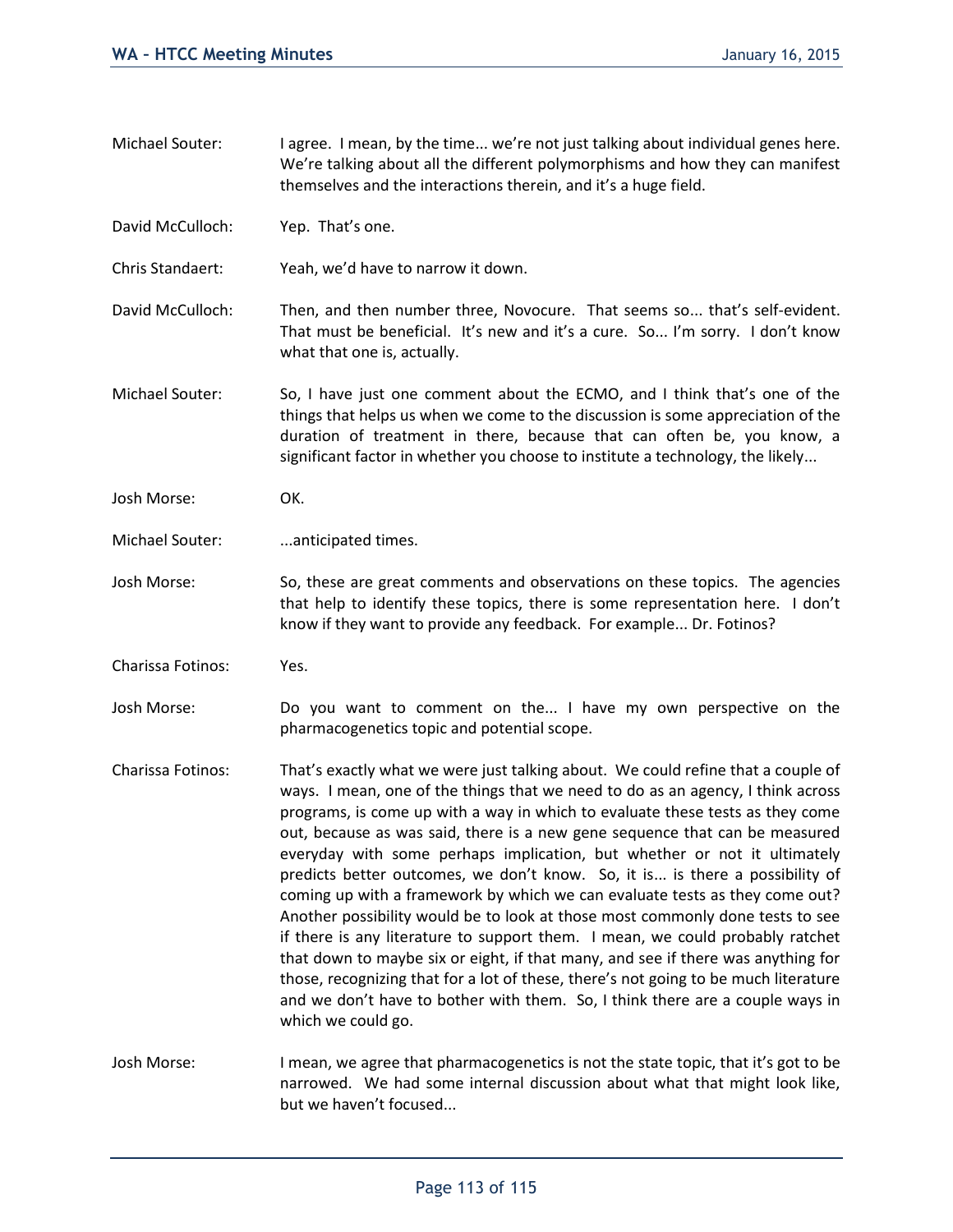Charissa Fotinos: Scoped it completely down.

Josh Morse: ...down in terms of scope.

Michael Souter: I mean, one of the kind of first questions are, are we talking about the genome or are we going to include the protean in that as well? A lot of people are looking at that in terms of drug handling and metabolism.

- Charissa Fotinos: Right.
- Chris Standaert: I had a similar question. PRP, that number five, I mean, you say injections, you know, there's wound healing and PRP is most commonly for tendinopathy but people use... you've got to be very precise about indication because it's for tendinopathy. People inject it in disks. They put it in arthritic joints. They use it concurrently with a brazen arthroplasties for chondral lesions in joints. It's just stuck in sort of every almost musculoskeletal indication you can think of. So, breaking that down by indication would be very helpful. If there is anything there, it's going to have to be defined, because it's used all over the place.
- Craig Blackmore: Well, you might be able to lump it.
- Chris Standaert: You might be able to lump it, yes. Yes, I totally agree with you. We might end up lumping it but it will help the discourse if it gets broken down by indications. You can really pin it down better that way.
- Michael Souter: And my last comment would probably be appropriately the fecal microbiota installation that there's... there's been some recent papers there just looking at the significant differences and outcome just based on the kind of packaging or the delivery method, as it were. So, I think that would need to be parsed out and questioned, as well.
- Gary Franklin: So, I think if you have some ideas about how to focus this, that would be really great to get those ideas, but I think where we were coming from was just everybody's talking about personalized medicine now and I think what that mostly means is drug companies targeting drugs and, you know, if we pick some really important areas like epilepsy or a few other areas, you know, that... for which a lot of these tests have been done and try to look at the literature of... are health outcomes improved from doing these tests? I think that's what we kind of had in mind, but if you have a clearer idea about how to focus that, that would be great.
- David McCulloch: Well, I mean, I would... we've wrestled with this at Group Health. So, at least a straw proposal for how to go... we've come up with what we think are reasonable, you need to meet these six... here's the six things. You should look at one after the other and if it patties all of those tests, it should be approved. We can give you that if you want just to look at. It's not rocket science, and